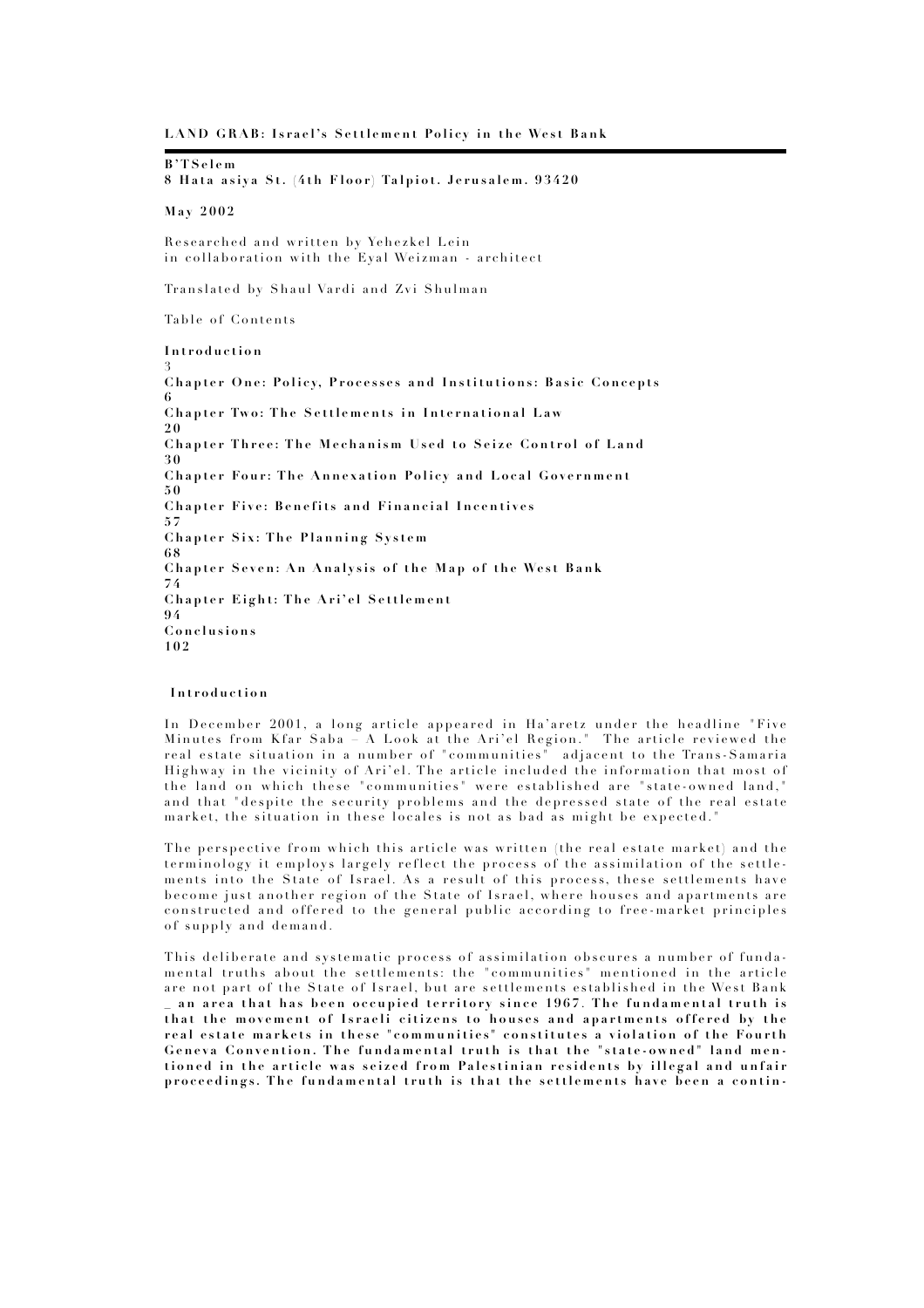**uing source of violations of the human rights of the Palestinians, among them the right to freedom of movement, property, self-determination, and improvement in their standard of living. The fundamental truth is that the growth of these settlements is fueled not only by neutral forces of supply and demand, but primarily by a sophisticated governmental system designed to encourage Israeli citizens to live in the settlements. In essence, the process of assimilation blurs the fact that the settlement enterprise in the Occupied Territories has created a system of legally sanctioned separation based on discrimination that has, perhaps, no parallel anywhere in the world since the dismantling of the Apartheid regime in South Africa.**

**As part of the mechanism used to obscure these fundamental truths, the State of Israel makes a determined effort to conceal information relating to the settlements.** In order to prepare this report, B'Tselem was obliged to engage in a protracted and exhaustive struggle with the Civil Administration to obtain maps marking the municipal boundaries of the settlements. This information, which is readily available in the case of local authorities within Israel, was eventually partially provided almost one year after the initial request, and only after B'Tselem threatened legal action.

The peace process between Israel and the Palestinians did not lead to the evacuation of even one settlement, and the settlements even grew substantially in area and population during this period. While at the end of 1993 (at the time of the signing of the Declaration of Principles) the population of the settlements in the West Bank (including settlements in East Jerusalem) totaled some 247,000, by the end of 2001 this figure had risen to **380,000.**

The agreements signed between Israel and the Palestinian Authority entailed the transfer of certain powers to the PA; these powers apply in dozens of disconnected enclaves containing the majority of the Palestinian population. Since 2000, these enclaves, referred to as Areas A and B, have accounted for approximately **forty percent** of the area of the West Bank. **Control of the remaining areas, including control of roads providing transit between the enclaves, as well as points of departure from the West Bank, continues to rest with Israel.**

This report, which is the continuation of several reports published by B'Tselem in recent years, examines a number of aspects relating to Israeli policy toward the settlements in the West Bank and to the results of this policy in terms of human rights and international law. The report also relates to settlements in East Jerusalem that Israel established and officially annexed into Israel; under international law, these areas are occupied territory whose status is the same as the rest of the West Bank.

This report does not relate to the settlements in the Gaza Strip. Though similar in many ways to their counterparts in the West Bank, the Gaza Strip settlements differ in several respects. For example, the legal framework in the Gaza Strip differs from that applying in the West Bank in various fields, including land laws; these differences are due to the different laws applying in these territories prior to 1967.

#### **This report comprises eight chapters.**

∑ **Chapter One** presents a number of basic concepts on the principal plans implemented by the Israeli governments, the bureaucratic process of establishing new settlements, and the types of settlements.

∑ **Chapter** Two examines the status of the settlements and settlers according to international law and briefly surveys the violations of Palestinian human rights resulting from the establishment of the settlements.

∑ **Chapter Three** discusses the bureaucratic and legal apparatus used by Israel to seize control of land in the West Bank for the establishment and expansion of settlements. The chief component of this apparatus, and the main focus of the chapter, is the process of declaring and registering land as "state land."

∑ **Chapter Four** reviews the changes in Israeli law that were adopted to annex the settlements into the State of Israel by turning them civilian enclaves within the occupied territory. This chapter also examines the structure of local government in the settlements in the context of municipal boundaries.

∑ **Chapter Five** examines the economic incentives Israel provides to the settlers and settlements to encourage Israelis to move to the West Bank and to encourage those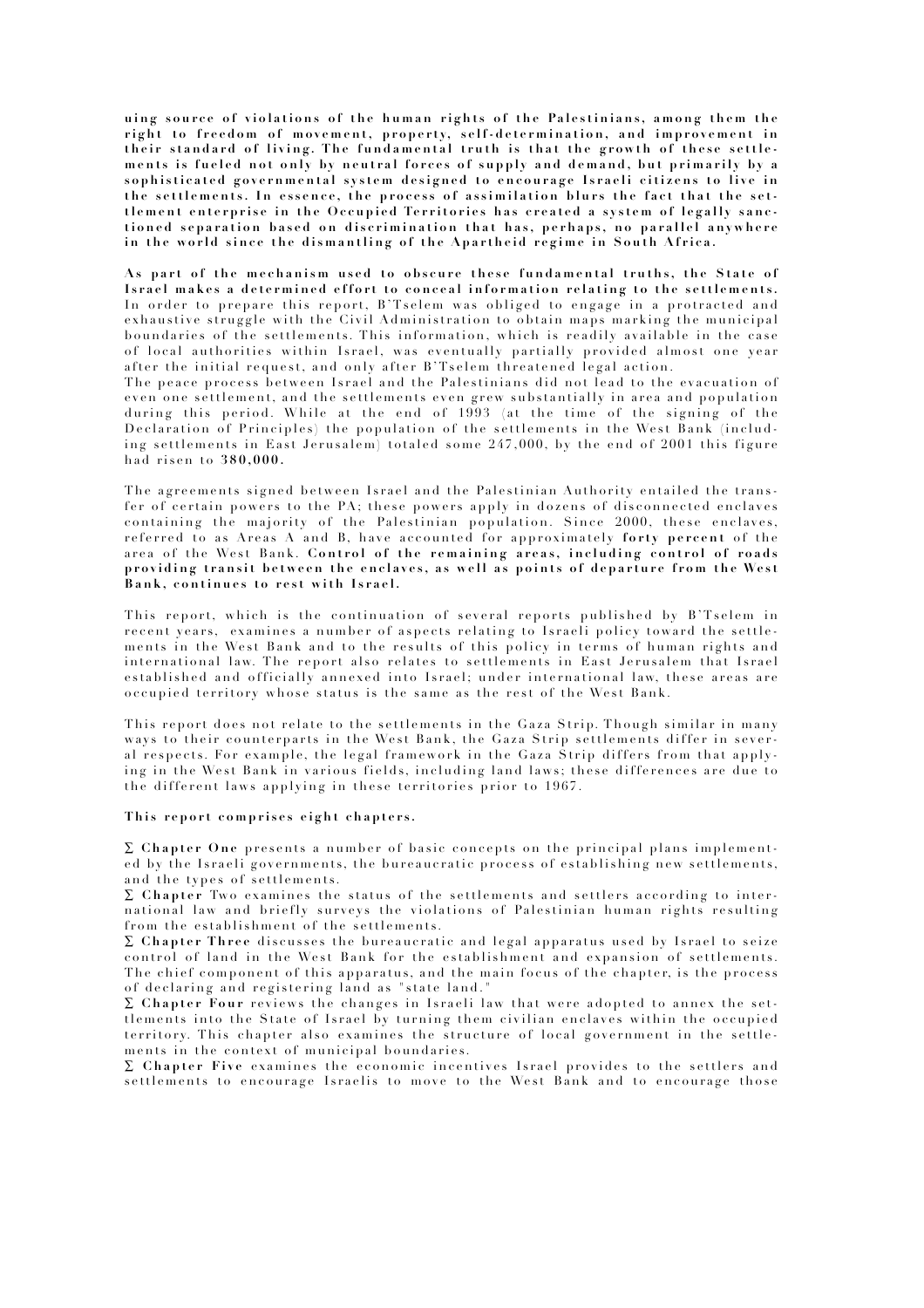already living in the region to remain there.

∑ **Chapter Six** analyzes the planning mechanism applied by the Civil Administration in the West Bank, which is responsible for issuing building permits both in the settlements and in Palestinian communities. This mechanism plays a decisive role in the establishment and expansion of the settlements, and in limiting the development of Palestinian communities.

∑ **Chapter** Seven analyzes the map of the West Bank attached to this report. This analysis examines the layout of the settlements by area, noting some of the negative ramifications the settlements have on the human rights of the Palestinian population.

∑ **Chapter Eight** focuses in depth on the Ari'el settlement and the ramifications of its establishment on the adjacent Palestinian communities. This chapter also discusses the expected consequences of Ari'el's expansion according to the current outline plan.

#### **Chapter One Policy, Processes and Institutions: Basic Concepts**

This chapter aims to present a number of basic concepts that must be understood to continue the discussion of our subject. The first part of this chapter briefly reviews a number of key approaches and plans delineating the activities of Israeli governments with regard to the settlements in the West Bank. The second part discusses the principal institutions and processes involved in the establishment of a settlement. The last part of this chapter presents a typology of settlements according to various forms of settlement (kibbutz, communal settlement, urban settlement, etc.) Throughout the chapter, a number of quantitative indicators will also be presented that relate to the settlements and settlers.

## **1st. Settlement Policy**

Israeli policy toward the settlements in the West Bank has undergone various changes over the years, reflecting the divergent political views of decision makers, the relative weight of various interest groups active in this field, and developments in the international arena. While these divergent approaches have been manifested, inter alia, in changes in the scope of resources allocated to this issue, and in the areas in which it was decided to establish settlements, all Israeli governments have contributed to the strengthening, development and expansion of the settlement enterprise.

The government of national unity headed by Levi Eshkol was established shortly before the outbreak of war in June 1967. During the months immediately following the war, this government did not have any clear policy regarding Israeli settlement in the West Bank. The initial inclination of most of the members of the government was to hold the territory as a bargaining chip for future negotiations. Accordingly, they opposed plans to establish civilian settlements in this area. **However, these inclinations were rapidly eroded, due both to the pressures exerted by various interest groups and as the result of initiatives from within the government.** As early as September 1967, Kfar Etzion became the first settlement to be established in the West Bank. It was established due to the pressure of a group of settlers, some of whom were relatives of the residents of the original community of Kfar Etzion, which was abandoned and destroyed during the 1948 war.

The unity government's policy on "East Jerusalem" was different. Immediately after the war, the government applied Israeli law to extensive areas to the north, east and south of West Jerusalem, **which were annexed to the Municipality of Jerusalem.** The government began a rapid process to build settlements in these areas. **Its goal was to prevent any challenge to Israel's sovereignty over them** and to impede initiatives leading to an Israeli withdrawal from these areas.

In addition, Israel also annexed to its territory a strip of land parallel to the Green Line along a few kilometers north and south of the Latrun area (see the map attached to this report). This strip of land had been known as "no man's land," because in 1948- 1967 it was not subject to the control of either the Israeli or the Jordanian side. Over the years, Israel established four communities in this area (Shilat, Lapid, Kfar Ruth and Maccabim). We shall not relate to these settlements in this report, since under international law this area is not considered occupied territory.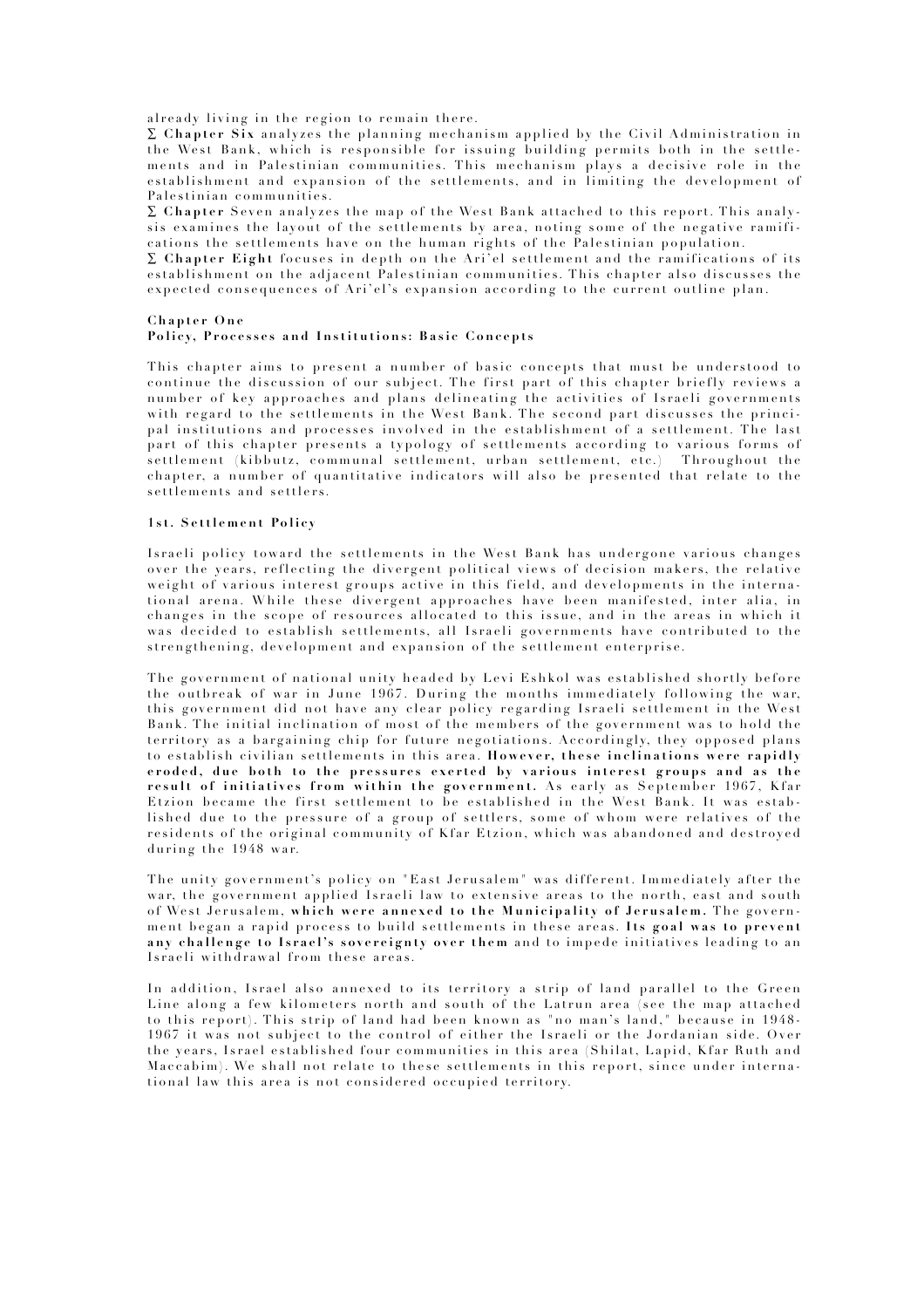#### **The Ma'arach Governments: The Alon Plan**

As early as the end of 1967, Yigal Alon \_ who served at the time as the head of the Ministerial Committee on Settlements \_ began to prepare a strategic plan for the establishment of settlements in certain parts of the West Bank. This plan was reformulated several times over the coming years. Although never formally approved by the Israeli government, the plan provided the basis for the layout of the settlements established in the West Bank on the initiative of the governments led by the Ma'arach (the precursor of the modern Labor Party) through 1977, and as the foundation for the "territorial compromise" advocated by the Ma'arach in its platform through the 1988 elections.

**The initial objective of the Alon Plan was to redraw the borders of the State of Israel to include the Jordan Valley and the Judean Desert within the territory of the state, which the plan's proponents argued was necessary to ensure state security.** Within these areas, the plan advocated the establishment of a string of Israeli settlements ensuring a "Jewish presence" and constituting a preliminary step leading to formal annexation. The Alon Plan also recommended that, as far as possible, the annexation of areas densely populated by Palestinians should be avoided.

Despite this recommendation, **the last draft of the plan from 1970 proposes to annex to Israel areas that far exceed those required by the original approach** . These areas include: a strip along the River Jordan with a width of approximately twenty kilometers (extending to the starting point of the dense Palestinian communities); various areas around Greater Jerusalem; the Etzion bloc; most of the Judean Desert; and a strip of territory in the south of the Hebron mountains. **Together, these areas comprise approximately half the area of the West Bank.** According to the Alon Plan, the remaining half of the West Bank, comprising two unconnected areas to the north and south, was supposed to become part of a Jordanian-Palestinian state.

By the time the Likud came to power in 1977, almost thirty settlements inhabited by some 4,500 Israelis had been established in the West Bank (excluding East Jerusalem) at the government's initiative. Most of these settlements were established in areas earmarked for annexation to Israel according to the Alon Plan, while a minority were established by Gush Emunim (see below) outside these areas. In addition, by 1977 some 50,000 Israelis lived in settlements established in East Jerusalem. The Alon Plan was abandoned during the period of Likud-led governments (1977-1984), when efforts were concentrated in other parts of the West Bank. Under the government of national unity headed by Shimon Peres and Yitzhak Shamir (1984-1988), the Alon Plan once again formed part of official policy, leading to the direction of resources to settlements established within the areas covered by the plan in the 1970s (see The Hundred Thousand Plan, below).

### **The Influence of Gush Emunim**

Among certain religious right-wing circles, Israel's victory in the 1967 war was interpreted in theological terms, constituting the "beginning of Redemption" and offering an opportunity "to realize the vision of the Whole Land of Israel." In 1974, these circles formed the basis for the establishment of Gush Emunim (the Block of the Faithful), under the spiritual leadership of Rabbi Zvi Yehuda Kook. The immediate goal of the movement was to force the Ma'arach government to establish as many settlements as possible throughout the "Land of Israel." Gush Emunim aimed to disperse the settlements it established over as wide an area as possible: **"Our control of a region is a function not only of the size of the population resident there, but also of the size of the area in which this population exercises its impression and influence."**

Since the Jordan Valley, Gush Etzion and areas of the Hebron mountains region formed part of the Labor government's settlement strategy, **Gush Emunim prioritized settlement activities in the central mountain range of the West Bank – the area containing most of the Palestinian population.** The principal method adopted by the movement was to settle a given site without government permission \_ and sometimes contrary to its policy \_ in an effort to force the government later to recognize the settlement as an accomplished fact. Between July 1974 and December 1975, members of Gush Emunim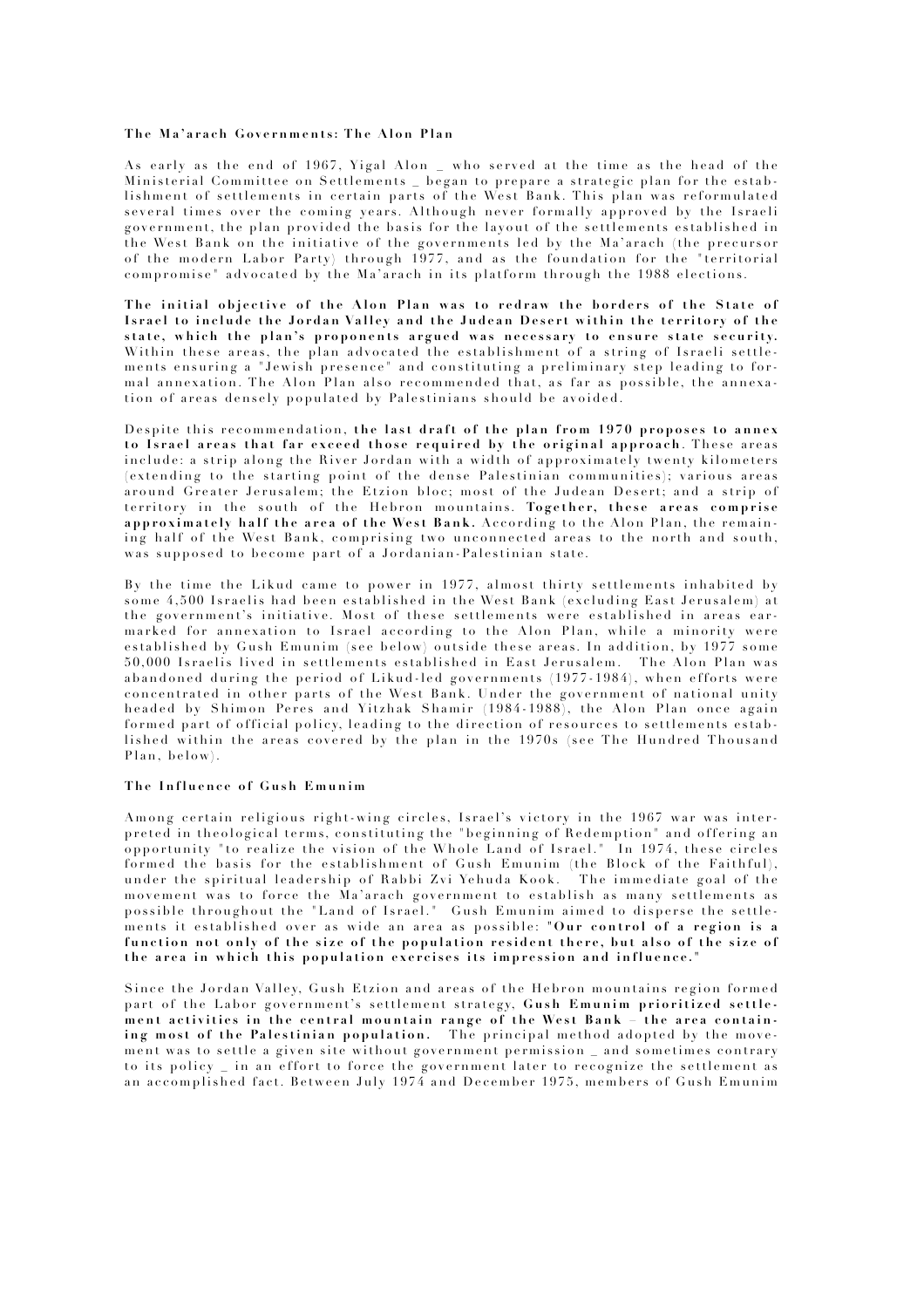made seven unsuccessful attempts to establish a settlement at various sites in the Nablus area without government permission. The eighth attempt led to a compromise between the activists and then Minister of Defense Shimon Peres. The settlers were allowed to stay at an IDF base called Qadum to the west of Nablus; two years later, the base was officially transformed into the settlement of Qedumim.

**In other cases, the Gush Emunim settlers group received permission from the authorities to establish a settlement site on false pretenses.** In one instance, members of Gush Emunim secured permission to establish a "work camp" close to the village of Ein Yabrud. The "camp" later became the settlement Ofra. In another case, the settlement of Shilo was established under the guise of an archeological excavation.

The clashes between Gush Emunim and the government continued during most of the period of the first Likud government headed by Menachem Begin, but ended shortly before the 1981 elections after the Democratic Movement for Change resigned from the government. At this point, the government began to work to realize all the settlement plans of Gush Emunim, providing extensive material assistance for its activities.

# **Likud Policy: The Drobless Plan and the Sharon Plan**

After the Likud came to power in 1977, Matitiyahu Drobless, head of the World Zionist Organization's Settlement Division, prepared a comprehensive plan for the establishment of settlements throughout the West Bank. This plan, which was published in 1978 and updated several times in the following years, was also known as the "Drobless Plan" and constituted a guiding document for government and WZO policy regarding the settlements. According to the plan:

**The civilian presence of Jewish communities is vital for the security of the state […] There must not be the slightest doubt regarding our intention to hold the areas of Judea and Samaria for ever […] The best and most effective way to remove any shred of doubt regarding our intention to hold Judea and Samaria for ever is a rapid settlement drive in these areas.**

The Drobless plan was completely in line with the plans of Gush Emunim, providing the foundation for close cooperation between the two bodies. This cooperation led to the establishment of dozens of "community settlements" (see below), most of which were situated on the central mountain ridge close to Palestinian population centers.

Another key figure who made a significant contribution to promoting the settlements enterprise was the Minister of Agriculture in the first Likud government (1977-1981), Ariel Sharon. **Sharon prepared a plan bearing his name that included a map delineating areas he believed were vital for Israel's security, and should therefore be annexed.** According to Sharon's map, only a small number of enclaves densely populated by Palestinians were not to come under Israeli sovereignty in the future. Like Alon and Drobless, **Sharon recommended the establishment of settlements in these areas as a means of promoting annexation.** While this plan was not officially adopted by the government, it provided the basis for the activities of the Ministry of Agriculture. The ministry's power over the establishment of settlements resulted from its control of the Israel Lands Administration, which was responsible for the management of "state land" (see Chapter 3) and for financing the activities of the WZO Settlement Division (see below).

Following the preparation of this plan, the Ministry of Agriculture and the Ministry of Housing and Construction concentrated their efforts on establishing settlements on the western slopes of the central mountain ridge in the West Bank, north of Jerusalem (Western Samaria). **These efforts reflected Sharon's belief that it was important to prevent the creation of a contiguous area populated by Arabs on either side of the Green Line, leading to the connection of the area west of Jenin and Nablus, and north of Ramallah, to the Palestinian communities within Israel adjacent to the Green Line, such a Um el-Fahm and Kafr Qasem.** While the settlements initiated by the WZO in the central mountain ridge area were populated mainly by members and supporters of Gush Emunim, the above-mentioned government ministries made great efforts to attract the general, non-ideological public to the settlements in Western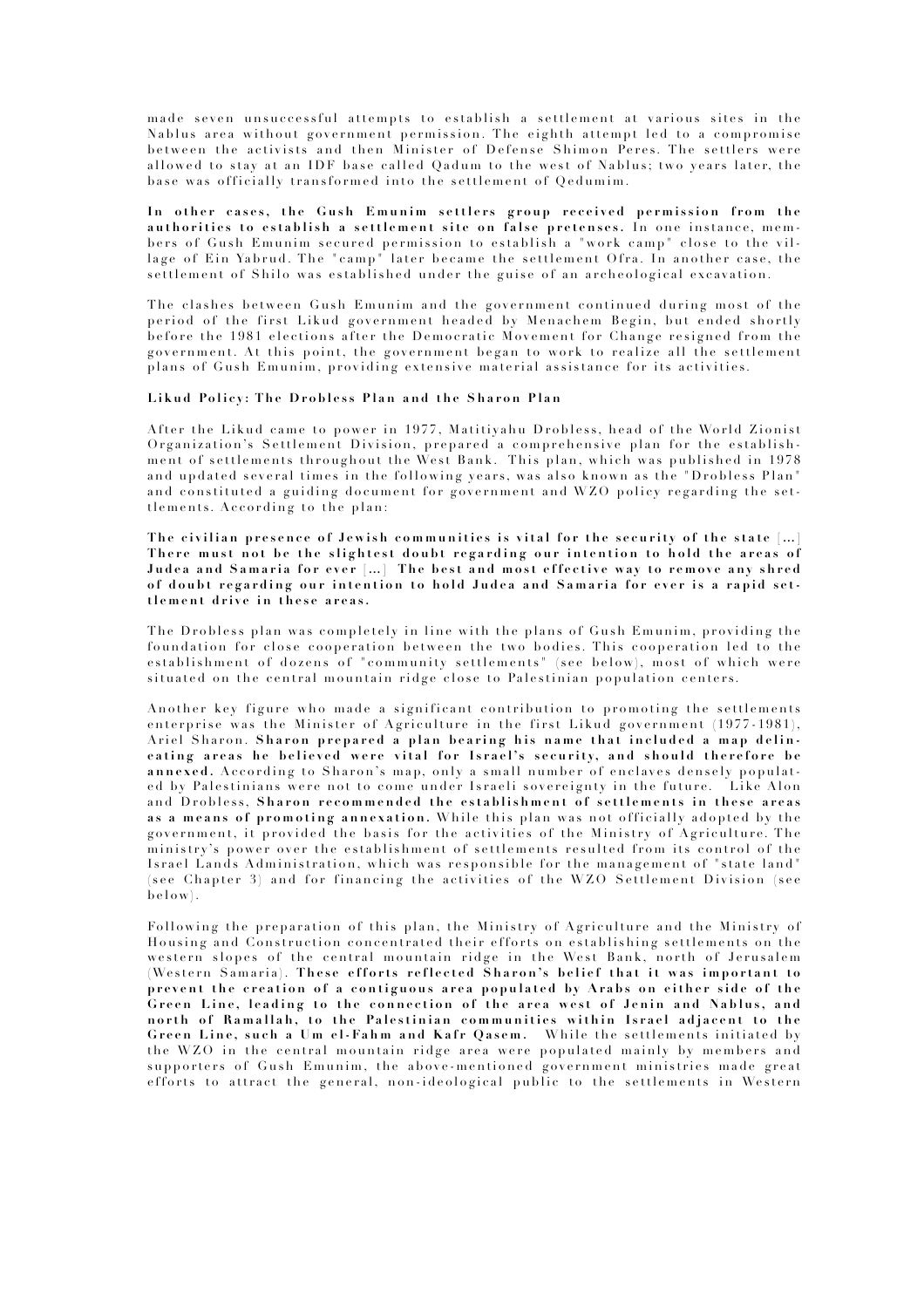Samaria by guaranteeing an improved standard of living within a short distance from the urban centers on the coastal plain.

At the beginning of 1983, the Ministry of Agriculture and the WZO published a "master plan" for settlements in the West Bank through the year 2010, including an operative development plan for the period 1983-1986. This plan was also known as the "hundred thousand plan," due to its aspiration to attract 80,000 new Israeli citizens by 1986, so that the Jewish population (excluding East Jerusalem) would number 100,000. According to the plan, twenty-three new communal and rural communities were to be established, as well as twenty NAHAL army settlement sites. In addition, 300-450 kilometers of new roads were to be paved. While the original emphasis of the plan called for settlements in the central mountain ridge and on the western slopes of the ridge, the establishment of the government of national unity in 1984 meant that a considerable part of the resources was **actually diverted to promote settlements** in the Jordan Valley, constituting a compromise between supporters of the Drobless-Sharon approach and exponents of the Alon Plan. During the period of the plan, the government achieved the objective in terms of the number of new settlements, but failed to meet the population forecast; the actual population by the end of 1986 was just 51,000.

Settlement activities continued at full pace under the newly elected Likud government (1988-1992). **The emphasis of the government was on expanding existing settlements. The population of the settlements increased by sixty percent during this period.** Ten new settlements were established, a small number compared to previous governments. The tremendous scale of construction in the territories by this government led to an open confrontation with the United States government, which decided to freeze guarantees it had promised to provide Israel as part of the US assistance to help absorb the wave of immigrants from the Soviet Union.

## **The Oslo Process and Continued Expansion**

The establishment in July 1992 of a new government headed by Yitzhak Rabin seemed to offer the possibility of a real change in Israel's settlement policy. The Labor Party had fought the election on a promise to "change national priorities," including a substantial reduction in the allocation of resources for the settlements. The signing of the Declaration of Principles between Israel and the PLO in September 1993 also indicated the government's intention to change its policy, although the Declaration did not explicitly prohibit the establishment of new settlements. It was only in the Oslo B accords, which were signed two years later, that the parties stated: **"Neither side shall initiate or take any step that will change the status of the West Bank and the Gaza Strip pending the outcome of the permanent status negotiations."**

However, within a short period time, it became clear that the change in policy was insignificant and that **the new government intended to continue the development of settlements.**

The government made a promise to the United States that it would not establish new settlements and would halt the expansion of the existing settlements, with the exception of construction to meet the "natural growth" of the local population. This commitment was also included in the governments basic guidelines, with two significant exceptions that were remnants of the approach embodied in the Alon Plan: "No new settlements will be established and existing settlements will not be expanded, with the exception of those situated within the Greater Jerusalem area and in the Jordan Valley."

The exceptions in the government guidelines effectively became the main tool permitting the continued building of settlements and growth of the Israeli population in the settlements. According to the basic guidelines, "Greater Jerusalem area" included not only those areas annexed in 1967 and included in the municipal boundaries of the city, **but also considerable areas beyond these limits** (see the discussion of the Jerusalem metropolis in Chapter Seven). In addition, during the period of office of the Rabin government, 9,850 new housing units were completed throughout the West Bank (not only in the government's priority areas). Construction of these units had begun under the previous government, though no mention is made in the government's basic guidelines.

Moreover, the term "natural growth" was never precisely defined, and the vague nature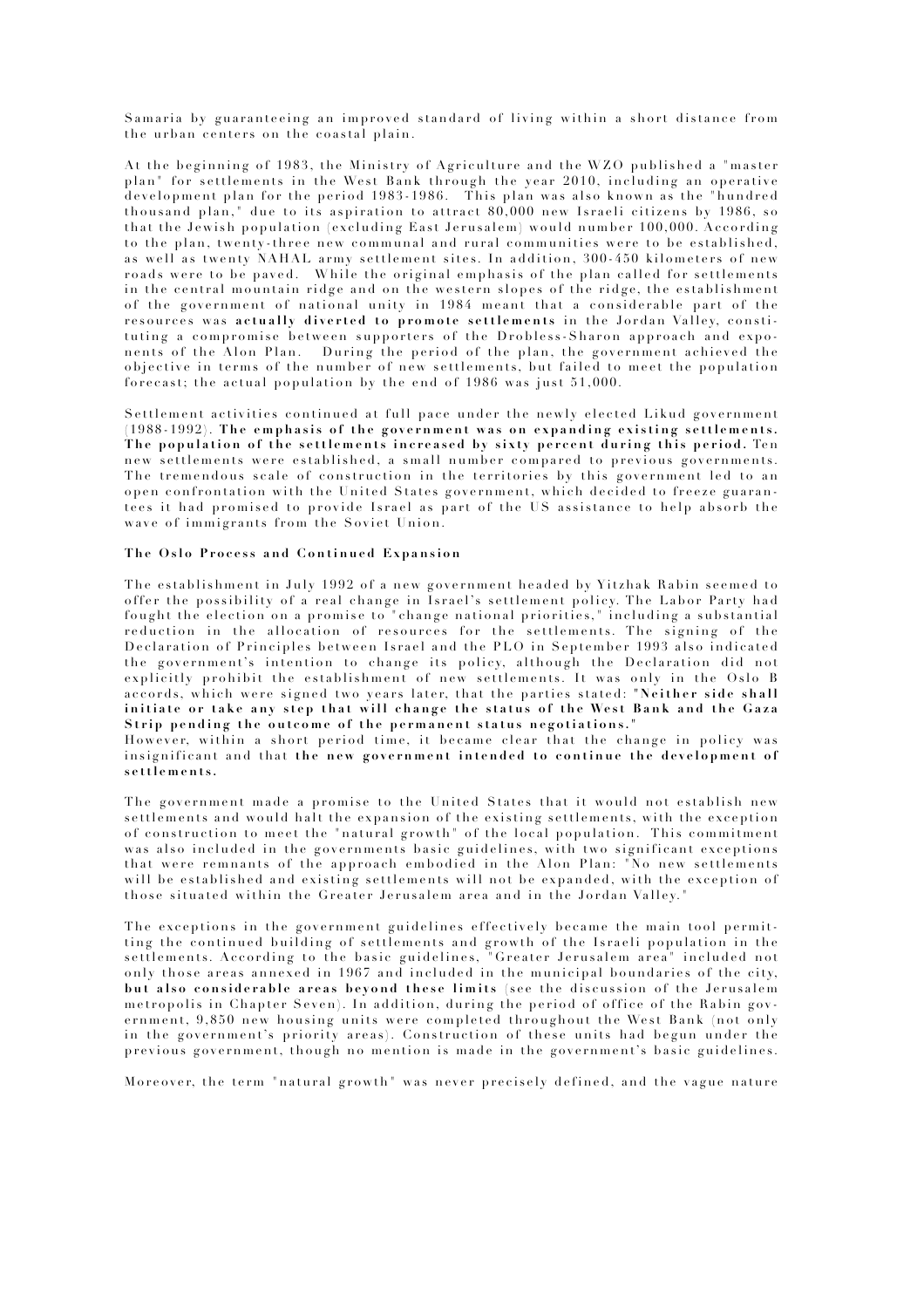of the term **has allowed Israel to continue to expand the settlements while avoiding direct confrontation with the United States Administration** . Since the signing of the Declaration of Principles, in 1993, all Israeli governments have interpreted this phrase as **including not only the natural growth of the existing population (i.e., birth rates), but also the growth of the population by migration.** At the same time, the governments themselves have strongly encouraged migration from Israel to the settlements by offering generous financial benefits and incentives (see Chapter Four below).

Under the banner of "natural growth," Israel has established new settlements, under the guise of "new neighborhoods" of existing settlements. **To this end, these new settlements have been included in the area of jurisdiction of the adjacent settlement, even in cases of no territorial contiguity between the two settlements.** Exceptions to this approach included the settlements Modi'in Illit (Qiryat Sefer) and Menorah, recognized as new settlements in 1996 and 1998, respectively.

Another method employed in order to expand the settlements was the seizure of a new location by a group of settlers who erected a number of caravans on the site. While this method was the settlers' initiative, without approval from the relevant authorities, the government generally refrained from evicting the settlers or demolishing the buildings they erected without permits. Some received retroactive approval.

Overall, contrary to the expectations raised by the Oslo Process, the Israeli governments have implemented a policy leading to the dramatic growth of the settlements. Between September 1993, on the signing of the Declaration of Principles, and September 2001 (the time of the outbreak of the al-Aqsa intifada), the number of housing units in the settlements in the West Bank (excluding East Jerusalem) and Gaza Strip rose from 20,400 to 31,4800 \_ an increase of approximately fifty-four percent in just seven years. The sharpest increase during this period was recorded in 2000, under the government headed by Ehud Barak, when the construction of almost 4,800 new housing units was commenced. At the end of 1993, the population of the West Bank settlements (excluding East Jerusalem) totaled 100,500. **By the end of 2000, this figure increased to 191,600, representing a growth rate of some ninety percent.** By contrast, the growth rate in the settlements in East Jerusalem was much slower: the population of these settlements totaled 146,800 in 1993 and 173,300 in 2000 – an increase of just eighteen percent.

Table 1 Population of Settlements in East Jerusalem (in thousands)

Year Number of Residents 1992141 1993146.8 1994152.7 1995155 1996160.4 1997158.8 1998162.9  $1999170.4$ <br> $2000*$ 173.3

\* This is an estimation based on percentage of growth of population throughout Jerusalem (Central Statistics Bureau) Source: Jerusalem Institute for Israel Studies, On Your Statistics, Jerusalem (various years)

Table 2 Settlements and Settlers in the West Bank\*

Year Number of Settlements\*\* Population  $\frac{\text{(in thousands)}}{19671}$ 19671 Unknown 19683 Unknown 19698 Unknown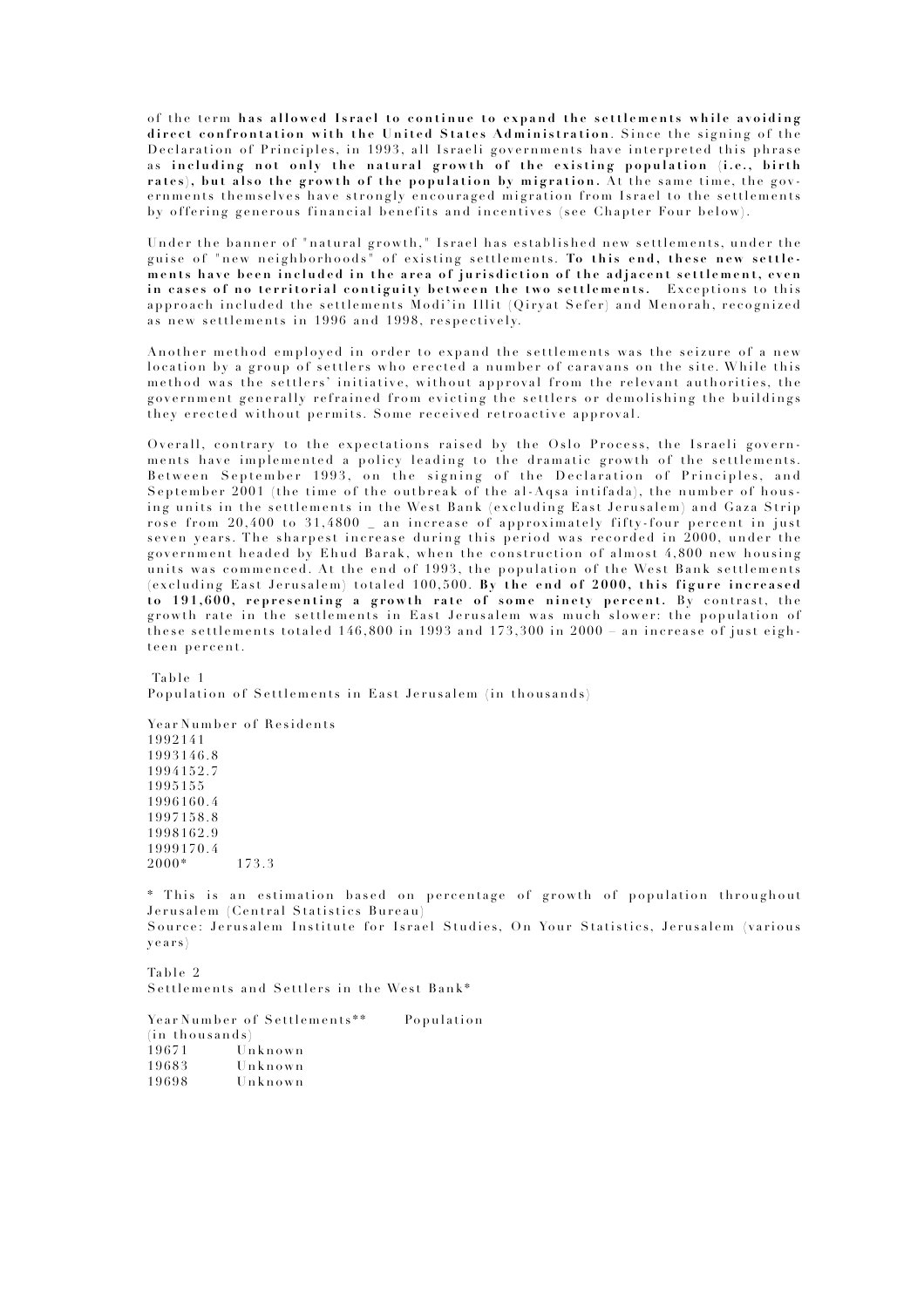| 197010    | Unknown    |  |
|-----------|------------|--|
| 197112    | Unknown    |  |
| 197214    | Unknown    |  |
| 197314    | Unknown    |  |
| 197414    | Unknown    |  |
| 197519    | Unknown    |  |
| 197620    | 3.2        |  |
| 197731    | 4.4        |  |
| 197839    | 7.4        |  |
| 197943    | 10         |  |
| 198053    | 12.5       |  |
| 198168    | 16.2       |  |
| 198273    | 21         |  |
| 198376    | 22.8       |  |
| 1984102   | 35.3       |  |
| 1985105   | 44.2       |  |
| 1986110   | 51.1       |  |
| 1987110   | 57.9       |  |
| 1988110   | 63.6       |  |
| 1989115   | 69.8       |  |
| 1990118   | 78.6       |  |
| 1991119   | 90.3       |  |
| 1992120   | 100.5      |  |
| 1993120   | 110.9      |  |
| 1994120   | 122.7      |  |
| 1995120   | 127.9      |  |
| 1996121   | 141.5      |  |
| 1997122   | 154.4      |  |
| 1998123   | 166.1      |  |
| 1999123   | 177.5      |  |
| 2000123   | 191.6      |  |
| $2001***$ | 123<br>198 |  |

\* Not including East Jerusalem.

\*\* These figures relate to the number of settlements recognized by the Ministry of the Interior..

\*\*\* As of 31 September 2001 (provisional data).

Source: Central Bureau of Statistics Israel Statistical Yearbook (various years), not including a "number of settlements" for the years 1967-1981, taken from Benvenisti and Khayat, The West Bank and Gaza Atlas, pp. 138-140.

**Diagram 1 Settlers in the West Bank\* (in thousands) \* Not including East Jerusalem.**

**Diagram 2 Settlements in the West Bank\* \* Not including East Jerusalem.**

**Diagram 3 Building Starts of Housing Units in the West Bank\* and Gaza Strip**

**\* Not including East Jerusalem.**

## **B. Establishing a Settlement: The Bureaucratic Procedure**

The establishment of a new settlement involves numerous stages and entails the involvement of a variety of institutions and bodies. The first formal step is to secure the authorization of the "Joint Settlement Committee of the Israeli Government and the World Zionist Organization" (hereafter \_ the "Ministerial Committee for Settlement"), which was established in 1970 and is empowered to decide on the establishment of a new settlement. The Ministerial Committee for Settlement is composed of an equal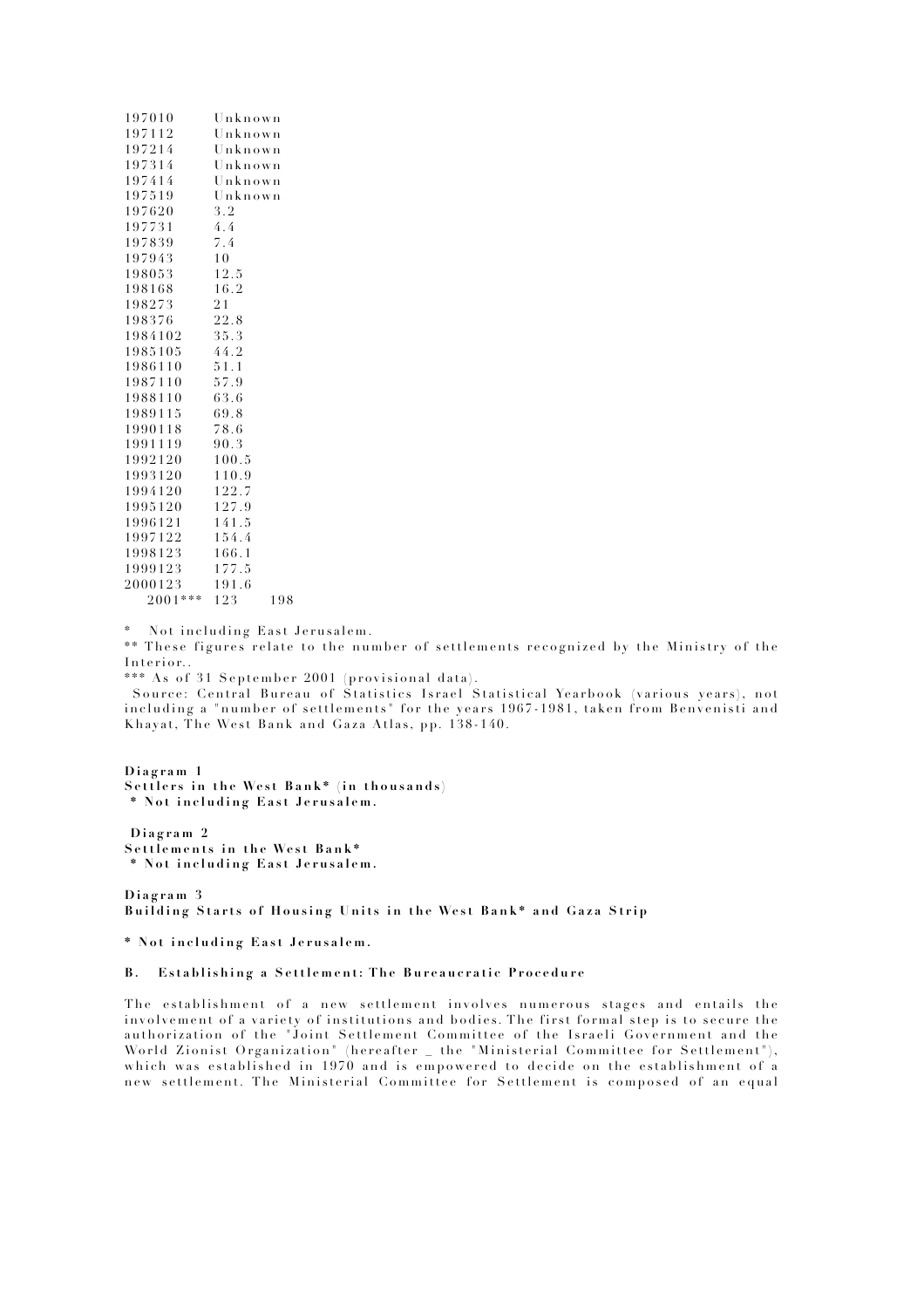number of ministers from the relevant government ministries and members of the WZO Executive.

While the mandate of this committee included the establishment of communities within the State of Israel, its activities since its establishment centered mainly on the establishment of settlements in the territories occupied in 1967 (the West Bank, Gaza Strip, Golan Heights and northern Sinai). In addition to granting formal approval, the committee is responsible for deciding on the location of the settlement and the form of settlement (see below), as well as its intended size in geographical terms and in terms of population, the official body to be responsible for establishment, and so on. In several cases, the committee has provided retroactive approval after the establishment of a settlement, reflecting the capitulation of the government to pressure from Gush Emunim. In August 1996, given the political sensitivity of this issue in the context of US-Israel relations, the government determined that any decision by the Ministerial Committee relating to the establishment of a new settlement in the territories would be brought to the government for discussion and approval.

The role of the World Zionist Organization as part of this governmental mechanism deserves further explanation because the WZO is a non-governmental body, representing not the citizens of Israel but world Jewry. One of Israel's traditional methods to direct national resources exclusively to the state's Jewish population, without this automatically being defined as discrimination, is delegating responsibilities to the Jewish Agency, which is not a governmental body. For example, the Settlement Department of the Jewish Agency was given responsibility for the establishment of new communities that were intended for Jews only. In the case of the establishment of settlements in the Occupied Territoriese, however, the Jewish Agency encountered problems, since it was unable to secure tax exemption in the United States for donations raised in the United States for this purpose, because the settlements were said to oppose US policy. **Accordingly, in 1971 the Settlement Division was established within the World Zionist Organization; this body performed the function of the Jewish Agency's Settlement Department in all matters relating to the establishment of settlements in the Occupied Territories.**

The funding of the Settlement Division comes from the state budget, through the Ministry of Agriculture. Through 1992, however, a significant portion of its operations were executed by the staff and apparatus of the Jewish Agency Settlement Department, from the budget of the Settlement Division. Since the beginning of 1993, the Settlement Division has operated separately from the Settlement Department.

The two principal bodies involved in establishing the physical and economic infrastructure of the settlements are the Ministry of Construction and Housing and the Settlement Division of the World Zionist Organization. The decision as to which of these two bodies will be responsible for any given settlement is made by the committee on an ad hoc basis; the main considerations are the expected pace of implementation, the availability of budgets and the planned type of settlement.

The first step to be taken by the body selected by the Ministerial Committee to implement the settlement is to receive "permission" to plan and build on the specific land on which the settlement is to be established. The vast majority of settlements are established on land seized by Israel by various means; the management of these lands rests with the Custodian for Governmental and Abandoned Property in Judea and Samaria. In organizational terms, the Custodian functions as an arm of the Civil Administration, though professionally he is accountable to the Israel Lands Administration. Since 1996, any new permission granted by the Custodian for Governmental Property requires the approval of the Minister of Defense.

After a permission contract is signed with the Custodian, the Ministry of Housing or the Settlement Division is entitled to sign contracts with any cooperative association (see below) or with a particular construction company, which then receives the status of an "authorized body." At the same time, the Ministry of Housing or the Settlement Division is expected to work to secure approval for an outline plan for the settlement from the Supreme Planning Committee of the Civil Administration, and to issue building permits on the basis of this plan. After all contracts have been signed and all per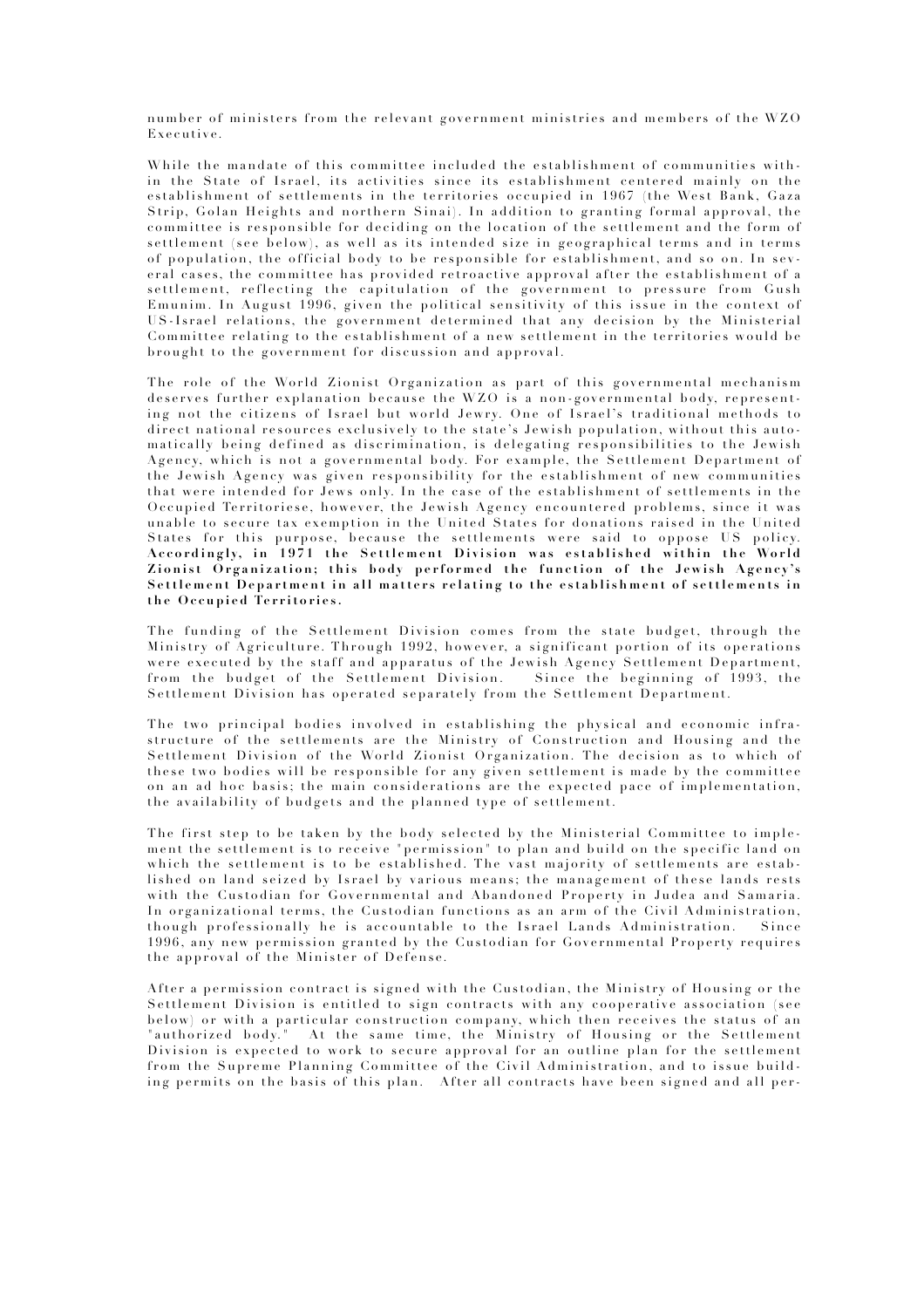mits received, the authorized body is entitled to build.

The Settlement Division has specialized in establishing small settlements in the form of a "community settlement" or one of the models for cooperative settlements, although it has also established regular rural communities (see below). As settlers begin to move into the settlement, routine management is transferred to a cooperative association responsible, among other things, for accepting (or rejecting) new members in the settlement. In certain cases, the involvement of the cooperative association begins during the construction phase, and the association reaches agreements directly with a contractor to execute the development and construction. The cooperative associations generally operate under the auspices of one of the "settling movements" \_ Amana, the settlement wing of Gush Emunim (the most important movement in numerical terms), the Agricultural Union, Betar, the Union of Moshavim of Po'alei Agudat Yisrael, the Union of Moshavim of Hapo'el Hamizrachi, etc.

The Ministry of Construction and Housing processes the planning and development of the settlements through two units within the ministry: the Rural Construction Authority and the urban construction departments in each of the ministry's districts. The Rural Construction Authority was established in 1968. It is usually charged with responsibility for communities defined as "non-urban," both inside Israel and in the territories occupied in 1967. The Ministry of Housing's urban construction departments process the larger settlements, which have generally been granted independent municipal status (see Chapter Four). Unlike the settlements established by the Settlement Division, the management of settlements established by the Ministry of Housing is not transferred to a specific "settling movement," but rests with an establishing team under the auspices of the Ministry of Housing pending the organization of a local committee. Houses in these settlements are ostensibly sold on the free market to any buyer, though in fact they are sold exclusively to Jews.

Although the complex process described above is required in accordance with governmental decisions and military legislation, in many cases the authorities skip over one or other of the stages, or acts retroactively to secure the authorizations and sign the appropriate contracts. The most prominent examples of this approach are the "outposts" established in recent years throughout the West Bank, where none of the stages described above was implemented. In some cases, the Israeli authorities have gradually begun to meet the relevant requirements retroactively and in stages.

### **C. Types of Settlements**

The settlements established in the West Bank vary in several respects, one being their social structure, or "type of settlement" – regular urban and rural settlements, community settlements and cooperative settlements.

Cooperative settlements are subdivided into three clear models – kibbutz, moshav and cooperative moshav \_ that vary in terms of the level of equality and extent of cooperation in ownership of property, in general, and of means of production, in particular. However, these distinctions have become blurred since the 1990s, due to the economic crisis affecting the kibbutz and moshav movements and due to changes in the prevailing values of Israeli society. These forms of settlement are the classic models cherished by the Labor Zionist movement, and accordingly most of the kibbutzim and moshavim in the West Bank were founded during the 1970s under the Ma'arach governments and situated in areas within the Alon Plan. The common feature of all three types of settlement, at least during the early phases, is their agricultural character, although since the 1980s many of these settlements have branched out into industry and tourism, while some of their members have begun to work as salaried employees in the adjacent urban centers. There are currently nine kibbutzim, 13 moshavim and nine cooperative moshavim in the West Bank.

Unlike cooperative settlements, community settlements began as a form of settlement unique to the Occupied Territories, and as an initiative of Gush Emunim and its settlement wing (Amanah). The legal framework is a cooperative association registered with the Registrar of Associations, managed by its general meeting and usually comprising some 100-200 families. Like the kibbutz and the cooperative moshav, the community set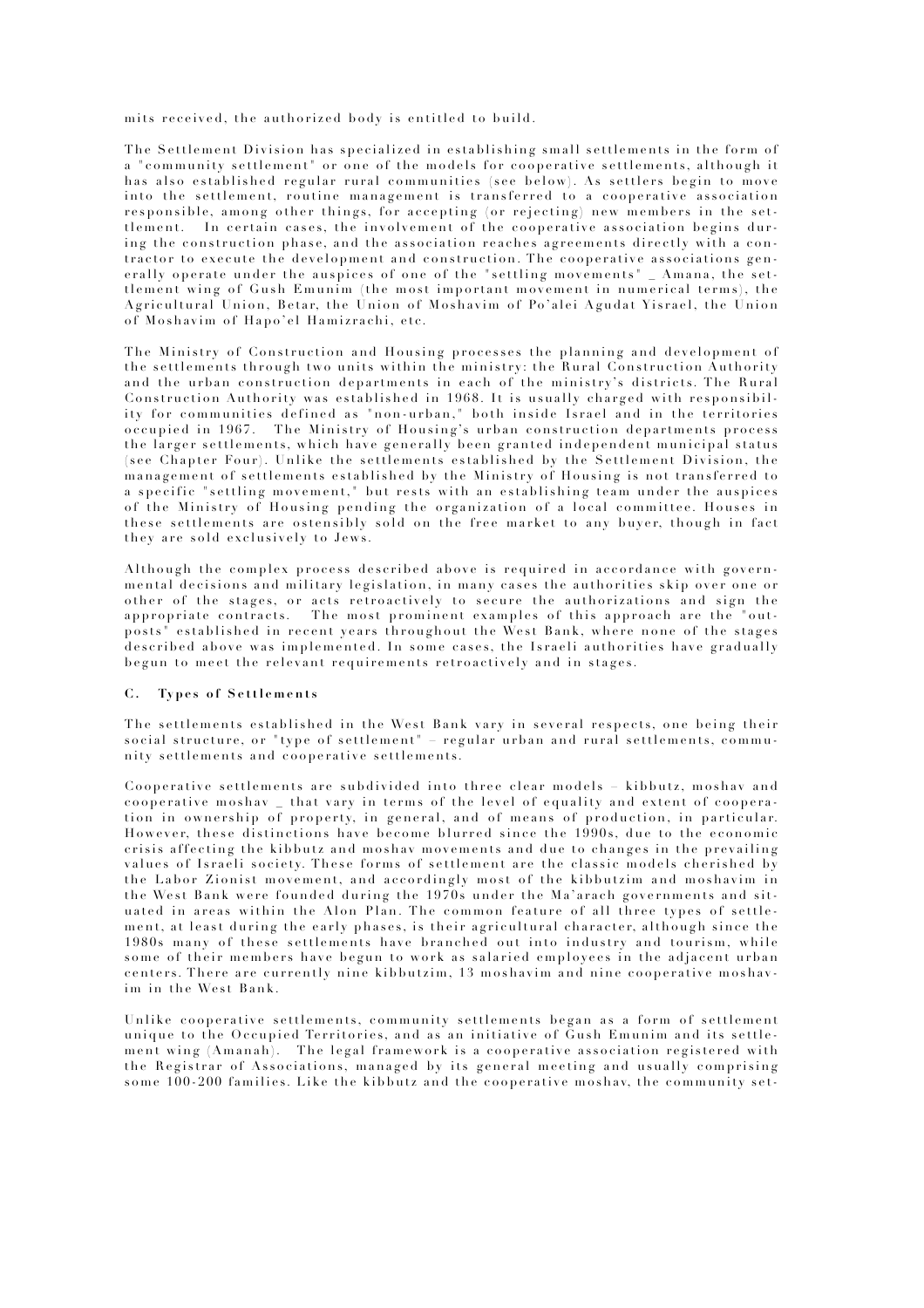tlement absorbs new members by a clearly defined process at the end of which the general meeting decides whether to accept the candidates. Most of the members of the community settlements are middle-class settlers employed in white-collar positions in nearby cities within Israel. Sixty-six settlements throughout the West Bank, particularly in the "mountain strip" and the Jerusalem metropolis, are defined as community settlements.

## **Diagram 4 Settlements in the West Bank, by Type**

The remaining settlements are regular urban or rural settlements managed by local committees or councils elected by the residents. These settlements do not carry out any special procedures for membership or any cooperative financial frameworks. However, the smaller the settlement the greater the homogeneity among its members (in terms of religious/secular identity, economic status, origin, etc.) The exceptions to this rule are the ultra-Orthodox settlements of Betar Illit (15,800 residents) and Modi'in Illit (16,400 residents) \_ though among the largest of all the settlements, these are almost completely homogenous in demographic terms. The Central Bureau of Statistics defines a settlement as "urban" if its population is 2,000 or more, while rural settlements are those with fewer than 2,000 inhabitants. There are currently twelve settlements defined as rural and thirteen defined as urban; to the latter figure, one should add twelve settlements established in East Jerusalem that operate under the auspices of the Municipality of Jerusalem.

### **Chapter Two The Settlements in International Law**

The settlements established throughout the West Bank **violate various provisions of international law that are binding on Israel.** International humanitarian law prohibits the establishment of the settlements. Breach of this prohibition leads to the infringement of numerous human rights of Palestinians that are set forth in international human rights law. This chapter will describe these principles of international law and then will discuss the prohibition on Palestinian attacks against settlers.

# **A. International Humanitarian Law**

International humanitarian law relates to rules applying to states during times of war and occupation. **The settlements in the Occupied Territories breach two primary instruments of international law: the Hague Convention on the Laws and Customs of War on Land, and its attached Regulations, of 1907 (hereafter the Hague Regulations), and the Fourth Geneva Convention Relative to Civilian Persons in Time of War, of 1949 (hereafter the Fourth Geneva Convention).**

Israel's official position is that international humanitarian law is not fully binding on its actions in the Occupied Territories. Its position was established in 1971 by then Attorney General Meir Shamgar. **According to Shamgar, humanitarian law does not apply to the West Bank and the Gaza Strip because their annexation by Jordan and Egypt never received international recognition.** Thus, the land occupied was not "the territory of a High Contracting Party," a requirement for application of the Geneva Convention. Therefore, Israel argued, it was not obliged to comply with the Fourth Geneva Convention. However, Israel undertook to comply with what it referred to as the "humanitarian provisions" of the Fourth Geneva Convention, although it never specified what constituted the convention's "humanitarian provisions." It is interesting to note that, unlike Shamgar's original position, Israeli officials generally refrain from questioning the application of the Hague Regulations to the Occupied Territories, although the identical problem of application exists.

Israel's position has never gained any support in the international arena and even is rejected by Israelis to a significant degree. **The International Red Cross, the UN, and the vast majority of states and international law experts have often stated that the Fourth Geneva Convention is binding on Israel in its activity in the Occupied Territories.**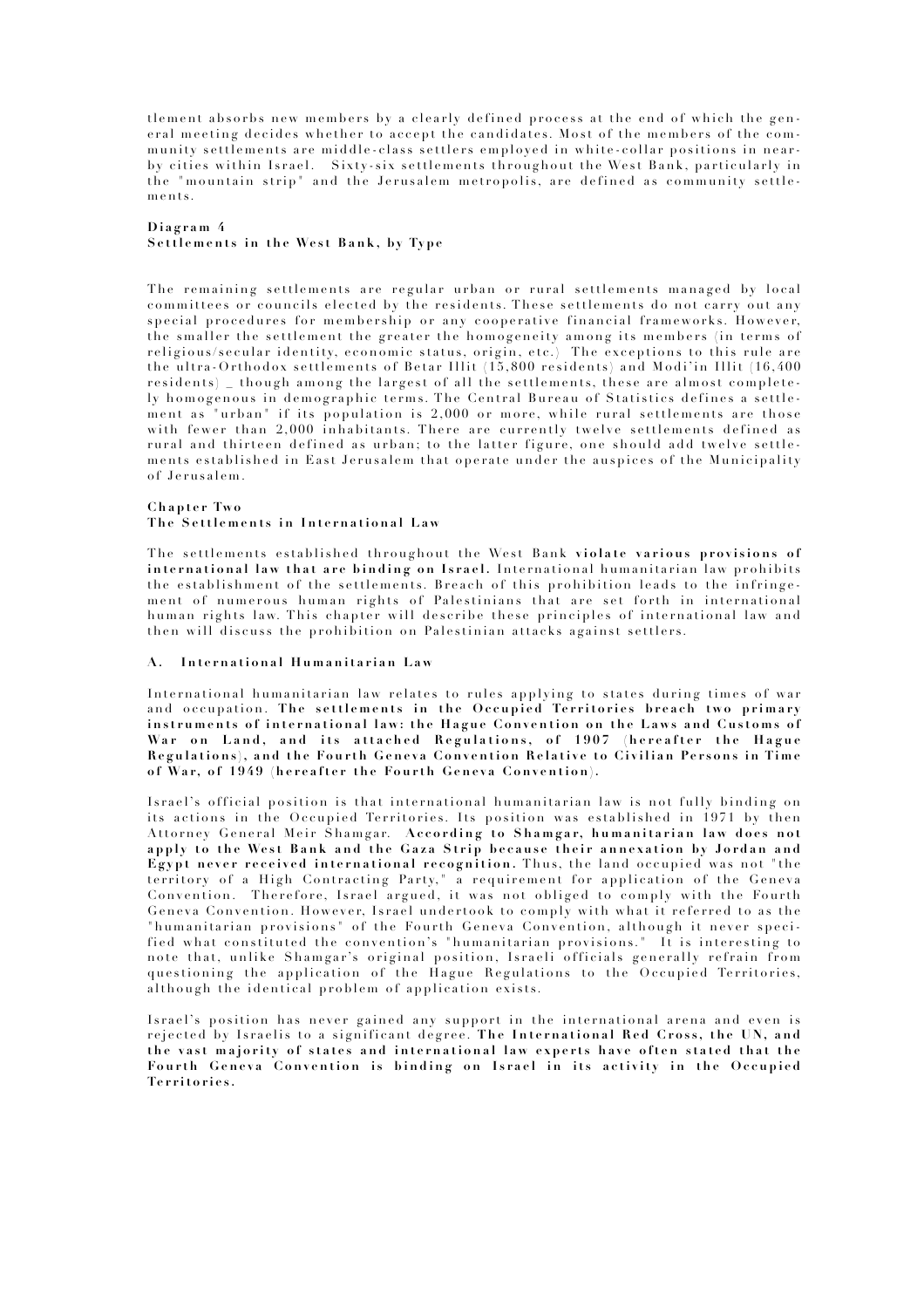The Supreme Court ruled that application of the laws of occupation depends on effective military control from outside the borders of the state, and not on prior sovereignty over the territory by a specific state. This test is preferable to the "sovereignty test" because in many cases "border disputes are legal disputes over the status of the occupied territory. In this situation, subordinating the laws of belligerent seizures to a legal test would neutralize their applications," in that it would be interpreted as a waiver of rights in the occupied territory.

#### **Fourth Geneva Convention**

Article 49 of the Fourth Geneva Convention explicitly states that, **"The Occupying Power shall not deport or transfer parts of its own civilian population into the territory it occupies."** The most accepted interpretation of this convention is the commentary prepared by the International Red Cross. According to the commentary on this section, "It is intended to prevent a practice adopted during the Second World War by certain Powers, which transferred portions of their own population to occupied territory for political and racial reasons, or in order, as they claimed, to colonize those territories.

Israel rejects the contention that the settlements in the West Bank are prohibited by article 49. In the words of the Israeli Ministry of Foreign Affairs:

∑ The provisions of the Geneva Convention regarding forced population transfer to occupied sovereign territory **cannot be viewed as prohibiting the voluntary return of individuals to the towns an villages from which they, or their ancestors, had been ousted** … .

 $\Sigma$  It should be emphasized that the movement of individuals to the territory is entirely voluntary, while the settlements themselves are not intended to displace Arab inhabitants, nor do they do so in practice.

The Ministry's comments contain several legal and factual errors and distortions.

Firstly, according to the Fourth Geneva Convention, **the absence of the element force in the transfer of Israelis into the occupied territory does not legitimize the transfer.** Unlike the prohibition on deporting local residents from the occupied territory, which is found at the beginning of article 49 and forbids the "forcible transfer" of protected persons, **the end of the article states that the occupying state "shall not deport or transfer parts of its own civilian population into the territory it occupies"** (our emphasis). The word "forcible" is absent from this latter prohibition. The prohibition on transferring a civilian population from the occupying state into the occupied territory **is thus broader, and also includes non-forcible transfers.**

Secondly, the contention that the transfer of settlers into the occupied territory was not intended to deport local residents and that such deportation did not in practice take place does not legitimize the settlements. **The objective of the last clause of article 49 is to protect the local residents against another population settling on their land, with all the harm that is derived from such settlement – extraction of natural resources, harm to economic development, restriction of urban development, and the like – and not only to protect them from deportation.**

**Thirdly, the term "voluntary transfer" is deceiving. Even if the transfer is not forced or does not constitute deportation, the willingness of the civilians to move to the Occupied Territories could not have been implemented without the state's massive intervention in establishing and expanding the settlements.** As this report shows, a number of state authorities initiated, approved, and seized land, and planned and financed the vast majority of the settlements. Although in some cases the initial initiative was made by entities unrelated to the state, such as Gush Emunim [Bloc of the Faithful], and faced governmental opposition, **the government ultimately approved the settlement retroactively and provided organizational and financial support.** Furthermore, as will be shown in Chapter Five, the government has always offered diverse financial incentives to encourage Israelis to move to the Occupied Territories.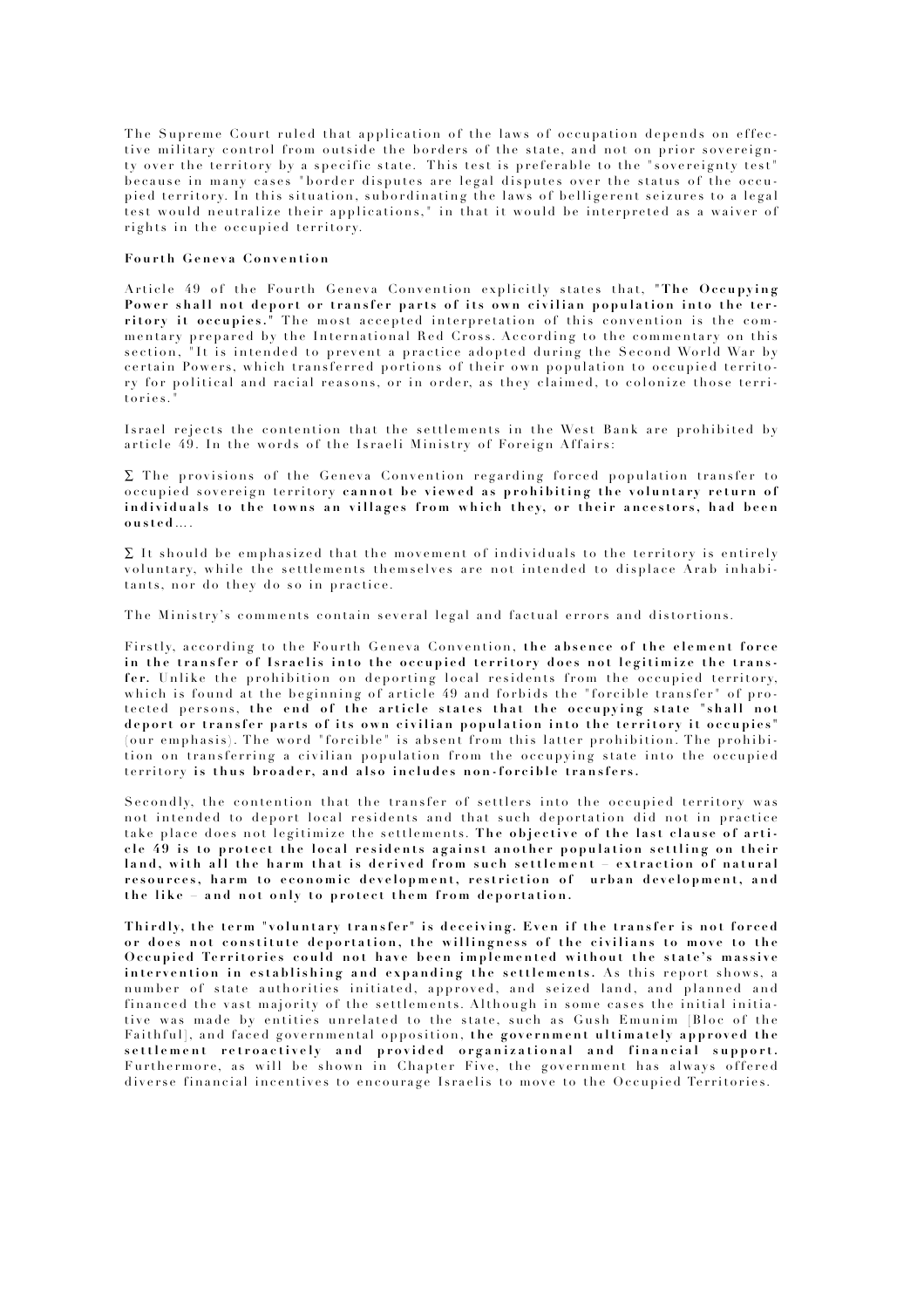Fourthly, **the historic or religious ties of the Jewish people to the West Bank, mentioned in the Ministry of Foreign Affairs document, cannot legitimize a flagrant breach of Israel's duties under international humanitarian law.** The vast majority of the settlements was not intended as a "return to towns and villages" (in the Ministry's language) or even as a return to sites populated by Jews prior to 1948, **but were entirely new settlements.** This "return" was not done by weaving settlers into the existing pattern of life in the area. Rather, it was done by creating a separate and discriminatory (physical and legal) system between the settlers and the Palestinians. **The clear intention was to annex all or part of the Occupied Territories to Israel** .

It should be noted that the Jews who fled or were expelled from certain places in the West Bank during the 1948 war, and who lost their property as a result, may, in the context of a peace arrangement or any other arrangement, demand restitution of their property or compensation. However, this right is completely unrelated to Israel's settlement policy.

### **Hague Regulations**

A fundamental principle of humanitarian law in general and of the Hague Regulations in particular is the temporary nature of military occupation. It is the temporary nature of occupation that dictates the limitations on the occupier in creating permanent facts in the occupied territory.

The Supreme Court held that, because the occupying state is not the sovereign in the territory under occupation and its administration there is temporary, it may take into account only two factors: security needs and the welfare of the local population. In the words of Justice Aharon Barak:

The Hague Regulations revolve about two main pivots: one – ensuring the legitimate security interest of those holding the land by belligerent occupation; and the other – ensuring the needs of the civilian population in the territory subject to belligerent population… the military commander may not weigh national, economic, or social interests of his country insofar as they have no ramifications on his security interest in the area, or on the interest of the local population. Even military needs are his [i.e., the military commander's] needs and not national security needs in their broad sense.

Because it is clear that the settlements were not intended to benefit the Palestinians, Israel's main justification prior to 1979 for the establishment of settlements on privately-owned land was that they were intended to meet "pressing security needs."

There has been constant debate in the army as to whether the settlements contribute to Israel's security. In any event, it is clear that even if some military benefit arose from certain settlements, meeting security needs was not the reason for the establishment of the vast majority of them. As shown in the previous chapter, Israel's settlement policy was formed on the basis of political, strategic, and ideological reasons completely unrelated to security needs within the narrow meaning of the term. According to Major General (res.) Shlomo Gazit, who was the first coordinator of government operations in the Occupied Territories:

It was clear that the Israeli settlements in the territories, and especially in the densely-populated areas, have far-reaching political consequences. **These settlements are intended to establish new facts to affect the future political solution. It was clear that establishment of the Israeli civilian settlements is a kind of statement of policy, whose weight is not much less than the Knesset's decision in 1967 to annex East Jerusalem: this settlement was established on land from which Israel does not intend to withdraw.**

In this context, it should be noted that the function of one of the IDF's NAHAL brigades is to establish military settlement posts. Even though these posts may exist for many years and the soldiers based there are not involved in military actions, they are not permanent encampments. The soldiers remain there only during their army service and do not establish their home on the site. This kind of settlement does not violate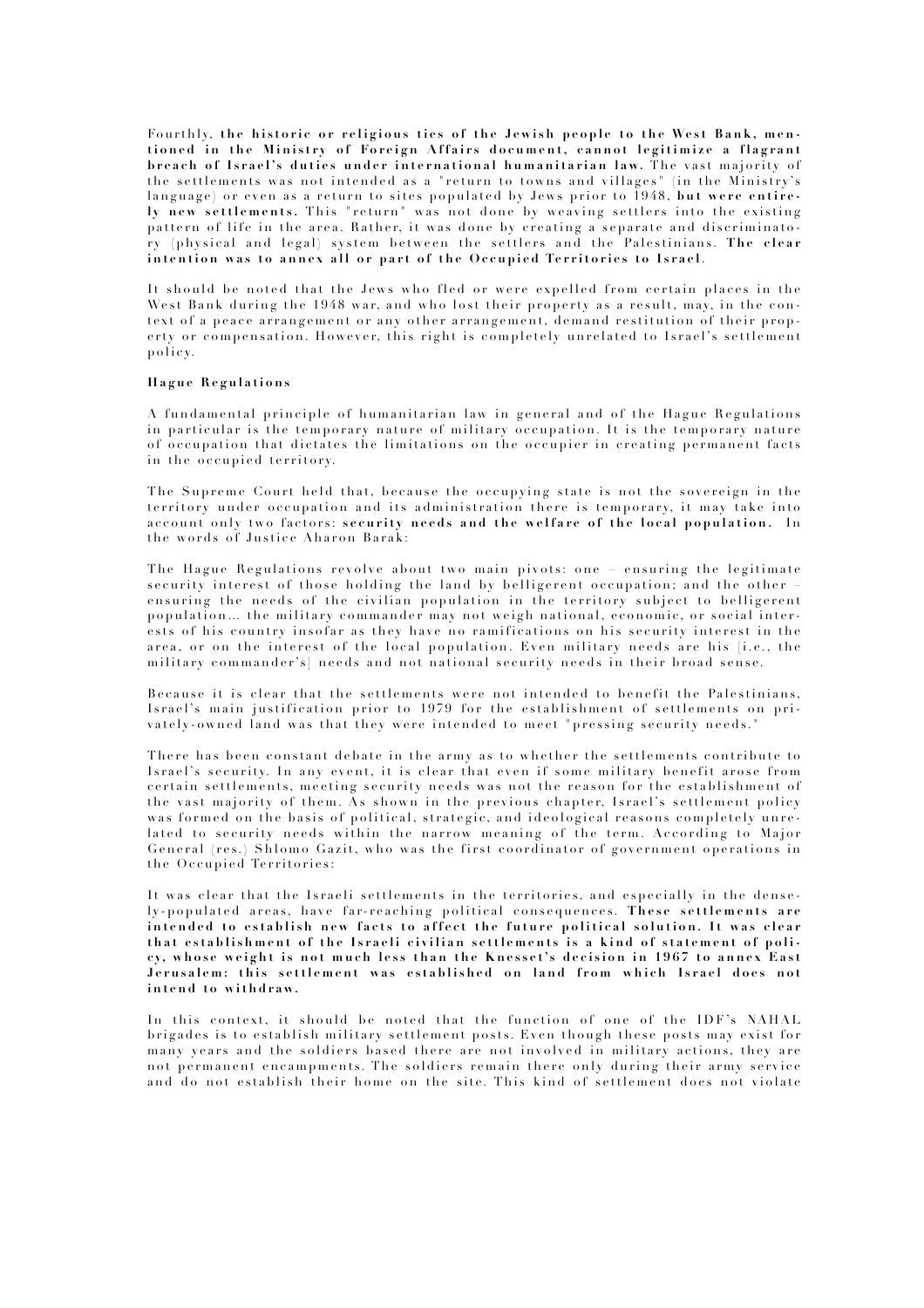international law. **However, most of these NAHAL encampments were in practice a preliminary stage in the establishment of permanent civilian settlements on the sites.**

In establishing settlements since 1979 (the Elon Moreh case), Israel has not used land that was expropriated on grounds of "security needs." Rather, it has used land defined as "state land" (see Chapter Three). Even if these lands indeed belonged to the government of Jordan – which is doubtful in many instances – their use for settlements violates the Hague Regulations.

Article 55 of the Hague Regulations states the rules relating to the permitted use of government property under the control of the occupier:

**The occupying State shall be regarded only as administrator and usufructuary of public buildings, real estate, forests, and agricultural estates belonging to the hostile State, and situated in the occupied country. It must safeguard the capital of these properties and administer them in accordance with the rules of usufruct.**

The terms "administrator" and "usufructuary" indicate the right of the occupying state to manage the properties of the state it occupies and use them to meet its needs subject to certain limitations. These limitations are derived from the temporary nature of the occupation and the lack of sovereignty of the occupying state. Therefore, the occupying state is forbidden, inter alia, to change the character and nature of the governmental properties (in the context of the settlements, "state land"), except for security needs or for the benefit of the local population." **Because the settlements completely change the character of the "state lands" on which they are built, and do not meet either of the two exceptions set forth in the article, they are a flagrant violation of article 55 of the Hague Regulations.**

To sidestep the prohibitions mentioned above, Israel argued that the settlements were not "permanent changes" in the occupied territory. Even the Supreme Court has sanctioned this claim. For example, in a decision regarding the requisition of privatelyowned land to establish the Bet El settlement, Justice Miriam Ben-Porat noted that the term "permanent community" is a "purely relative concept." **She made this comment although the building of permanent civilian communities and civilian neighborhoods is one of the most obvious examples of permanent change. This interpretation of the prohibition on creating permanent facts renders meaningless the relevant provisions of international law.**

## **2nd. International Human Rights Law**

The fundamental breach of international law described above has repercussions that also constitute human rights violations. This part of the report briefly sketches the provisions of international law that Israel violates by allowing the presence of the settlements and settlers, and refers to the chapters of the report that examine each of the violations in detail.

The fundamental human rights, as they appear in the Universal Declaration of Human Rights, were drafted in two international conventions that the UN adopted in 1966: the International Covenant on Civil and Political Rights and the International Covenant on Economic, Social and Cultural Rights. Israel signed and ratified both of these covenants. The two UN committees responsible for interpreting the covenants and monitoring their implementation have unequivocally stated that these covenants apply to all persons over whom the signatory states have control, regardless of sovereignty. Furthermore, the two committees expressly stated that they also apply to Israel in regards to its actions in the West Bank.

#### **Right to Self-Determination**

The first article, which is common to both covenants, states:

**1. All peoples have the right to self-determination. By virtue of that right they freely determine their political status and freely pursue their economic, social and**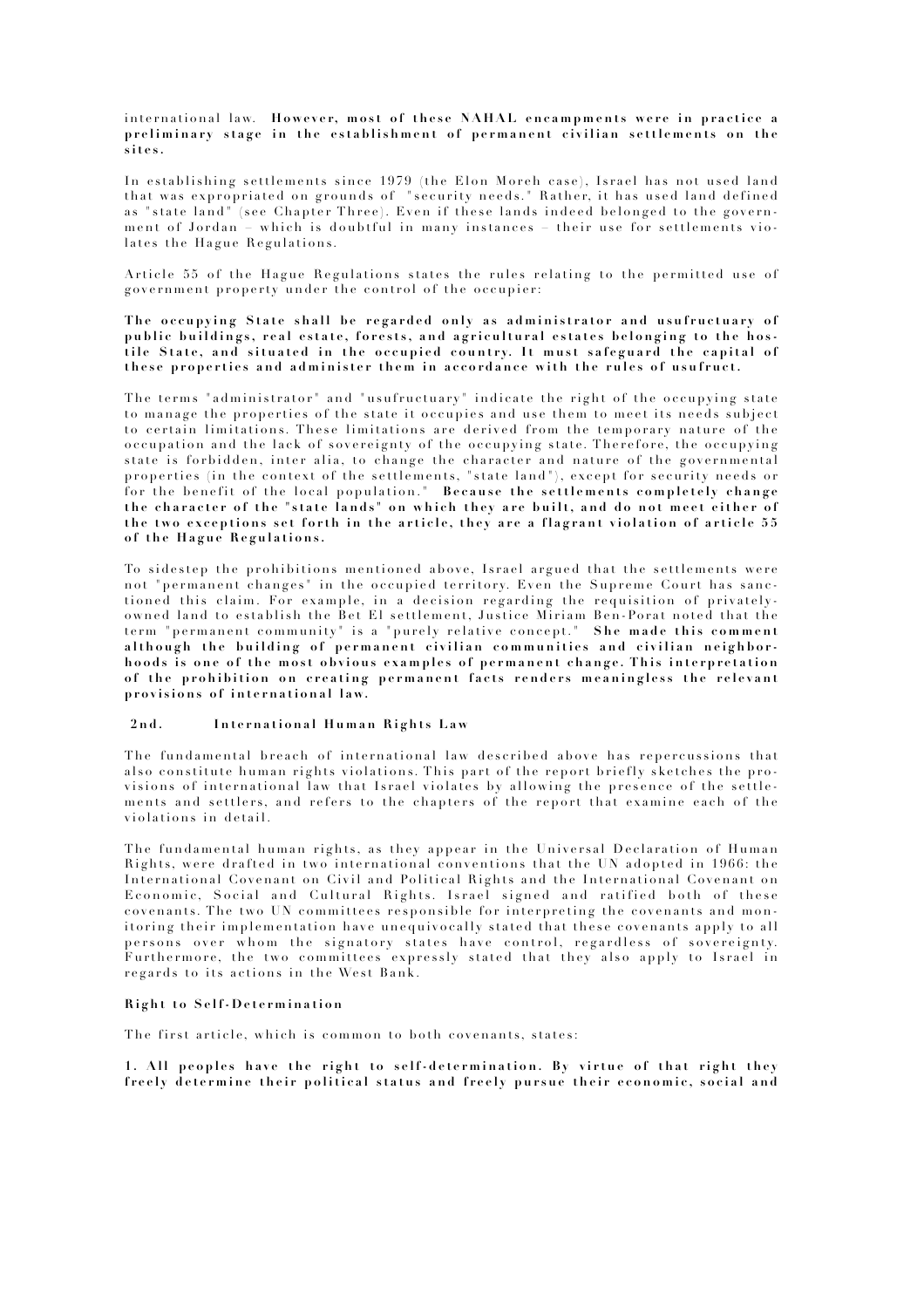#### **cultural development.**

### **2. All peoples may, for their own ends, freely dispose of their natural wealth… In no case may a people be deprived of its own means of subsistence.**

In recent years, the Israeli government, the Palestinian Authority, and most of the international community have agreed that the proper framework for realizing the right to self-determination of the Palestinian people **is the establishment – alongside the State of Israel – of an independent Palestinian state in the West Bank and Gaza Strip.**

Chapter Seven 7 of this report presents a map delineating the areas currently held by settlements and their jurisdictional areas that are closed to Palestinians. The map shows that many settlements block the territorial continuity of dozens of Palestinian enclaves, which are currently defined as Areas A and **B. This lack of contiguity prevents the establishment of a viable Palestinian state, and therefore prevents realization of the right to self-determination.**

Also, as is shown in Chapter Seven, **the settlements deny the Palestinian people a substantial portion of two resources that are vital to urban and economic growth – land** and water. This phenomenon is conspicuous in the Jordan Valley, which contains significant land and water reserves that are extensively used by the settlements in that area.

## **Right to Equality**

The right to equality is one of the pillars of human rights. It is set forth in the second article of the two covenants, and in the second article of the Universal Declaration of Human Rights, as follows:

**1. Everyone is entitled to all the rights and freedoms set forth in this Declaration, without distinction of any kind, such as race, color, sex, language, religion, political or other opinion, national or social origin, property, birth or other status.**

**2. Furthermore, no distinction shall be made on the basis of the political, jurisdictional or international status of the country or territory to which a person belongs, whether it be independent, trust, non-self-governing or under any other limitation of sovereignty.**

Throughout this report, and particularly in Chapter Four, facts are presented on how Israel has used laws, regulations, and military orders to carry out an undeclared annexation of the settlements into the State of Israel. **The annexation's direct effect is the application of different legal systems, and different protections, to the Jewish and Palestinian populations living in the same territory.** Whereas the settlers benefit from their status as citizens of a democratic state and enjoy all the rights that accompany citizenship, the Palestinians live under a military occupation that denies them these rights.

The transfer of certain powers to the Palestinian Authority in the context of the Oslo Agreements changed matters only slightly. Most Palestinians are still exposed to the bureaucratic controls of the Israeli occupation, and the IDF is still able to impose broad restriction on movement, restriction on entry and exit from the Occupied Territories, detain Palestinians, and more. The settlers, on the other hand, remain subject to total civilian control, just like Israeli citizens living within the Green Lines, and are not subject to the Palestinian Authority in any matter. **This situation, in which an individual's rights are determined according to his or her national identity, constitutes flagrant breach of the right to equality.**

#### **Right to Property**

The right to property is vested in article 17 of the Universal Declaration of Human Rights, which provides:

**1. Everyone has the right to own property alone as well as in association with oth-**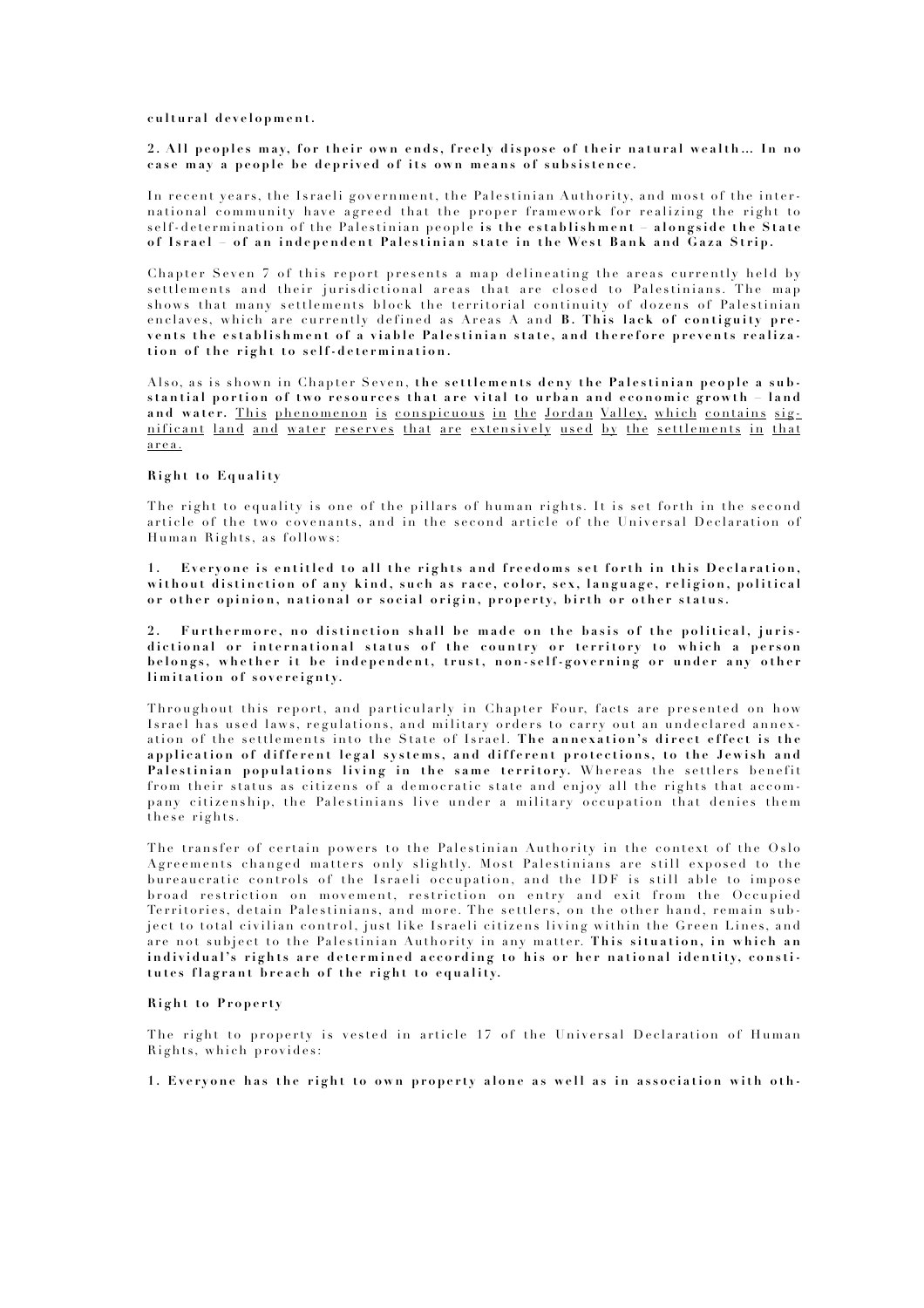### **2. No one shall be arbitrarily deprived of his property.**

Protection of private property is well grounded in international humanitarian law, and is found, inter alia, in the Hague Regulations (article 46) and in the Fourth Geneva Convention (article 53). Israeli law recognizes this right in section 3 of the Basic Law: Human Dignity and Liberty, which provides: "There shall be no violation of the property of a person."

Chapter Three discusses the legal-bureaucratic system that Israel created to control the land intended for the establishment and expansion of settlements. Because some of these lands were privately or collectively owned by Palestinians, and the settlements were illegal from their inception, **a significant proportion of the seizures of land infringed the Palestinians' right to property.** Furthermore, the procedures Israel used in taking over the land entailed flagrant, arbitrary breaches of due process.

### **Right to an Adequate Standard of Living**

Article 11 of the International Covenant on Economic, Social and Cultural Rights states:

**The States Parties to the present Covenant recognize the right of everyone to an adequate standard of living for himself and his family, including adequate food, clothing and housing, and to the continuous improvement of living conditions.**

Chapter Seven discusses a common phenomenon in various areas of the West Bank: the location of settlements very close to Palestinian towns and villages, thus limiting their urban development, at least in one direction of possible expansion. **In some cases, the settlement is purposely situated on the side of the Palestinian community that is the natural direction of expansion for the particular community** . This phenomenon is analyzed in Chapter Eight, which examines the effect of the Ari'el settlement on Palestinian residents in the area.

Another phenomenon, discussed in Chapter Six, that affects the urban-development options available to the Palestinians is the discriminatory use of physical planning. Israel has used military legislation to change the planning mechanism that was previously in effect. **This change was intended primarily to serve the interests of the Israeli administration and the settlers, while almost totally ignoring the needs of the Palestinian population.**

In some areas, the blocking of Palestinian urban development has created housing shortages and an increase in population density. These hardships resulted in part from Israel's settlement policy and discriminatory planning system, and consequently infringed the Palestinians right to adequate housing and continuous improvement of living conditions.

**As emphasized in Chapter Eight, the seizure of land used for farming or grazing often severely affected the primary source of livelihood of entire families.** This harm undoubtedly led to a significant deterioration in the standard of living – a violation under article 11 of the International Covenant on Economic, Social and Cultural Rights, quoted above – and of article 6 of the same covenant, which recognizes the right of everyone to work and to make a living through work that he or she freely chooses.

### **Freedom of Movement**

Article 12 of the International Covenant on Civil and Political Rights provides that everyone shall have the right to freedom of movement, without restrictions, in his country. The right to move from place to place is important because movement is necessary to live a normal life and to exercise many other rights delineated in international law, such as the right to work, health, education, and to maintain family life.

Chapter Seven will show that a substantial proportion of the settlements that were established along the central hill region were set up near Road No. 60, which is the

#### **ers.**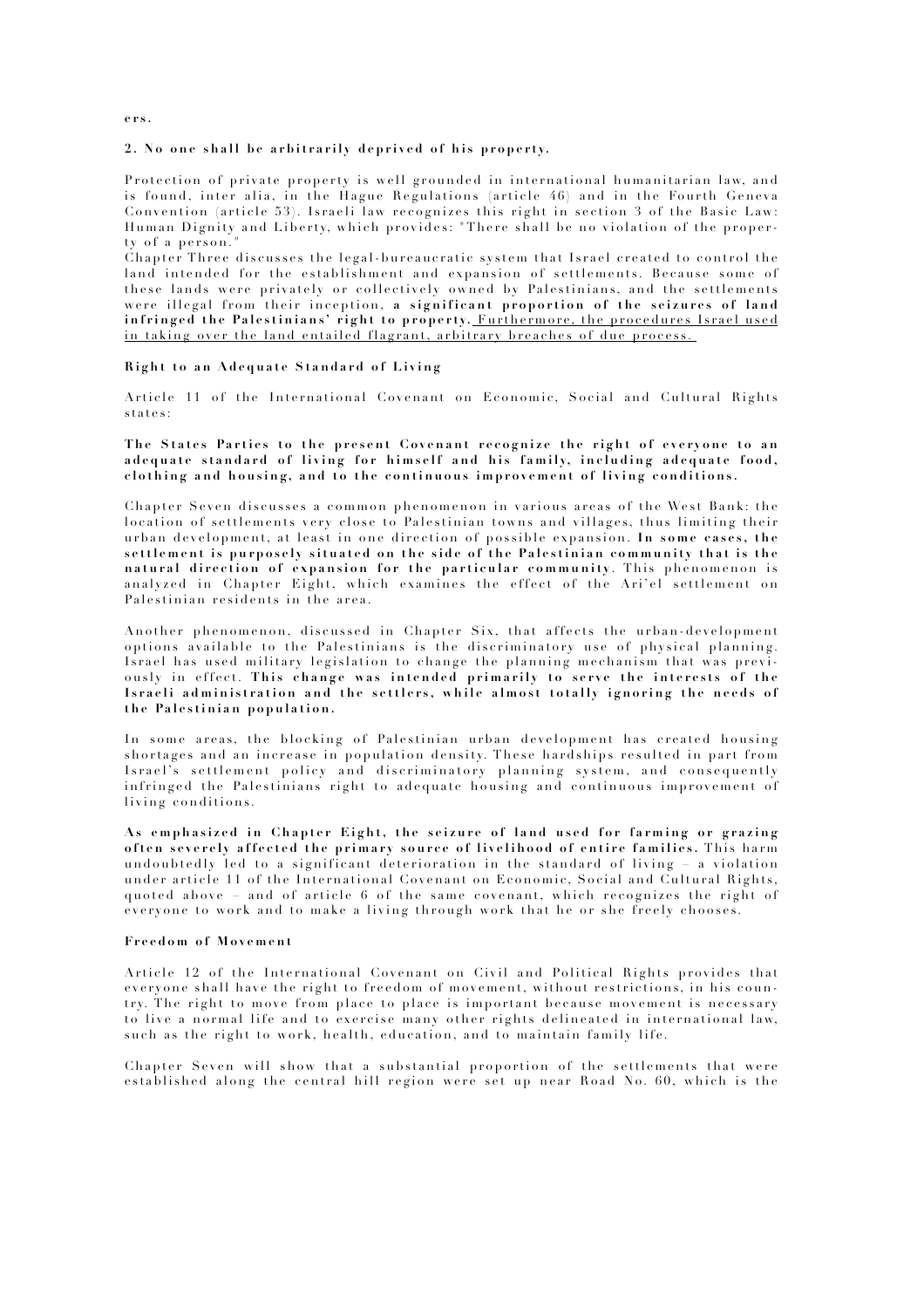main north-south traffic artery in the West Bank. **To ensure the security and freedom of movement of settlers in this area, the IDF set up checkpoints along the road, and from time to time has imposed harsh restrictions on Palestinian movement along certain parts of this road.** Since the beginning of the al-Aqsa intifada and the increase in Palestinian attacks on Israeli cars on the roads, the IDF has tightened the restrictions to the point of almost totally preventing Palestinians from traveling on roads used by settlers.

## **C. Injury to Settlers**

Since the beginning of the occupation, the settler population has been an occasional target of attacks by Palestinian residents. The gravity of the attacks varies from stones thrown at cars, which only cause property damage, to shootings and the laying of explosives, which have killed several people. The number of attacks increased during the first intifada (1987-1993), and since the beginning of the al-Aqsa intifada, the Palestinian attacks on settlers have been common and increasingly severe.

Palestinian Authority officials and non-governmental organizations have hinted, some even stating openly, that the illegality of the settlements justifies the use of any means to fight them. For example, the Palestinian Authority's minister for prisoner affairs, Heysham 'Abd al-Raze1, justified an attack on a bus transporting school children from the Kfar Darom settlement in the Gaza Strip, which killed two civilians and wounded nine, with five children among the wounded, saying:

The perpetrator of this attack was one of the Palestinian people. We committed it against people who occupy our land. From our point of view, any action against the occupation is legal.

In another case, a number of Palestinian NGOs published a statement in the press that the right to oppose the occupation legitimates Palestinian attacks on settlers. The NGOs further stated that the settlements serve a military function and the settlers, therefore, are not entitled to civilian status. Another argument that Palestinians sometimes raise in this context is that settlers take part in violent attacks against Palestinians, and the Israeli authorities do not intervene and enforce the law.

Arguments of these kinds undermine the fundamental principles of international human rights law and international humanitarian law. These principles are part of international customary law, which binds all persons and all groups, and not only the states that are party to the relevant conventions. **The right to combat the occupation in general and the settlements in particular does not justify disregard for these fundamental principles.**

The infliction of extensive injuries on settlers is a flagrant breach of the right to life and security of person, which is vested in article 3 of the Universal Declaration of Human Rights and in article 6 of the International Covenant on Civil and Political Rights. **Also, one of the fundamental principles of international humanitarian law is the duty to distinguish between combatants (including civilians who take part in the combat) and civilians who do not take part in the combat.** As a collective, the settler population, which includes children, clearly comprises a civilian population. As such, it is not part of the IDF forces. Particular settlers belong to the security forces, but this fact does not affect the civilian status of the other settlers, who are not legitimate targets of attack.

The Palestinian NGOs' argument that the settlements and settlers all serve Israel's military needs is imprecise. **As Chapter Three will show, Israel made the same argument to justify the legality of the requisition of privately owned Palestinian property to establish settlements.** When the High Court rejected this argument in Elon Moreh, Israel ceased using this argument and turned to other methods to take control of land.

Paradoxically, if the Palestinians' argument (and Israel's argument until 1979) that the settlements were established to meet military needs is correct, the settlements would not breach the provision of the Fourth Geneva Convention that forbids transfer of the occupying state's civilian population into the occupied territory, as discussed above.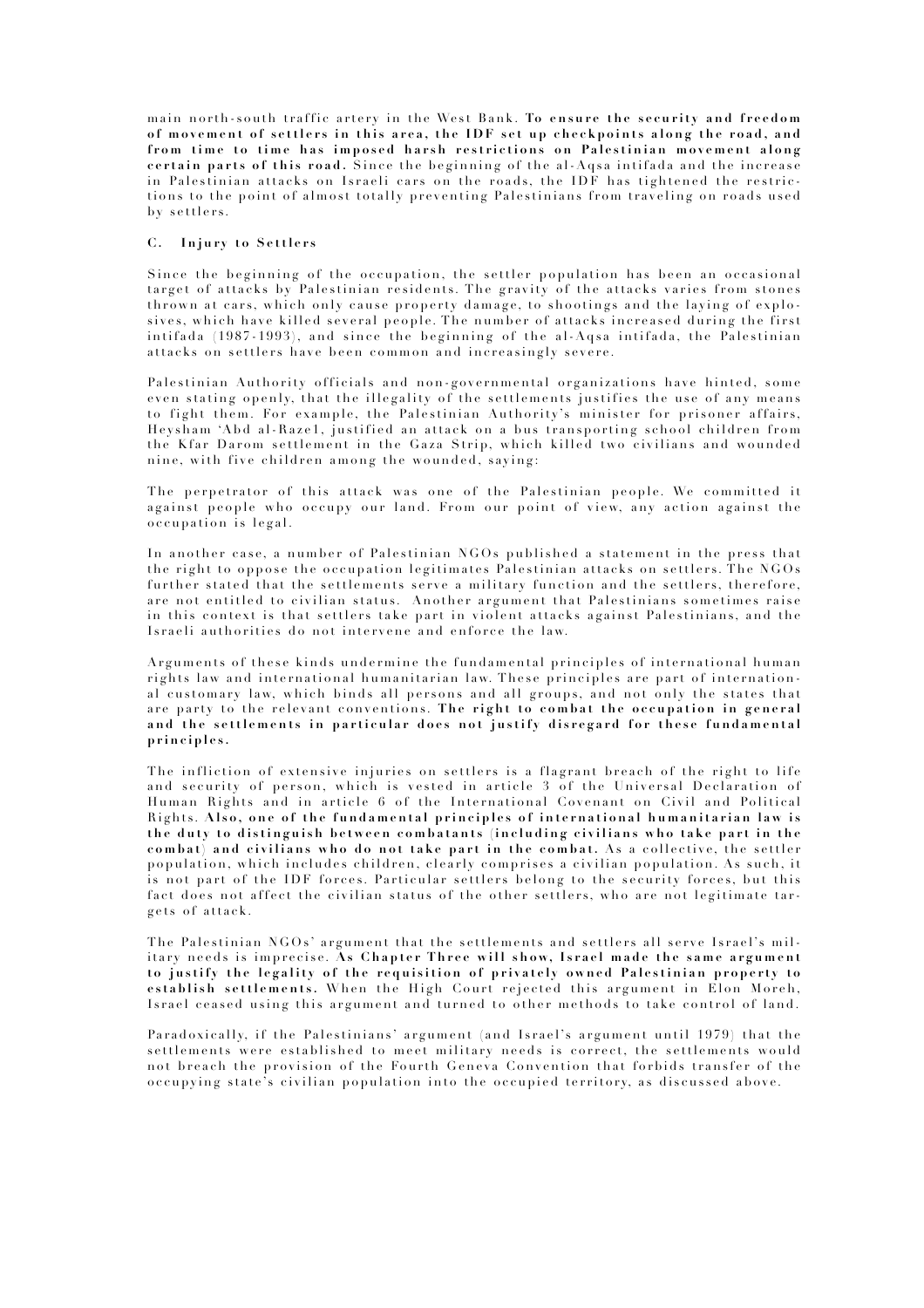Independent attacks on Palestinians by settlers do not affect the civilian status of the attackers, and certainly not that of their families and neighbors in the settlements. That status does not affect, of course, the right of Palestinians under attack to use the force necessary to defend themselves against the attackers.

### **Chapter Three The Mechanism Used to Seize Control of Land**

.

Since the beginning of the occupation, Israel has taken control of hundreds of thousands of dunam throughout the West Bank, mainly to establish settlements and provide reserves of land for their expansion. **It has done this by means of a complex legalbureaucratic mechanism whose central element is the declaration and registration of land as "state land."** In addition, Israel uses three complementary methods to seize control of land: **requisition for "military needs," declaration of land as abandoned property and the confiscation of land for "public needs."** In addition, and distinct from the literal seizure of land, Israel has also helped its Jewish citizens to purchase land on the "free market" for the purpose of establishing new settlements. Using these methods, **Israel has seized control some fifty percent of the West Bank, excluding East Jerusalem (see the map).**

Despite the diverse methods used, they have all been perceived, and continue to be perceived, by all the relevant bodies \_ viz., the Israeli government, the settlers and the Palestinians \_ as a single mechanism serving a single purpose: **the transfer of land from Palestinian hands to Jewish hands.** This reality is clearly illustrated in those cases where the land on which certain settlements are constructed is composed of a patchwork quilt of plots that Israel seized by several different methods. Thus, for example, the area of the settlement of Shilo (as of 1985) comprised some 740 dunam seized for military needs, approximately 850 dunam were declared state land, and 41 dunam were expropriated for public needs.

The establishment of civilian settlements in the Occupied Territories is prohibited by the Fourth Geneva Convention and the Hague Regulations. Because this was precisely the purpose behind the mechanism used to seize control of land in the West Bank, the seizure itself also constitutes a violation of international humanitarian law. **In taking control of the land, Israel also flagrantly breached fundamental principles of natural justice that are enshrined in numerous rulings of the High Court.**

Exclusively using the seized lands to benefit the settlements, while prohibiting the Palestinian public from using them in any way, is forbidden and illegal in itself. This would be the case even if the process by which the lands were seized were done fairly and in accordance with international and Jordanian law. This exclusive use of the lands has severely limited Palestinian potential for urban and agricultural development (see Chapter Seven). As the occupying force in the Occupied Territories, Israel is not entitled to ignore the needs of an entire population and use lands designated for public use only for settlers.

As a general rule, the High Court has cooperated with the mechanism used to seize control of land, and has played an important role in creating an illusion of legality. Initially, the Court accepted the state's argument that the settlements met urgent military needs, so that the state was allowed to seize private land to establish them. When the process of declaring land as state land, the High Court refused to intervene and prevent the new process.

Each of these methods rests on a different legal foundation, combining in different ways and degrees the legislation existing prior to the Israeli occupation, including remnants of Ottoman and British Mandate law absorbed into the Jordanian legal system, and orders issued by Israeli military commanders. This chapter will discuss the legal background of each of the methods of seizure and outline the modalities in which Israel implemented them.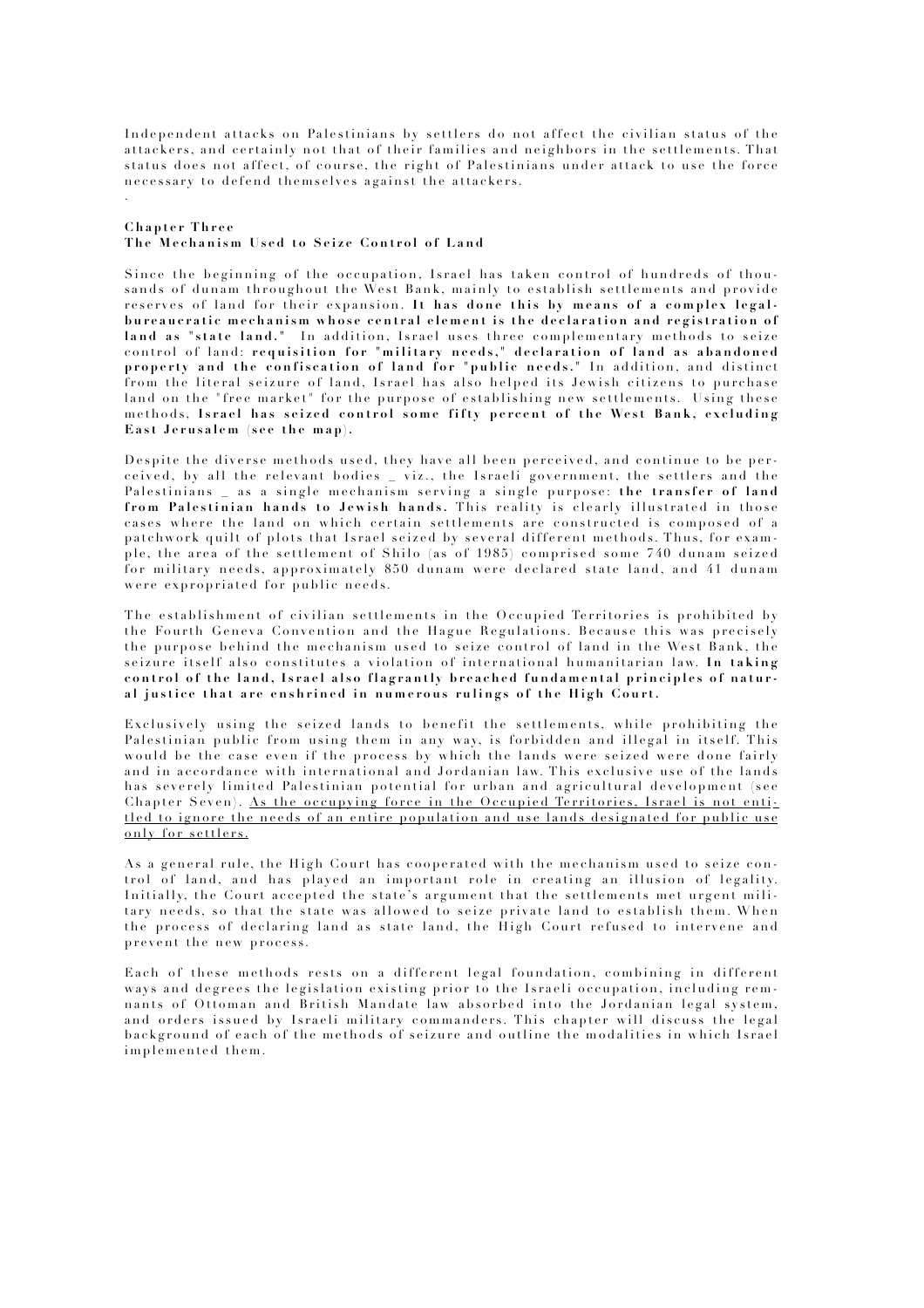## **1st. Seizure for Military Needs**

Humanitarian customary law field obliges the occupying power to protect the property of residents of the occupied area and prohibits it from expropriating it. However, an occupying power may take temporary possession of privately-owned land and buildings belonging to the residents of the occupied area in order to house its military forces and administrative units. Such seizure is by definition temporary; accordingly, the occupying power does not acquire property rights in the requisitioned land and buildings, and is not entitled to sell them to others. Moreover, the occupying power is obliged to pay compensation to the owners for the use of their property.

On the basis of this permission, Israeli military commanders issued dozens of orders between 1968-1979 for the requisition of private land in the West Bank, claiming that it "is required for essential and urgent military needs." During the above-mentioned period, almost 47,000 dunam [4 dunam = 1 acre] of private land were requisitioned, most of which were intended for the establishment of settlements. The following settlements were among those established on this land: Matitiyahu, Neve Zuf, Rimonim, Shilo, Bet El, Kokhav Hashahar, Alon Shvut, El'azar, Efrat, Har Gilo, Migdal Oz, Gittit, Yitav and Qiryat Arba'.

In several cases, Palestinian residents petitioned the High Court of Justice against the seizure of their land, claiming that the use of this land for the purpose of establishing settlements is contrary to the requirements of international humanitarian law. **Until the judgment regarding Elon Moreh (see below), the High Court rejected all these petitions and accepted the state's argument that the land seizure was legal because the settlements performed key defense and military functions** . According to Justice Vitkon:

In terms of the purely security-based consideration, there can be no questioning that the presence in the administered territory of settlements \_ even "civilian" \_ of the citizens of the administering power makes a significant contribution to the security situation in that territory, and facilitates the army's performance of its function. One need not be an expert in military and defense matters to appreciate that terrorist elements operate more easily in territory occupied exclusively by a population that is indifferent or sympathetic to the enemy than in a territory in which there are also persons liable to monitor them and inform the authorities of any suspicious movement. With such people the terrorists will find no shelter, assistance and equipment. These are simple matters and there is no need to elaborate.

The justices in this case also found no contradiction between the requirement embodied in humanitarian law that the seizure of private land be temporary and not injure the property rights of its owner, and the fact that permanent settlements, including extensive and diverse physical infrastructure, were established on the seized land.

The argument that the settlements serve military needs \_ even if these are not military needs as narrowly defined in humanitarian law \_ could be comfortably adopted under the Ma'arach governments, which acted in accordance with the Alon Plan. Among rightwing circles such as Gush Emunim, however, this argument was perceived as unacceptable, since the settlements were viewed in the context of a religious vision. After the rise to power of the Likud in 1977, this approach gained a more central status. Neither Gush Emunim nor certain sections of the Likud-led government were willing to excuse the establishment of the settlements on security grounds, with the concomitant \_ albeit declarative \_ definition of these settlements as temporary. This approach, which was supported by some of the ministers in the Likud government that was formed in 1977, eventually led to the ruling in Elon Moreh. Following the Court's decision in Elon Moreh, the policy of seizing privately owned land to establish settlements stopped.

The petition in Elon Moreh was submitted to the High Court in June 1979 by several residents of the village of Rujeib, southeast of Nablus. The petition asked the court to nullify an order issued by the Commander of IDF in the Area for the requisition of some 5,000 dunam following the authorization of the Ministerial Committee for Settlement Affairs. The land affected by the seizure order was slated for the establishment of a settlement, named Elon Moreh, by a settlement group of Gush Emunim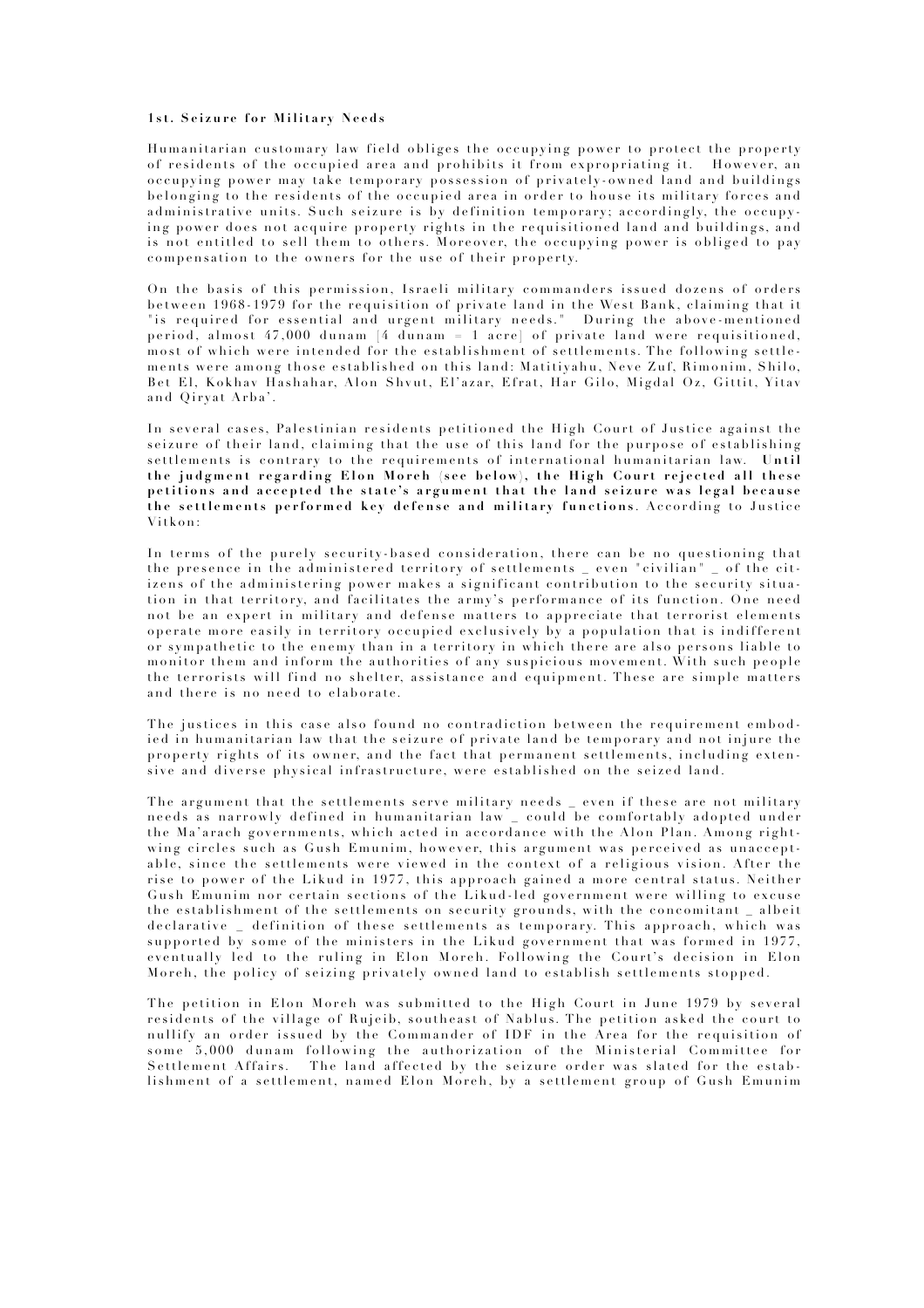that had chosen this specific location. Work on laying the infrastructure for the settlement began on the same day the order was issued. The state's response, as customary until this case, was that the settlement was planned for military reasons, and accordingly the requisition orders were lawful. In contrast to previous cases, however, settlers who intended to live in Elon Moreh joined as respondents to the petition. In an affidavit submitted to the Court, one of the leaders of Gush Emunim, Menachem Felix, explained his perspective regarding the goals of the seizure:

Basing the requisition orders on security grounds in their narrow, technical meaning rather than their basic and comprehensive meaning as explained above can be construed only in one way: the settlement is temporary and replaceable. We reject this frightening conclusion outright. It is also inconsistent with the government's decision on our settling on this site. In all our contacts and from the many promises we received from government ministers, and most importantly from the prime minister himself \_ and the said seizure order was issued in accordance with the personal intervention of the prime minister \_ all see Elon Moreh to be a permanent Jewish settlement no less than Deganya or Netanya.

Chaim Bar Lev, a former army chief of staff, also challenged the argument of a military need to establish Elon Moreh. In an affidavit on behalf of the petitioners that was submitted to the Court, Bar Lev stated that, "Elon Moreh, to the best of my professional evaluation, does not contribute to Israel's security."

Against the background of these two affidavits, which undermined the argument of military necessity, and based on the extensive evidence brought before the Court regarding the pressure that Gush Emunim applied on the government to approve the settlement, the High Court ordered the IDF to dismantle the settlement and return the seized land to its owners. The immediate result of this ruling was the finding of an alternative site for the establishment of the settlement of Elon Moreh. Beyond this, however, the ruling was a watershed in terms of the legal tools that would henceforth be used by Israel in establishing and expanding settlements.

Since Elon Moreh, military seizure orders have no longer been used for the purpose of the establishment and expansion of settlements. **However, this tool has been reintroduced and widely used since 1994 to build by-pass roads.** This occurred as part of the overall plans for preparing for the redeployment of IDF forces in the Occupied Territories following the signing of the Oslo Accords between Israel and the Palestinian Authority.

One of the main components of this plan was the construction of an extensive system of by-pass roads intended to meet four key needs defined by the Ministry of Defense: to permit Israelis to travel without passing through Palestinian population centers; to permit Israelis to travel across the Green Line by the shortest route; to maintain "an internal fabric of life" within the Israeli settlement blocs; and to ensure that Palestinian traffic did not pass through the settlements . According to an examination undertaken by the State Comptroller, between August 1994 and September 1996, the army issued requisition orders in the framework of this plan for 4,386 dunam of private land, for the purpose of constructing **seventeen by-pass roads.**

In one case, Palestinian residents petitioned the High Court against requisition orders issued for their land. They claimed, inter alia, that the construction of by-pass roads for the settlements could not be considered a military need. The court rejected the petition, accepting the state's argument that the construction of the roads was needed for "absolute security needs."

After the outbreak of the al-Aqsa intifada toward the end of 2000, a new wave of land requisition through military orders began. **Private lands were seized in order to construct additional by-pass roads to replace old roads or by-pass roads that were no longer safe.** The new roads were intended to meet the needs of the settlers who, since the beginning of the new intifada, had suffered repeated attacks from Palestinians while traveling on the roads. According to one press report, eight new by-pass roads are currently in various phases of construction, at a total cost of NIS 228 million.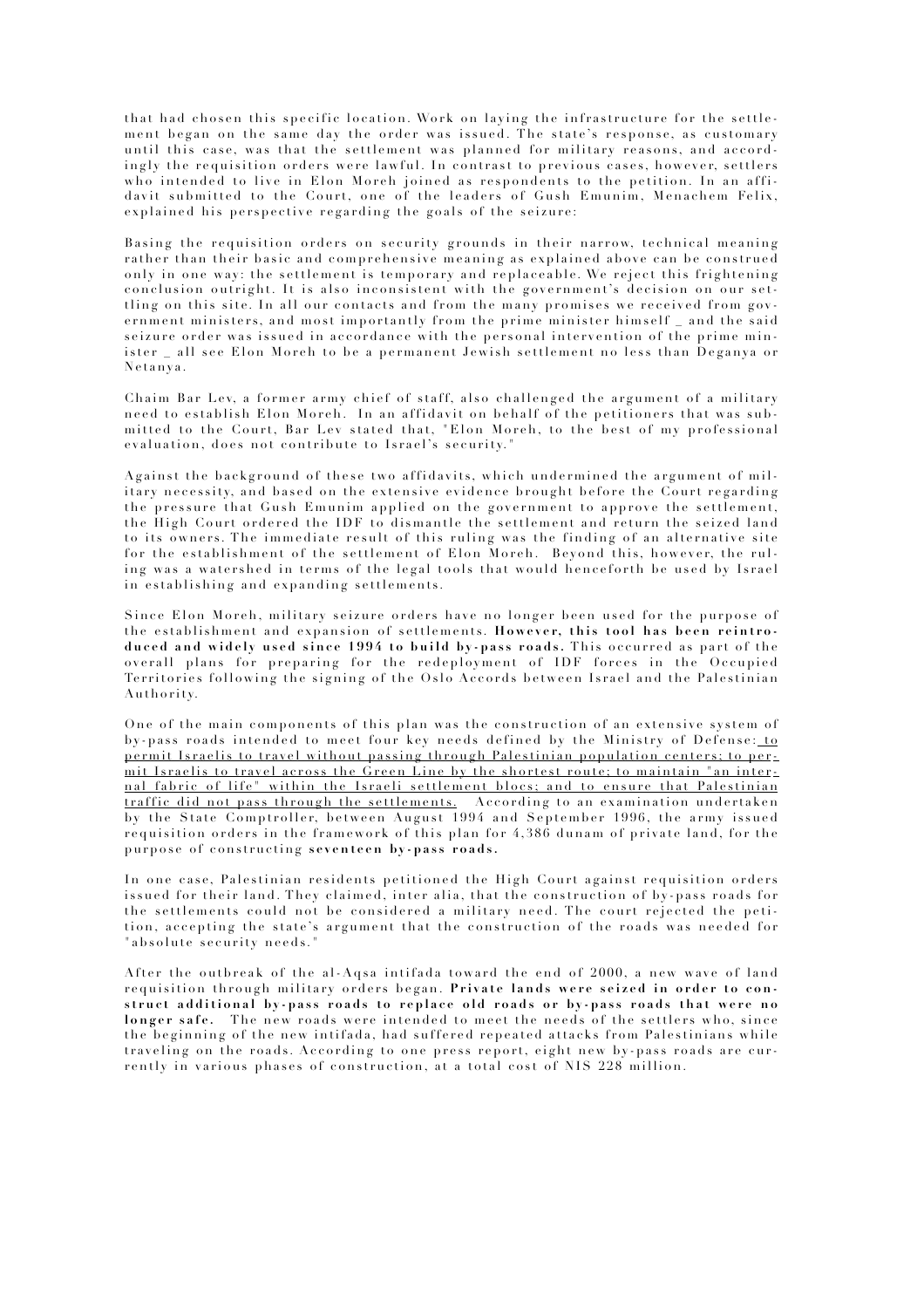#### **2nd. Declaration of Land as State Land**

The need to cope with the increasing number of High Court of Justice petitions, combined with the potential \_ actualized in the Elon Moreh case \_ that the court might thwart the establishment of a settlement, led to pressure on the government from the settlers and right-wing parties to find a way to enable land to be seized while blocking High Court intervention. **This way was found through the manipulative use of the Ottoman Land Law of 1858 (hereafter "the Land Law).** By this method, approximately **forty percent of the area of the West Bank was declared "state land."** According to Pliya Albeck, former head of the Civil Department in the State Attorney's Office, approximately ninety percent of the settlements were established on land declared state land.

The legal foundation used by Israel to undertake this procedure is based on two key articles from the 1907 Hague Regulations. The first, article 43, requires the occupying power to respect the laws applying in the occupied territory. The essential elements of the Land Law were adopted first by British Mandate legislation, and later by Jordanian legislation, and accordingly continued to apply at the time of the Israeli occupation in 1967. The second foundation is article 55, which permits an occupying power to manage the properties of the occupied country (in the occupied territory) and to derive profits therefrom, while at the same time maintaining the value and integrity of those properties. On the basis of this clause, Israel has argued that the establishment of the settlements is a lawful act of deriving profits which, in addition, contributes to maintaining the properties of the Jordanian government.

The use of "state land" for the establishment and expansion of settlements, unlike the use of private lands seized under the pretext of "military needs," has enabled the High Court to avoid the issue. Petitions filed by Palestinians against the process of declaring land as state land and against the existence of the Appeals Committee (see below) were rejected by the Court, which affirmed the legality of mechanisms. After recognizing the state's right to these lands, the High Court refused to acknowledge the Palestinians' right to object to their use, claiming they could not prove that they were personally injured. As no petitions have ever been filed to the High Court challenging the legality of the settlements under the Hague Regulations, the High Court has never had to state its position on this issue.

#### **The Ottoman Land Law**

The Ottoman land law defines five types of possession or ownership of land.

Mulk refers to completely privately owned land. The proportion of land in the West Bank defined as mulk is negligible, and found mainly within the built-up area of towns. Waqf lands include two sub-types: land intended for religious or cultural activities and land used for all other purposes, which are protected against confiscation according to the laws of Islam. In general, Israel has refrained from taking control of both these types of land.

Miri lands are those situated close to places of settlement and suitable for agricultural use. A person may secure ownership of such land by holding and working the land for ten consecutive years. If a landowner of this type fails completely to farm the land for three consecutive years for reasons other than those recognized by the law (e.g., the landowner is drafted into the army, or the land lays fallow for agricultural reasons), the land is then known as makhlul. In such a circumstance, the sovereign may take possession of the land or transfer the rights therein to another person. The rationale behind this provision in the Land Law was to create an incentive ensuring that as much land as possible was farmed, yielding agricultural produce which could then be taxed.

Mawat ("dead") land is land that is half an hour by foot from a place of settlement, or land where "the loudest noise made by a person in the closest place of settlement will not be heard." According to the legal definition, this land should be empty and not used by any person. In this case, the sovereign is responsible for ensuring that no unlawful activities take place in such areas. Matruka land is land intended for public use, where "public" may mean the residents of a particular village, as in the case of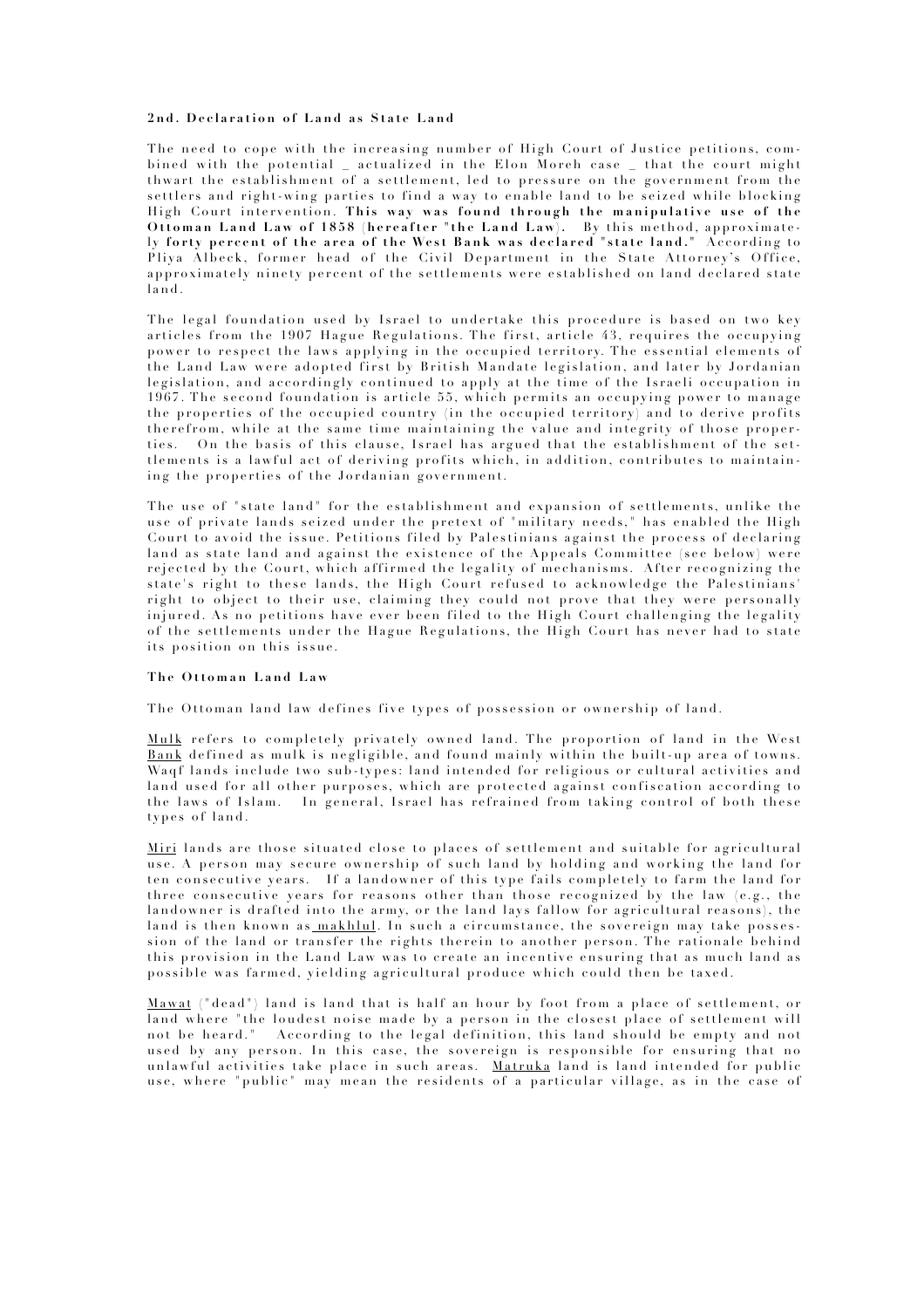grazing land or cemeteries, or all the residents of the state, as in the case of roads.

An additional method of ownership, known as musha'a, is operated alongside the abovementioned types in many parts of the West Bank. According to this method, land is owned collectively by the residents of each village. Each family is responsible for farming a particular section of land during a fixed period, at the end of which the plots of land are rotated. Although this method was not recognized in the Land Law, or in the British and Jordanian legislation that absorbed the law, it continued to exist as a reflection of local tradition.

#### **The Policy**

The massive seizure of control of land in the West Bank was based on the Order Regarding Government Property (Judea and Samaria) (No. 59), 5727-1967, which authorized the person delegated by the commander of IDF Forces in the region to take possession of properties belonging to an "enemy state" and to manage these at his discretion. This order, issued shortly after the occupation began, was used through 1979 to seize control of land registered in the name of the Jordanian government. Initial examinations revealed a total of approximately 527,000 dunam of such land. Additional examination of Turkish and British ownership certificates during the first five years of the occupation revealed that an additional 160,000 dunam were eligible for the status of registered state land. Accordingly, through 1979, the Custodian for Government Property (hereafter "the Custodian") considered an area of 687,000 dunam, constituting some thirteen percent of the total area of the West Bank, to constitute state land. The Labor-led governments through 1977 used some of this land to establish settlements within the borders defined in the Alon Plan.

This area included land purchased by Jews (individuals or the "national institutions") prior to 1948. After the 1948 war, this land was held and managed by the Jordanian Custodian of Enemy Property in accordance with the rules established in a Mandatory order from 1939. One estimate puts the total area of such land at approximately 25,000 dunam. In quantitative terms, the main concentrations of this land are in Gush Etzion, to the south of Ramallah, and around Tulkarm. Smaller areas of land in Jerusalem and Hebron also deserve mention.

In December 1979, following Elon Moreh, the Custodian began, with the guidance of the Civil Department of the State Attorney's Office, to prepare a detailed survey of all the ownership records currently available at the regional offices of the Jordanian Land Registrar. In addition, the Civil Administration initiated a systematic project to map all areas under cultivation, using periodic aerial photographs. **This double investigation led to the location and marking of lands that the sovereign was entitled to seize under the Ottoman Land Law and the Jordanian laws that absorbed this law:**

l Miri land that was not farmed for at least three consecutive years, and thus became makhlul;

l Miri land that was farmed for less than ten years (the period of limitation), so that the farmer had not yet secured ownership;

l Land defined as mawat due to its distance from the nearest village.

In these investigations, the Custodian located approximately one and a half million dunam, or some **twenty-six percent of the area of the West Bank,** considered to belong to one of these categories. The location stage was followed by a stage of declaring lands as state land, which was composed of several stages. In the first stage, the relevant decisions and documents relating to land earmarked for registration as state land were forwarded to the State Attorney's Office for examination, and for a decision as to whether the land was eligible for such status. If the decision was positive, the Custodian began to act, forwarding the file to the District Office responsible for the area in which the land was situated. The Custodian's representative in this office summoned the mukhtars from the villages adjacent to the land declared state land, took them for a tour of the intended site and shows them the borders of the area that the Custodian believed was government property. **Thus, the Custodian transferred to the mukhtars the responsibility for informing those liable to be injured by the Custodian's decision to seize possession of a particular area.** Once the declaration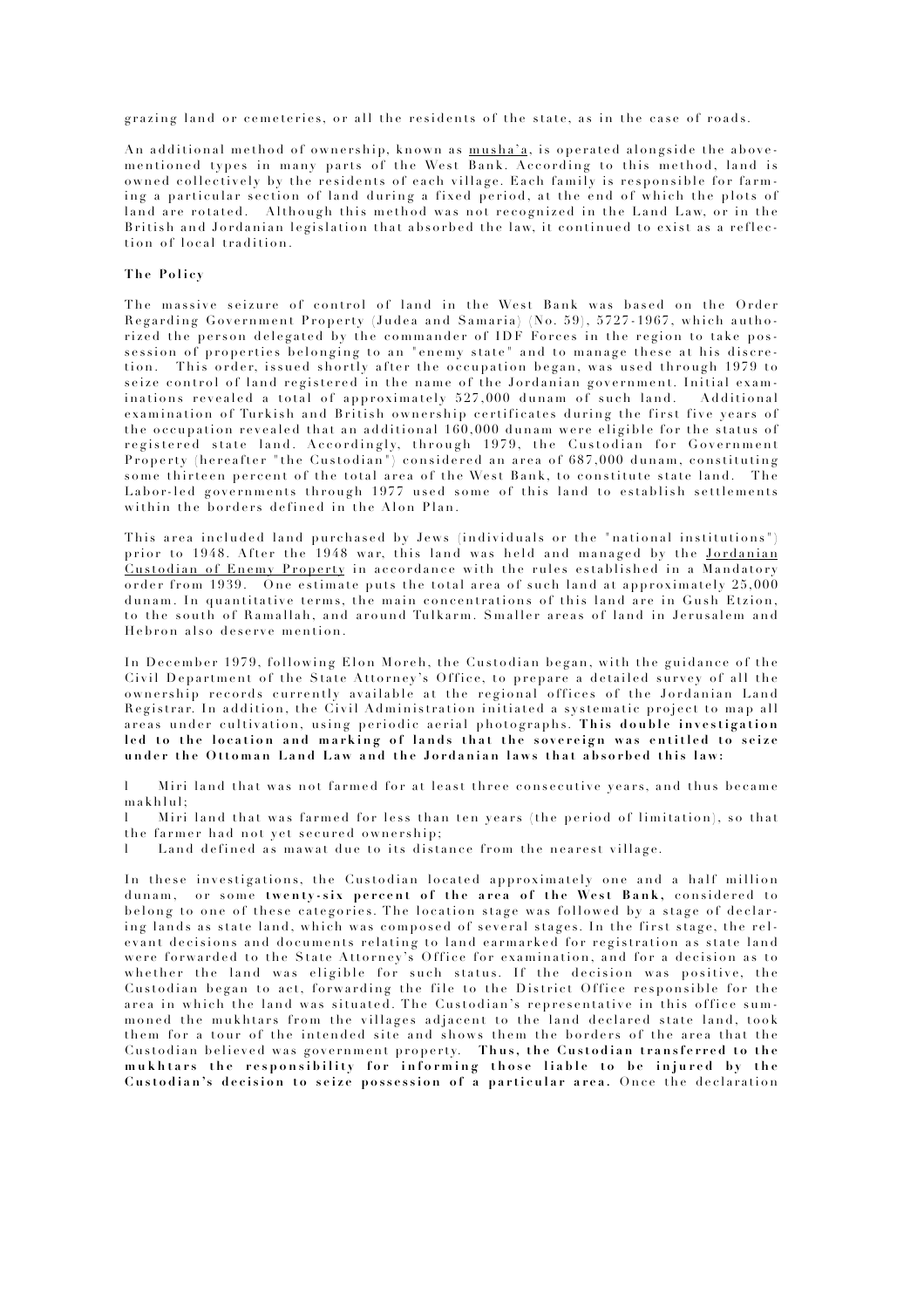## was made, **those liable to be injured by the registration had forty-five days to submit an appeal to a military appeals committee.**

Approximately 800,000 dunam of land were declared and registered during the period 1980-1984. Thereafter, the pace of declaration decelerated, both due to the changes in the composition of the government following the elections (see Chapter One) but mainly because, by this stage, the settlements had already been assured enormous reserves of land for the foreseeable future. B'Tselem has asked the Israel Lands Administration several times to provide information on the scope of lands currently registered as state land, but has not received a reply.

The declaration of hundreds of thousands of dunam in the Occupied Territories as state land was made possible mainly because much land was not registered in Tabu [the land registration office]. Although the Ottoman Land Law required the registration of every plot of land, many residents during the period of Turkish rule did not observe this provision. **The reasons for this were, inter alia, a desire to preserve the collective ownership system (musha'a); a desire to evade tax liability; and an effort to avoid being** drafted into the Turkish army. The records that survived from this period are vague, and do not easily permit the identification of a specific plot of land. Only in 1928, during the British Mandate period, was a systematic process introduced to survey all state land and register ownership on the basis of plot identification numbers. The process of regulation continued at an extremely slow pace during the period of Jordanian control of the West Bank. By the time Israel occupied the West Bank, regulation proceedings had been completed for approximately one-third of the area, particularly in the Jenin area and the Jordan Valley. In areas where registration had not been completed, ownership continued to be managed over the years on the basis of the possession of land, and the mutual recognition of the affinity of each person to a given plot of land.

At the beginning of the Israeli occupation of the West Bank, a military order was issued halting the process of regulation and registration of the rights of residents of the West Bank to their land. Israel justified this delay by arguing that it was necessary to prevent injury to the rights of people who left the area during the war, and were therefore unable to oppose the registration of their land under another's name. However, to enable Israel to continue the process of registering land as state land, it was determined that the order would not apply to the registration of state land in the Custodian's name, and the declaration process continued at an accelerated pace on the basis of a Jordanian law of 1964. In addition, another military order was issued establishing a "Special Land Registry" for the registry of transactions in land held by the Custodian. This was done to enable the transfer of the rights of use in land declared state land to one of the "settling bodies" (viz., the Ministry of Housing or the World Zionist Organization).

### **The Appeals Committee**

The military appeals committee is composed of three persons appointed by the commander, one of whom must have legal training. The central principle guiding the committee in hearing appeals by Palestinian residents against the Custodian's ruling is that **the burden of proof always rests with the person claiming that particular land is not state land:** "If the Custodian has confirmed, in a written certificate bearing his signature, that any property is government property, that property shall be considered government property for so long as the contrary has not been proved." If the committee decides to reject an appeal, or if an appeal was not filed on time, the process is completed and the land is registered in the Custodian's name.

**The chances that a Palestinian resident will be successful in nullifying the process of declaring and registering a land he owns and as state land by means of the appeals committee are extremely low.** In most cases, the committee acted merely as a rubber stamp on the military administration's decisions. **Since the appeals committee is the only body before which the decisions of the Custodian may be challenged, its existence allowed the Israeli authorities to continue the process of declaring lands as state land on one hand, while claiming that this process was under judicial review on the other.**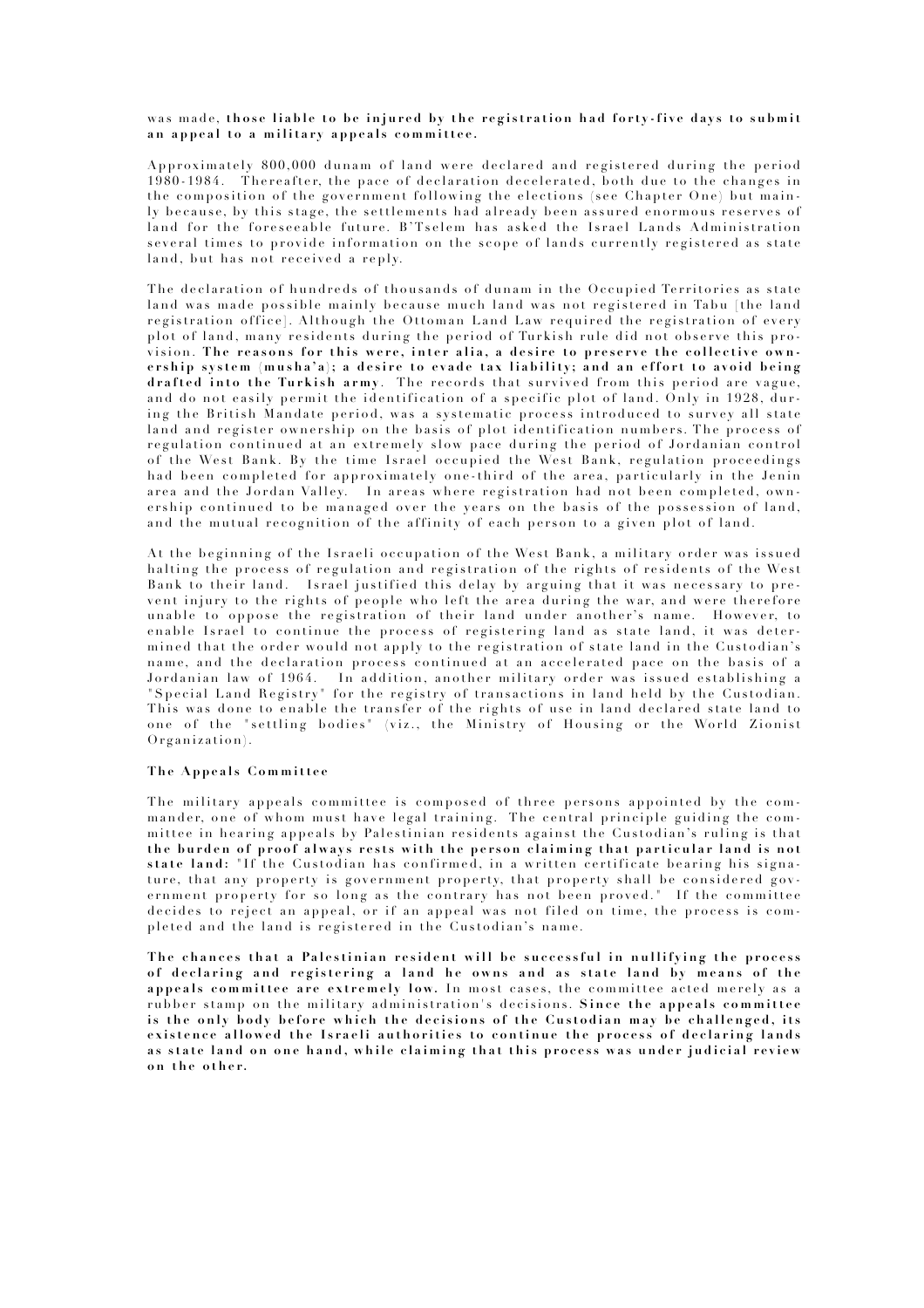The first obstacle facing Palestinian efforts to prevent the registration of their land as state land was **their lack of knowledge of the procedure.** The information provided by the mukhtars regarding the declared area was often vague because the mukhtars themselves received partial information from the Custodian. Another reason for the lack of clarity was that the mukhtars, having been appointed by the military, had problematic relations with the residents and often preferred not to act as spokesperson for Israeli decisions. As a result, it was only when the work building the settlement began that the residents were first informed that their land had been declared state land. **Since actual construction usually began months and even years after the date of declaration, the owners of the land could not turn to the appeals committee as the forty-five day period for filing an appeal had long since passed.**

The case of the Makhamara hamula [clan] illustrates this problem. Four families from the Makhamara hamula jointly held some 280 dunam of land near Yatta (Hebron District), southwest of the Ma'on settlement.. The families had farmed the land consistently throughout the years. At the end of 1997, a settler from the settlement of Susiya arrived on the plot of land and erected a caravan. He proceeded to use firearms to threaten members of the hamula, preventing them from reaching the field in order to farm their land. After the family filed a complaint at the Hebron police station claiming that the settler was trespassing on their land, a clerk representing the Custodian informed them that the area in which the settler from Susiya was living had been declared state land in 1982. For its part, the Mt. Hebron Regional Council added that the land in question belonged to the council, on the basis of a permission contract it had signed with the World Zionist Organization in December 1983.

The Makhamara hamula, represented by The Association for Civil Rights in Israel, filed a protest with the appeals committee. In his response to the appeal, the Custodian claimed that "according to the aerial photographs held by the Respondent [i.e., the Custodian], the preparatory and farming work took place a few years ago in a completely rocky area, in a manner that does not grant rights to the Appellants." The Custodian further claimed that the area in which the settler from Susiya erected his caravan "has been transferred to the World Zionist Organization in an allocation agreement, and in connection therewith the Respondent shall claim that the Appellants missed the date for submission of an appeal." The case is pending before the appeals committee.

Palestinian residents who did receive word of the declaration in time to appeal encounter yet **another obstacle** impeding them from turning to the appeals committee. **Preparing an appeal entails an enormous expense, including payment of a fee upon submission of the appeal, precise mapping by a qualified surveyor of the land of which the appellant claims ownership, and retaining an attorney to prepare an affidavit and represent the appellant before the committee.**

Those who do overcome these obstacles and appeal the decision of the Custodian in time will have great difficulty proving their rights to lands declared state lands before the committee. Since the declarations generally took place in areas where the British or Jordanians did not register the land, the appeals committee hearings inevitably centered on possession and farming as the basis for the right to the land. **The appellant was required to prove to the committee that the land in question had been held and farmed for ten consecutive years to substantiate his ownership of the land.** For the appeal to succeed, the evidence brought by Palestinians had to contradict the periodic aerial photographs taken by the Custodian that indicated the cessation of farming at any stage. Receipts for payment of land tax, whether from the Jordanian authorities or the Civil Administration, may constitute prima facie evidence in disputes between two individuals, but "do not constitute evidence against the state and do not impair the state's rights."

On a parenthetical note, many Palestinians indeed discontinued or reduced their involvement in agriculture, due in part to the policies introduced by Israel in two key spheres: **water and the labor market. One of the main components of Israel's policy concerning water was to reject all applications submitted by Palestinians to receive** permits to drill agricultural wells, which prevented development in that sphere. As for the labor market, Israel encouraged the integration of Palestinians in its own labor market. This became a highly attractive proposition because of the high salaries relative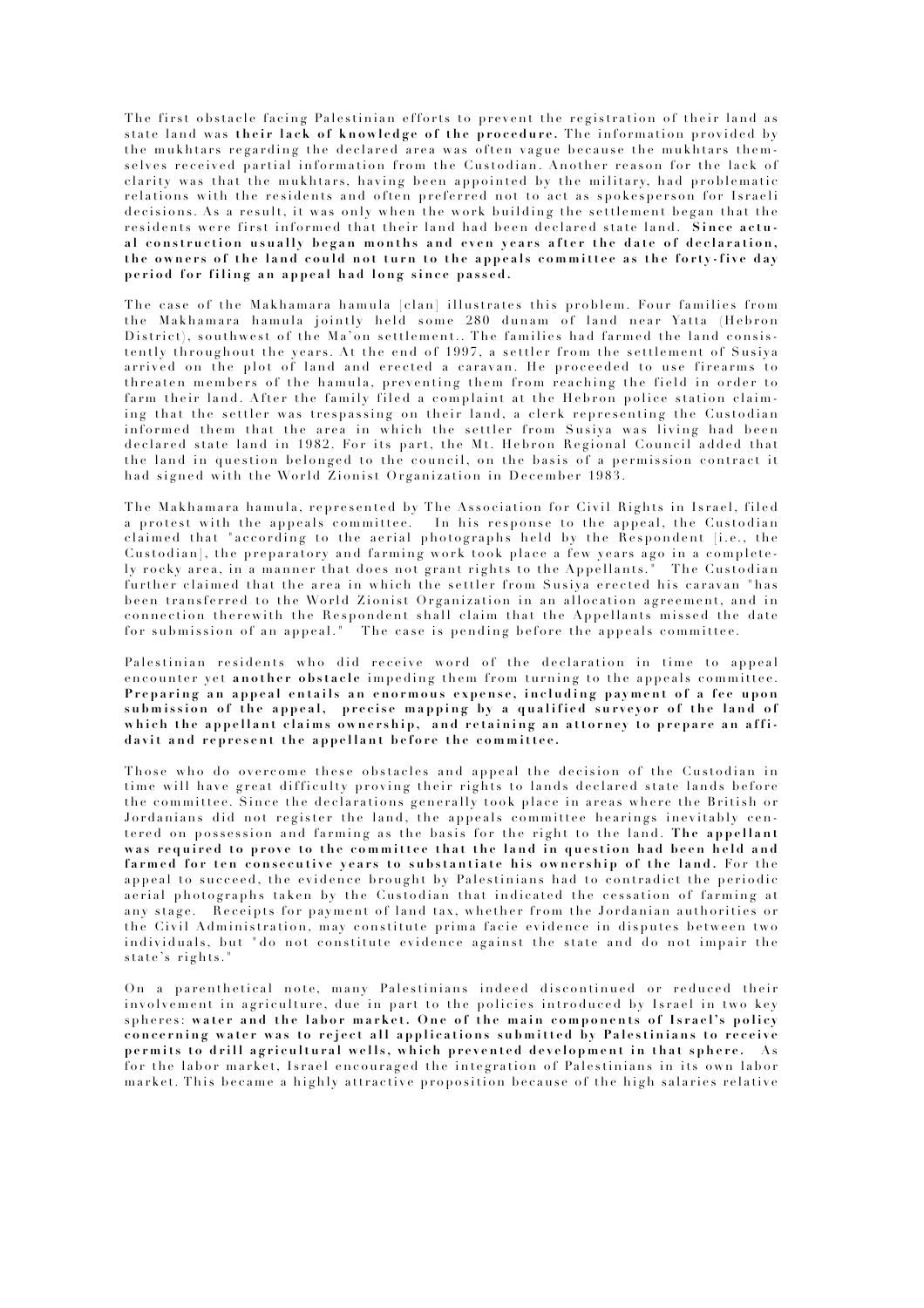to those in the West Bank, and many Palestinians were therefore inclined to abandon agriculture.

Even if a Palestinian appellant meets the demanding burden of proof required by the committee and convinces its members that he indeed owns the land in question, **the committee may still deny the appeal.** The reason for this is that the hearing before the committee sometimes take place after the Custodian has already signed permission contracts with one of the "settling bodies," and after preparatory work has begun toward the establishment of a settlement. Accordingly, in order to prevent the reversal of an existing situation, section 5 of Order No. 59 Regarding Government Property includes the following provision:

No transaction undertaken in good faith by the Custodian and another person in any property which the Custodian believed, at the time of the transaction, to be government property **shall be nullified, and it shall continue to be valid even if it is proved that the property was not at that time government property.**

Since the decisions of the appeals committee are not published and are not accessible for public review, B'Tselem was unable to undertake a systematic review to ascertain whether this provision has ever been used in regarding land declared as state land.

However, the "good faith" argument has been used by Israel to approve new construction in the settlements, even in cases when there was no permission contract for the land between the Custodian and the body initiating construction. For example, the State Comptroller notes that construction of three new neighborhoods in the settlement of Giv'at Ze'ev (Moreshet Binyamin A, B and C) began before all the land on which these neighborhoods were established had been declared state land, and without the signing of permission contracts with the Custodian. Despite this fact, and despite the fact that the Civil Administration did not approve the outline plan for these neighborhoods, the planning board of Mate Binyamin Regional Council granted permits for development work and for private construction on all three sites. When this situation became apparent at an early stage, the head of the Civil Department in the Ministry of Justice, Pliya Albeck, prepared a legal opinion in which she stated: "Notwithstanding the defects, questions and doubts, it would seem desirable to enable the continued construction of phase A of Moreshet Binyamin, both since the houses were built in good faith by residents who received building permits, and because the absence of objections provides a foundation for believing that the land was acquired lawfully."

Additional problems regarding the military appeals committee have to do with its place in the military hierarchy and its mode of operation. Firstly, the appeals committee is completely dependent on the body against whom it is supposed to provide quasi-judicial review \_ i.e., the military administration or the commander of IDF forces in the region (as formulated in the military legislation). Thus, the same body that issues landseizure orders is also the primary legislative body that established the committee, and the only body entitled to appoint or dismiss its members. Moreover, the Order Regarding Appeals Committees stipulates that the committee's decisions are merely "recommendations," while the final decision rests with the commander in the region, who is entitled to accept or reject these recommendations at his discretion, without any public criteria being established for his decision. This relationship between the judiciary and the body it reviews constitutes a gross violation of the independence of the appeals committee.

Secondly, the appeals committee is not subject to the rules of legal proceedings or the usual rules of evidence pertaining in Israel or in any other legal system. According to one of the sections in the order, **"the Appeals Committee shall not be bound by the laws of evidence and legal proceedings, except for those established in this Order, and shall determine its procedures." These provisions gravely impair the principle of transparency and fairness in the judicial process.**

These problems in the functioning of the committee are particularly grave as the existence of a quasi-judicial body such as the appeals committee has in practice functioned as an obstacle preventing the submission of petitions to the High Court, because one of the conditions for intervention by the High Court is the absence of alternative relief.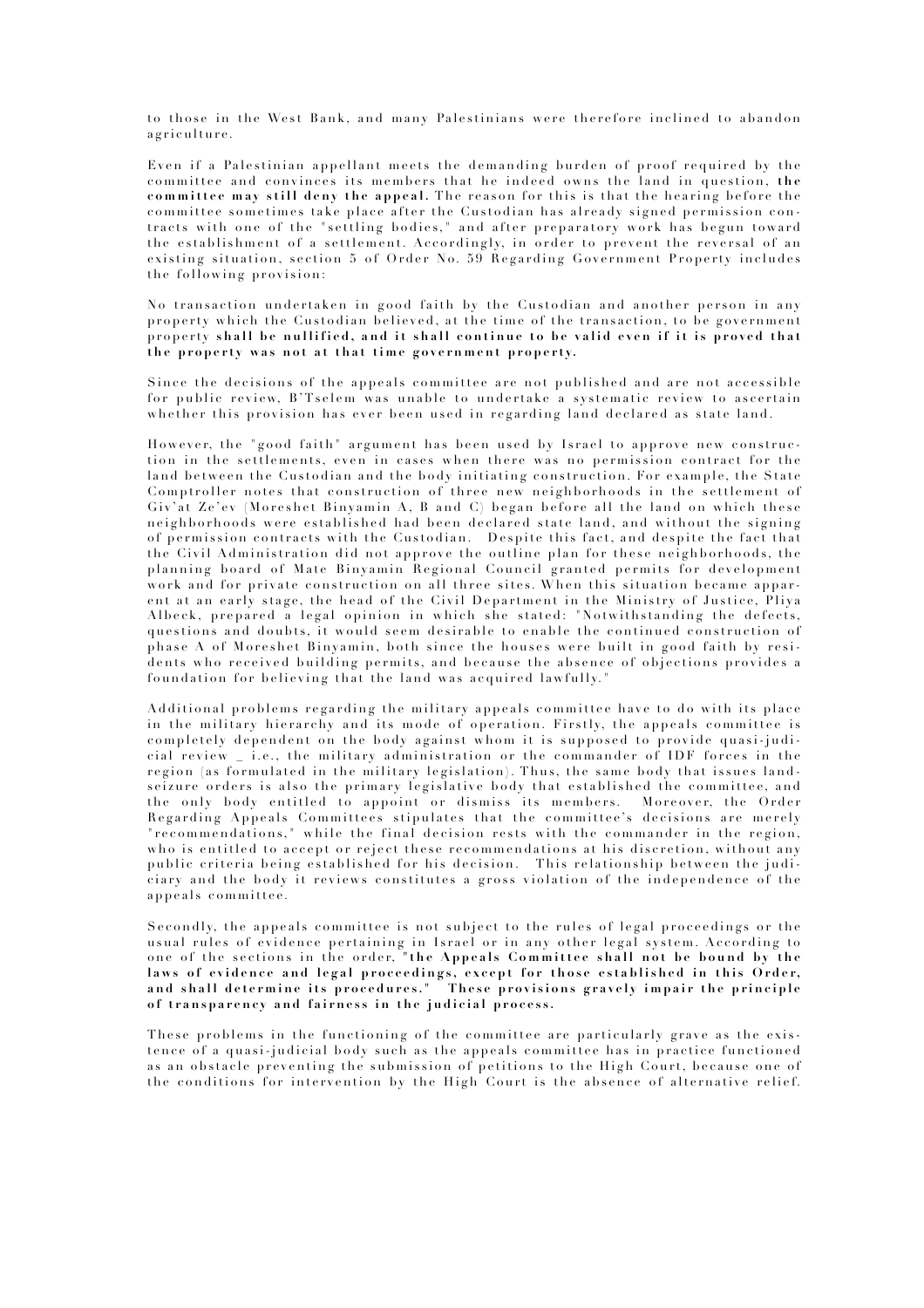The presence of alternative relief does not completely prevent such intervention, but it significantly lessens the willingness of the Court to intervene.

## **3rd. Absentee Property**

According to the Order Regarding Abandoned Property, any property whose owner and holder left the West Bank before, during or after the 1967 war is defined as an abandoned property and attributed to the Custodian for Abandoned Property on behalf of the IDF commander in the region. The Custodian is entitled to take possession of the property and to manage it as he sees fit. According to the order, the fact that the identity of the owner or holder of a property is unknown does not prevent the Custodian on behalf of the commander in the region from defining it as an abandoned property. A further order published by Israel in this matter expanded the definition of the term "abandoned property" to include property belonging to a person who is a resident of an enemy country, or a corporation controlled by residents of an enemy country.

In legal terms, the Custodian for Abandoned Property becomes the trustee on behalf of the owner of the property who left the West Bank. The Custodian is responsible for protecting the property pending the owner's return. Moreover, on the return of the owner of the property defined as abandoned, the Custodian must restitute not only the property itself, but also the fruits (i.e., the moneys) he derived therefrom. **As a general rule, however, Israel has forbidden the return of refugees to the West Bank, and therefore has not had to face massive claims for the restitution of abandoned property.** The exceptions to this rule occurred when Palestinians returned to their homes pursuant to permits for family unification and demanded their property from the Custodian. An examination undertaken by the State Comptroller shows that, at least through 1985, the Custodian customarily returned money accumulated in favor of the absentees (in cases where their eligibility was proven), but at nominal value and without linkage or interest, despite the high inflation rates in Israel during the first half of the 1980s.

The Israeli administration has combined the function of the Custodian for Abandoned Property with that of the Custodian for Government Property, forming a single body called the Custodian for Government and Abandoned Property in Judea and Samaria. Just as the Custodian for Government Property is also the Custodian for Abandoned Property, so too are the basic rules applying to the procedures for seizure and management similar in both cases. Accordingly, a person who claims that property belonging to him was unjustly recorded as abandoned property may turn to the military appeals committee. The burden of proof rests with the person claiming that a particular piece of land is not an abandoned property.

As in the process of declaring land state land, if the Custodian has made a transaction in an abandoned property, and it subsequently emerges that the property was not eligible for status as abandoned property, **the transaction shall not be nullified if it is proved that the Custodian made the transaction in good faith.** An illustration of the use of this provision is the case in which the Custodian signed a permission agreement with the World Zionist Organization in relation to seventy dunam earmarked for the establishment of the settlement of Bet Horon. The owner of the land, who was resident in the West Bank at the time, filed an objection with the appeals committee, arguing that he was the owner of the land on which the settlement was constructed. In its ruling, the appeals committee stated that while there was no doubt that the land indeed belonged to the Palestinian appellant, and that he had not left his home, the transaction was legitimate since it was made "in good faith."

This practice, which has caused injury to the property of Palestinian residents who were defined as absentees although they did not leave the area, is collateral to Israel's general policy **preventing the return of refugees who left their homes due to the war.** Given this reality, Israel's claim that all the land arrangement procedures were suspended "with the goal of preventing injury to the property of absentees" cannot be seen as anything other than a **cynical justification intended to facilitate the process of seizing control of land.**

A report by the State Comptroller shows that during the first few years of the occupa-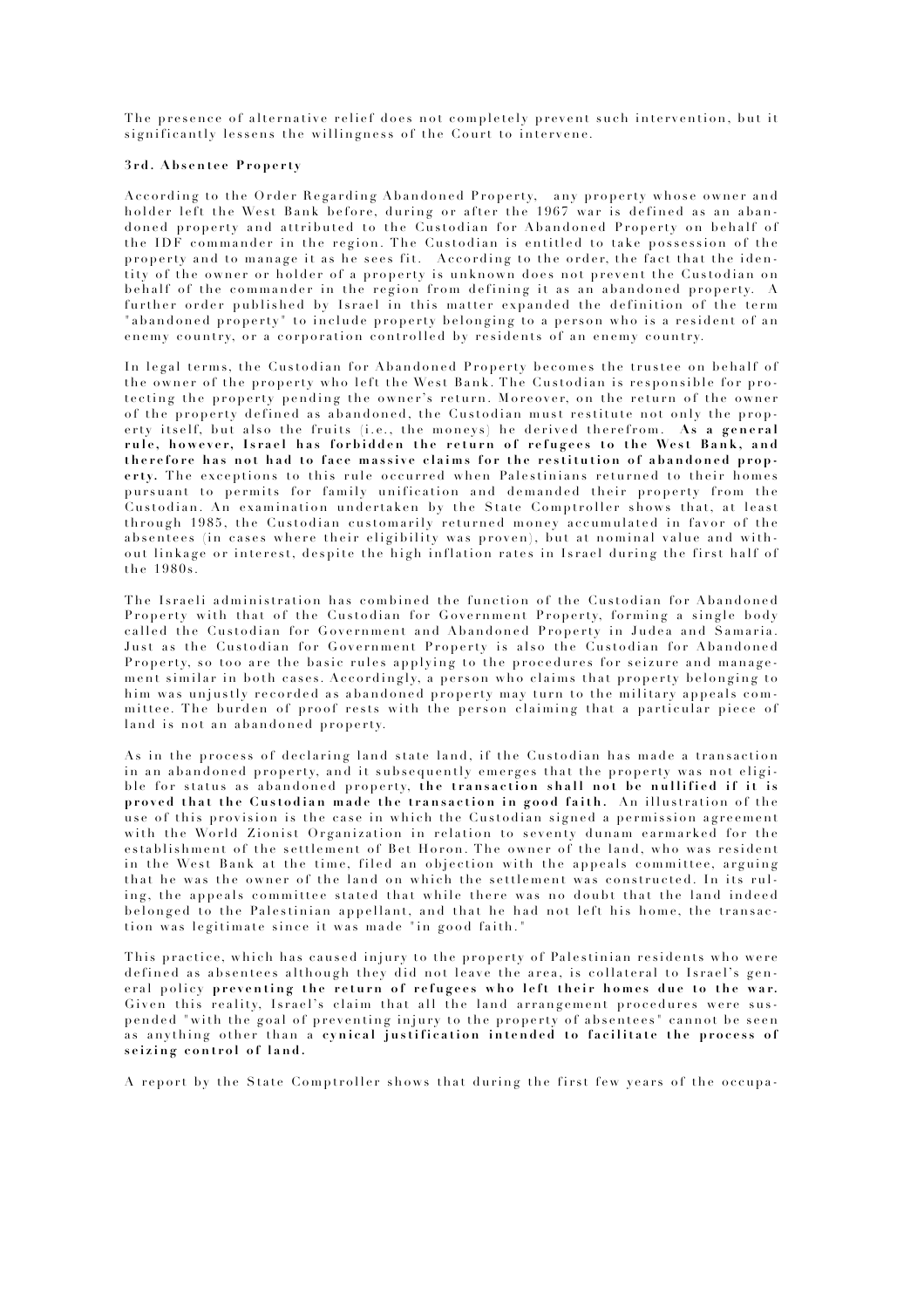tion, the Civil Administration registered approximately 430,000 dunam of land and some 11,000 buildings as abandoned properties. Since a significant proportion of this land was not farmed, it was later declared state land. The remaining areas continue to be defined as abandoned properties, and have been leased by the Custodian \_ both to relatives of the absentees and to "settling bodies" to establish settlements.

## **4th. Expropriation for Public Needs**

Land expropriation in the West Bank (excluding East Jerusalem) is effected under the provisions of a Jordanian law that delineates the phases required for the expropriation of land and the reviewing bodies. According to the law, a public body (local authority, development agency, etc.) interested in expropriating private land must publish its intention in the official newspaper. If no appeal is filed to the court by the owner of the land within fifteen days, the application is discussed by the Ministerial Council, which examines whether the purpose declared by the initiating body is indeed in the public interest and decides whether to purchase the land or acquire rights of use for a defined period. The decision must be approved by the king, and is published in the official newspaper. The Land Registration Office is subsequently responsible for forwarding copies of the decision to the owners of the land, and the initiating body must enter into negotiations with the owners regarding the level of compensation. According to section 12 of the law, the notification and negotiation phases may be omitted in urgent cases if the Ministerial Council "was convinced that there are reasons requiring the establisher [namely, the initiator] to hold the land immediately.'

Israel has amended this law to suit its needs twice, by means of military orders. The first amendment, in 1969, transferred the authorities of the Ministerial Council and the king to the "empowered authority" on behalf of the commander of the region, which later became the deputy head of the Civil Administration. In addition, the order **abolished the requirement in the Jordanian law to publish the decisions in the official newspaper and deliver them to the owner of the land.** The legal authority for discussing appeals against expropriations was changed by the order from the local court, as established in the Jordanian law, to the military appeals committee. Possession and management of the expropriated land were transferred to the Custodian for Government and Abandoned Property in Judea and Samaria.

Through 1981, i.e., for some twelve years following the first amendment, no alternative procedures were established allowing for the publication of expropriation decisions or for notification of those injured by these decisions. In 1981, a second amendment was introduced following an appeal to the High Court filed by Palestinian residents, who claimed that they had only learned of a expropriation decision after tractors began to work on the land. According to this amendment, the "empowered authority' must publish its decisions in the Compilation of Proclamations and must inform the owner of the land personally or through the mukhtar of the village in which he is resident.

In practice, most of the notifications given to landowners \_ both before and after the second amendment \_ are forwarded via the mukhtars. **As noted above, because the mukhtars were generally appointed by Israel, their status among the Palestinian population is problematic, and they often preferred to refrain from giving out that information.** Israel, on its part, chose to undertake most expropriations on the basis of section 12 of the Jordanian Law, which was intended solely for urgent cases. This section exempts the authorities from certain obligations regarding the injured landowners and also prevents High Court intervention

The Jordanian law specifically states that the expropriation of land is permitted only when it is for a public purpose, so Israel has not used this law extensively to confiscate land intended for the establishment of settlements. An exception to this generalization is the case of Ma'ale Adummim, established in 1975 on an area of some 30,000 dunam expropriated from Palestinians.

**Israel has, however, used this law extensively as a tool for seizing control of land for the purpose of constructing an extensive network of roads serving the settlements, connecting one settlement to another and connecting the settlements to Israel, and in most cases deliberately circumventing the Palestinian communities.** These expro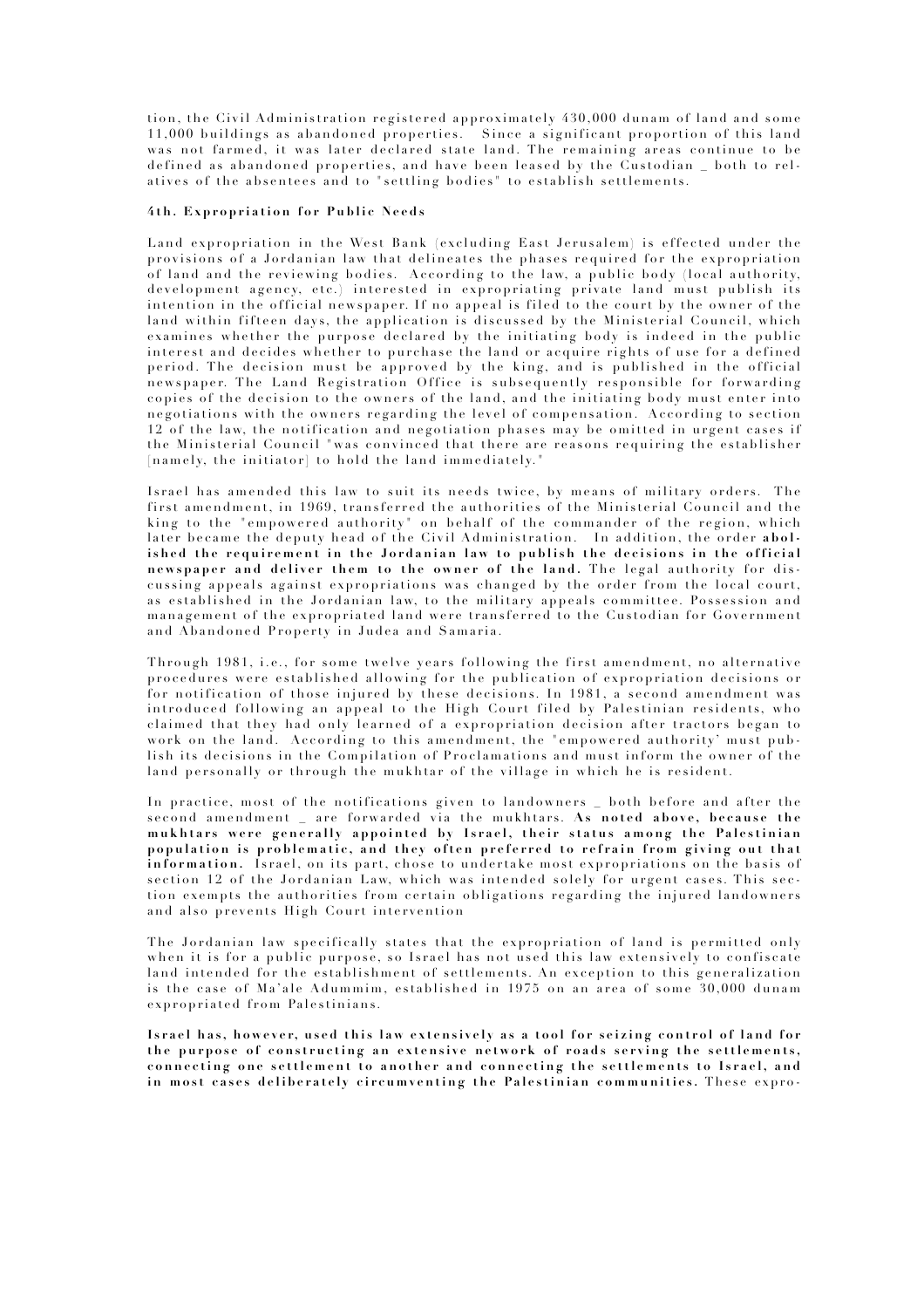priations were sustained by the High Court, which accepted the state's argument that the roads under review also met the transportation needs of the Palestinian population. In one ruling relating to the expropriation of land for the construction of a road connecting a new neighborhood in the settlement of Qarne Shomron with Israel, while circumventing the city of Qalqiliya, Justice Shilo determined that in effect "a road is a neutral installation." He added:

It is true that part of the route that is the subject of this petition passes not far from "Ras," which is the edge of the area intended for the establishment of a Jewish community by the name of "Zavta" (Qarne Shomron C), and that same section \_ insofar as it forms part of the regional road continuing to the east \_ is intended to create access from the west to the community of "Zavta." However, it shortens and improves the road to the village of Habla and to several smaller villages in the vicinity.

In most cases, the argument that the by-pass roads were intended to serve all the local residents, including Palestinians, **proved to be completely spurious** . Nevertheless, Israel continued to use this argument in all the High Court petitions that Palestinians filed against the expropriation of their land, and in most cases the Court accepted the argument.

B'Tselem does not have any estimate of the scope of land seized by the IDF by means of the Jordanian expropriation law. According to the State Comptroller, IDF actions in the West Bank in preparation for the implementation of the Oslo B Accords (see below) entailed the expropriation of private land under this law for the construction of twelve by-pass roads. Chapter Eight of this report offers a detailed account of the recent land expropriation to construct roads in the vicinity of the Ari'el settlement.

#### **Land Expropriation in East Jerusalem**

The legal tool used by Israel to seize control of land in East Jerusalem for the purpose of establishing settlements was a Mandatory order from 1943 absorbed into Israeli legislation. This order is similar, though not identical, to the Jordanian law for acquisition for public needs as implemented in the remainder of the West Bank. The Mandatory order empowers the Minister of Finance to issue expropriation orders for privatelyowned land in cases when this is justified by a public need. Unlike the Jordanian law, this order grants the Minister of Finance complete discretion in determining what constitutes a public need ("any need authorized by the Minister of Finance as a public need."). As in Jordanian law, the landowners are entitled to compensation at market value.

**Since 1968, Israel has expropriated approximately 24,500 dunam of land \_ over onethird of the land annexed to Jerusalem** . While it is difficult to calculate a precise figure, most of the expropriated land was undoubtedly privately owned by Palestinians, and only a small proportion was state land, waqf land, or land owned by Jews prior to 1948. **The vast majority of the expropriated land was used to establish twelve Jewish settlements, termed "neighborhoods" in domestic Israeli discourse.**

Although the expropriated land is intended for the Jewish population only, Israeli government and Ministry of Jerusalem officials have claimed on several occasions \_ along the lines of the similar declarations regarding expropriations in the remainder of the West Bank \_ that the land expropriations are implemented for the benefit of all the residents of the city, "Jews and Arabs alike." **These claims are contradicted by numerous official and semi-official decisions and statements reflecting Israel's desire to "judaify" East Jerusalem, with the goal of preventing any future compromise over this land** . One petition, filed in the High Court in 1994 against the expropriation of land in the south of Jerusalem to establish the Har Homa settlement, claimed that the plan discriminated against the Palestinian population of the city. **The Court rejected the petition on the grounds that "the question of populating the area is not currently germane."**

#### **5th. Acquisition of Land on the Free Market**

The Ma'arach-led governments preferred to limit the taking of control of land in the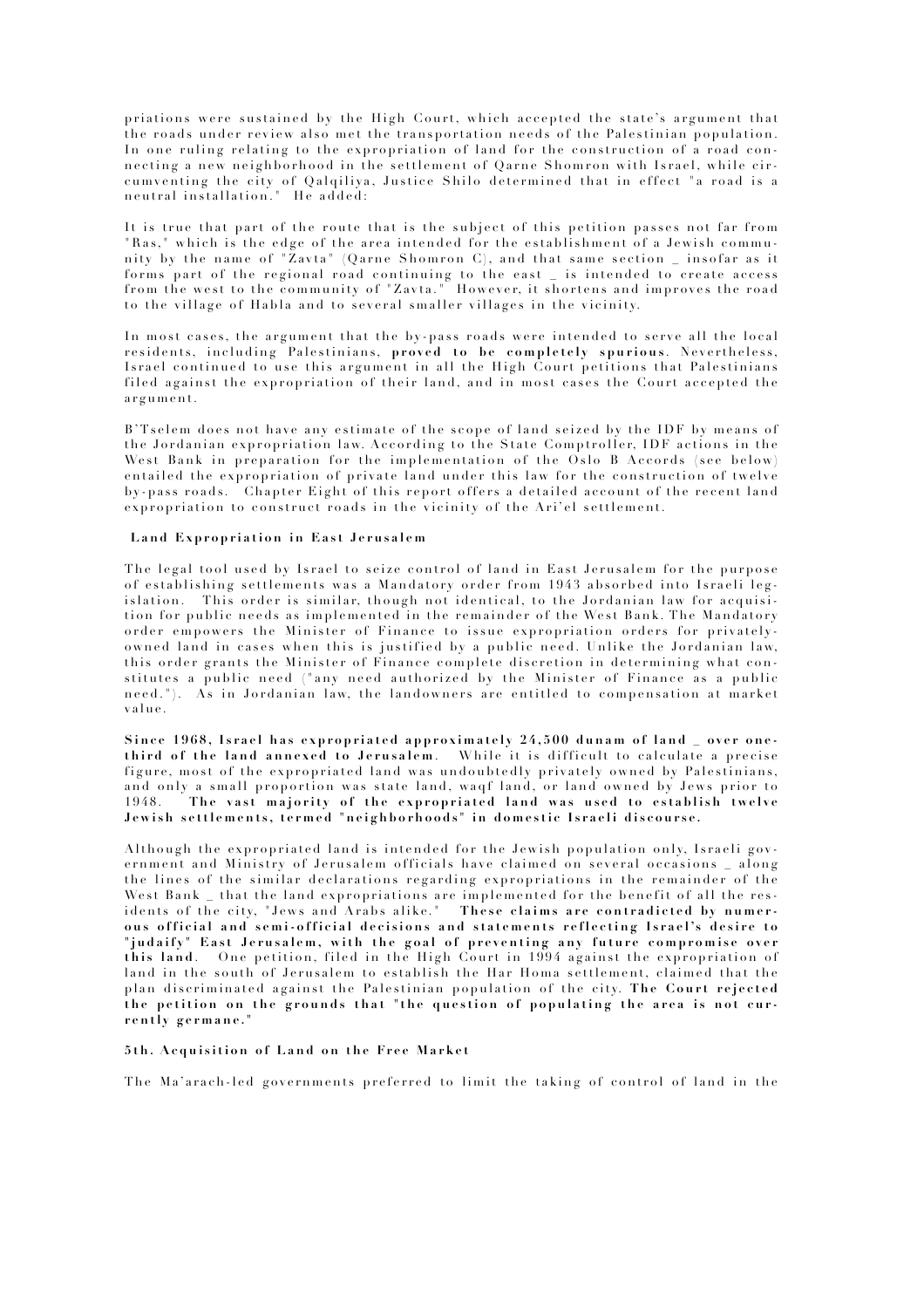Occupied Territories to governmental institutions. To this end, a military order was published in 1967 imposing a sweeping restriction on the implementation of land transactions in the West Bank without the written authorization of the commander of the region. Accordingly, until the late 1970s the only body involved in the purchase of land from Palestinian residents for the purpose of establishing the settlements was the Jewish National Fund through Himanuta, a company established for this purpose.

After the Likud came to power, this policy was reversed: the acquisition of land in the West Bank was now encouraged. In formal terms, this change was reflected in a decision of the Ministerial Committee for Settlement in April 1982 providing approval in principle for the establishment of settlements as a "private initiative." **This authorization embodied the commitment of the government to enable Jews to purchase land and settle throughout the West Bank, including areas where land could not be declared state land because it was registered in the owner's name and held according to the provisions of the Ottoman Land Law** . The Deputy Minister of Agriculture in the second Likud government, Michael Dekel, was given responsibility for the subject of "private settlement." He worked under the close though informal supervision of the then Minister of Defense, Ariel Sharon.

Through the enactment of several military orders, Israel amended the Jordanian land legislation in order to adapt it to the needs of Israeli entrepreneurs. For example, the authorities of local judicial committees under Jordanian law to register land transactions were transferred to the Custodian on behalf of the military commander. Because Palestinians have always considered the sale of land to Israelis an act of treason, an order was issued extending the validity of irrevocable powers of attorney from five years, as provided by Jordanian law, to fifteen years. **This amendment, which was intended to prevent the dangers created by the exposure of the identity of the Palestinian seller, enabled land transactions to be implemented while postponing registration for an extended period.**

**The involvement of private entrepreneurs in the transfer of land to Jewish hands was accompanied by fraud, forgery and various criminal offenses involving both Israelis and Palestinians.** These offenses were possible, inter alia, because of the relatively vague nature of the registration of land ownership in most of the West Bank. Moreover, the government's decision to enable the establishment of settlements as a private initiative led to increased demand for land in the West Bank, particularly in areas adjacent to the Green Line (popularly known in Israel as "five minutes from Kfar Saba). **Land prices in these areas rose sharply, creating a strong incentive for various Israeli intermediaries to purchase Palestinian land.**

As a result of these fraudulent acts, in many cases Palestinians only learned that their land had been sold to Israelis by Palestinians when tractors moved in to prepare the ground to build a settlement. Conversely, many Israelis were enticed into purchasing plots of land in the West Bank from Israeli intermediaries, only to find out later that they had paid for a worthless scrap of paper. This phenomenon was halted in 1985, when the police began to investigate hundreds of cases of fraudulent land transactions. Several of those involved were indicted, including senior government officials.

#### **Chapter Four**

## **The Annexation Policy and Local Government**

The government, the Knesset and the IDF commanders, with the blessing of the High Court of Justice altered Israeli and military legislation with the objective of enabling the de facto annexation of the settlements to the State of Israel, while avoiding the problems that would be caused by de jure annexation, particularly in the international arena. This annexation created a distinct separation between the Jewish settlers and the Palestinian residents, who continued to live under military rule. Eradicating the significance of the Green Line in the everyday life of Jewish residents of the West Bank made a crucial contribution to the success of Israel's policy to transfer population from Israel to the settlements.

The result was the creation of two types of enclaves of Israeli civilian law in the Occupied Territories \_ personal and territorial. The significance of the personal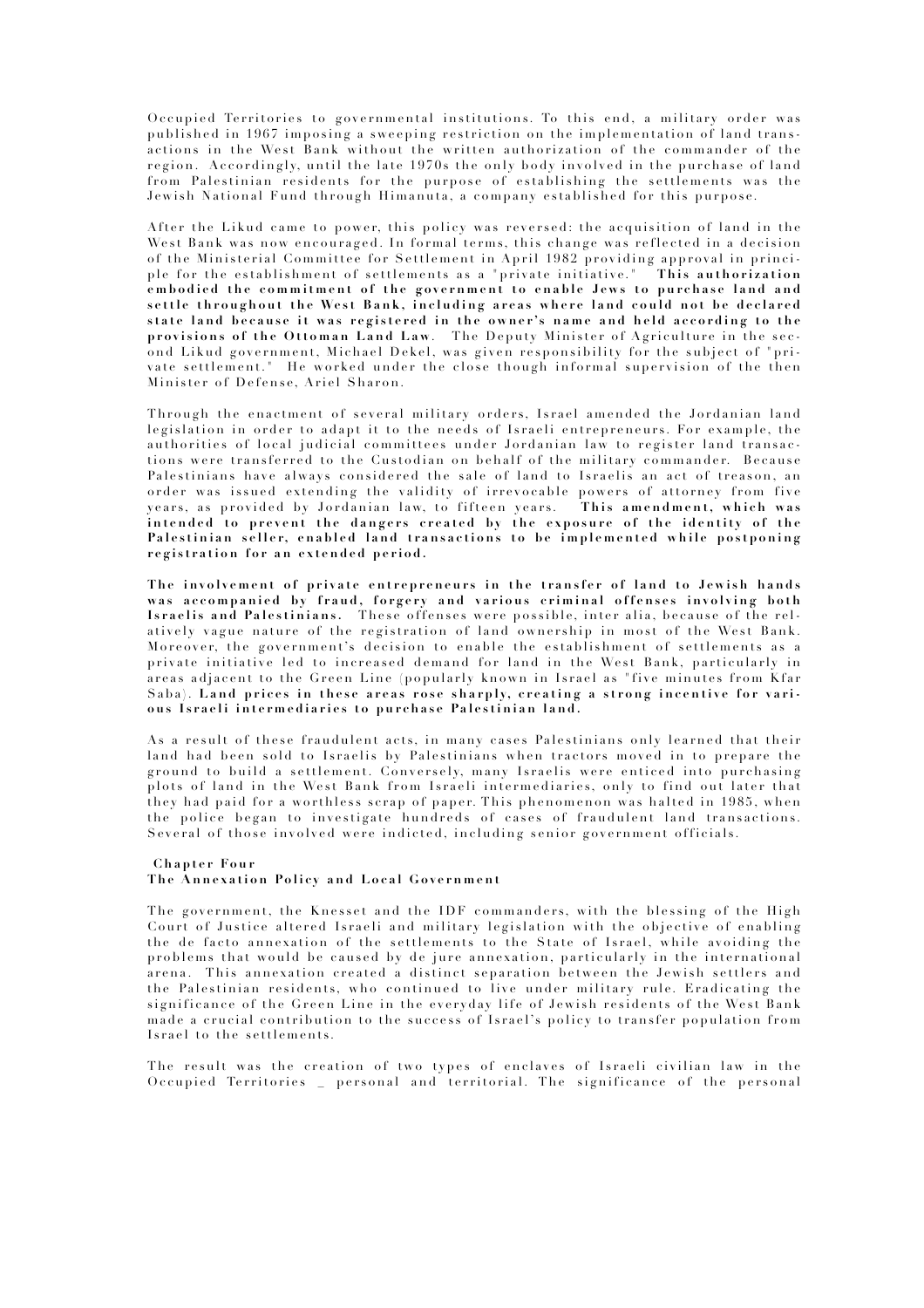enclaves is that any Israeli citizen, and indeed any Jew (see below), in the Occupied Territories are subject, wherever they may be, to the authority of Israeli civilian law for almost all purposes, and not to the authority of the military law applying in these territories. **This situation was perpetuated in the Oslo Accords in a manner that denied the Palestinian Authority any power to address Israelis in the Occupied Territories, including Israelis entering its own territory** .

Creation of the enclaves began at the beginning of the occupation. The Israeli government and the Knesset imposed Israeli law on the settlers in particular, and on Israeli citizens in the Occupied Territories in general. Initially, this was implemented through emergency regulations enacted in July 1967 by the Minister of Defense. **According to these regulations, Israeli citizens who commit offenses in the territories are tried in Israeli civilian courts.** Despite their non-committal tone, these regulations effectively limited the power of the military commander and the local courts, for the first time granting Israeli citizens extra-territorial status there.

In 1969, the Minister of Justice enacted regulations empowering Israeli civilian courts to hear any civil matter between settlers (and Israelis in general) and Palestinians, or among settlers themselves. These courts naturally operate in accordance with Israeli law, rather than the local law that supposedly applies in the Occupied Territories. **Local courts were effectively \_ though not formally \_ denied the power to judge settlers.**

The Knesset has periodically extended by statue the emergency regulations mentioned above. In 1984, the Knesset imposed additional laws on Israeli settlers, including laws relating to military service, the Income Tax Ordinance, the Population Registry, National Insurance, etc. The law also empowered the Minister of Justice to add other laws to this list, with the approval of the Knesset's Constitution, Law and Justice Committee.

Israeli law is imposed not only on Israelis resident in the Occupied Territories, but also on Jews who move to the settlements, even if they do not have Israeli citizenship:

For the purpose of the acts of legislation listed in the Addendum, the expression "Israeli resident" or any other expression regarding residency, residence or presence in Israel as stated therein, shall be considered also to include a person whose place of residence is in the region and who is an Israeli citizen, or who is eligible to immigrate to Israel in accordance with the Law of Return, 5710-1950, and who would fall under the said term were his place of residence in Israel.

The territorial enclaves were created by the imposition of Israeli civilian law on the Jewish local authorities established in the West Bank. In 1988, the Knesset empowered the government to impose the Development Towns and Areas Law on "local authorities and Israeli citizens" in the Occupied Territories. This was the first time the Knesset had imposed one of its laws on the settlements, in territorial terms, rather than merely on the settlers as individuals, as had been the case previously. In recent years, the Knesset has adopted several laws – relating to local authorities and the elections to these authorities – that apply directly to the settlements.

**Military legislation, in the form of the collection of military orders published by the commander of IDF forces in the West Bank, provides an extremely effective tool for realizing Israel's policy of imposing its own law on the settlements and the settlers, while separating them from Palestinian residents and their communities.** In some cases, these orders have constituted a waiver by the military commander of his powers in the settlements in favor of Israeli civilian authorities, whether in the settlements or in Israel. Most of the orders were phrased in such a manner that it is not directly evident that they are intended to apply solely to the settlements, and not to Palestinian communities or residents. The de facto enactment was effected by means of an appendix or addendum to the order detailing those communities in which it applies; sometimes the distinction was apparent only in terms of actual policy. A significant portion of this military legislation, as discussed in the last part of this chapter, relates to the settlements as local authorities, and makes an important contribution to the process by which these settlements have been converted into territorial enclaves governed by Israeli law (see below).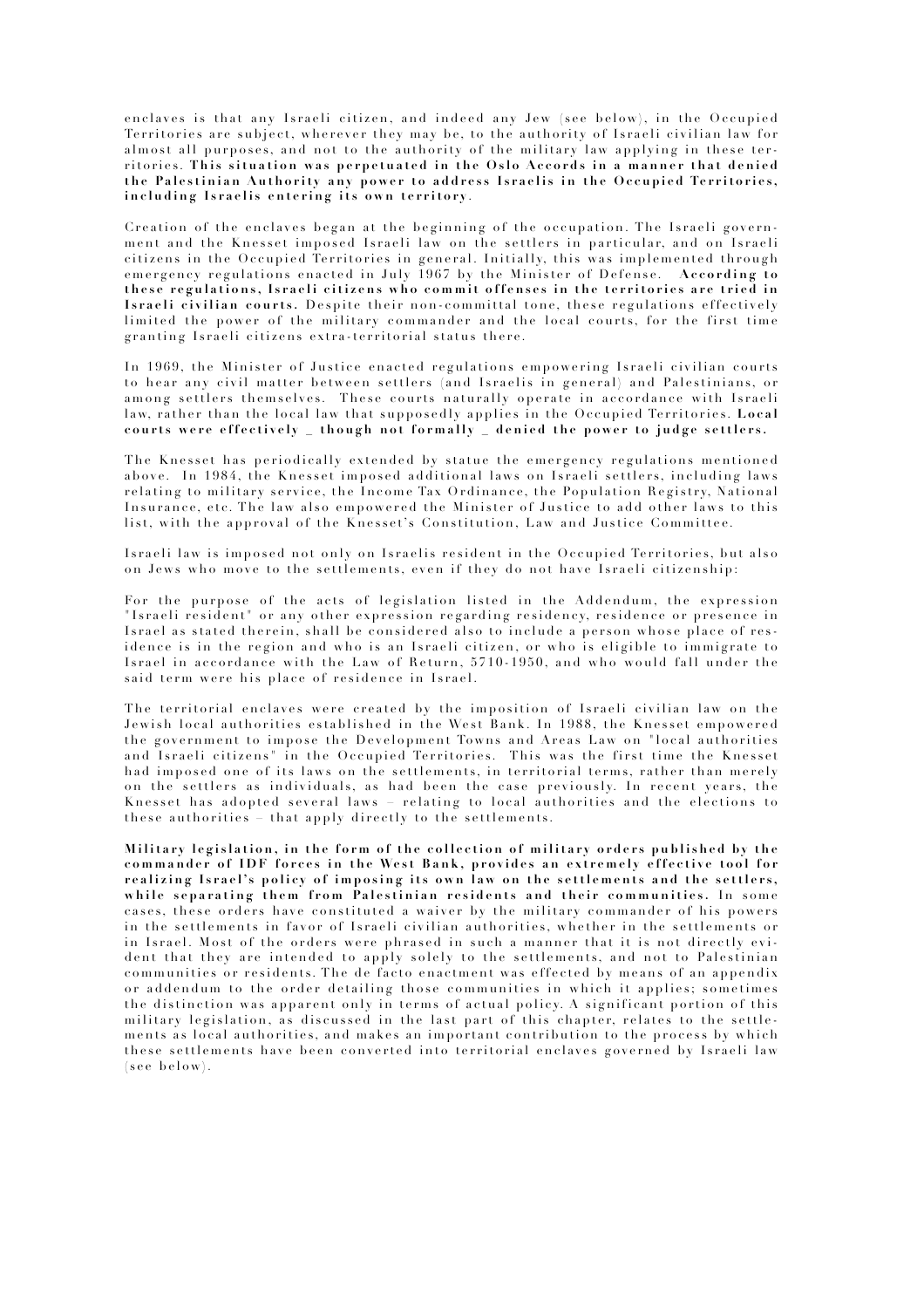**The complex fabric of laws, regulations and orders combine to form a rather straightforward picture of annexation.** For almost all purposes, the lives of settlers proceed as do the lives of Israeli citizens living within Israel, even though the area in which they live is subject to military government. The settler elects his local or regional council, participates in Knesset elections, pays taxes, National Insurance and health insurance, and enjoys all the social rights granted by Israel to its citizens. If suspected of an offense under the law, he is arrested by the civilian police and tried in civilian courts in accordance with the law applying in Israel.

#### **The Structure of Local Government**

Israeli law recognizes three types of municipal entities, through which local government operates: municipalities, local councils and regional councils. Local government plays a central role in the daily life of Israeli citizens, both within the Green Line and in the Occupied Territories, because it is responsible for providing a wide range of vital services in such fields as education, health, welfare, culture, urban planning, water and sewage, public parks, cleaning, and so on. During the 1990s, the expenditure of local government accounted for approximately thirty percent of all public expenditure in Israel.

The two key military orders granting the Jewish local authorities the status of territorial enclaves of Israeli law were both issued in 1979: the Order Regarding the Management of Regional Councils (No. 783), and the Order Regarding the Management of Local Authorities (No. 892). With a few exceptions, these orders replicate Israeli law regarding the local authorities in matters such as elections, composition of the councils, budgets, planning and building, education, and courts for local matters. The addendum to these orders specifies the names of the local authorities in which they apply, viz. the names of settlements. The list of names is updated each time a new settlement is established, and each time a particular settlement changes its status (from a community within a regional council to a separate local council, or from a local council to a municipality).

Because the terms "local councils" and "regional councils" did not exist in the Jordanian law regulating the status of Palestinian communities, their use in the context of the settlements did not raise any legal difficulties. The problem arose when it was decided to grant the municipality status to the largest settlements (the first such case was Ma'ale Adummim) – in theory, the military commander should have taken this action in accordance with the Jordanian Municipalities Law (No. 29) of 1955. Had the commander done so, the settlements would have been required to operate in accordance with Jordanian law, and the Israeli administration would have been required to treat them according to the same standards that applied in Palestinian municipalities (prior to their transfer to the Palestinian Authority), for example in the allocation of resources, the level of services, declaration as a development area, mortgages for eligible residents, elections for the municipal council, and so on.

To prevent this situation, which Israel considered undesirable, the commander of IDF forces in the West Bank issued an order amending the Order Regarding the Management of Local Authorities (No. 892). According to this amendment, the settlements defined as municipalities would continue to act on the basis of the Order Regarding Local Authorities, and not on the basis of Jordanian municipal law: "The commander of IDF Forces in the region is entitled, on the recommendation of the Custodian, to declare by order that a given local council shall be called a 'municipality.'"

In certain matters, the local authorities in Israel are subject to the Ministry of the Interior, which is responsible for supervising their proper functioning. Each local authority belongs to a particular district, for which a unit in the Ministry of the Interior is responsible. Supervision of the local authorities in the West Bank (including Palestinian local authorities) is handled by the Internal Affairs Officer of the Civil Administration; for many years, a "Supervisor of the Israeli Communities" operated within this framework, and was responsible solely for the settlements. At the beginning of 1996, presumably as part of the process of de facto annexation, the unit of the Supervisor of the Israeli Communities was transferred from the Civil Administration to the direct authority of the Ministry of the Interior, acquiring a status similar to that of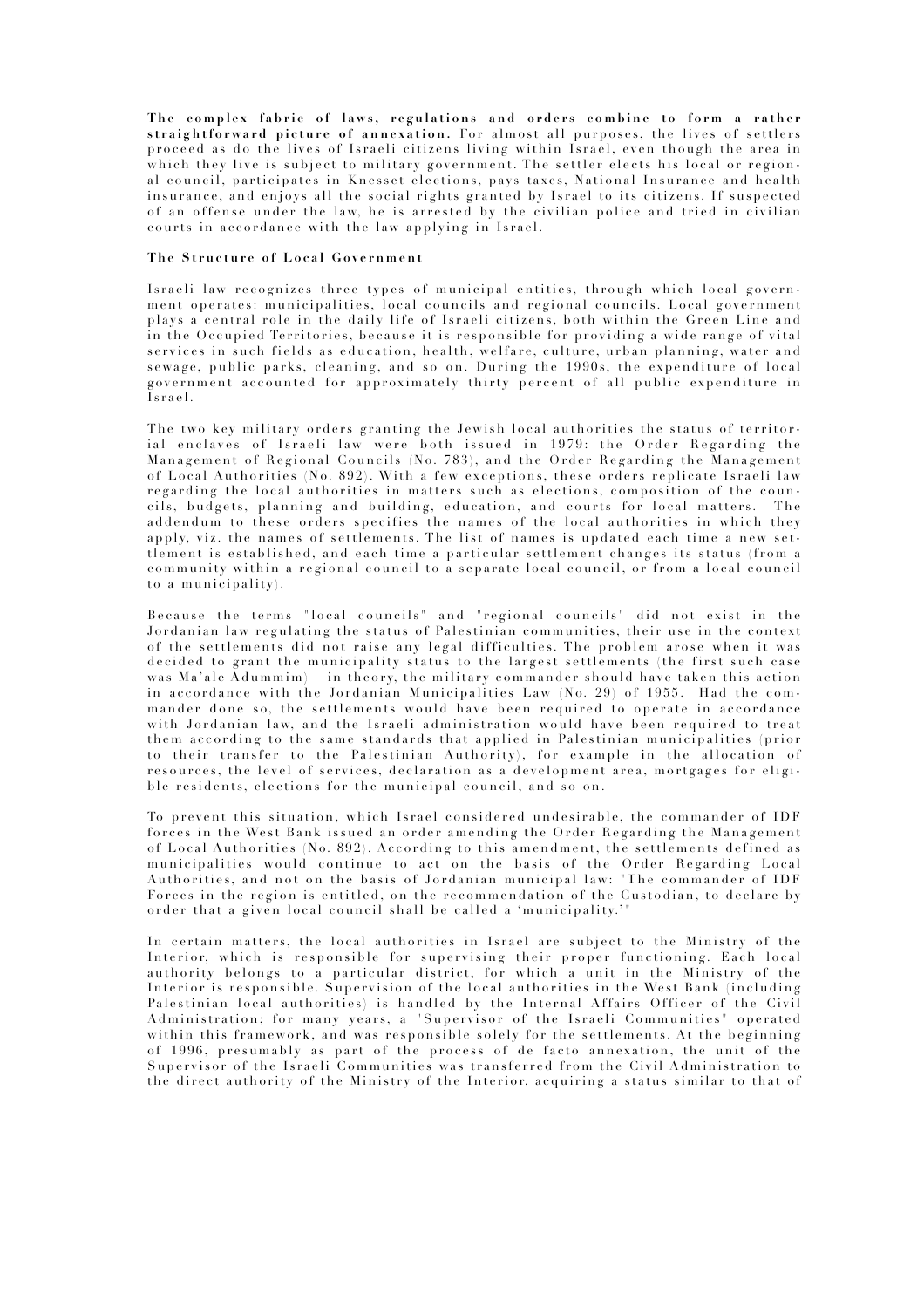the units responsible for the various districts inside Israel.

The local councils and municipalities are an independent municipal mechanism managing the affairs of what are defined by the law as a single community, while the regional councils include a number of communities in the context of a two-tier system of government. The upper tier is the council, while the lower tier includes the communities within the area or jurisdiction of the council, which are managed in certain matters by a local committee. The division of responsibility between the regional council and the local committees is not clearly or unequivocally defined in the law, and hence varies from one community or regional authority to another. However, the local committees may not adopt decisions contrary to those of the council; in a small number of areas, such as the approval of budgets, the local committee must obtain the authorization of the regional council.

Until recently, the sphere of activity of the regional council was usually confined to mediation and representation between the communities and central government, while most municipal services were provided by the local communities. In the early 1990s, however, as the cooperative frameworks weakened, the regional council became stronger and came to be perceived as bearing direct responsibility for managing the affairs of the community, similarly to the municipality or the local council.

On the recommendation of the official in charge of the relevant district, the Minister of the Interior is empowered to change the status of communities and local authorities (transforming a group of communities into a distinct regional council, removing a given community from a regional council and making it a local council, or changing the status of a local council to a municipality). Changing a community to a local council results in the establishment of an additional administrative mechanism entitled to direct funding from the Ministry of the Interior. Moreover, this mechanism receives significant powers, such as the authority to establish a local planning committee entitled to issue building permits. The transition from the status of local council to that of municipality is generally reflected in the level of funding received from the Ministry of the Interior.

In the case of the settlements in the West Bank, the recommendation to establish any type of local authority is made to the Minister of the Interior by the Supervisor of Israeli Communities, while the minister's decision is formally implemented by means of a military ordinance signed by the commander of IDF forces in the West Bank.

According to a law enacted in 1992, the minister is not permitted to award the status of a local council to communities with a population of fewer than 3,000 residents, nor to award the status of a municipality to communities with a population of fewer than 20,000. However, the law grants the minister discretion to act otherwise "if special conditions and circumstances exist." As of the end of 2001, four of the fourteen local councils in the West Bank have a population of fewer than 3,000 residents, and two of the three municipalities have a population of fewer than 20,000 (see Table 3 below).

The number of local authorities currently existing and serving as frameworks for the management of settlements in the West Bank is as follows: three municipalities, fourteen local councils and six regional councils, containing 106 small settlements. In addition, twelve settlements were established in areas annexed to Israel in 1967, and are included within the area of jurisdiction of the Jerusalem Municipality.

**Table 3** Local Authorities in the West Bank

Name of Local Authority Municipal Status\* Number of Residents Oranit Local Council 5,100<br>Alfe Menashe Local Counci Local Council 4,600 Elkana Local Council 3,000<br>Efrat Local Council 6.400 Efrat Local Council 6,400<br>Ari'el Municipality 15.60 Ari'el Municipality 15,600 Bet El Local Council 4,100<br>Bet Arve Local Council 2,400 Local Council 2,400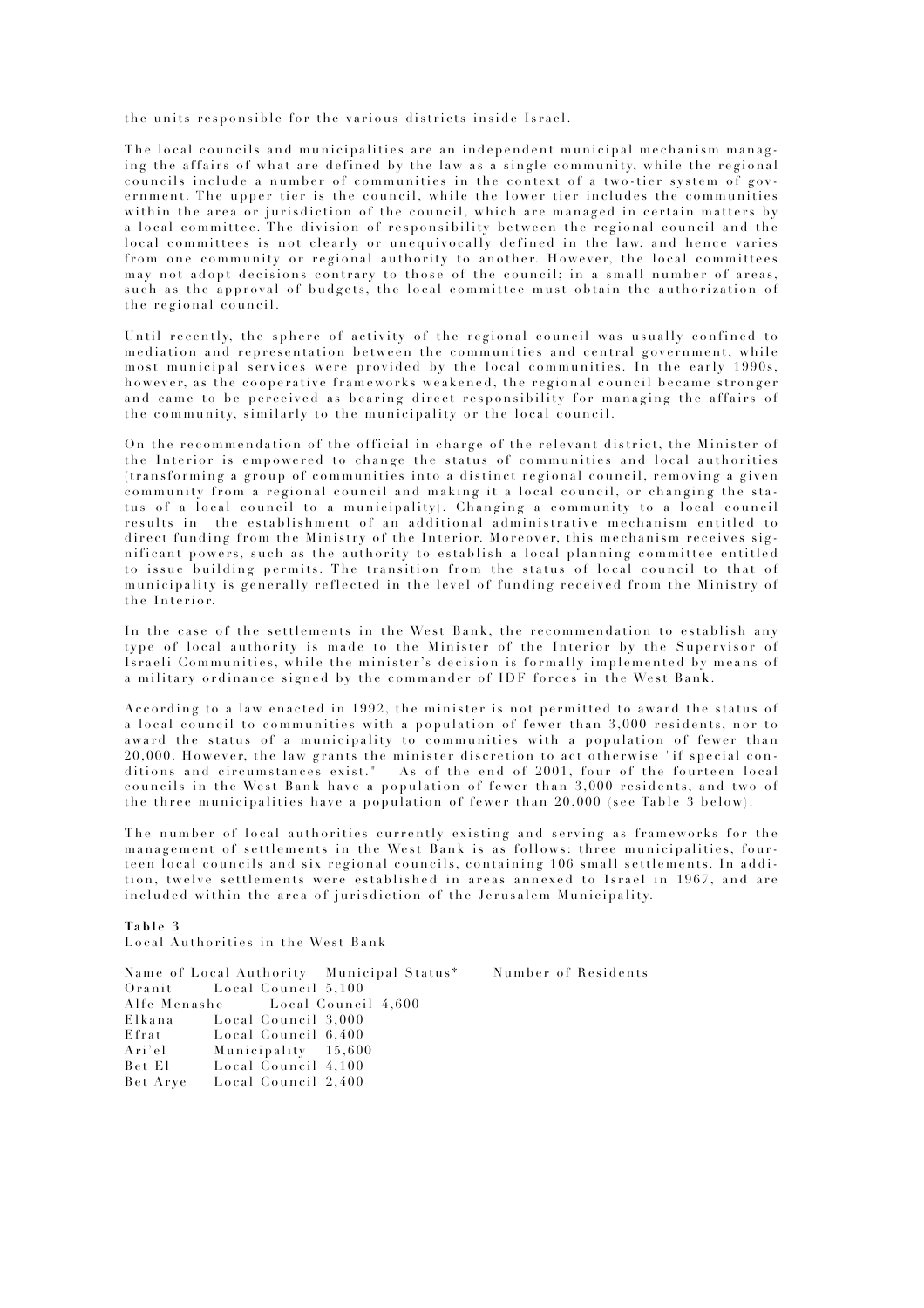Betar Illit Municipality 15,800 'Arvut Hayarden Regional Council (18) 3,000 Giv'at Zeev Local Council 10,300 Regional Council (14) 9,600 Har Hadar Local Council 1,400 Mt. Hebron Regional Council (12) 4,100 Megillot Regional Council (5) 900 Modi'in Illit Local Council 16,400<br>Mate Binyamin Regional Council (27) Regional Council (27) 27,200 Ma'ale Adummim Municipality 24,900 Ma'ale Efrayim Local Council 1,500 Immanuel Local Council 3,000 Qedumim Local Council 2,700 Qiryat Arba Local Council 6,400 Karnei Shomron Local Council 5,900 Shomron Regional Council (30) 17,400

\* The numbers in parentheses relate to the number of settlements (according to the number of local committees recognized by the Ministry of the Interior) included within each regional council.

\*\* Final figures of the Central Bureau of Statistics at the end of 2000.

## **The Significance of the Municipal Boundaries**

The municipal boundaries of the local authorities \_ i.e., their area of jurisdiction \_ are marked on a map signed by the commander of IDF forces in the West Bank and attached to the Order Regarding Local Councils (No. 892) or to the Order Regarding Regional Councils (No. 783), as the case may be. The borders of the settlements composing the regional councils, too, are set forth on maps signed by the commander of IDF forces in the West Bank. In this case, the map defines not the area or jurisdiction, but the "area of the community."

The areas constituting these areas of jurisdiction or areas of the community include all the land of which Israel has seized control over the years by the methods discussed above in Chapter Three. Accordingly, the borders of most of the Jewish local authorities in the West Bank are tortuous, including non-contiguous areas of land (see the map attached to this report, as well as Chapter Seven below).

Palestinians are forbidden to enter the areas of jurisdiction or the areas of community of the settlements unless they received special authorization. In an order issued in 1996, the commander of IDF forces in the West Bank declared all the areas of the settlements to be a "closed military area," claiming that "… this is necessary for reasons of security and given the special circumstances currently pertaining, and the need to take immediate emergency measures…" The order notes that "the provisions of this declaration do not apply to Israelis."

The definition of "Israeli" in the order offers a revealing illustration of the system of separation created by Israel in the West Bank:

"Israeli:" A resident of Israel, a person whose place of residence is in the region and who is an Israeli citizen or was eligible to immigrate to Israel in accordance with the Law of Return, 5710-1950, as in effect in Israel, as well as a person who is not a resident of the region and who holds a valid entry visa to Israel.

This definition given in the order to the term "Israeli" creates a situation in which entrance to an area "closed for military reasons" is permitted to Israeli citizens, Jews from anywhere in the world, and any person who enters Israel as a tourist (with a "valid entry visa"). **The result is that only local Palestinian residents require special authorization from the commander of the region to enter the area of the settlements.**

The areas of jurisdiction of the Regional Councils in the West Bank include enormous empty areas (approximately thirty-five percent of the area of the West Bank) that are not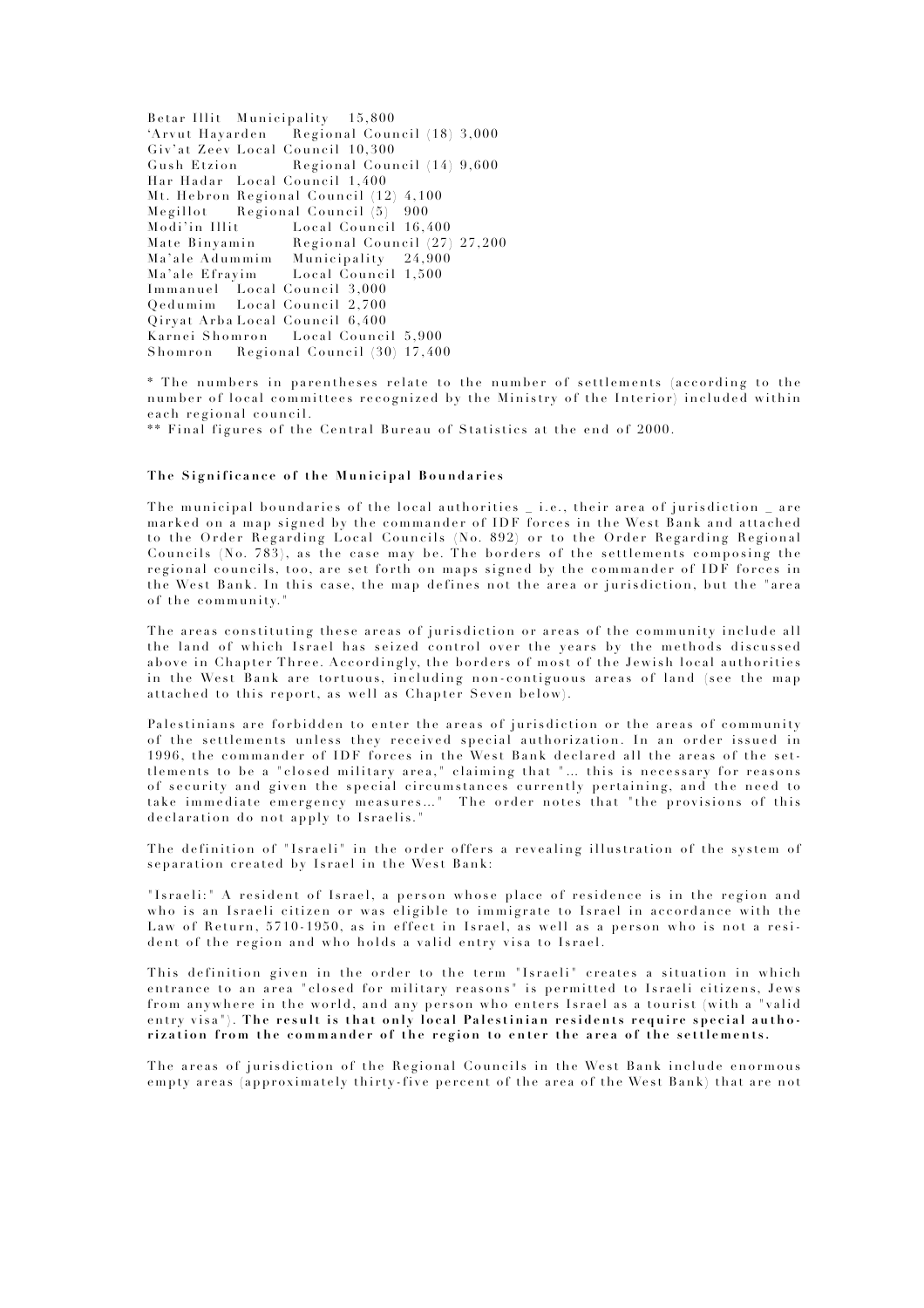attached to the area of any specific settlement. These areas constitute the reserves of land for future expansion of the settlements, or for the establishment of industrial zones (see Chapter Seven). Various areas within the Regional Councils' areas of jurisdiction in the West Bank are defined as "firing zones" and are used by the IDF for exercises. Other areas are now defined as "nature reserves," where any form of development is prohibited.

The extent to which the settlers and the Civil Administration exercise control over these areas is not uniform, and Palestinians still use some of them for agriculture or grazing. This situation is the result of Israel's policy of declaring broad tracts of land as "state land," without always informing the residents living on or using these lands. **Consequently, the expansion of a settlement within the area of jurisdiction of the regional council to which it belongs sometimes entails the eviction of Palestinians from their land.**

Arvot Hayarden Regional Council (almost 900,000 dunam), for example, exercises maximum control of these areas, a result of the combined effect of the sparse Palestinian population in the area, and the farming of some of this area by settlers. A counter example is Mt. Hebron Regional Council, which maintains almost no supervision over these areas. Thus, during attempts by settlers in recent years to expand the settlements in this regional council, it emerged that areas defined as part of the council's area of jurisdiction were used by Palestinians for residence, agriculture or grazing.

### **Chapter Five Benefits and Financial Incentives**

One of the claims made by Israel to justify the settlements, although they are prohibited under the terms of the Fourth Geneva Convention, is that the state does not transfer its citizens to the occupied territory. Israel argues that each citizens decides privately, of his own free will, to move to the settlement.

**In reality, however, all Israeli governments have implemented a vigorous and systematic policy to encourage Israeli citizens to move from Israel to the West Bank.** A s shown below in this chapter, one of the main tools used to realize this policy is the provision of significant financial benefits and incentives. For the purpose of this discussion, a distinction will be made between two types of benefits and incentives granted by the government: support granted directly to citizens by defining settlements as "national priority areas," and support granted to local authorities in the West Bank (i.e., to the settlements) in a manner that favors these settlements in comparison to local authorities inside Israel.

The purpose of the discussion in this chapter is not to examine the "burden" placed by the settlements on the national budget, nor to estimate the total sums invested in the Occupied Territories by the government. Rather, the report will describe from the individual perspective those components of government policy that influence the standard of living of citizens, and may therefore constitute an incentive to migrate to the West Bank. Accordingly, the report will not discuss other forms of financial investments, such as security, other military expenses or the construction of roads. The reason is that these investments constitute, to a certain extent, a pre-condition for the very existence of the settlements, rather than a component in improving the standard of living. Moreover, given the unique reality in which the settlements exist (violence from Palestinians, construction of roads following redeployment, etc.), it is difficult to compare these investments with those inside Israel.

# **A. The Settlements as a "National Priority Area"**

One of the main tools used to channel resources to the residents of the settlements is the definition of most of the settlements in the West Bank as "development areas" (according to the term applying through 1992) or as "national priority areas." This definition has been applied not only to settlements (in the West Bank and in the Gaza Strip), but also to various communities inside Israel, particularly in the Galilee and the Negev. The current map of national priority areas, including the substance of the incentives and benefits derived from this status, was established in 1998 by a committee of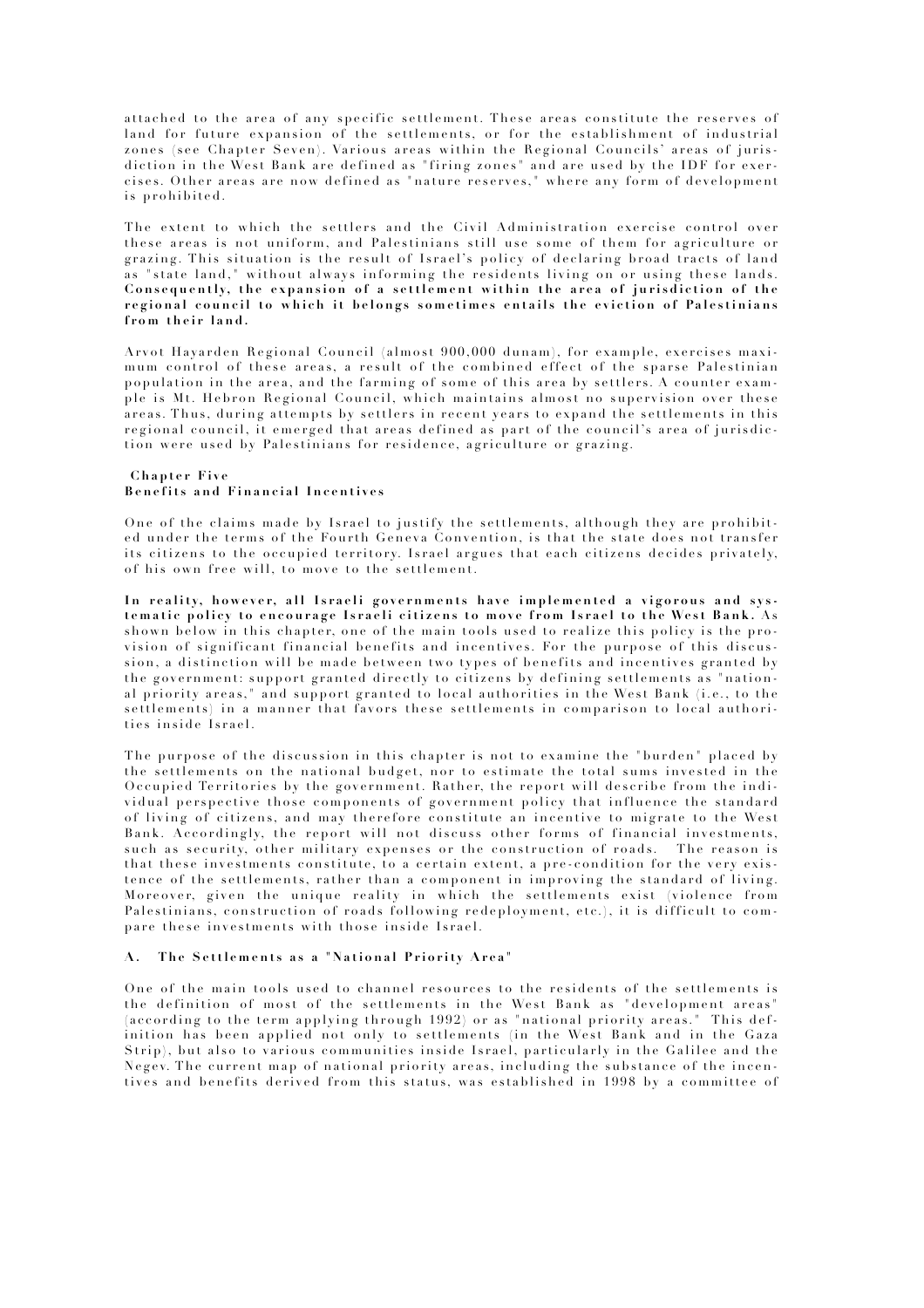directors-general headed by the then director-general of the Prime Minister's Office, Avigdor Lieberman, and was approved by the government headed by Binyamin Netanyahu. This map, which replaced the previous map established in1992 under the government of Yitzhak Rabin, continued to apply under the government of Ehud Barak (1999-2001) and under the present government headed by Ariel Sharon.

The purpose of the map of national priority areas, as defined by the committee of directors-general from 1998, is "to encourage the generation remaining in these areas, to encourage initial settling by new immigrants, and to encourage the migration of veterans to the priority areas." According to the committee, "the map of national priority areas is based principally on geographical criteria," assuming that "the scope of opportunities of citizens residing in the peripheral areas is in many respects limited by comparison to that in the center."

While the geographical consideration might explain the inclusion in the priority map of the Negev and Galilee areas, it cannot explain the inclusion of the most of the settlements in the West Bank, which are adjacent or relatively close to Jerusalem and the cities of the Tel-Aviv metropolitan area, where many of the residents of the settlements are employed (with the possible exception of the Jordan Valley settlements). Accordingly, it would seem that the factor determining the inclusion of most of the settlements on the map is not the "limited opportunities" available to the settlers due to the distance from the center of Israel, but rather the desire to encourage Israeli citizens to move to the West Bank for political reasons. The committee was certainly right to emphasize that the map of national priority areas is based "principally" \_ i.e., not only \_ on geographical considerations.

The benefits and incentives provided for the priority areas are granted by six government ministries; Housing and Construction; National Infrastructure (through the Israel Lands Administration); Education; Trade and Industry; Labor and Social Affairs; and Finance (through income tax). The level of incentives varies according to the classification of each settlement as a class A or B priority area. This classification is given separately for each benefit, so some settlements are simultaneously categorized as class A, class B, or no priority, depending on the government ministry and the benefit involved.

The Ministry of Housing and Construction provides generous assistance for those who purchase a new apartment or build their own home in national priority areas. In areas defined as class-A priority areas, the ministry provides a loan of NIS 60,000, half of which is converted into a grant after fifteen years. In class-B priority areas, the loan is NIS 50,000, of which NIS 20,000 is converted into a grant after the same period of time. It should be noted that to the rules established by the committee of directors-general state that the grant component is not supposed to be provided in affluent, established communities included in the map; however, this component is actually provided in all the settlements in the West Bank, including those that are affluent. The ministry also contributes to development costs by means of a grant covering up to fifty percent of expenses, according to the classification of the community and the type of expense. It is important to note that these benefits are provided in addition to the "eligibility loans" provided by the ministry throughout Israel on the basis of personal criteria.

The Israel Lands Administration, which is accountable to the Ministry of National Infrastructure, provides discounts of sixty-nine percent and forty-nine percent (for class A and B priority areas, respectively) from the value of the land in the payment of lease fees for residential construction, and a discount of sixty-nine percent on lease fees for industrial and tourism purposes.

The Ministry of Education provides a range of incentives for teachers who work in class A priority areas, including promotion and the addition of four years' seniority, partial exemption from payment of the employee's contribution to the in-service training fund, participation in rent costs and travel expenses, and reimbursement of seventy-five percent of tuition fees paid by teachers at institutions of higher education. Class B areas are not included in the provision of benefits for teachers.

Regarding parents, the Ministry of Education provides a discount of ninety percent in class A priority areas for tuition fees in pre-compulsory kindergartens. This discount is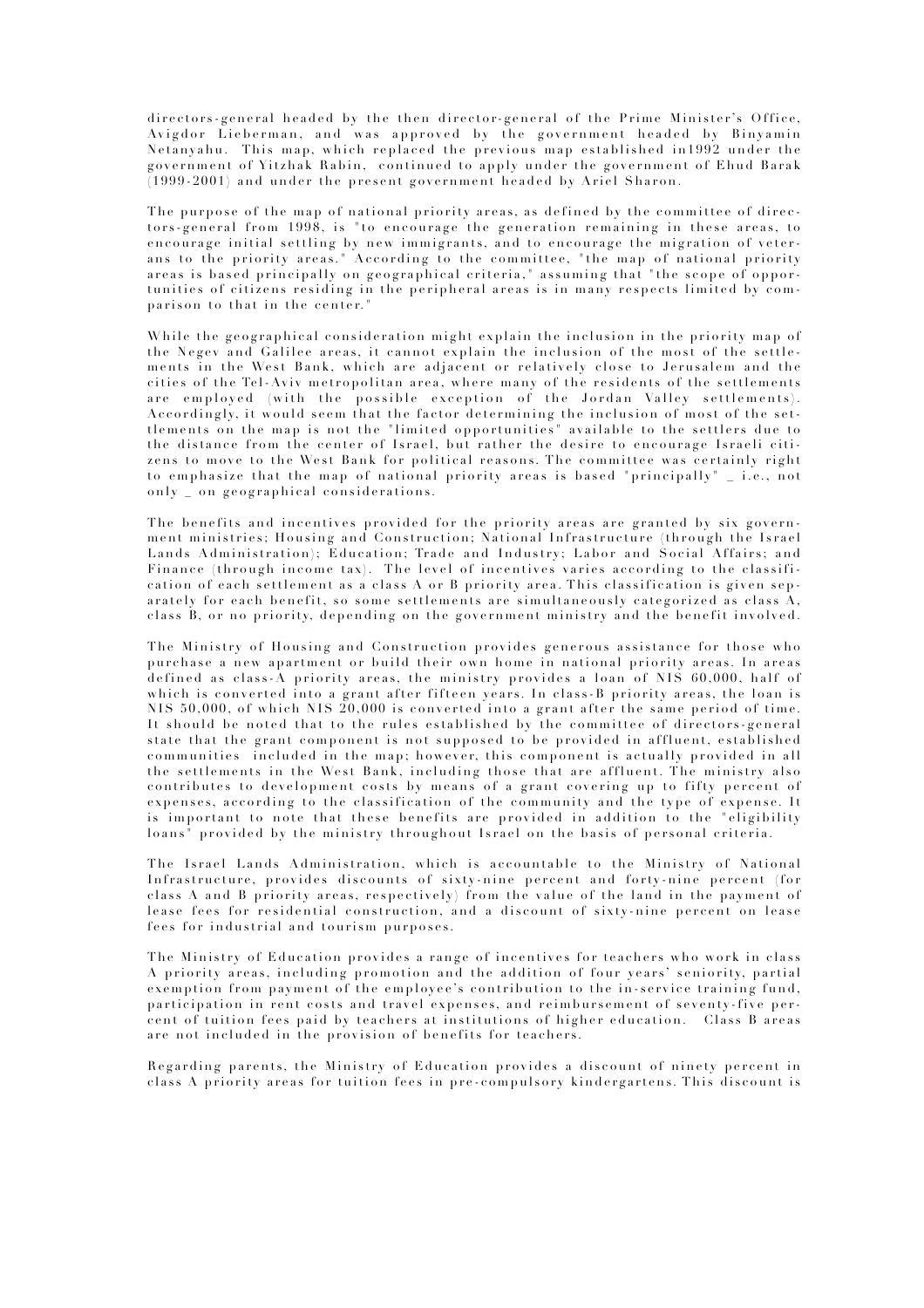also provided in settlements included on the map and defined as affluent (see above), contrary to the policy regarding communities inside Israel with the same profile. In addition, the Ministry of Education covers one hundred percent of transport costs for students to schools in the settlements, regardless of whether a given settlement is included in the map of priority areas.

The Ministry of Trade and Industry provides approved enterprises pursuant to the Capital Investments Encouragement Law (i.e., those defined as entitled to government support) with grants of thirty percent in class A priority areas (twenty percent according to the law, and a ten percent administrative grant), and twenty-three percent in class B priority areas (ten percent according to the law and thirteen percent administrative grant). Any enterprise approved in accordance with the law enjoys income tax benefits in all areas, both in terms of corporate tax and in terms of individual taxation on income from the enterprise. In addition, industries situated in class A priority areas are entitled to increased grants for research and development, which can cover as much as sixty percent of the costs of each project.

The Ministry of Trade and Industry also covers a significant proportion of costs for the establishment of new industrial zones and the maintenance of existing zones, including significant discounts on land prices. It should be noted that during the 1990s, the ministry established ten new industrial zones in the West Bank, mostly within the area of the six regional councils, at an average cost of approximately NIS 20 million per zone. The enterprises established in these industrial zones are under Israeli ownership; some also employ Palestinians.

The Ministry of Labor and Social Affairs provides social workers it employs in class A priority areas with a package of benefits that is almost identical to that provided for teachers by the Ministry of Education (i.e., promotion and seniority, funding of tuition fees for higher education, etc.) Regarding class B priority areas, the ministry provides social workers with three years' seniority, seventy-five percent reimbursement of travel costs, and financing of seventy-five percent of the employee's contribution to the inservice-training fund.

The Ministry of Finance, through the Income Tax Commission, **provides the residents of certain locales in Israel with discounts in the payment of income tax at various rates between five percent and twenty percent.** This benefit does not constitute an integral part of the map of national priority areas as established by the committee of directors-general. The Minister of Finance decides on the discounts independently, through ordinances he enacts detailing the names of communities receiving benefits and the level of the benefit. Most of the settlements enjoy a seven percent discount in the payment of income tax.

Diagram 5

Settlements in the West Bank,\* by level of priority

\* Does not include East Jerusalem.

\*\* The "no priority" category does not relate to transport to school, which are entirely funded by the settlements.

Diagram 6

Settlers in the West Bank,\* by level of priority

\* Does not include East Jerusalem.

\*\* The "no priority" category does not relate to school transportation, which is funded entirely by the settlements.

B. Incentives for the Local Authorities

A significant proportion of the services received from the state by Israeli citizens is provided through the local authorities, i.e., the municipalities, local councils and regional councils. These services extend across diverse and varied fields. Some services are provided by the local authority on an independent basis, while others are provided in cooperation with various government ministries. The former category includes, inter alia, the maintenance of the water and sewage systems, the provision of cleaning services, hygiene and veterinary supervision, the preparation of local outline plans and the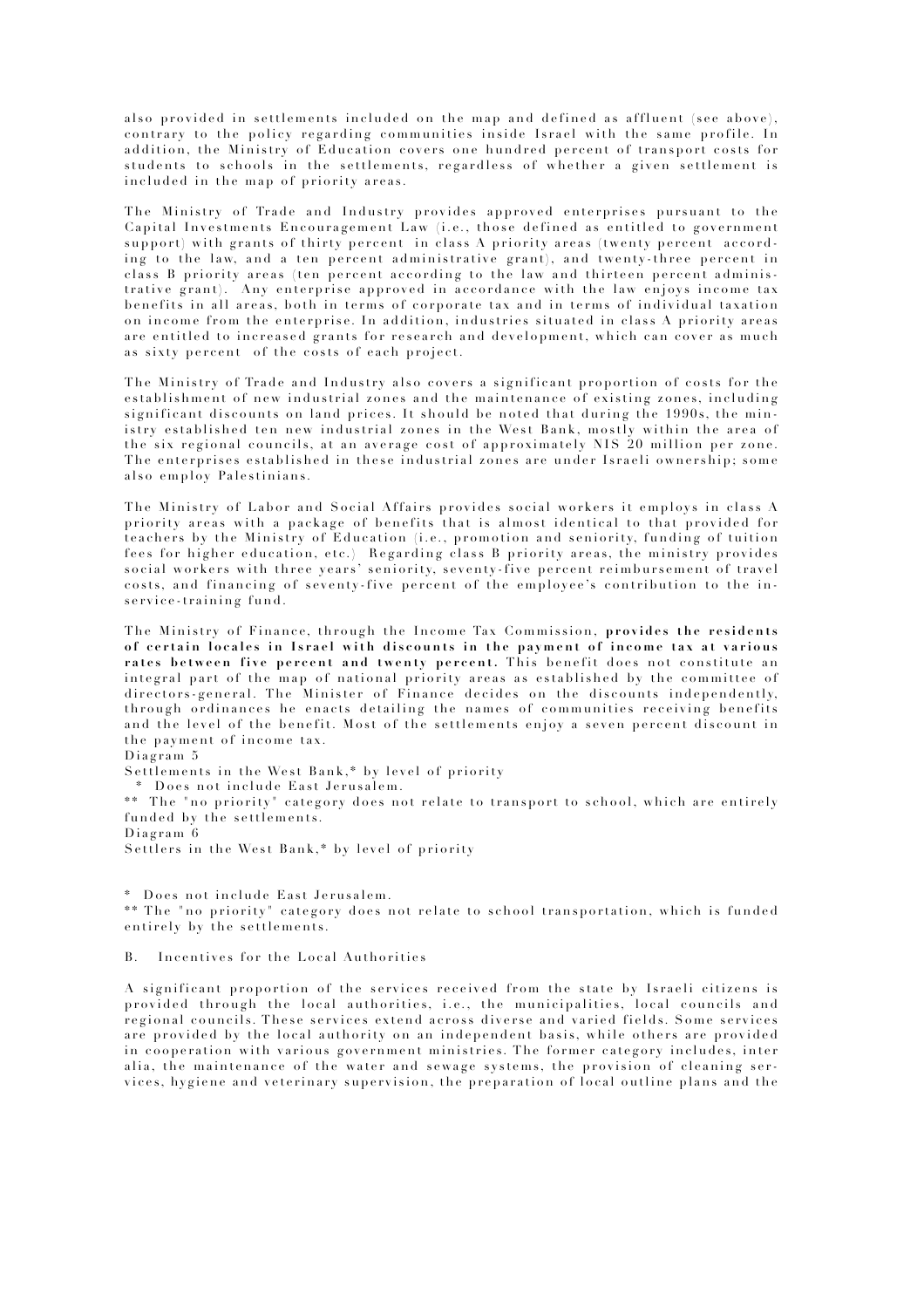granting of building permits, the maintenance of public buildings, roads and public parks, the collection of municipal taxes, etc. Services provided in cooperation with government ministries include the maintenance of buildings serving the education system, the operation of kindergartens (below compulsory kindergarten age), the initiation of cultural activities, the maintenance of museums, libraries and sports facilities, the operation of family health clinics, therapy and support for distressed youth and families, support for the religious councils, and the like.

The sources of funding for all these services may be divided into two categories. The first includes all the self-generated income of the local authority: municipal taxes, levies, duties, payments from local committees (in the case of regional councils), payments for services provided to residents (engineering services, veterinary supervision, use of libraries, medical services, etc.), tuition fees at the authority's educational institutions, contribution by residents to the costs of development works, etc.

The second source of financing is the government, which transfers money to the local authorities by two methods. The first is participation in the financing of specific services, particularly by the Ministry of Education and the Ministry of Labor and Social Affairs (hereafter: earmarked contributions). The second form is the provision of general grants by the Ministry of the Interior for the routine operations of the local authority. The Ministry of the Interior also provides certain local authorities with additional ad hoc grants enabling them to meet "special needs" (immigrant absorption, encouraging settlement by young people, coping with floods, reducing deficits, etc.) Although various criteria exist for the allocation of these grants, the Ministry of the Interior enjoys extensive discretion in this field.

One of the mechanisms used by the government to favor local authorities in the West Bank, in comparison to those inside Israel, is the channeling of money through the Settlement Division of the World Zionist Organization (hereafter "the Division"). As noted above, the sole purpose of the Division is to establish settlements in the territories occupied in 1967 and to support the continued development of these settlements. Most of the support funds granted by the Division are transferred to the settlers via the local authorities, both within the framework of the regular budget and in the special budget. The unique aspect of the Division is that on the one hand, the budget is drawn in full from the state budget, while on the other, the rules, procedures and laws applying to government ministries \_ above all, the Basic Law: The Budget \_ do not apply because the Division is not a government body. The Division's budget, which is transferred via the Ministry of Agriculture, ranged from NIS 153 million to NIS 194 million per annum during the period 1992-1998.

In 1999, the State Comptroller published a special report on the functioning of the Division. According to this report, since the beginning of 1997, the Division had expanded its areas of support for the settlements beyond housing and agriculture, following a similar move by the Jewish Agency regarding the communities it supported within Israel. The new spheres included, inter alia, social, educational and communal activities, assistance for establishing public buildings, the provision of grants for entrepreneurs, assistance for Torah-culture institutions, financing of transport services, the organization of exhibitions, and the like. According to the State Comptroller's report, this expansion served as a vehicle to favor the settlements relative to communities inside Israel:

The Division has expanded its activities and liabilities on the basis of the principle of equality in assistance for communities on both sides of the Green Line. At the same time, however, the Division interpreted the principle of equality in a flexible manner; in some cases, it extended its actions to spheres beyond those in which the Jewish Agency is active, and in some cases it increased its assistance beyond the assistance standards established by the Jewish Agency for communities it assists within the Green Line. Thus, the Division created the favoring \_ which had not been decided by the government \_ of the settlements in Judea, Samaria, Gaza and the Golan relative to other communities.

Another reason for this preferential treatment, according to the State Comptroller's report, is that "since both government ministries and the Division are active in assist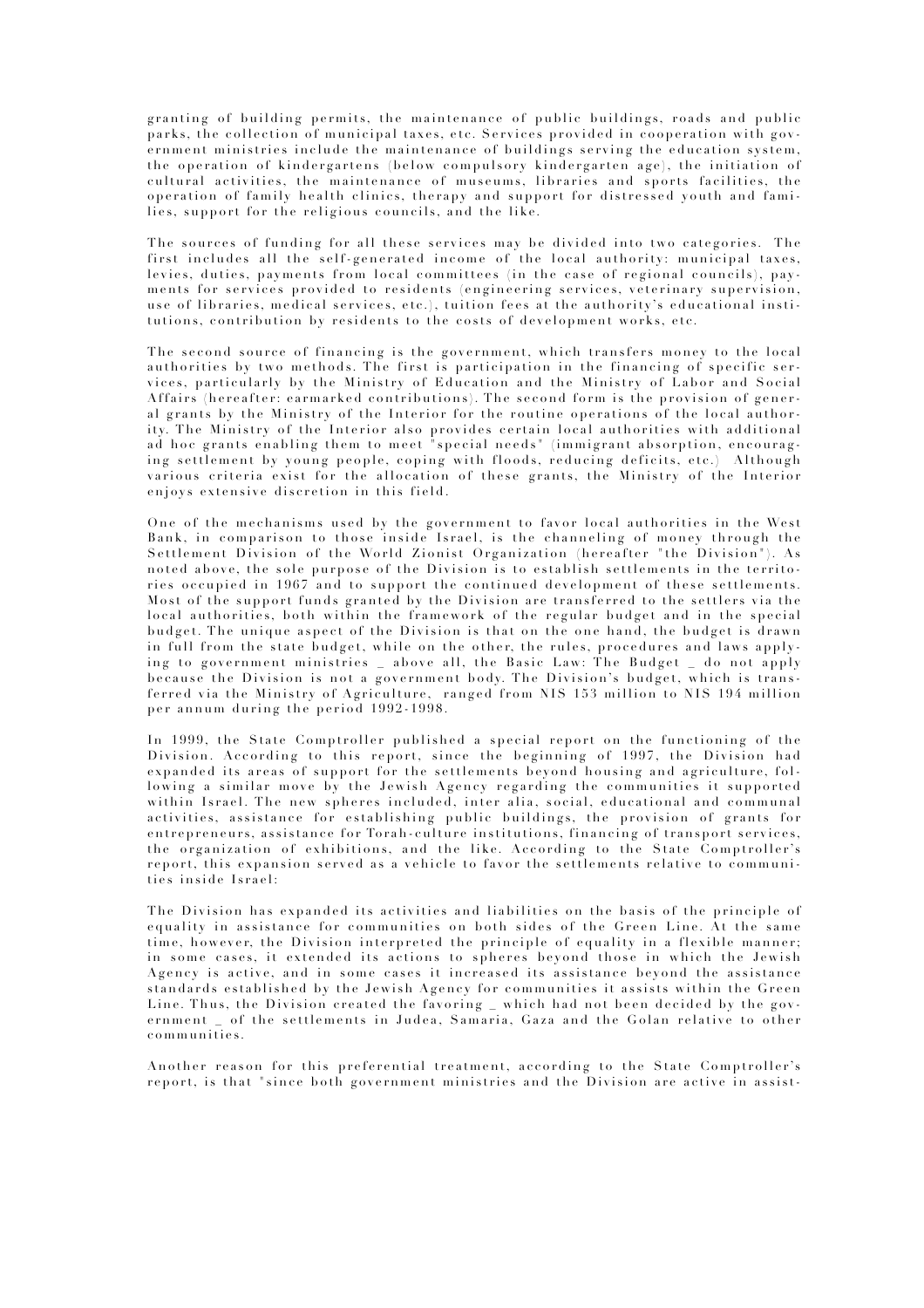ing settlers in the same areas, and sometimes for the same purposes, 'double support' is sometimes created for the settlers."

The Ministry of the Interior's Local Authorities Audit Division publishes an annual report presenting the summary of financial data for all the local authorities in Israel and the settlements. Based on the information included in the most recent report, for the year 2000, the report will present below data processed by B'Tselem providing a breakdown of the source of income of (Israeli) local authorities in the West Bank in that year, and compare these with the parallel data for local authorities inside Israel. It should be emphasized that there is no reason to believe that the level of government funding for local authorities in the West Bank in 2000 was exceptional as a result of the al-Aqsa intifada, because the budgets for these authorities were approved in 1999 before these events erupted.

Before examining the data, it is worth clarifying a number of methodological issues. Firstly, since the size of the population varies from place to place, which has a crucial impact on the level of budgets, the data below are presented on a per capita basis, and not in terms of the total allocation for the authority. Secondly, the data presented here relate to the routine budget of the authorities (the "regular budget" in accounting terms), and do not include income in the "special budget" earmarked for one-time investments (usually physical infrastructure), because there is no way to compare this income for different local authorities for any given year. Thirdly, the analysis below does not relate to the financial data for the municipalities, because there are only two local authorities in the West Bank with this status (Ma'ale Adummim and Ari'el), so that a comparison with national averages could be unrepresentative.

A review of Tables 4 and 5, and of the accompanying diagrams, shows that the per capita financial transfers of the government to local authorities in the West Bank are significantly higher than the average for local authorities inside Israel. The discrepancy between the two is particularly evident in the case of general grants, which are particularly important from the perspective of the local authorities; unlike earmarked contributions, the authorities are free to use the grant moneys at their discretion, although the entire budget is subject to the approval of the local authority's council and the Ministry of the Interior.

The level of general grants provided by the government for local councils in the West Bank in 2000 averaged NIS 2,224 per resident, compared with an average of NIS 1,336 per resident for local councils in Israel \_ i.e., sixty-five percent more. Only in four of the fifteen local councils in the West Bank was the level of grants per resident lower than the Israeli average, while in five of the councils the level was over one hundred percent more than the average. The discrepancy in favor of the local councils in the West Bank may also be seen in the context of earmarked contributions by government ministries. While the average for such investment in local councils in Israel is NIS 1,100 per resident, the investment in the local councils in the West Bank was almost NIS 1,500 per resident \_ i.e., thirty-six percent more.

It is worth noting that the preferential status enjoyed by the local councils in the West Bank in terms of the transfer of government funds was not reflected in any decrease in the residents' participation in the council's income relative to the average in Israel. One of the reasons for this is the high economic capability that is characteristic, on average, of the local councils in the West Bank relative to those in Israel. Thus, average self-generated income for the local authorities in the West Bank totals approximately NIS 2,300 per resident, while the average figure inside Israel is approximately NIS 1,700 per resident. The combination of the preferential treatment by the government and the higher rate of participation by residents yields a total income basket that is forty-five percent higher in the West Bank than inside Israel.

Table 4

Per Capital Income in West Bank Local Councils

Name of Council Self-generated IncomeEarmarkedIncome General GrantsT otal Per Capita Income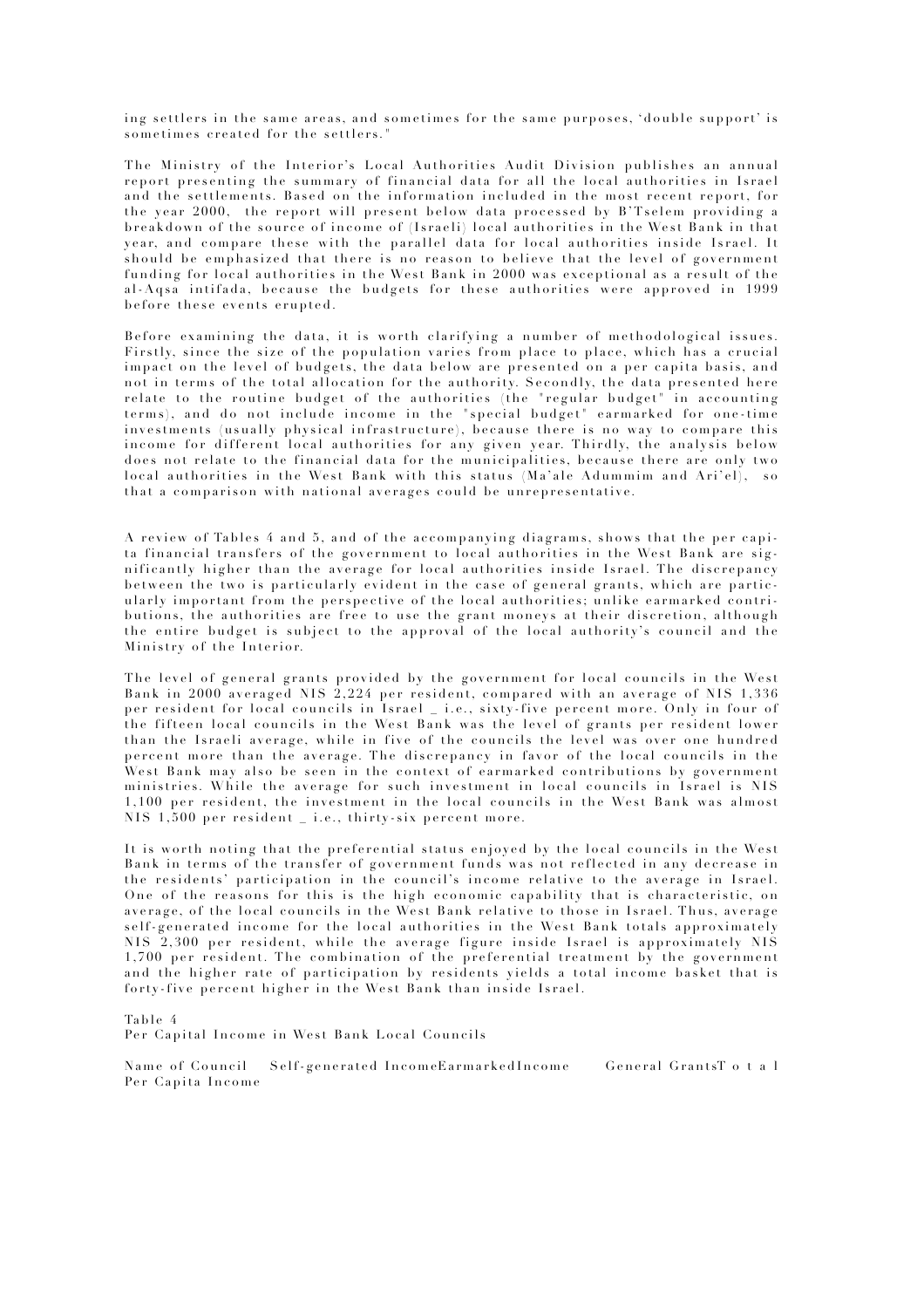| Oranit                                     | 3,010               | 983 1,224   |                         | 5,217 |        |       |             |       |       |
|--------------------------------------------|---------------------|-------------|-------------------------|-------|--------|-------|-------------|-------|-------|
| Alfe Menashe                               |                     |             | 2,977 1,184 1,712       |       | 5.874  |       |             |       |       |
| Elqana                                     | $2,717$ 1,767 1,860 |             |                         | 6,325 |        |       |             |       |       |
| Efrat                                      | 1,971               | 1,508       | 1,743                   | 5,221 |        |       |             |       |       |
| Bet El 2,301                               |                     | 1,547       | 2,840                   | 6.688 |        |       |             |       |       |
| $\text{Det}$ Arye 2,761                    |                     | 1,344       | 2,198                   | 6,304 |        |       |             |       |       |
| Betar Illit 1,073                          |                     | 389 1,283   |                         | 2,744 |        |       |             |       |       |
| Givat Ze'ev 1,656                          |                     | 1,147 1,232 |                         | 4,049 |        |       |             |       |       |
| Har Hadar 3,806                            |                     | 664 2.015   |                         | 6,486 |        |       |             |       |       |
| Modi'in Illit                              |                     | 1,334       | 735                     | 1,063 | 3.133  |       |             |       |       |
| Ma'ale Efrayim 2,497                       |                     |             | 3,157                   | 4.658 | 10,312 |       |             |       |       |
| Immanu'el 1,174 1,467 3,379                |                     |             |                         | 6,020 |        |       |             |       |       |
| Oedumim 2.739 1.538 3.325                  |                     |             |                         | 7.851 |        |       |             |       |       |
| Qiryat Arba 1,888                          |                     |             | 2,872 3,085 7,846       |       |        |       |             |       |       |
| Karnei Shomron                             |                     |             | $2,081$ $2,029$ $1,745$ |       | 5.855  |       |             |       |       |
| Average Income in West Bank Local Councils |                     |             |                         |       |        | 2,266 | 1,489 2,224 |       | 5,995 |
| Average Income in Local Councils in Israel |                     |             |                         |       | 1,683  | 1,100 | 1,336       | 4,119 |       |

**Diagram 7 Income in Local Councils**

The situation regarding the regional councils is similar, though not identical, to that of the local councils. Thus, the discrepancy in general grants is even more pronounced than in the case of the local councils. While the average for regional councils inside Israel is approximately NIS 1,500 per resident, the average for the West Bank is approximately NIS 4,000 \_ approximately 165 percent more. In all six regional councils in the West Bank, the level of grants is higher than the Israeli average; the highest level is for Megillot Regional Council, where grants amount to approximately NIS 7,500 per resident. In terms of earmarked income from government ministries, the discrepancy is approximately sixty-five percent in favor of the regional councils in the West Bank.

Regarding self-generated income, the situation in the regional councils differs somewhat from that in the local councils. The contribution of residents of regional councils in Israel to the income of the council is approximately fifty percent higher on average than that of the residents of regional councils in the West Bank. Nevertheless, the enormous discrepancy in government transfers in favor of the councils in the West Bank means that the total basket of income per resident is still approximately forty percent higher on average in these councils than in the regional councils inside Israel.

Table 5 Per Capita Income in the West Bank Regional Councils

Name of the Council Self-generated IncomeEarmarkedIncome General Grants Per Capital Income Arvut HaYarden 2,618 4,078 4,474 11,171 Gush Etzion 1,733 2,203 2,807 6,785<br>Megillot 3.840 4.839 7.511 16.190 Megillot 3,840 4,839 7,511<br>Mate Binyamin 1.397 2.447  $\frac{1,936}{10,007}$  5,780 Mt. Hebron 1,768 3,354 4,884 Shomron 1,887 2,471 2,421 6,780 Average Income in West Bank Regional Councils 2,207 3,232 4,006 9,452 Average Income in Regional Councils in Israel 3,333 1,952 1,498 6,783

Diagram 8 Income in Regional Councils

The extent of the discrepancies in the scope of moneys transferred to local authorities by the government may be examined by comparing transfers to specific local authorities on either side of the Green Line. To ensure that such a comparison is fair and indicative, care was taken to compare local authorities with similar profiles in terms of pop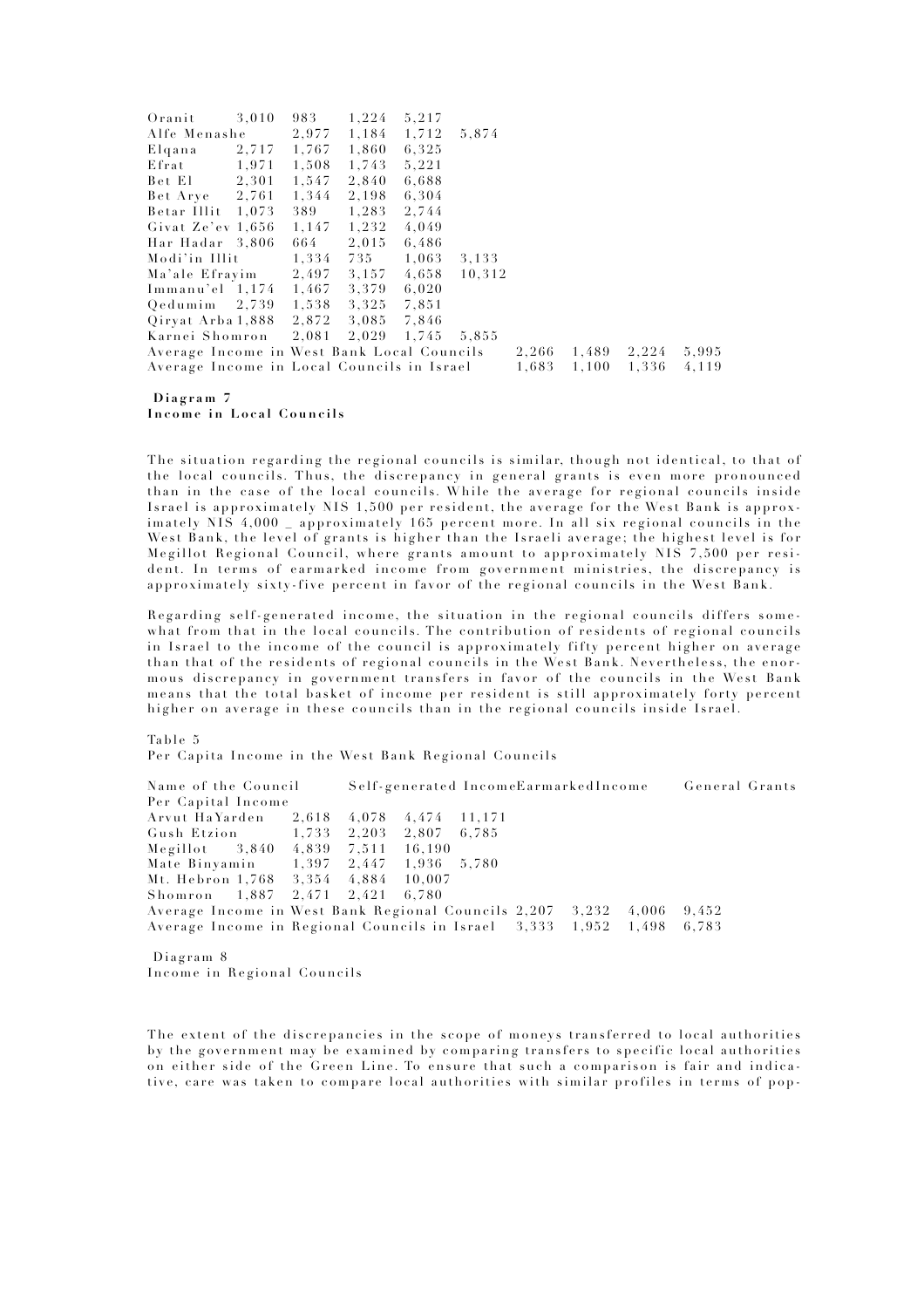ulation size, distance from the center of the country, and socioeconomic status of the residents. The results of this comparison are presented in Table 6 below. Table 6

Comparison between Local Authorities in the West Bank and in Israel

Local Authorities in the West Bank Local Authorities in Israel Name of Local Authority Number of Residents Socio-Govt. Grant per Resident\* Name of Local Authority Number of Residents Socio-<br>Economic Level Govt. Govt. Grant per Resident\* R.C. Arvut HaYarden 4,400 6 8,550 R.C. Ramat-HaNegev 4,900 7 1,710 R.C. Mt. Hebron 4,300 5 8,240 R.C.<br>Yoav 4,300 5 4,740  $Yoav$  4,300 5 R.C. Mate Binyamin 26,300 5 4,380 R.C. Mate Yehuda 29,300 5 2,790 L.C. Qedumim 2,700 6 4,860 L.C.<br>Yavniel 2,700 6 3,620 Yavniel 2,700 6 L.C. Efrat 6,300 7 3,250 L.C. Bnei Ayish 6,400 6 2,110 L.C. Qiryat Arba 5,700 4 3,250 L.C. Mizpeh- $5,300$  3 L.C. Alfe-Menashe 4,600 9 2,900 L.C. Ramat-Yeshai 4,600 9 1,570 \* These figures include both the earmarked contribution and general grants.

A study undertaken by the Adva Center offers a broad view of the system used for financing the activities of Jewish local authorities in the West Bank, Gaza Strip and Golan Heights, as a single unit, for the entire 1990s (1990-1999). The study compares data for this group both as regards average figures for Israel and for data for special groups of authorities, such as development towns. Although this study includes additional authorities beyond those included in that presented above, its conclusions are broadly similar.

Table 7 Multi-Year Average of Municipal Income, 1990-1999\*

Total Budget Self-generated IncomeGovernment Funding\*\*\* West Bank, Gaza and Golan 5,428 1,732<br>Development Towns\*\* 4,176 1,925 2,308 Development Towns\*\* Israel 3,807 2,348 1,458

\* These figures relate to the three types of local councils, and are updated to the price index for the year 2000.

\*\* This group is composed of twenty-five settlements defined as "developing settlements" by the Central Bureau of Statistics.

\*\*\* These figures include both earmarked contribution and general grants

The research shows that throughout the 1990s, the Israeli government favored the local authorities in the Occupied Territories (and on the Golan Heights) by comparison to local authorities in Israel. Per capita financial transfers were 150 percent higher. This table shows that these transfers were approximately sixty percent higher than those to the development towns, which ostensibly form part of the areas to which the government seeks to attract residents (see discussion of the national priority areas map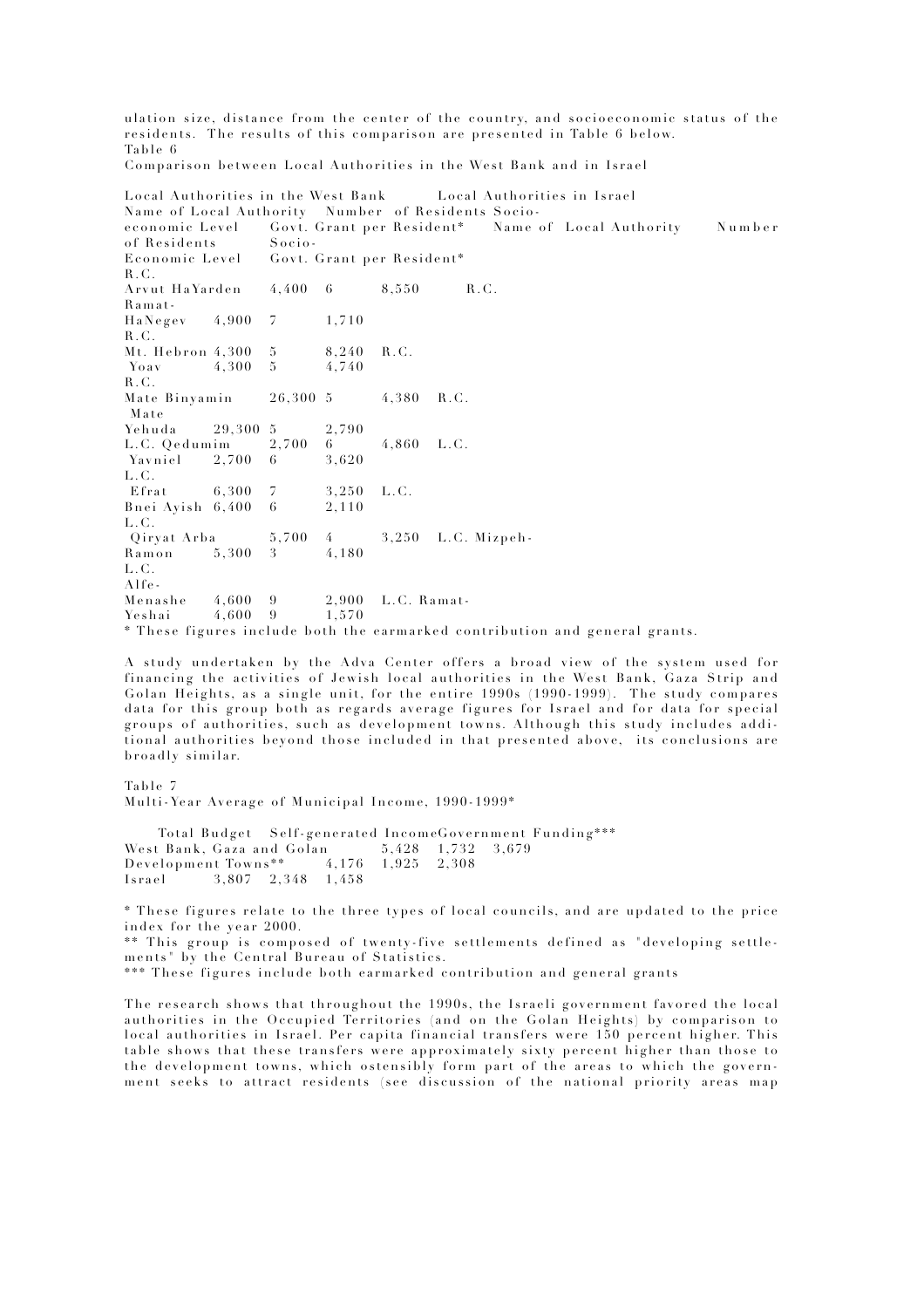above). As a result of the considerable government contribution, the residents of local authorities in the Occupied Territories were required to fund by themselves (self-generated income) twenty-five percent less than the national average, and ten percent less than the average for development towns. In total, the per capita budget available to the local authorities in the Occupied Territories was more than forty percent higher than the national average throughout the 1990s, and approximately thirty percent higher than the average for the development towns.

## **Chapter Six The Planning System**

The planning system in the West Bank, which is implemented by the Civil Administration, has decisive effect over the map of the West Bank. Like other mechanisms established in the Occupied Territories, the planning system operates along two separate tracks – one for Jews and the other for Palestinians. While the system works vigorously to establish and expand settlements, it also acts diligently to prevent the expansion of Palestinian towns and villages.

The inherent importance of any planning system is this: it is charged with determining the use of the land available to a given public in accordance with the needs, perceptions and interests of that public as a whole, and of the individuals that compose that public. The document detailing the decisions made by this system in any given locale is the outline plan, which determines the size, location and zoning of each unit of land (housing, industry, commerce, public institutions, road, open public area, and the like). The Israeli planning system in the West Bank utilized its power to advance the political interests of the Israeli government in power rather than act to benefit the local population.

In legal terms, the planning system in the West Bank operates on the basis of the Jordanian legislation applying in the area at the time of occupation, principally The City, Village and Building Planning Law, No. 79, adopted in 1966. This law defines three types of outline plan, each subject to the next in a hierarchical form and with an ascending level of detail: a regional outline plan, a general-local outline plan, and a detailed plan. These plans are supposed to be prepared and approved by an institutional system reflecting each level: the Supreme Planning Council, the district planning committees and the local planning committees, respectively. For the purposes of the law, the village councils and municipalities function as local planning boards, as is also customary in Israel. The law also establishes various provisions relating to the process of consultation with all the relevant bodies when preparing the programs, the publication of programs and deposition for public review, the hearing of objections, and the like.

The Jordanian planning law was amended by Israel by means of Military Order No. 418, issued in 1971 and amended several times over the years. This order introduced farreaching changes in the planning system in the West Bank. These changes reflected almost exclusively the interests of the Israeli administration and the settlers, while minimizing Palestinian representation on the planning committees and Palestinian influence in planning matters.

With the signing of the Interim Accords in 1995, and following the redeployment of the IDF in the years that followed, planning authorities in Areas A and B were transferred to the Palestinian Authority. The situation that pertained until this time in Area C, which accounts for some sixty percent of the West Bank, was not affected. Although at present a small percentage of the Palestinian population in the West Bank (approximately 60,000 residents) live in Area C, the military planning system continues to exert a direct influence on the lives of tens of thousands of Palestinians, mainly in Area B, and indirectly on all the Palestinian residents of the West Bank.

#### **Restriction of Construction in Palestinian Communities**

One of the principal changes that Israel made in the Jordanian law was the transfer of all the authorities granted in the Jordanian law to the minister of the interior to the commander of IDF forces in the region. Accordingly, most of the Jordanian and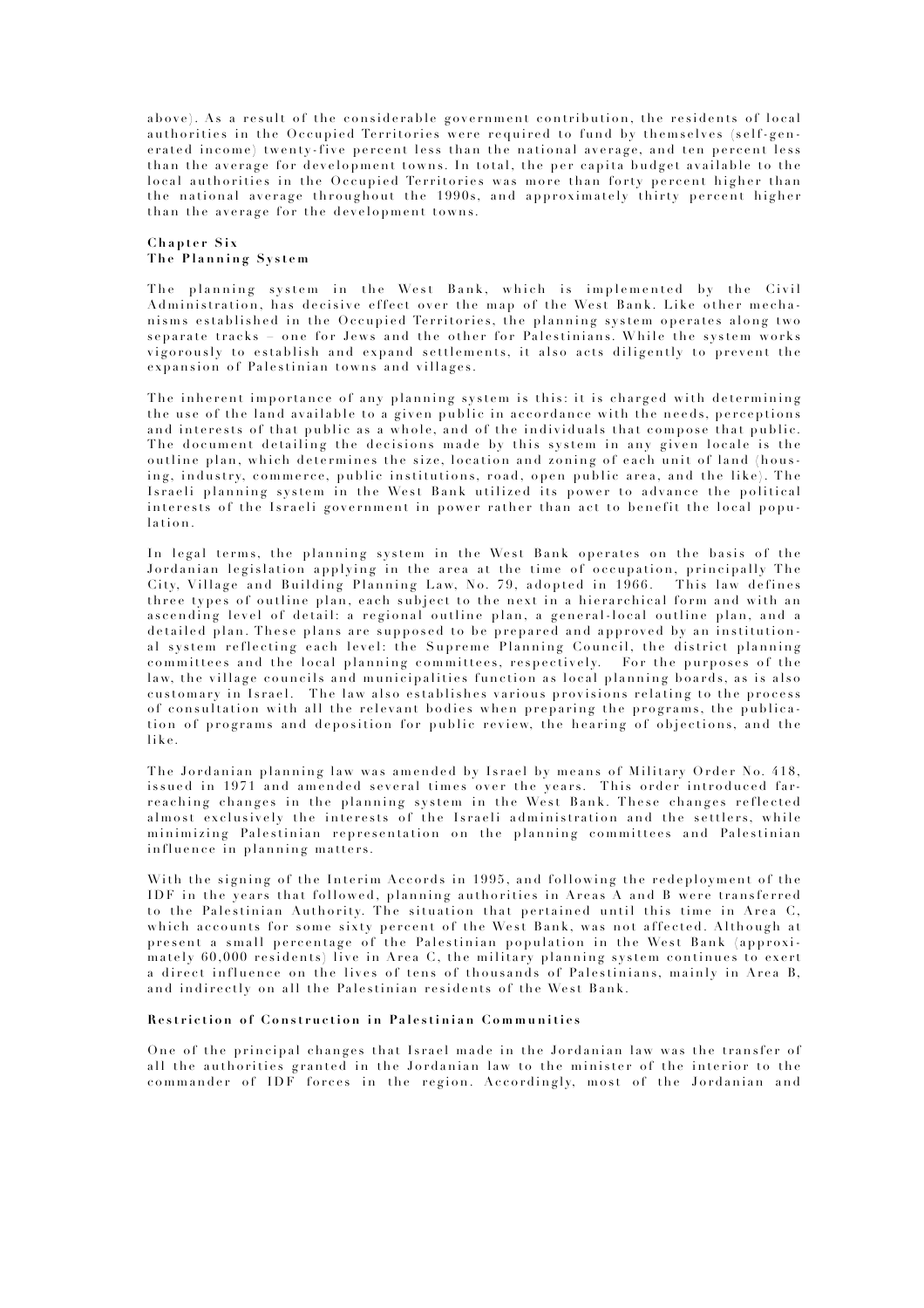**Palestinian officials were replaced by Israelis, most of whom were IDF officials or representatives of the settlers.** The Supreme Planning Council became a unit of the Civil Administration under the direct responsibility of the Officer for Internal Affairs.

In addition, Israel eliminated the district planning committees (which were responsible for preparing the local-general outline plans) and the planning authorities of the village councils (in the context of detailed planning). These authorities were transferred to the central planning bureau, which is a technical and professional body operating alongside the Supreme Planning Council. **Accordingly, the only powers continuing to rest with Palestinians were the planning authorities of the municipal councils (for the purpose of detailed plans); even these powers were curtailed by various means.**

Over the years, the main tool used by Israel to restrict building by the Palestinian population outside the borders of the municipalities **was simply to refrain from planning.** Like its Jordanian predecessor, the Israeli administration has refrained from preparing updated regional outline plans for the West Bank. As a result, until the transfer of authority to the Palestinian Authority (and to this day, in Area C), two regional plans prepared in the 1940s by the British Mandate continue to apply \_ one in the north of the West Bank and the other in the south.

The Mandatory outline plans were already a completely unreasonable basis for urban planning at the time of occupation, and they are even more so today. One of the principal reasons for this is the discrepancy, which has widened over the years, between the size of the population on which the Mandatory plans were based and the actual size of the population. Areas in which these plans permitted building, generally around existing built-up areas, were quickly exploited, while most of the area of the West Bank continued to be zoned as "agricultural areas" or "nature reserves," where building is prohibited.

The lack of correlation between the British outline plans and the planning needs of the Palestinian population was also due to other reasons. For example, the areas covered by each of these plans are divided into just four zoning categories: agriculture, development, nature reserve and coastal reserve. This division ignores numerous land uses that are included, for example, in the district outline plans applying inside Israel (industrial zone, tourism area, quarry area, etc.) Moreover, these plans determine that the minimum area for construction of a single housing unit is 1,000 square meters., without any possibility to subdivide this area into smaller units (parcellation).

In the early 1990s, the central planning bureau of the Civil Administration prepared Special Partial Outline Plans for some four hundred villages in the West Bank. These plans were supposed to fill the role of the detailed plans required by Jordanian law. However, instead of permitting the development of the villages, these plans effectively constituted demarcation plans. In preparing the plans, aerial photographs were taken of each village, and a schematic line was then added around the settled area. Construction was prohibited on land outside this line. According to the perception reflected in these demarcation plans, construction in Palestinian villages is supposed to take place by the "infill" method, i.e., the filling of vacant areas within the demarcated area through high-rise construction and a gradual increase in the population density.

Applications filed in the past by Palestinian residents to the Civil Administration (and still filed, in the case of Area C) for building on private land outside the area of these plans are almost always rejected. The reasons for the rejections are based both on the demarcation plans (the land is outside the plan area) and on the Mandatory outline plans (the area is zoned for agriculture or a nature reserve). For example, between 1996 and 1999, the Civil Administration issued just 79 building permits. The Civil Administration issues demolition orders against houses built without a permit.

In some parts of the West Bank, particularly along the western hill strip, the borders of Areas A or B are almost identical to the border of built-up area of Palestinian communities, i.e., the border of the demarcation plans (see the map attached to this report, as well as Chapter Seven below). Although most of the residents in these areas live in Areas A and B, most of the available land for building on the edges of the villages lies within Area C. Accordingly, although planning and building powers in Areas A and B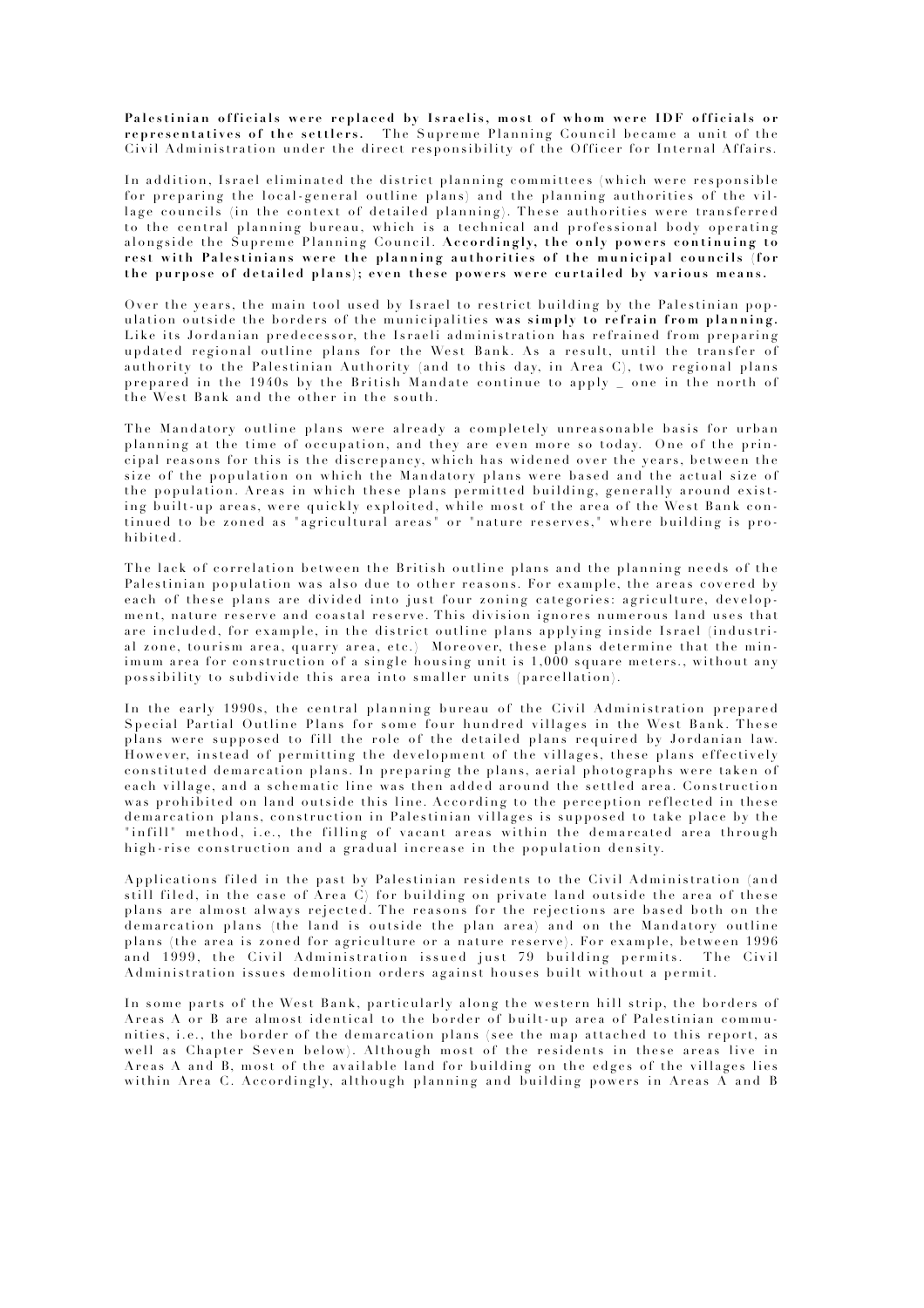has ostensibly been transferred to the Palestinian Authority, the transfer of power is meaningless in a large proportion of the cases.

The use of the outline plans as a tool for restricting Palestinian building, and for promoting the building of the settlements, is also very widespread in East Jerusalem, despite the differences in the legal and institutional mechanism imposed on this area in comparison with the remainder of the West Bank. Immediately after the annexation of East Jerusalem, in 1967, and contrary to the remainder of the West Bank, all the Jordanian outline plans applying in the area were nullified, and a planning vacuum was created that has only gradually been filled. During the first decade following the annexation, ad hoc building permits were issued in extremely restricted areas of the city.

In the early 1980s, a decision was made to prepare an outline plan for all the Palestinian neighborhoods of East Jerusalem. Most of the plans have now been completed; a minority are still in the process of preparation and approval. **The most striking feature of these outline plans is the extraordinary amount of land (approximately forty percent) defined as "open landscape" \_ i.e., areas in which any form of development is prohibited.** The plans approved through the end of 1999 show that only eleven percent of the area of East Jerusalem excluding the expropriated land is available to the Palestinian population for building. As was the case in the remainder of the West Bank in the context of the demarcation plans, this construction is allowed mainly within existing built-up areas.

#### **The Planning System for the Settlements**

The same legal and institutional system responsible for planning in Palestinian areas is also responsible for planning in the settlements. **However, the criteria applied in these two cases are diametrically opposed.** In institutional terms, the outline plans for the settlements are discussed and approved by the Sub-Committee for Settlement, which is one of several subcommittees operating under the auspices of the Supreme Planning Council.

Order No. 418 (see above) empowered the commander of IDF forces in the region to issue orders appointing "special planning committees" for defined areas "which shall possess the powers of the local planning committee… [and] also the powers of the district planning committee." This provision was used by the Israeli administration to define the Jewish local authorities in the West Bank as special planning committees, empowered to prepare and submit (to the Supreme Planning Council) detailed outline plans and local-general outline plans, and to grant building permits to residents on the basis of these plans. Not a single Palestinian village council has ever been defined as a special planning committee for the purpose of this law.

The municipal boundaries (i.e., area of jurisdiction) of each Jewish local authority, as determined in the orders issued by the commander of IDF forces, function as the "planning area" for each special planning committee, and the committee's authority encompasses this area. In the case of the regional councils, the planning area is confined to the areas of settlement included in these councils \_ i.e., it does not include the reserves of land within the area of the council that have not been attached to any specific settlement (for further discussion, see Chapter Seven below).

The Jewish local authorities, in their function as the local and district planning committees for the settlements, operate in coordination and cooperation with the various institutions of the military and governmental system, in the context of a constant process of expansion and growth. The first condition for submission of outline plans for approval by the Supreme Planning Council is that the planned area lies within the area of jurisdiction of the local authority. If this is not the case, the Civil Administration acts to rearrange the administrative borders of the local authorities in order to adapt these to the new outline plan. For example, the State Attorney's Office described the manner in which the latest local outline plan for the settlement of Ma'ale Adummim (against which a petition was filed in the High Court) was brought for approval:

At the beginning of 1990, the head of Ma'ale Adummim Council contacted the Civil Administration and asked to expand the area of jurisdiction of the community by some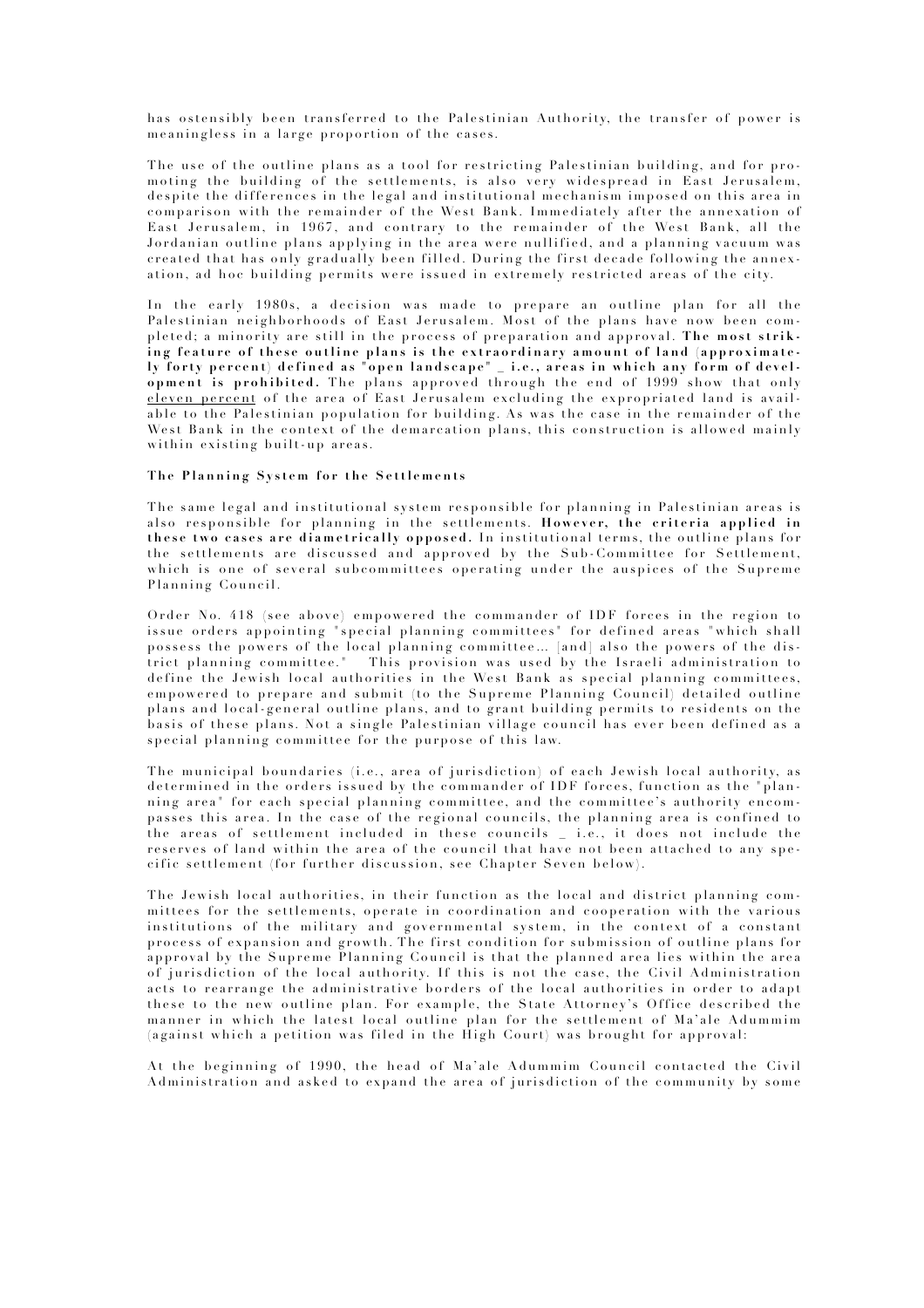18,000 additional dunam… The areas Ma'ale Adummim asked to attach to its area of jurisdiction were at this time included in the area of jurisdiction of Mate Binyamin Regional Council and Gush Etzion Regional Council… On 16 October 1991, after work undertaken by the headquarters on this matter, Respondent No. 1 [the commander of IDF forces in the West Bank] signed regulations regarding the local councils (replacement of map) … in accordance with which the area of jurisdiction of the community was expanded by some 13,500 dunam.

A further difficulty was created by the fact that most of the settlements are established in areas defined as agricultural areas of nature reserves in the Mandatory regional outline plans. This difficulty was "resolved" by ensuring that almost all the general local outline plans for the settlements are filed with the Supreme Planning Council as an "amendment to Regional Outline Plan S-15 or RJ-5." This allows the military planning system to authorize the establishment of new settlements and the expansion of existing ones, on the one hand, without waiving the Mandatory outline plans, which are effectively used to restrict the expansion of Palestinian communities, on the other hand.

There is nothing improper per se about the flexibility shown by the planning system, both in terms of amending the areas of jurisdiction of the Jewish local authorities and in terms of changing the zoning of land in the settlements as established in the Mandatory outline plans. **What is improper, however, is the contrast between this flexibility and the strict enforcement of the letter of the law, on the one hand, and the manipulation and abuse of the law that apply in all matters relating to the planning needs of the Palestinian communities, on the other hand.**

The Jewish local authorities prepare their outline plans in cooperation with the "settling body" responsible for establishing the settlements \_ the Ministry of Housing and Construction or the Settlement Division of the World Zionist Organization; these bodies continue to accompany the settlement after establishment. One of these two bodies appears in each plan under the title "submitter of the plan" as the body empowered by the Custodian for Government Property to plan the land, and/or under the title "implementer.

Once the plan has been submitted to the sub-committee for settlement in the Supreme Planning Council, and once this body provides preliminary approval, notification thereof appears in the press (including the Arabic-language press in the Occupied Territories), and the plans are deposited for public review for a period of several weeks. Persons who believe that they are injured by decisions taken in the plan, including Palestinian residents, are entitled to submit objections to the objections committee of the Supreme Planning Council.

**In practice, the ability of Palestinian residents to object effectively to the outline plans for the settlements is extremely limited** . The main reason for this is that most of the grounds that might lead the objections committee to accept an objection to the outline plan for a settlement are already resolved before the plan is deposited for public review. The question of land ownership, for example, is settled during the process of seizure of land. Even if a Palestinian resident first learns that his land is intended for the expansion of a settlement when the outline plan is published, he will almost certainly have missed the date for submission of an appeal to the appeals committee against this decision (as far as the land is concerned). Similarly, any potential conflict between the outline plan for the settlement and the development needs and aspirations of the Palestinian communities is "resolved" by the military planning system through the demarcation plans approved by Israel in the 1990s, as well as by the restrictive land-zoning provisions established in the Mandatory outline plans.

The ability of Palestinian residents to object effectively to the outline plans for the settlements is also influenced by technical considerations, such as the difficulties they encounter in reaching the Civil Administration offices to review the outline plans, difficulties in accessing the land covered by the plan in order to prepare an objection, the high costs involved in filing an objection, difficulties in participating effectively in a hearing that takes place in Hebrew, and so on.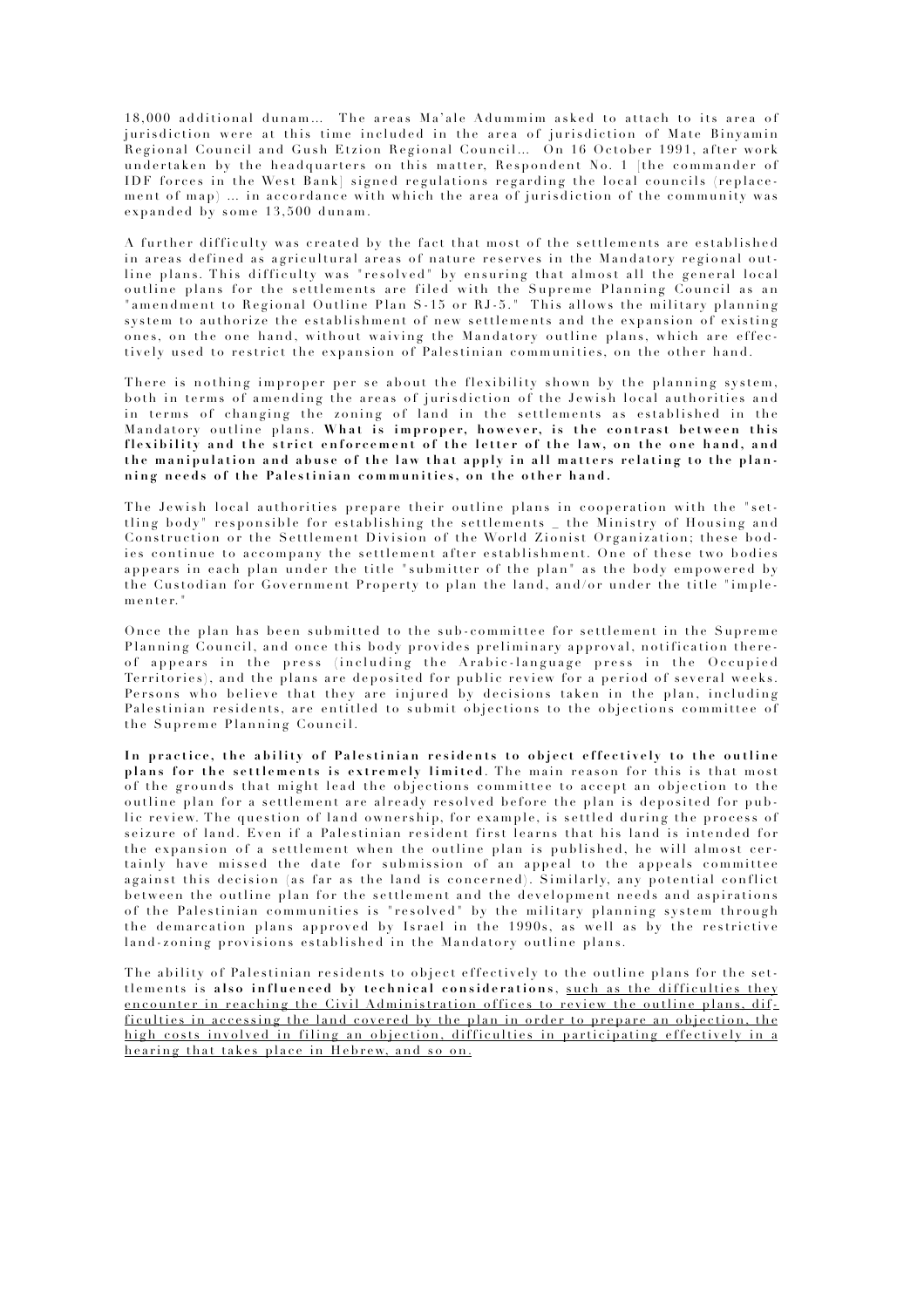#### **Chapter Seven**

### An Analysis of the Map of the West Bank **[Lean send this to you as a PDF**]

The attached map of the West Bank reflects the radical transformation of the area that has resulted from thirty five years of Israeli occupation: the establishment of dozens of settlements that extend over enormous areas and are connected to each other, and to Israel, by means of an extensive network of roads. The character of the settlements as Israeli enclaves, separated and closed from the Palestinian population, are an important source of the infringement of the human rights of the Palestinians.

To analyze the geographical dispersion of the settlements and their impact on Palestinian residents, the report divides the West Bank into four areas. It should be emphasized that this division is purely analytical, to facilitate the discussion, and does not have any legal or bureaucratic manifestation. Each area includes settlements that share certain similarities in terms of topography, proximity to Palestinian communities and main roads, economic infrastructure, the composition of the population, distance from the Green Line, and so on. These characteristics in turn influence the manner and degree in which the human rights of the Palestinian population are violated.

Three of the four areas are longitudinal strips of land stretching from north to south across the West Bank, while excluding the Jerusalem area, which constitutes a separate group:

∑ **The Eastern Strip** - includes the Jordan Valley area and the shores of the Dead Sea (outside the Green Line), as well as the eastern slopes of the mountain range that dissects the entire West Bank from north to south.

∑ **The Mountain Strip** - the area on or adjacent to the peaks of the mountain range. This area is also known as the watershed line or the mountain-peak area.

∑ **The Western Hills Strip** - includes the western slopes of the mountain range, and extends through to the Green Line to the west.

∑ **The Jerusalem Metropolis** – this area extends across a very wide radius around West Jerusalem. Although in purely geographical terms this area lies mainly in the Mountain Strip, its unique characteristics in other respects demand separate attention.

#### **Areas Marked on the Map and Sources of Information**

Built-up area: The built-up areas in the settlements and Palestinian communities include all areas in which any improvement has been implemented, including residential construction, commerce, industry and agricultural buildings (hereafter "developed areas"), but excluding open agricultural areas. The main source of information presented in this section of the map is a map on a scale of 1:150,000 produced by the US State Department following the implementation of the Sharm el-Sheikh agreement, based on a satellite photograph of the West Bank from November 2000. The map is also based on information from the **Peace Now movement** regarding "outposts" established over the past two years, as well as information from ARIJ concerning expansion undertaken through April 2001.

Municipal boundaries: The municipal boundary of each settlement is the area of authority of the local committee or council, according to the status of each settlement (see Chapter Four above). This area also constitutes the planning zone of the special planning committees \_ in other words, this is the area within which the (Jewish) local authorities are permitted to submit an outline plan for the approval of the Supreme Planning Council, and to issue building permits for the expansion of the settlement (see Chapter Six above).

In most cases, this information is based on the map of the area of jurisdiction / area of settlement of each settlement accompanying the military order signed by the commander of IDF forces in the West Bank declaring the establishment of the settlement or the revision of its boundaries. For some settlements, the municipal boundaries shown are based on the boundaries appearing in the outline plans for each settlement. The outline plans generally relate to the entire municipal area of each settlement. There may, however, be cases in which the municipal boundaries include areas for which no planning has yet been implemented, and which extend beyond the boundary shown on this map.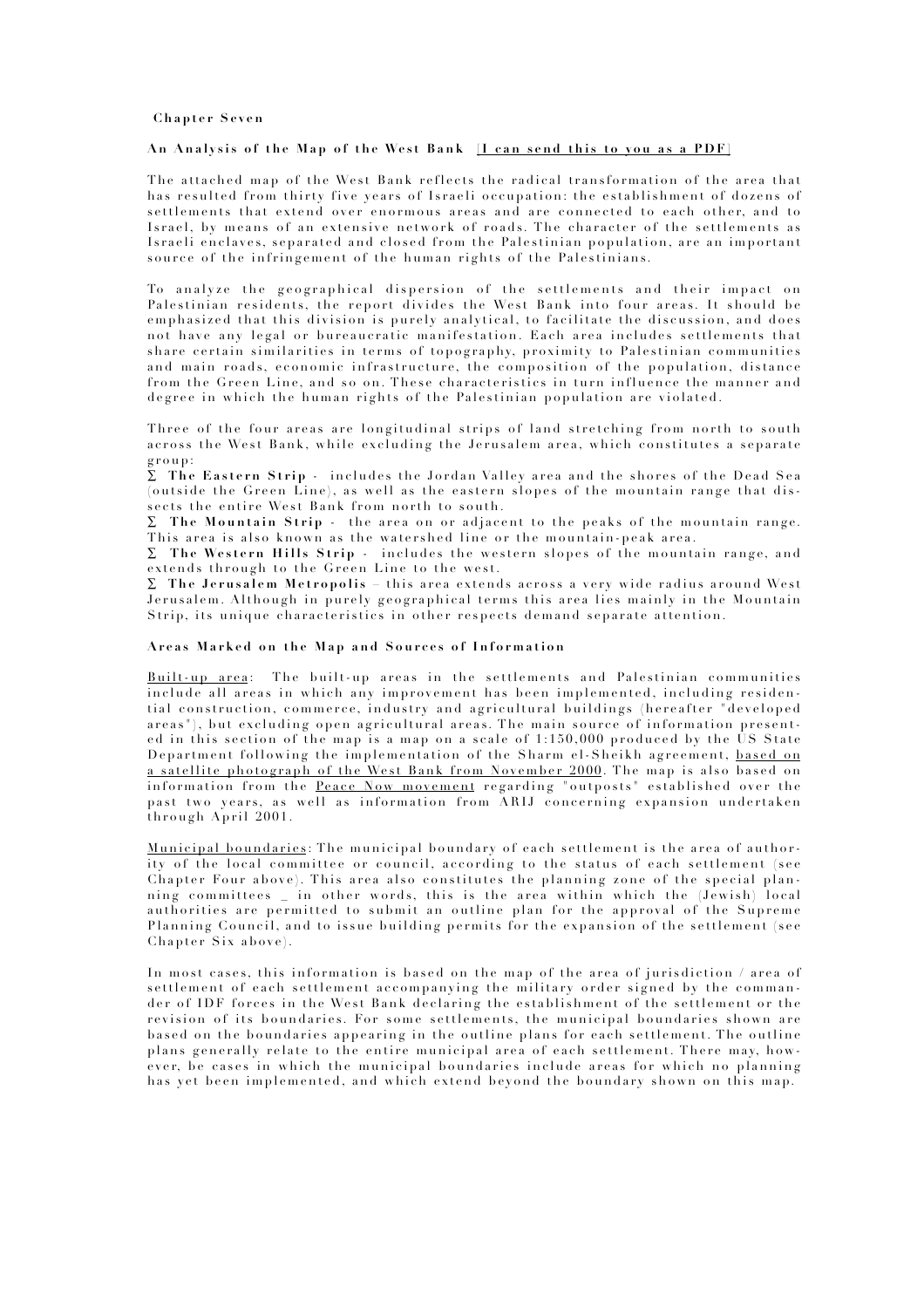One of the reasons for the lack of uniformity in the sources of information relates to the difficulties B'Tselem experienced in obtaining the relevant maps from the Civil Administration (see the discussion in the Introduction). A further reason is that for some settlements no map has yet been drawn demarcating the revised area of settlement, so that the only existing boundary is that included in the outline plan of the settlement. Regarding five settlements, B'Tselem has been unable to obtain information relating to the municipal boundaries.

**Regional councils** : The area of the regional councils include the areas of jurisdiction of the regional councils that lie beyond the municipal boundaries of any settlement. These areas include all the land Israel has seized control of during the years of occupation (with the exception of land included in Areas A and B), according to the methods described in Chapter Three. They are intended to serve as reserves for the future expansion of the settlements or to establish new industrial or tourism zones along the lines of those established in recent years. As noted in Chapter Four, although this land has been declared state land, parts of it are currently used by Palestinians as farming or grazing land.

As in the case of the municipal boundaries of each settlement, the source of information regarding these boundaries is the maps accompanying the military orders declaring the establishment of each regional council. The maps showing the area of jurisdiction of the regional councils as forwarded to B'Tselem by the Civil Administration are the original maps issued on the declaration of the establishment of each council. According to the Civil Administration, "the Civil Administration does not currently have updated maps for the regional authorities in Judea and Samaria." To represent the updated situation, as far as possible, we deleted from the map shown in this report areas that appear in the original maps within the area of jurisdiction of the regional councils but which have been transferred to the Palestinian Authority in the framework of the Oslo Accords.

Areas A, B, C: The map also marks the division of powers between Israel and the Palestinian Authority following the implementation of the Oslo Accords signed between 1993 and 2000. Area A, in which the Palestinian Authority is responsible for most internal affairs, including security and building; area B, where the IDF holds security control and which it is entitled to enter freely, while the Palestinian Authority holds con trol in civilian matters; area C, where Israel controls both security matters and planning and construction. Table 8 below summarizes the division of the West Bank into these three areas, as determined following the second redeployment, in March 2000, following the Sharm el-Sheikh Agreement.

#### **Table 8**

### **West Bank Regions according to Oslo Accords\***

Region Thousands of Dunam Area of the West Bank (by percentage) \*\* A 1,008 18.2  $\frac{B}{C}$  1,207 21.8 3,323 Total 5,538 100

\* After the second redeployment (March 2000) following the Sharm al-Sheikh agreement

\*\* The area of the West Bank referred to here does not include East Jerusalem, no man's lands, and the proportionate area of the Dead Sea (according to the basis adopted in the Sharm el-Sheikh agreement)

Source: ARIJ, http//:www.arij.org

### **A. The Eastern Strip**

The Eastern Strip includes the Jordan Valley area and the Dead Sea coast, as well as the eastern slopes of the mountain ridge and part of the Judean Desert. This area is bordered by Jordan to the east, the Green Line in the vicinity of Bet She'an to the north,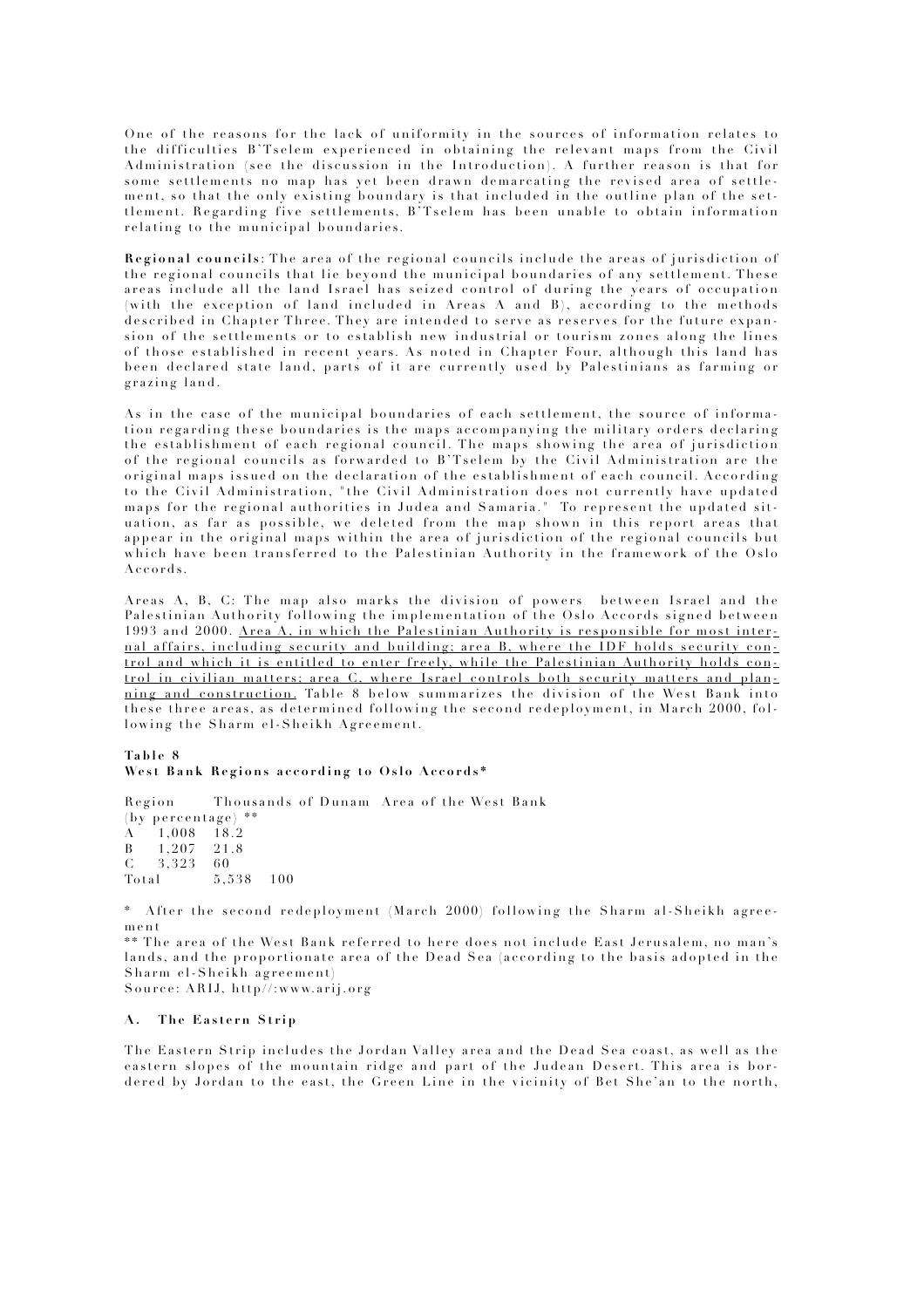and the Green Line north of Ein Gedi to the south. The western boundary of this area is less sharply defined than the above, but may be characterized as the point where the arid climate typical of this strip gives way to the semi-arid climate, at or around the four-hundred-meter altitude level.

The geographical conditions in this area are extreme, characterized by high temperatures, sparse precipitation (100-300 mm per annum) and, in the western part of the area, extremely steep land. Due to these conditions, only limited Palestinian communities developed in this area. The Palestinian population is relatively sparse, and lives in three areas: the city of Jericho and the Auja area north of Jericho, which were transferred to the control of the Palestinian Authority (area A) in 1994; the villages in the Jiftlik area (Marj An-Na'aja, Zubeidat, Qarawa Al-Foqa); and a number of villages in the north of the Jordan Valley, including Bardala and 'Ein el-Beida. There are no permanent Palestinian communities in the Judean Desert and Dead Sea areas.

The Jordan Valley was the first area in which settlements were established, on the basis of the outline sketched by the Alon Plan (see Chapter One), since this plan recommended avoiding settlement in areas densely populated by Palestinians. An additional reason was that a significant proportion of land in this area was already registered as state land under the Jordanian administration, so that the process of seizure was relatively simple and straightforward (see Chapter Three). The limited scope of Palestinian farming \_ confined to the above-mentioned areas \_ also facilitated Israel's declaration of additional land as state land since 1979, both in the Jordan Valley and on the shores of the Dead Sea and the eastern slopes of the mountain ridge.

As a result, most of the reserves of land held by Israel in the West Bank and registered in the name of the Custodian for Government and Abandoned Property is situated in this strip and included in the area of jurisdiction of two regional councils \_ 'Arvot Hayarden and Megillot. In the case of 'Arvot Hayarden, a certain proportion of the land is exploited for agricultural purposes by settlers, whereas in Megillot the land is unused. Both these regional councils differ from the other regional councils in the West Bank in that their areas or jurisdiction are contiguous, with regular and unconvoluted boundaries consonant with the boundaries of the Eastern Strip. Control of these land reserves has enabled Israel to establish settlements in the Jordan Valley and Dead Sea areas according to the community settlement model (kibbutzim, moshavim and cooperative moshavim, as well as a number of NAHAL outposts); in economic terms, these settlements depend mainly on agriculture. Ma'ale Efrayim, as an urban settlement, is an exception to this generalization.

Most of the settlements in the Eastern Strip were established to the north of Jericho, within the area of jurisdiction of Arvot Hayarden Regional Council. In terms of geographical distribution, these settlements may be divided into two parallel strings extending from north to south \_ one along Road No. 90, which is also known as "the Jordan Valley Road," and the other further to the west, along Road No. 508 and Road No. 578, adjacent to the sea-level elevation contour. The former string of settlements includes Mehola, Shademot Mehola, Hemdat, Argaman, Mesu'a, Yafit, Peza'el, Tomer, Gilgal, Netiv Hagedud, Niran, Yitav, No'omi, and two NAHAL outposts \_ Zuri and Elisha. The latter string includes the settlements of Ro'i, Beqa'ot, Hamra, Mehora, Gittit and Ma'ale Efrayim, a well as the NAHAL outposts Maskiyyot and Rotem. To the south of Jericho and along the Dead Sea coast, within the area of jurisdiction of Megillot Regional Council, lie the settlements of Vered Yeriho, Bet Ha'arava, Almog, Qalya and Mizpe Shalem, and the NAHAL outposts 'Ein Hogla and Avenat.

The areas of jurisdiction of most of the settlements in this strip extend across extensive areas, from two to seven times the built-up area of the settlement. The borders of Peza'el, Yafit, Tomer, Galgal and Netiv Hagedud (total 1,000) [it should be noted that the numbers that appear in parentheses in this analysis refer to the estimated number of residents in each settlement as of the end of 2001, unless otherwise stated] are contiguous, creating a unified block with an area of over 16,000 dunam in the heart of the Eastern Strip \_ an area ten times the current built-up area of these settlements. However, and in contrast to other areas, the outline plans for the settlements in this strip define most of these areas as agricultural land; only a small portion is zoned for construction. Ma'ale Efrayim (1,500) constitutes an exception in this respect: according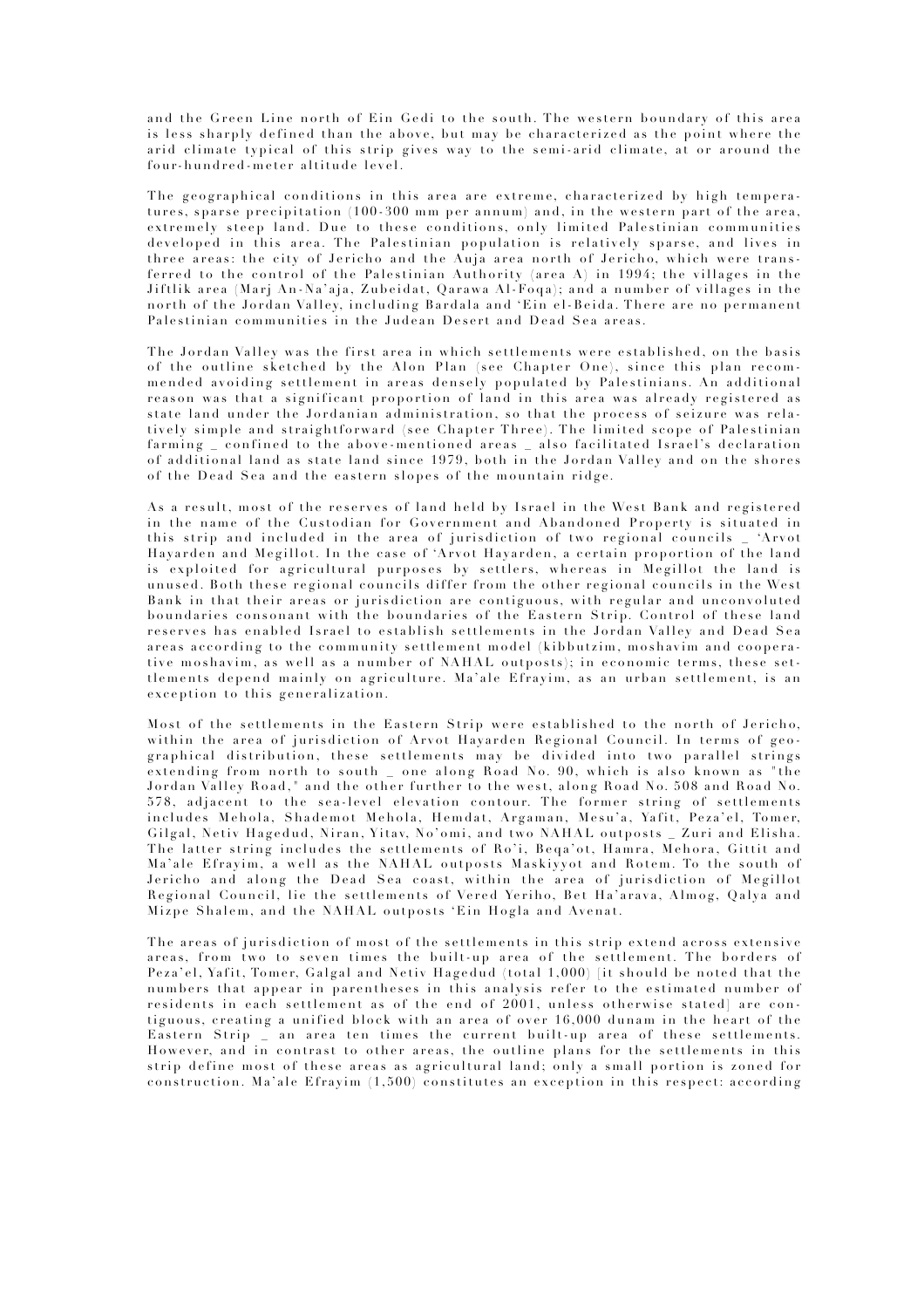to its outline plan, the settlement is planned to occupy a built-up area eight times that currently existing. Large areas of land farmed by the settlers extend beyond the municipal boundaries of any settlement, and are situated in areas of 'Arvot Hayarden Regional Council that have yet to be attached to any specific settlement.

### **In this strip, the main infringement of Palestinian human rights relates to the restriction of opportunities for economic development in general, and for agriculture in particular; to a lesser extent, opportunities for urban development are also reduced.**

On the declaration of the establishment of 'Arvot Hayarden Regional Council, the then commander of IDF forces in the West Bank, Binyamin Ben-Eliezer, signed the map showing the area of jurisdiction of this council, which is allocated the entire Jordan Valley, except for the Palestinian communities mentioned above. The immediate ramification of this declaration was to block Palestinians from using these lands or expanding their agricultural +activities.

As proved by the settlements located along the Jordan Valley, and despite the harsh climactic conditions, the land in this area permits the development of diverse agricultural spheres through irrigation technology. The fact that Palestinian agriculture did not develop in this area prior to 1967 on a more significant scale is due to the lack of knowhow and resources that would enable exploitation of the underground water basins. **During the 1960s, the Jordanian administration initiated a large-scale project to lead water via channels from the Yarmuk River to the entire West Bank; this project was discontinued after the Israeli occupation.** Additional evidence may be found in a publication of the Ministry of the Interior's Planning Division dated 1970, prior to the commencement of the settlement drive, which analyzes the geography of the West Bank and recommends the development of Palestinian settlement in the Jordan Valley, "to be accompanied by regional development projects, particularly in the field of irrigation and land preparation."

**The reliance of the Jordan Valley settlements on agriculture, which is, as noted, dependent on intensive irrigation, denies Palestinian residents the opportunity to enjoy a large proportion of the water resources in the region. Several underground water basins exist along the entire Eastern Strip, constituting part of the larger system known as the "mountain aquifer."** According to the interim agreement between Israel and the Palestinian Authority, Israel is permitted to pump forty million cubic liters per annum from these basins for the use of the settlements in the area, **constituting some forty percent of the water renewed each year in these basins (i.e., nat**ural recharge). The water consumption of the population of the Jewish settlements **in the J ordan Valle y \_ a population of less than 5,000 \_ is equivalent to se venty-five** percent of the water consumption of the entire Palestinian population of the West **Bank** (approximately two million people) for domestic and urban uses. This discrepancy is particularly disturbing in the context of the severe water shortage facing the Palestinian population in general, and the rural population in particular.

Just as the inclusion of most of the Jordan Valley in the area of jurisdiction of 'Arvot Hayarden Regional Council denies the Palestinian population the possibility for agricultural development, so the inclusion of the Dead Sea shore and Judean Desert in the area of jurisdiction of Megillot Regional Council denies valuable possibilities for industrial and tourism development. In this context, it is important to emphasize that the Dead Sea is a unique natural phenomenon. **Israel exploits this resource intensively, particularly in the section to the south, within the Green Line, both for its chemical industry (the Dead Sea Works) and for tourism. These two economic activities create numerous jobs and significant foreign currency earnings.**

The enclave handed over to the control of the Palestinian Authority in 1994 includes the city of Jericho (17,000) and the Auja area (3,400); the two sections are linked by a narrow corridor surrounded on all sides by settlements, NAHAL outposts and IDF bases, preventing any possibility for significant urban development outside the boundaries of the enclave. The Auja region is blocked to the north by the settlement of Niran (60), and to the west by the settlement of Yitav (110) and the adjacent military base. The corridor connecting the Auja region to the city of Jericho is blocked to the east by the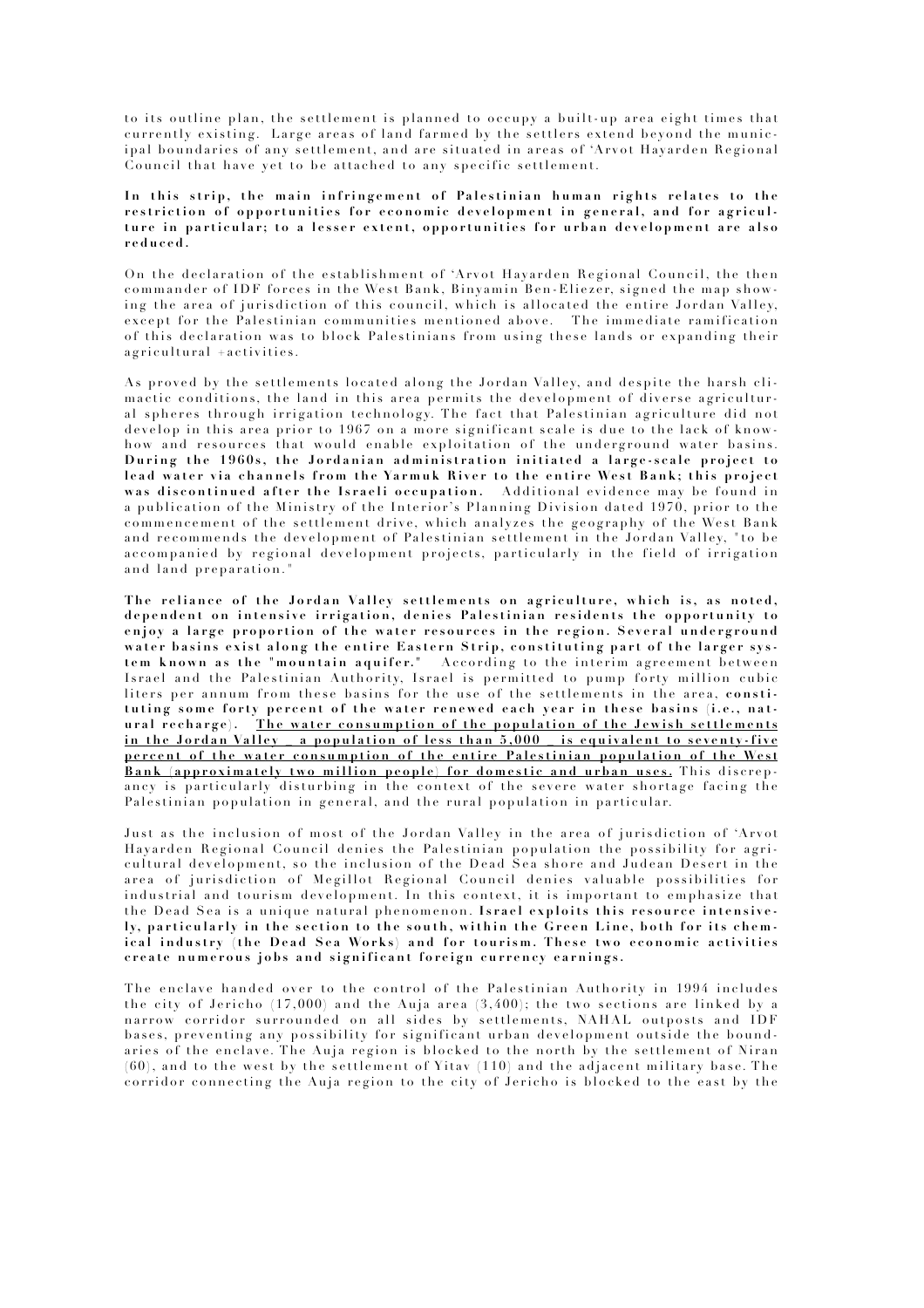settlement of No'omi (130) and the NAHAL outpost Zuri, and to the west by two IDF bases. The city of Jericho itself is blocked to the west by the edge of the area of jurisdiction of Merhav Adummim (within the Jerusalem Metropolis – see below), while area A to the south of the city is blocked by the settlement of Bet Ha'arava (55) and the NAHAL outpost 'Ein Hogla. Aqbat Jaber refugee camp (5,400), on the southwest edge of Jericho, is blocked almost entirely by the settlement of Vered Yeriho (160).

In total, the municipal boundaries of the settlements in the Eastern Strip encompasses approximately 76,000 dunam, of which approximately 15,000 are developed areas inhabited by some 5,400 residents. As noted, unlike the other three areas, most of the undeveloped areas within the borders of the settlements are used for agriculture or earmarked for such use in the future. The areas of the regional councils outside the municipal boundaries encompass some 1,203,000 dunam; in the case of 'Arvot Hayarden Regional Council, part of this area is farmed by settlers.

## **B. The Mountain Strip**

The second strip extends along the entire length of the West Bank in the mountain peak area along the watershed. This strip is bordered to the north by the Green Line, which passes near the Gilboa Hills, and in the south by the Green Line passes near Beersheva Valley. The eastern and western borders are not clear. In the east, the border is set at the four hundred meter elevation contour, which is the western border of the Eastern Strip, while the western border is at around the 400-500 meter elevation. In climactic terms, this is a relatively cool area with relatively heavy precipitation. However, topographical conditions severely restrict the possibilities for farming.

This strip includes the six largest and most populous Palestinian cities in the West Bank: Jenin, Nablus, Ramallah, East Jerusalem, Bethlehem and Hebron, which are surrounded by dozens of towns and small and medium-sized villages. Accordingly, and in keeping with the principles of the Alon Plan, the Ma'arach governments (1969-1977) generally refrained from establishing settlements in this area. The wave of settlement in this area thus began after the rise to power of the Likud, and particularly after 1979, when the procedure for declaring land as state land began. Most of these settlements were established by the Settlement Division of the World Zionist Organization, and were transferred to the management of Gush Emunim (or one of the other settling movements), which was responsible for populating them with settlers. The result is that the community settlement is by far the commonest form of settlement in the Mountain Strip.

Unlike the cooperative and urban settlements, community settlements generally lack any local economic base. Most of the residents work in urban centers inside Israel. Most of the settlements do not farm the land. This is due to the topographical conditions and to the dense Palestinian population in this area, which prevented Israel from seizing control of extensive patches of land and allocating them for agriculture. Also, the emphasis on agricultural labor is less pronounced in the ideology of Gush Emunim than in the kibbutz and moshav movements.

In administrative terms, the Israeli-controlled land in this area is divided among four regional councils (Shomron, Mate Binyamin, Gush Etzion and Mt. Hebron). The areas of jurisdiction of these councils extend west into the Western Hills and the Jerusalem area. The remainder of "Israeli-owned" land in this strip is included in the areas of jurisdiction of a number of local councils. The distribution of settlements in the Mountain Strip is similar to that in the Eastern Strip, i.e., the settlements are arranged in two parallel strings.

The first and central string extends across the length of the West Bank, alongside or adjacent to Road No. 60, which is the main road connecting the six main Palestinian cities in the West Bank. From north to south (and excluding the Jerusalem Metropolis), this strip included the settlements of Gannim, Kaddim, Sa-Nur, Homesh, Shave Shomron, Qedumim, Yizhar, Tapuah, Rehelim, Eli, Ma'ale Levona, Shilo, Ofra, Bet El, Pesagot, Karme Zur, Qiryat Arba', Bet Haggai, Otni'el and Shim'a. To this one should add Elon Moreh, Har Brakha and Itamar, which lie adjacent to Road No. 57, the main branch of Road No. 60 circumventing the city of Nablus to the east.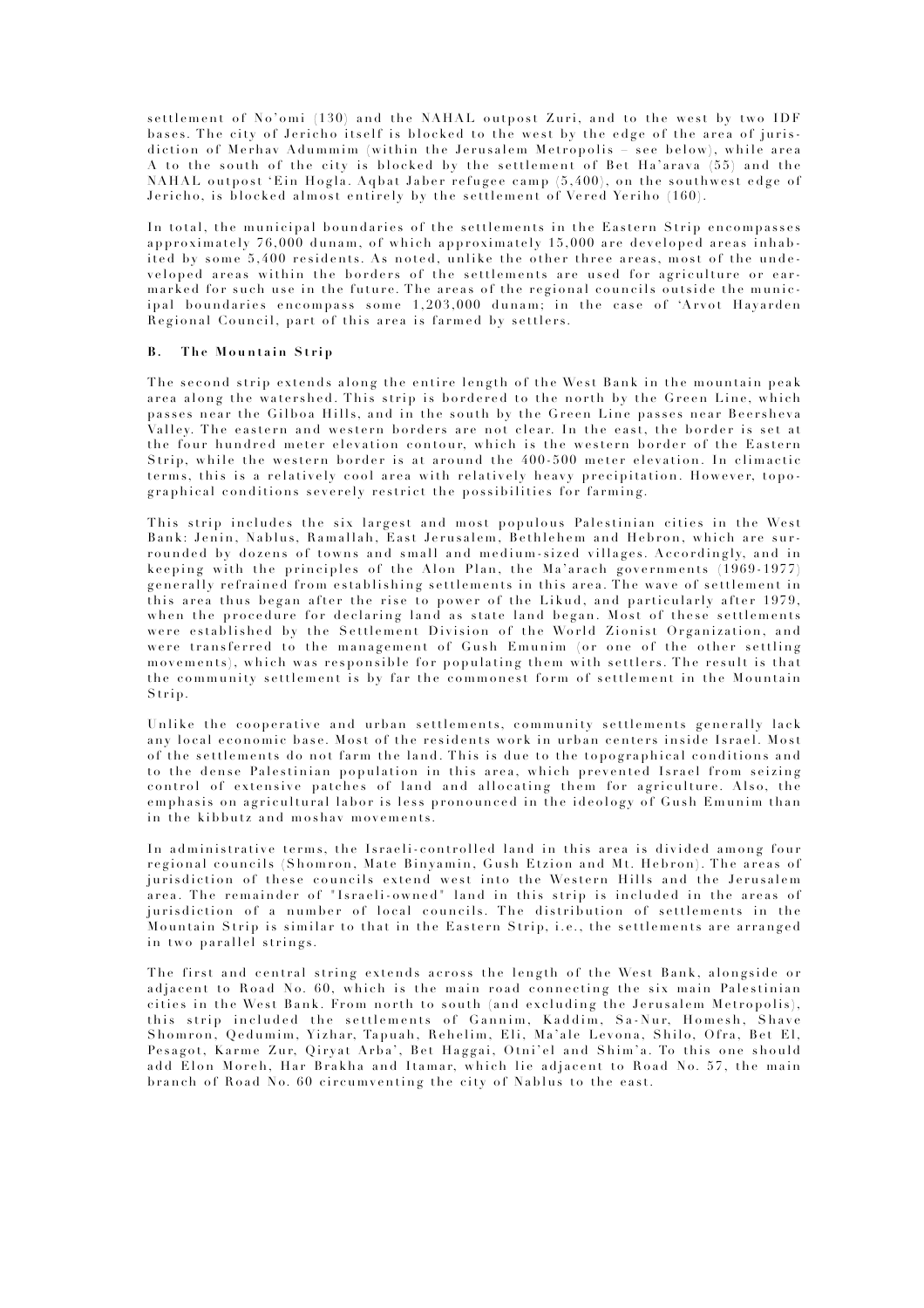The second string of settlements in this strip is situated to the east of Road No. 60 and the watershed. To the north of the Jerusalem Metropolis, this string runs along Road No. 458 (also known as the "Alon Road"); this includes Migdalim, Kohav Hashahar, Rimonim and Ma'ale Mikhmas; to the south of the metropolis, the string extends along Road No. 356, from the southeast corner of Bethlehem through to the Green Line; this area includes Teqo'a, Noqedim, Ma'ale Amos, Mezad, Pene Hever, Carmel, Ma'on, Susiya, Shani and Mezadot Yehuda.

The dispersion of settlements along Road No. 60 reflects Israel's objective to control the main transport artery of the Palestinian population by creating blockages preventing the expansion of Palestinian construction toward the road, **and to prevent the connection of Palestinian communities located on different sides of the road.** This objective, which has been partially realized, is stated explicitly in the master plan for the development of the settlements for the period 1983-1986, which was also known as the "Hundred Thousand Plan" and was prepared jointly by the Settlement Division and the Ministry of Agriculture:

The majority of the Arab population is concentrated in this strip, in urban and rural communities. The mountain ridge road [Road No. 60] is essentially a local Arab traffic artery. Jewish settlement along this road will create a mental obstacle in considering the mountain ridge, and may also limit the uncontrolled expansion of the Arab settlement.

In most cases, these settlements are isolated and occupy relatively short stretches of the road. In several places, however, Israel has managed to create a block of settlements controlling a more significant section of Road No. 60. One example of this is the Shilo – Eli – Ma'ale Levona block (total 3,900), whose municipal boundaries extend over some 7,700 dunam around the road. Another example is the settlement of Shim'a (300), situated by the road in the southern extremity of the West Bank. Although this settlement has only a relatively limited built-up area (265 dunam, including an outpost to the south), its borders include no less than 10,600 dunam, i.e., forty times the built-up area.

Because of the location of these settlements on or adjacent to Road No. 60, the Oslo accords stated that most of this road would continue to be under direct Israeli control, i.e., it was defined as area C. The presence of Israeli citizens at various points of dispersion along a long stretch passing through densely-populated Palestinian areas has led to a significant military presence to protect these citizens.

During periods of rising violence against settlers, Israel has responded by imposing harsh restrictions on the freedom of movement of the Palestinian population along this key artery. **These restrictions disrupt all aspects of everyday life for some two million Palestinians and severely infringe the right to health, employment, family life and education.**

Shortly after the outbreak of the al-Aqsa intifada, Israel blocked the access roads from Palestinian communities in the mountain area to Road No. 60, either by means of physical roadblocks (dirt piles, concrete blocks or trenches) or by establishing checkpoints staffed by IDF soldiers that prevent the passage of Palestinian vehicles. According to official Israeli sources, the blockage of these roads is also intended to prevent acts of terror within Israel, but these sources do not deny that one of the main goals of this policy is to ensure the safety of the settlers. The connection between the presence of settlers and restrictions on freedom of movement is even more apparent in places where Road No. 60 passes within the built-up area of Palestinian communities, such as in the towns of Hawara (5,100) and Silat Adh-Dhaher (5,500), in the districts of Nablus and Jenin, respectively. In these cases, the IDF has responded since the beginning of the al-Aqsa intifada by imposing curfews on these towns for protracted periods, in order to ensure the freedom of movement of the settlers who live in the adjacent settlements. **Moreover, some of the settlements along Road No. 60 block the urban development of the six main Palestinian cities, at least in some directions.** Since Bethlehem and East Jerusalem are affected mainly by the settlements in the Jerusalem Metropolis, the report will concentrate here on Hebron, Ramallah, Nablus and Jenin.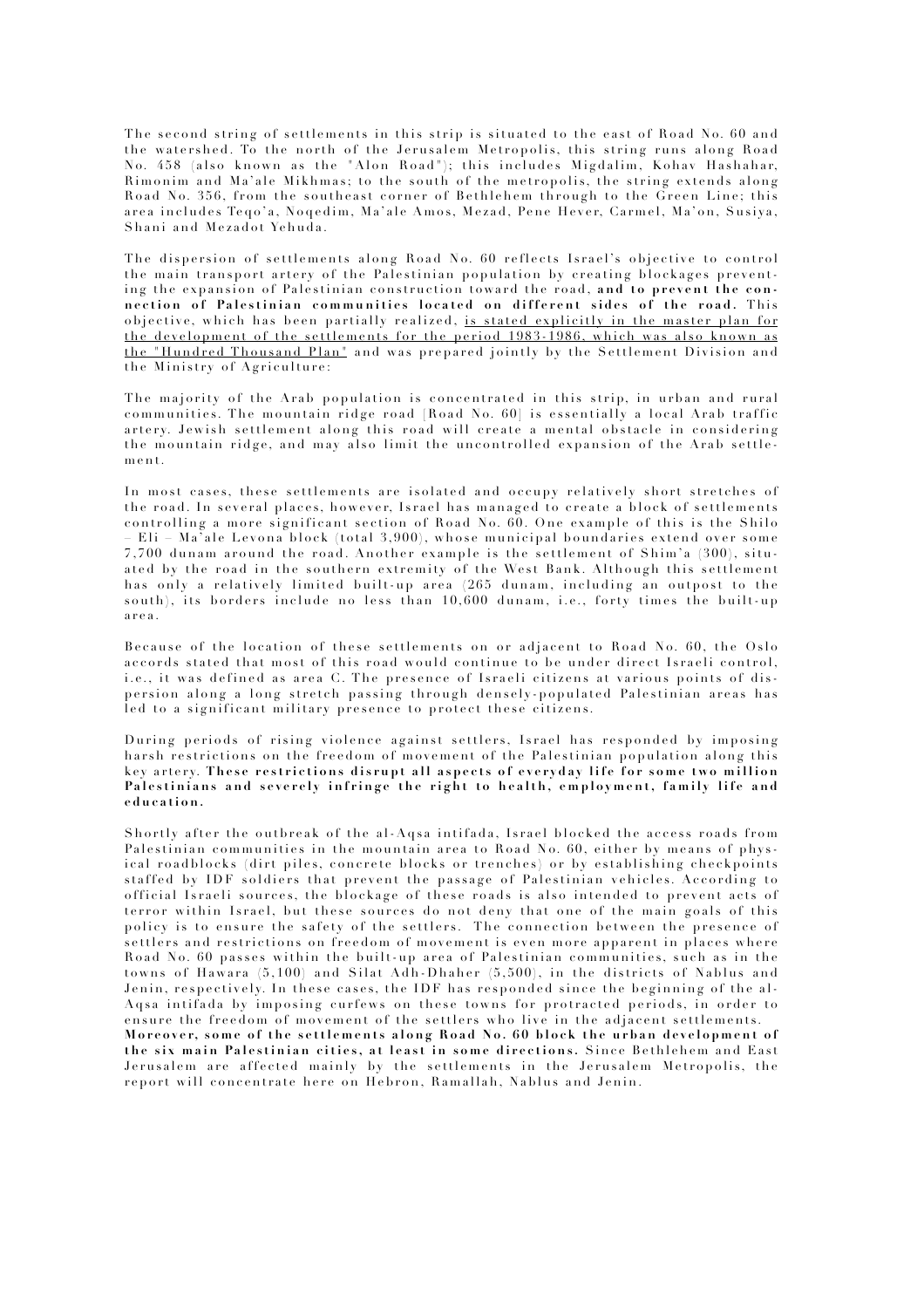The city of Hebron (140,000) is blocked to the east by the settlement of Kiryat Arba (6,400), and to the southwest by the settlement of Bet Haggai (400). Within the heart of Hebron, there are a number of scattered Jewish settlements with a total population of approximately four hundred. In the Oslo accords, the presence of these settlements has led to the remainder of an entire strip on the east of the city under Israeli control (area H2). **The settlements in the heart of Hebron severely damage not only the urban development of the city, but also the ability of the residents to live a normal life.** The main reason for this is the systematic violence exerted against the residents by the settlers who live in these areas. Since the beginning of the current intifada, and less frequently in earlier periods, the IDF has imposed curfew for extended periods on the 30,000 Palestinians who live in area H2, with the goal of enabling the settlers in the city to continue their regular life, as far as possible.

The development of Ramallah and al-Bira (53,800) to the northeast is completely blocked by the settlement of Bet El (4,100) and the large IDF base to the south of the settlement, which houses the headquarters of the Civil Administration. This Israeli presence also breaks the territorial contiguity of Ramallah and the villages of Ein Yabrud and Beitin (total 5,400). The settlement of P'sagot (1,100) begins close to the last houses of Ramallah on the eastern side. P'sagot effectively functions as an enclave within the city, which it controls in topographic terms, and **blocks the expansion of Ramallah in this direction** .

The urban area of the city of Nablus, which includes eight villages and two refugee camps that are completely contiguous with the city (total 158,000) is surrounded on almost all sides by settlements blocking the area's development. The settlements of Har Brakha and subsequently Yizhar (total 1,100) lie to the south of the city itself. To the west are the settlements of Qedumim and Shave Shomron (total 3,300). To the east, adjacent to the refugee camps of Askar and Balata (total 26,600) are the settlements of Elon Moreh and Itamar (total 1,600). The municipal boundaries of the Itamar settlement (540) extends in a south-east diagonal over an area of some 7,000 dunam \_ fourteen times the current built-up area, which also includes a number of new outposts. **This large area completely blocks the development of the town of Beit Furiq (9,100) to the south. In addition, over the years, settlers from these settlements have exerted violence against local Palestinians; the Israeli authorities have been delinquent in enforcing the law on the offenders.**

Two settlements Gannim and Kaddim (total 300) surround Jenin (41,900). The overlook the city from the east (in topographical terms and dissect largest area of contiguous territory handed over to Palestinian control (area A). According to the outline plan, these settlements are expected to grow to up to five times their present size, and to extend from the southern suburbs of Jenin to the village of Umm At Tut to the east of the city.

The impact of the settlements along the second string on the Palestinian population is less immediate than in the case of the settlements along Road No. 60, since the former lie to the east of the Palestinian population centers. As in the case of the Eastern Strip, the main impact lies in the seizure of land which, were it not for the settlements, could have been used for the development of the Palestinian economy and the urban development to the east of the population centers on the mountain ridge. Some of these settlements have significant land reserves included in their municipal boundaries. The seizure by Israel of extensive land in this area exploits the sparse Palestinian communities and topographic conditions that have made it difficult for Palestinians to engage in significant agricultural activities in these areas.

The municipal boundaries of the settlements in the Mountain Strip area include a total of approximately 62,000 dunam, populated by some 34,000 settlers. Of this area, approximately 17,000 dunam are developed land. Accordingly, the current potential for the expansion of the settlements in these areas is approximately 45,600 dunam, or some 270 percent. In addition, some 409,000 dunam are included in the areas of jurisdiction of the four above-mentioned regional councils but have not been attached to any settlement. These constitute reserves for the future.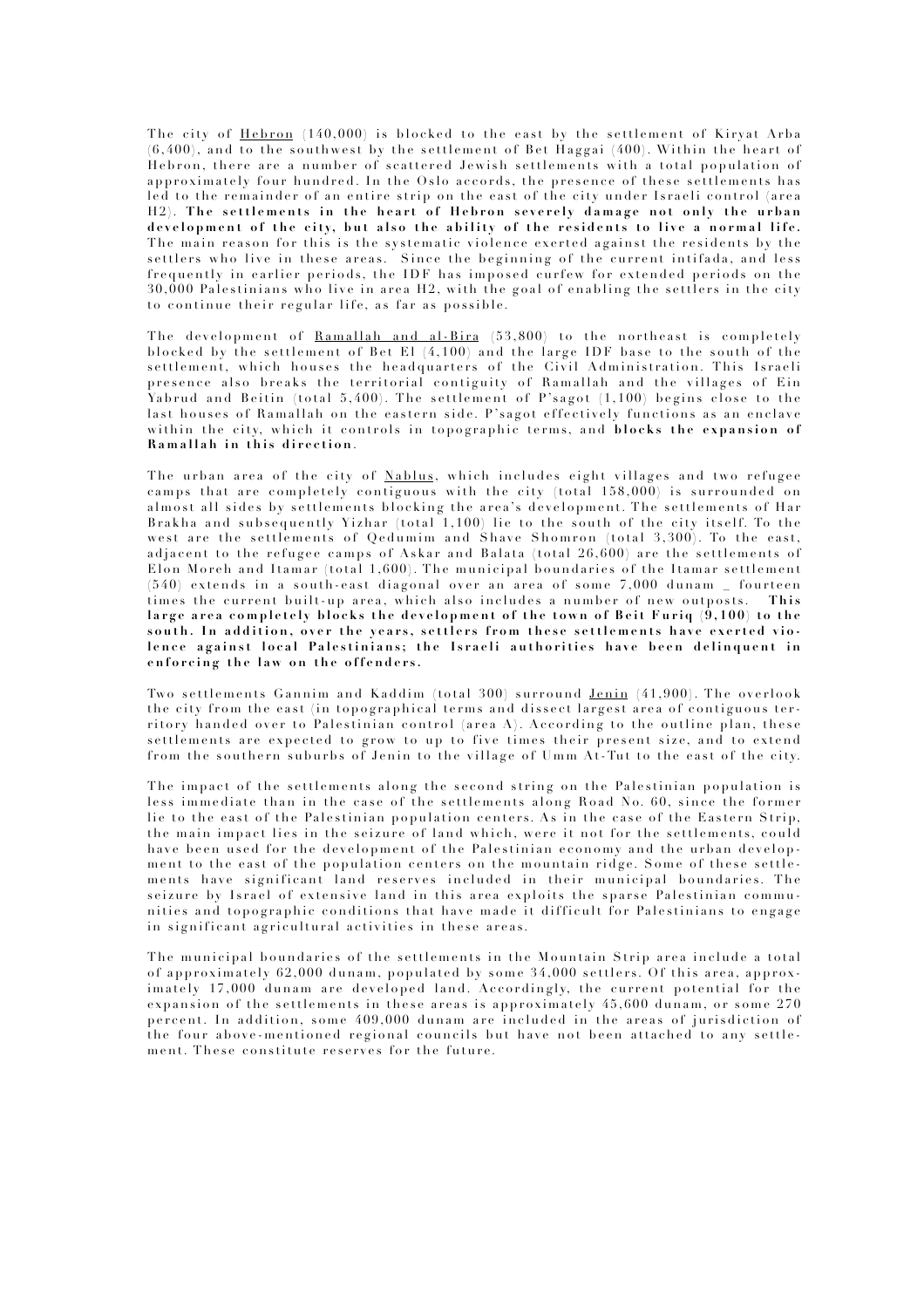### **C. The Western Hills**

This strip extends from north to south, with a width of ten to twenty kilometers, between the western border of the Mountain Strip (the 400-500 meter elevation contour) and the Green Line. In topographic terms, this area is characterized by slopes descending gently toward the coastal plain. The incline of the slopes in this area is more moderate than on the eastern side of the mountain ridge, i.e., in the Eastern Strip.

The two Palestinian cities in this strip are both situated in the north: Tulkarem and Qalqiliya. However, the entire strip includes medium-sized towns such as Ya'bad, Anabta, Azzun, Biddya and Salfit in the north, and Surif, Tarqumiya, Dura and Dahariya in the south, as well as dozens of smaller villages. This strip includes the most fertile land in the West Bank, and accordingly it has been the site of the development of Palestinian agriculture in diverse fields (olives, orchards, hothouses and field crops).

As in the Mountain Strip, most of the settlements in the Western Hills were established in the 1980s, particularly as the result of the Sharon Plan. In municipal terms, the areas of settlements in this strip are divided among three regional councils (Shomron, Mate Binyamin and Mt. Hebron), as well as several local councils and one municipality  $(Ari'e1).$ 

The main characteristic of the Western Hills to the north of the Jerusalem Metropolis that attracts Israelis and has led to a relatively rapid growth rate is its proximity to the main urban centers on Israel's coastal plain. In the development plan for 1983-1986 (the "Hundred Thousand Plan'), this strip was defined as the "high demand area" because of the short travel times (twenty to thirty minutes) to employment centers inside Israel. This characteristic does not apply to the south of the Jerusalem Metropolis, since there are no urban communities close to the west of this area. Accordingly, only isolated settlements have been established in this area. The main forms of settlement in this strip are urban and regular rural settlements. The population is mainly middle class, some of whom are secular Jews without any particular political affiliation, on the one hand, and ultra-Orthodox Jews, mainly poor, on the other.

While the prevailing form of dispersion of the settlements in the first two strips is the string formation alongside the main north-south roads, the main form of dispersion in the Western Hills runs from east to west, along latitudinal roads that mainly connect to Road No. 60, and most of which were constructed or upgraded by Israel. A further characteristic in several parts of this strip is the creation of contiguous borders of the settlements, forming contiguous or almost contiguous urban areas (or "blocs") controlled by the settlements.

To the north of this strip, along Road No. 596, lie the settlements of Hinanit, Tal-Menashe (Hinanit B), Shaqed and Rehan (total 1,100). The first three of these settlements include several built-up sites (including one industrial zone), and their outline plans reflect an intention to expand these settlements, creating a compact and contiguous bloc extending over some 9,900 dunam \_ nine times the present built-up area. Further south, adjacent to Road No. 585, are the settlements of Hermesh and Mevo Dotan (total 600). Mevo Dotan is planned of expansion over an area of approximately 3,000 dunam \_ ten times the present built-up area. Along Road No. 57 (the Tulkarem – Nablus road) lie Enav and Avne Hefez (total 1,300). Not far to the south, close to the Green Line, is the settlement of Sal'it (410).

The area between Road No. 55 (the Qalqiliya - Nablus road) and the Trans-Samaria Highway (Road No. 5, which extends from Rosh Ha'ayin to the Jordan Valley) is the area of the Western Hills in highest demand, since it lies parallel, and only a few miles away, from the Tel Aviv – Herzliya region. In the northeast corner of this area, close to Road No. 55, lie the settlements of Qarne Shomron, Ma'ale Shomron, Immanuel, Yaqir and Nofim (total 10,700). The municipal boundaries of these five settlements create an almost completely contiguous urban area extending over some 13,000 dunam \_ almost four times the built-up area.

In the same area, and between the two main roads (i.e., Road No. 5 and Road No. 55), lies a large group of settlements in a funnel-shaped bloc, from Tapuah on Road No. 60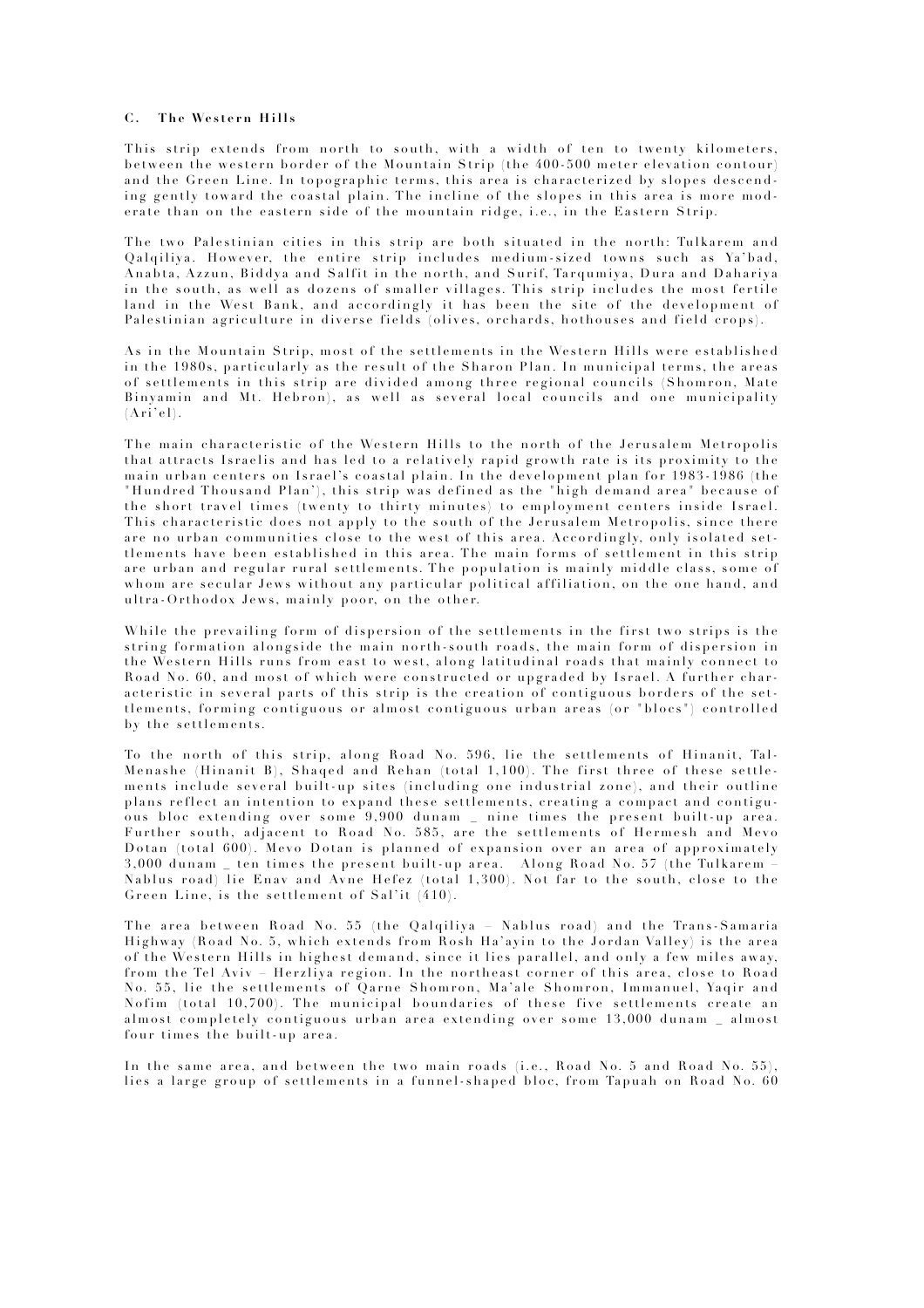(at the narrow end of the funnel) to the Green Line (the broad end). This group includes Ari'el, Revava, Netifim, Barqan, Ez Efrayim, Elqana, Sha'are Tiqva, Oranit, Alfe Menashe, Zufin, Ale Zahav and Padu'el (total 35,900). On the whole, the areas of jurisdiction of these settlements are not contiguous, and are interrupted by Palestinian communities defined as area B, as well as agricultural land defined as area C. At the center of the funnel lies the settlement of Ari'el, which is discussed in Chapter Eight.

To the south of the Trans-Samaria Highway, alongside Road No. 465, lie (from east to west) the settlement of Ateret, Halamish, Ofarim and Bet Arye (total 4,300). In terms of size, Ofarim (690) is exceptional, with municipal boundaries extending over an area in excess of 6,000 dunam \_ fourteen times the current built-up area. Between Road No. 465 and the northern border of the Jerusalem Metropolis lie Nahli'el, Talmon and Dolev (total 2,400) to the east, whose borders create an additional block extending from north to south over an area of some 7,700 dunam, almost seven times the existing built-up area.

Parallel to this bloc and to the west, adjacent to the Green Line, lies another bloc of settlements composed of Na'aleh, Nili, Hashmona'im, Modi'in Illit, Menora, and Mevo Horon (total 21,500). To the south of the Jerusalem Metropolis, alongside Road No. 35 (the Trans-Samaria Highway), within the area of jurisdiction of Mt. Hebron Regional Council, lie the settlements of Telem and Adora (total 370); further south are the NAHAL outpost Negohot and the settlements of Eshkolot and Tenne (total 730). The municipal boundaries of the latter two settlements cover an area of some 15,300 dunam \_ more than thirty times their current built-up area.

Apart from limiting the possibilities for urban and economic development through the seizure of land, the main impact on the Palestinians of the settlements in this strip is seen most clearly in the high demand areas: the disruption of the territorial contiguity of the Palestinian communities situated along the strip. Following the transfer of powers to the Palestinian Authority under the Oslo accords, this situation has resulted in the creation of over fifty enclaves of area B, and a smaller number of enclaves defined as area A, **all of which are surrounded by area C that continues to be under full Israeli control** . In most cases, the boundaries of area A and B are almost identical to the edge of the built-up area of the Palestinian community (this is the case, for example, in the villages of Azzun, Biddya, Az-Zawiya, Masha, Deir Balut, Rantis, Abud, and Qibya). As explained in Chapter Six, the ramification of this situation is that although powers in the field of planning and construction in areas A and B were ostensibly transferred to the Palestinian Authority, Israel continues to restrict Palestinian construction to the best of its ability in the non-built-up areas belonging to these communities and their residents.

This phenomenon is less pronounced to the south of the Jerusalem Metropolis, due to the smaller number of settlements in this area, but it is still evident. For example, the location of the settlements of Telem and Adora breaks a territorial contiguity that might otherwise have been created between the area B bloc containing the towns of Beit Surif and Tarqumiya and the area B territory to the south of Road No. 35, including the town of Idna, and Area A which contains the town of Dura. In addition, the two settlements prevent contiguity with Area A, in which Hebron is located.

A further ramification resulting from the location of some of the settlements in this strip literally on the Green Line is the blurring of this line as a recognized border between the sovereign territory of the State of Israel and the West Bank. In certain areas, the Green Line runs within an urban area extending to either side. Thus, for example, the bloc of settlements Hashmona'im – Modi'in Illit – Matitiyahu borders on the Green Line, creating a contiguous urban bloc with the communities of Hevel Modi'in Regional Council (Shilat, Lapid and Kefar Ruth), which were established within the area that, until 1967, separated Israel and Jordan and was later annexed to the State of Israel. In the case of Oranit and Shani settlements, the Green Line passes through the built-up area. This phenomenon is even more pronounced in the Jerusalem area, as shall be discussed below.

The municipal borders of the settlements in the Western Hills strip include a total of some 109,800 dunam, and are inhabited by approximately 85,000 settlers. Less than thir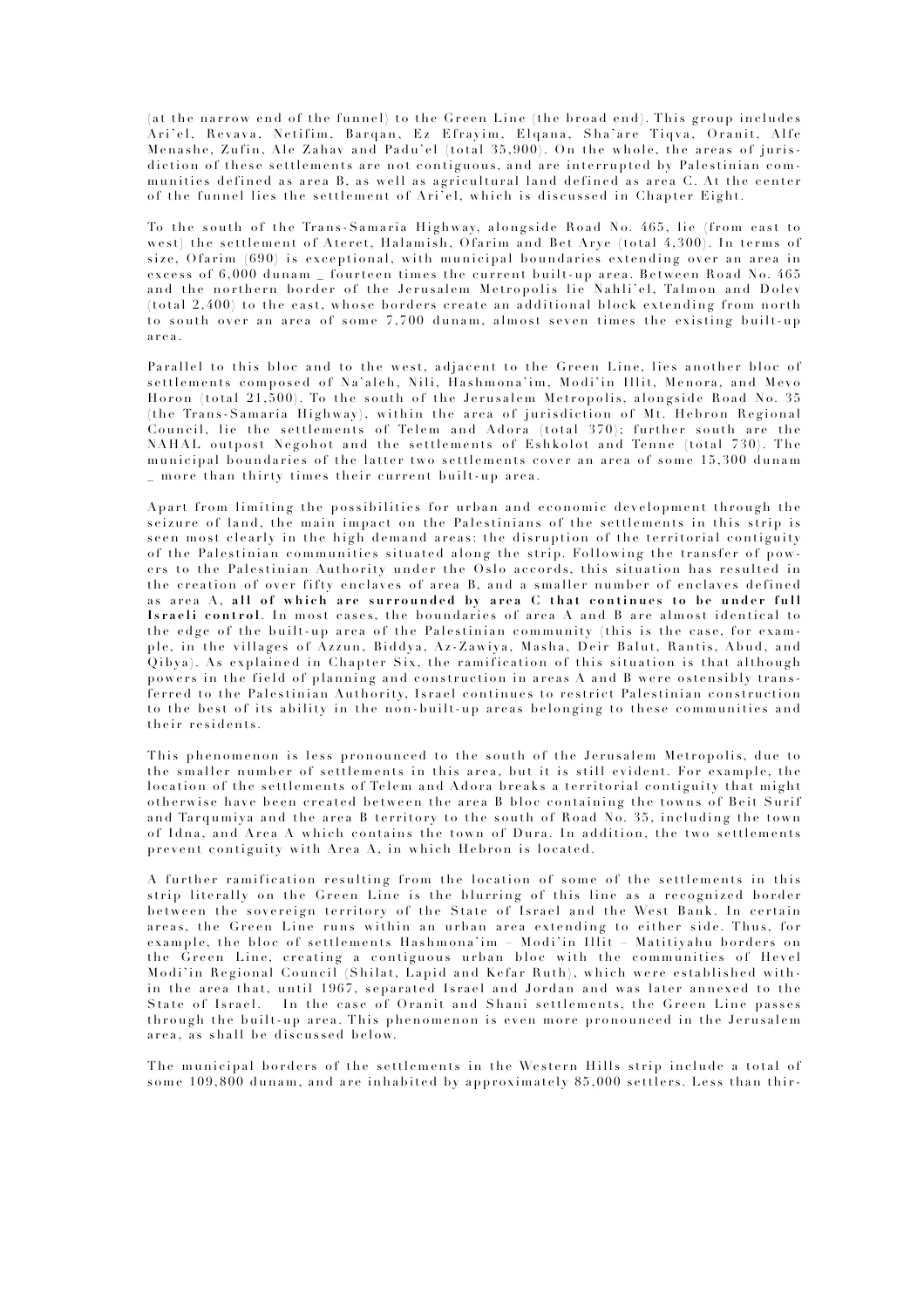ty percent of this land (30,900 dunam) is developed. Accordingly, the potential area for the expansion of these settlements is currently approximately 80,000 dunam, representing a growth rate of approximately 260 percent. In addition, the area of jurisdiction of the three regional councils mentioned above totals some 264,000 dunam, which have not been attached to any settlement and constitute land reserves for the future.

## **D. The Jerusalem Metropolis**

Since the 1967 war, Israel has acted vigorously to establish new physical facts (settlements and roads) within an extended circle centered on West Jerusalem. The result of these activities has been the creation of a large metropolis extending along three geographical strips: from the outskirts of Ramallah to the north to the bloc of settlements to the southwest of Bethlehem in the south; and from the edge of Ma'ale Adummim to the east to Bet Shemesh, within Israel proper, to the west.

The concept of a "metropolis" refers to a situation in which a given geographical area constitutes, in urban and functional terms, a single unit comprised of coordinated subunits. The Jerusalem metropolis was established with the declared purpose of benefiting its Israeli-Jewish residents while causing harm to its Palestinian residents. The idea of planning the Jerusalem area as a metropolis was embodied in 1994 in a "master plan" prepared for the government by the Jerusalem Institute of Israel Studies. The master plan proposes guidelines for development for the area through the year 2010. Although the plan has no legal force, it has, according to the State Attorney's Office, served as a basis for planning the expansion of Ma'ale Adummim to the west.

Some of the settlements that Israel erected in this area were established within the area of jurisdiction of the Municipality of Jerusalem (hereafter "municipal Jerusalem"), while others were established outside its area of jurisdiction.(hereafter "Greater Jerusalem").

Municipal Jerusalem includes approximately 70,000 dunam of the West Bank, which were annexed to the Municipality of Jerusalem according to a decision of the Knesset in 1967, and in which Israeli law was imposed on an official and explicit basis, rather than merely de facto. Approximately nine percent of this area (some 6,000 dunam) formed part of Jordanian East Jerusalem, while the remaining ninety-one percent belonged to twenty-eight villages in the area. Settlements in this area are perceived by most of the Jewish public in Israel, and by the government, as constituting an integral part of the State of Israel, and their development has continued on an intensive basis since the beginning of the occupation. These settlements currently have a population of approximately 175,000 \_ slightly more than all the other settlements combined.

Over one-third of the area annexed to Jerusalem in 1967 was expropriated during the years that followed, and was used to establish twelve settlements: Neve Ya'aqov, Pisgat Ze'ev, French Hill, Ramat Eshkol, Ma'alot Dafna, Ramot Alon, Ramat Shlomo (Rekhes Shu'afat), the Jewish Quarter (in the Old City), East Talpiot, Giv'at Hamatos, Har Homa and Gilo. To these, one should add the industrial zone and airfield at Atarot. Several of these settlements (Ramot Eshkol, Ma'a lot Dafna, Ramot and East Talpiot) create full territorial contiguity with West Jerusalem, while the remainder are interspersed with Palestinian areas. **Municipal Jerusalem is a prominent example of the elimination of any signs of the Green Line through contiguous urban development.**

The main injury to the Palestinian population inherent in the establishment of the settlements in municipal Jerusalem is the massive expropriation of land, most of which constituted private Palestinian property, as described in Chapter Three. **As with most of the settlements in the three geographical strips, these settlements significantly restrict the capacity for urban development in the Palestinian neighborhoods and villages annexed to Jerusalem.** The outline plans approved for the Palestinian neighborhoods in the annexed area through the end of 1999 show that less than eight percent of this area is available for Palestinian construction. **Approximately forty percent of the planned areas within these neighborhoods are defined as "open landscape areas," where construction of any kind is prohibited.**

In some cases, the settlements in municipal Jerusalem create divisions between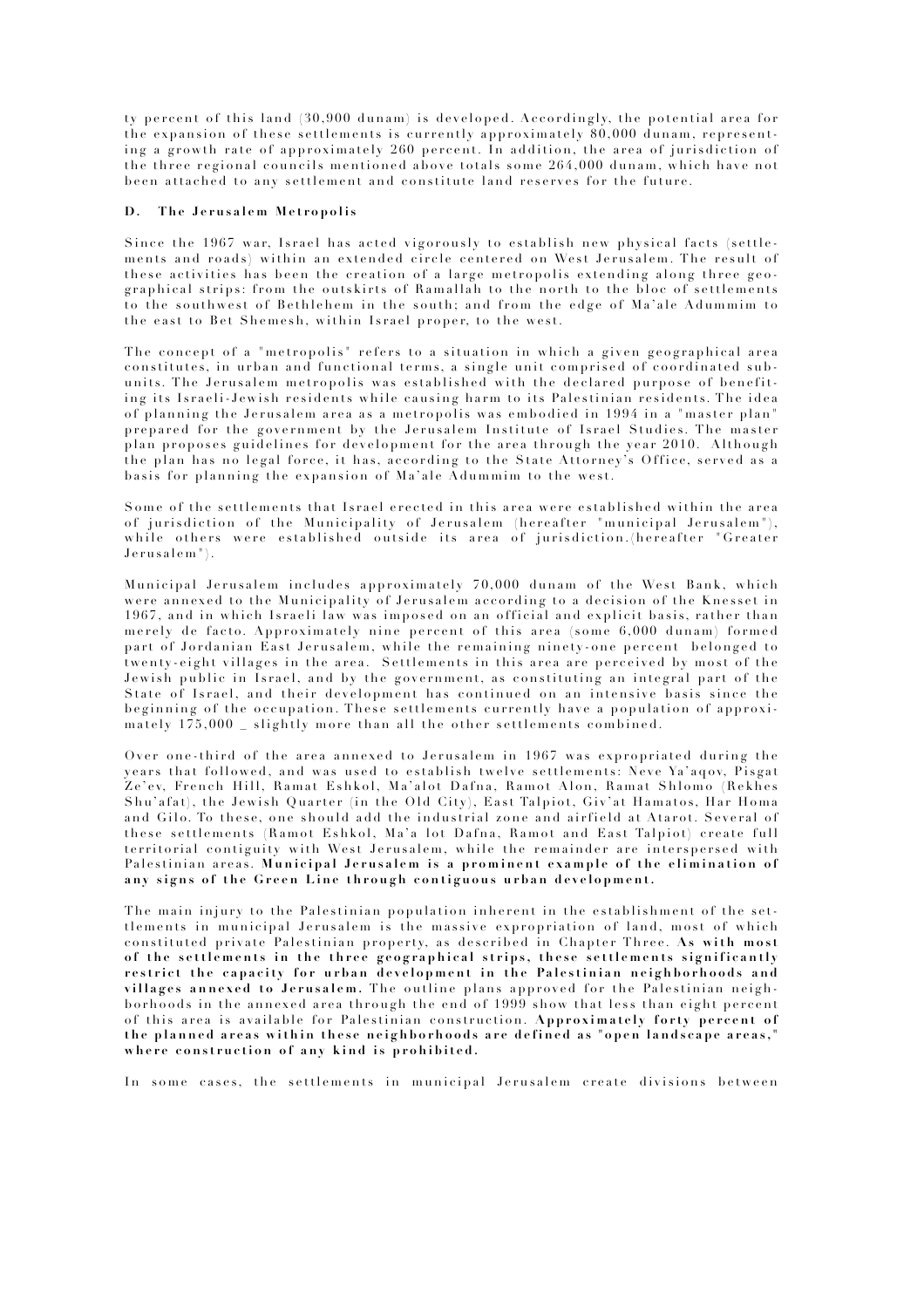Palestinian areas and prevent their natural expansion and the creation of territorial contiguity. For example, French Hill prevents the connection of Sheikh Jarah and Wadi Joz on the one side, and Isawiya and Shu'afat on the other. Similarly, Giv'at Hamatos and Har Homa disrupt the territorial contiguity between Beit Safafa and the south of Sur Baher.

An additional problem is the physical severance of the Palestinian areas of municipal Jerusalem from the remainder of the West Bank, a result of the general closure imposed by Israel in the West Bank in 1993. **Since then, the entry of Palestinians into Jerusalem has been prohibited without special permit.** This measure has severely impaired the right of freedom of movement and other associated rights, since it disrupts movement between the south and north of the West Bank, the main route for which passes through Jerusalem. This step has led to the diversion of all traffic to the Wadi An-Nar road to the east of the city, prolonging journey times considerably.

Greater Jerusalem includes four blocs of settlements that are thoroughly connected to municipal Jerusalem and to the west of the city. The main component, and an essential condition for the existence of the metropolis, is the presence of a complex and sophisticated network of roads enabling rapid travel between all parts of the metropolis and the center. This network enables the west of the city to function as an employment base and a center for various services (health, education, entertainment, etc.) for the Jewish residents of the entire metropolis. Conversely, the settlements in Greater Jerusalem offer cheap housing solutions for the residents of municipal Jerusalem. Moreover, a trend is emerging whereby settlements in Greater Jerusalem provide various services for the residents of municipal Jerusalem, as in the case of the new area of Ma'ale Adummim, discussed below.

One of the settlement blocs is situated to the northwest of the area of jurisdiction of Jerusalem, including the settlements of Giv'on, Giv'on Hahadasha and Bet Horon (total 2,000), which form part of Mate Binyamin Regional Council, and Giv'at Ze'ev (10,300) which is a local council. The borders of these settlements interconnect, creating a long finger that connects to the settlement of Ramot within municipal Jerusalem, with almost complete territorial contiguity. A little further south lies the local council of Har Hadar (1,400), which forms part of the same system. This bloc of settlements currently relies on Road No. 443, and on Road No. 45 under construction, which will connect the area to Modi'in and the Jerusalem – Tel Aviv highway, as well as to the city of Jerusalem.

A second bloc of settlements lies to the northeast of the borders of Jerusalem, including Kokhav Ya'akov, Tel Zion, Geva Binyamin (Adam) and Sha'ar Binyamin Industrial Area, all within the area of Mate Binyamin Regional Council (total 2,700). A few kilometers north of Kokhav Ya'akov are the settlements of P'sagot and Beit El, which belong to the Mountain Strip in terms of the composition of their population and the type of settlement, but which in terms of distance could also be considered part of the Jerusalem Metropolis. The boundaries of these settlements form a long chain connecting the area to the settlement of Pisgat Ze'ev within the borders of Jerusalem.

**The principal influence of these two blocs in the north of the metropolis is to create a barrier severing the surrounding Palestinian villages.** The principal villages in the area are Al-Qibiya, Al-Judeira, Beit Iksa and Beit Duqqu to the west (total 5,600), and A-Ram, Hizma, Jab'a and Mukhmas to the south (total 30,100), as well as villages and neighborhoods included in municipal Jerusalem (principally Kafr Aqab, Beit Hanina, Isawiya and Shu'afat refugee camp). Moreover, Kokhav Ya'akov and the military base adjacent to Giv'at Ze'ev (Ofer base) prevent the expansion of Ramallah to the southeast and southwest, respectively.

The third bloc of settlements is situated to the east of the eastern border of Jerusalem. Its principal component is the settlement of Ma'ale Adummim (24,900), the largest settlement in the West Bank (outside municipal Jerusalem), which includes Mishor Adummim Industrial Area. As part of this bloc, to the north of the road from Jerusalem to the Dead Sea, lie a group of community settlements that belong to Mate Binyamin Regional Council: Mizpe Yeriho, Kefar Adummim (which includes Alon and Nofe Perat) and Almon (total 3,600), as well as two large army bases. To the southeast of Ma'ale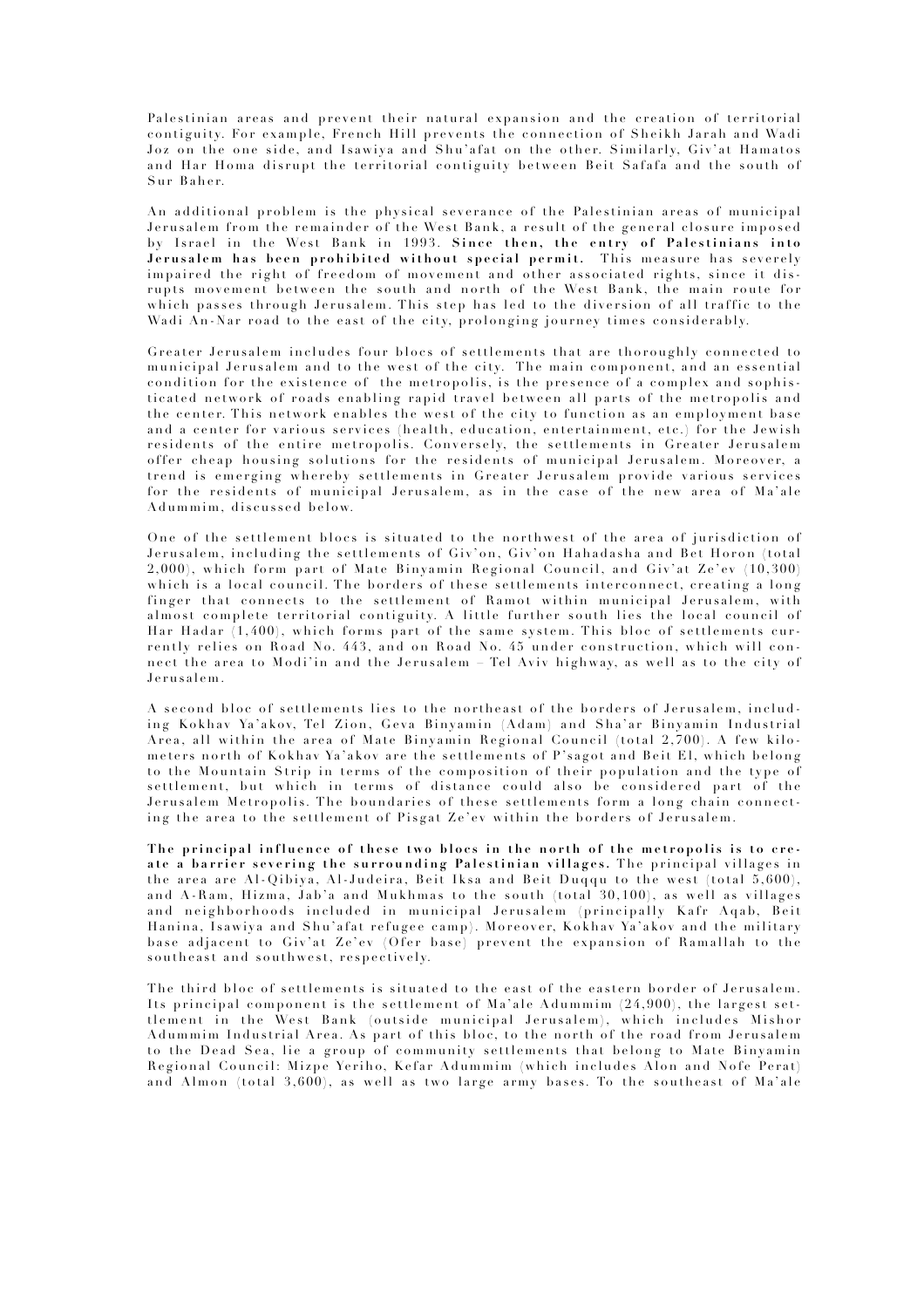Adummim lies the settlement of Qedar (450), which belongs to Gush Etzion Regional Council. The borders of Ma'ale Adummim connect with those of this group of settlements, thus creating in the center of the West Bank a contiguous bloc extending over some 69,500 dunam, from the municipal border of Jerusalem to the western outskirts of Jericho. This area is almost fifteen times larger than the current built-up area in these settlements.

This bloc of settlements severs the territorial connection between the south of the West Bank and the north. The most concrete danger in this respect is that if Ma'ale Adummim is expanded to the west as planned, the main road remaining for Palestinians from Bethlehem to Ramallah, i.e., the Wadi An-Nar road, will be blocked \_ after they have already been prohibited to enter Jerusalem.

Establishment of the Ma'ale Adummim settlement entailed extensive infringement of the human rights of the Palestinian population. The initial area included in the area of jurisdiction of Ma'ale Adummim, some 30,000 dunam, was composes of land which even Israel acknowledges to have been private Palestinian property, and which was therefore seized by means of expropriation orders. In 1998, following the amendment to the Ma'ale Adummim outline plan calling for the expansion of Ma'ale Adummim to the west, the Bedouin population (Jahalin tribe) living in the area was expelled. Thirdly, the expansion of Ma'ale Adummim to the west significantly limits the possibilities for the development of the neighboring villages \_ Abu Dis, Anata, Az-Za'im and Al-Azariya  $(total 27,700)$ .

The fourth bloc is situated in the southern part of the metropolis, to the west and south of Bethlehem. This bloc includes the municipality of Betar Illit (15,800), Efrat local council (6,400), and a number of smaller settlements belonging to Gush Etzion Regional Council: Har Gilo, Alon Shevut, El'azar, Neve Daniel, Rosh Zurim, Kfar Etzion, Bat Ayin, and the NAHAL outpost of Geva'ot (total 6,100). This bloc is further removed from municipal Jerusalem, from which it is cut off by Bethlehem and the surrounding Palestinian villages. However, this bloc functions as part of the metropolis thanks to the " Tunnel Road" (along the course of Road No. 60), which permits rapid travel to and from Jerusalem, with underground passage avoiding Palestinian-populated areas.

This bloc contains many of the characteristics mentioned in the discussion on the types of settlements and the settler population. Most types of settlements were established in this bloc: Gush Etzion is included in the outline of the Alon Plan, and kibbutzim were established there that engage, inter alia, in agriculture (El'azar and Neve Daniel). This area also includes one of the largest ultra-Orthodox settlements (Betar Illit). Because of its relative proximity both to Jerusalem and to the Green Line and the Jerusalem – Tel Aviv highway, Gush Etzion is a high demand area that has also attracted middle-class settlers seeking to improve their standard of living.

In terms of the ramifications of the bloc of settlements on the Palestinian population, this bloc also includes several of the main phenomena identified in other areas, from the blockage of urban development to the restriction of freedom of movement. The area of jurisdiction of the settlement of Efrat extends in a diagonal to the northeast over an area of approximately 6,500 dunam. The tip of this area touches the southern border of area A in the vicinity of Bethlehem (Al-Khader and Ad-Duheisha refugee camp – total 16,000), continuing along almost all of this border and completely restricting urban development in this direction. The town of Nahalin (5,500) has effectively become a Palestinian enclave surrounded by settlements preventing any possibility for urban development. As in the case of the settlements in the Western Hills, the settlements in this bloc also create an obstacle separating the villages and towns of the Bethlehem area from the city of Hebron and its environs. As in the case of the settlements in the Mountain Strip, some of the settlements in this area also lie along Road No. 60, creating a bloc that controls a broad stretch of the road. As a result, the IDF extensively restricts the freedom of movement of Palestinians along the road, as it does in the areas of the settlements in the Mountain Strip.

In total, the municipal boundaries of the settlements in the Jerusalem Metropolis include some 129,700 dunam, and the population of these settlements is approximately 247,600. Of this land, approximately 34,600 dunam is developed. Accordingly, the poten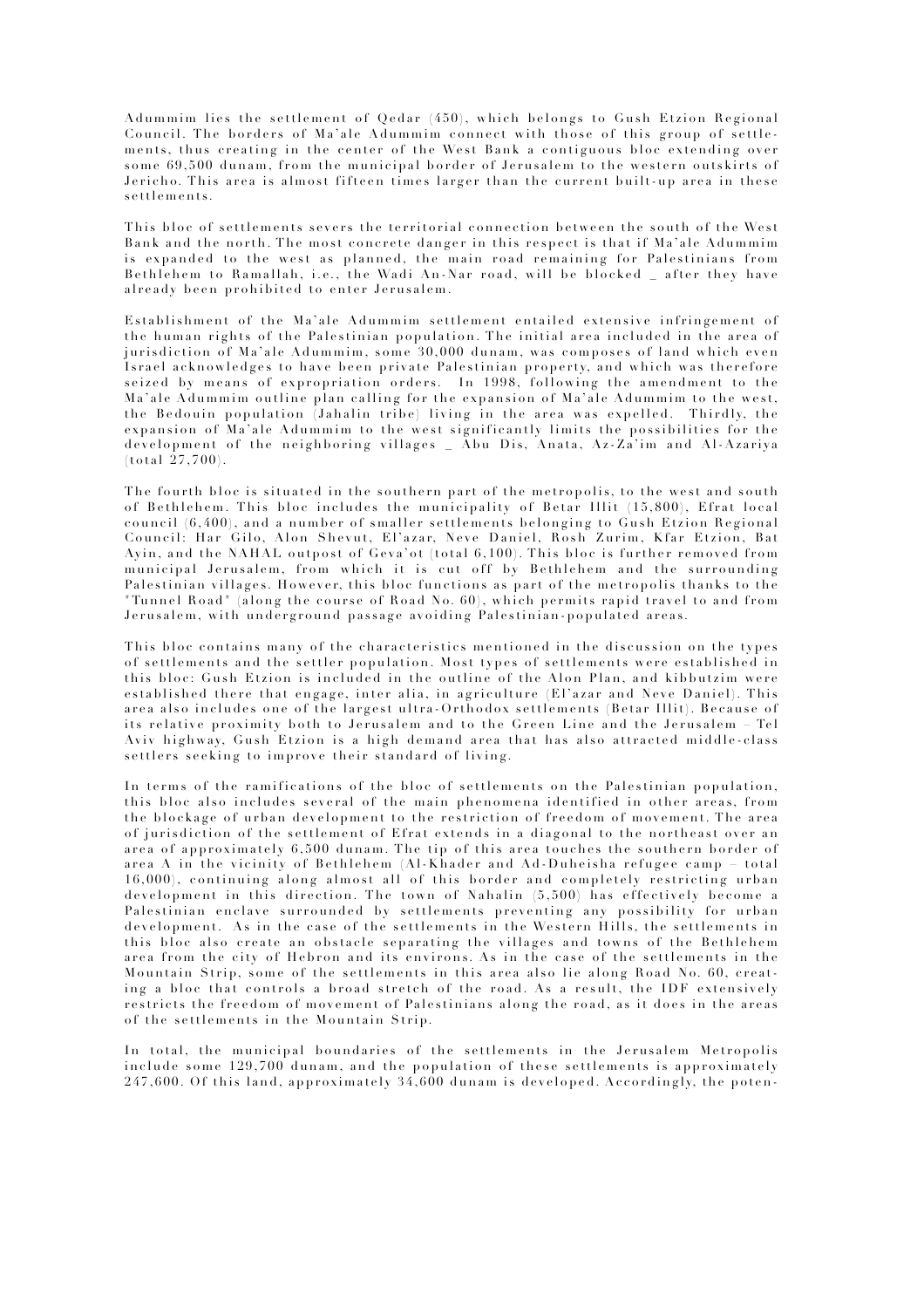tial for the expansion of the settlements in this strip is approximately 95,000 dunam, representing a growth rate of approximately 275 percent. Contrary to the other areas, most of the land of which Israel has seized control over the years in the Jerusalem Metropolis has been attached to one of the settlements, thus reducing the areas included in the two regional councils in this area to some 90,000 dunam.

## **Conclusions**

During the discussions on the final-status agreement, a discourse developed among the Israel public surrounding the question of "percentages of land" \_ percentages handed over, or due to be handed over, to the Palestinians, and percentages remaining, or that will remain, in Israeli hands.

As we have attempted to show in this chapter and in the map accompanying this report, the location of each area controlled by the settlements \_ and not merely its size (i.e., the percentage) is a crucial variable in terms of the infringement of human rights in general, and the chances for realizing the right to self-determination in particular. **The value of two percent of the area of the West Bank located in the Judean Desert, for example, cannot be compared with the importance of a fourth of one percent of land seized by the area of jurisdiction of the municipality of Ari'el.** The continued Israeli presence in Ari'el obliges Israel to control a long corridor (the Trans-Samaria Highway) leading to the settlement. This corridor extends from the Green Line almost to Road No. 60, severing the contiguity of Palestinian territory in the north of the West Bank, which is a densely populated area. Similarly, it might be noted that the area of jurisdiction of Ma'ale Adummim occupies just 0.8 percent of the area of the West Bank. Nevertheless, Israel's continued control of this area entails the dissection of the West Bank into two almost completely separate parts.

As this chapter shows, in addition to the breach of international humanitarian law resulting from the existence of the settlements, **the dispersion of the settlements has been the source of numerous human rights violations under international law:**

The manner of dispersion of the settlements, including the areas of jurisdiction attached thereto, over most of the areas of the West Bank **creates obstacles preventing the maintenance of meaningful territorial contiguity between the Palestinian communities. This phenomenon pre vents the possibility of establishing an independent and viable Palestinian state , which is the frame w ork agreed b y all the rele vant par ties for realizing the Palestinian people' s right to self-determination.**

l Entry into the vast areas over which Israel has seized control over the years, which were added to the areas of jurisdiction of the regional councils, is denied to the Palestinian residents after a military order is issued declaring the land a closed military area. **This prohibition drastically restricts the possibilities open to Palestinians for economic development in general, and for agriculture in particular. In the case of the settlements in the Eastern Strip, the denial of use of a significant part of the** water resources in the area is also relevant. These ramifications constitute an infringement of the right given to all peoples to enjoy their natural resources freely.

l The location of some of the settlements around Palestinian cities and towns, and sometimes adjacent thereto, restricts the possibilities for the urban development of the Palestinian communities, and in some cases prevents such possibilities almost completely. **This phenomenon has a negative impact, in a degree and manner that vary in each individual case, on the right to a continuous improvement in standard of living in general, and in the right to housing in particular.**

The location of some of the settlements along key roads which, prior to the establishment of the settlements, served the Palestinian population has led to the imposition by Israel of strict restrictions on the freedom of movement of this population, with the goal of ensuring the security and freedom of movement of the settlers. **These restrictions have a negative impact on a variety of rights, including the right to work and make a living, the right to health and the right to education.**

Table No. 9 summarizes the data mentioned throughout this chapter regarding the scope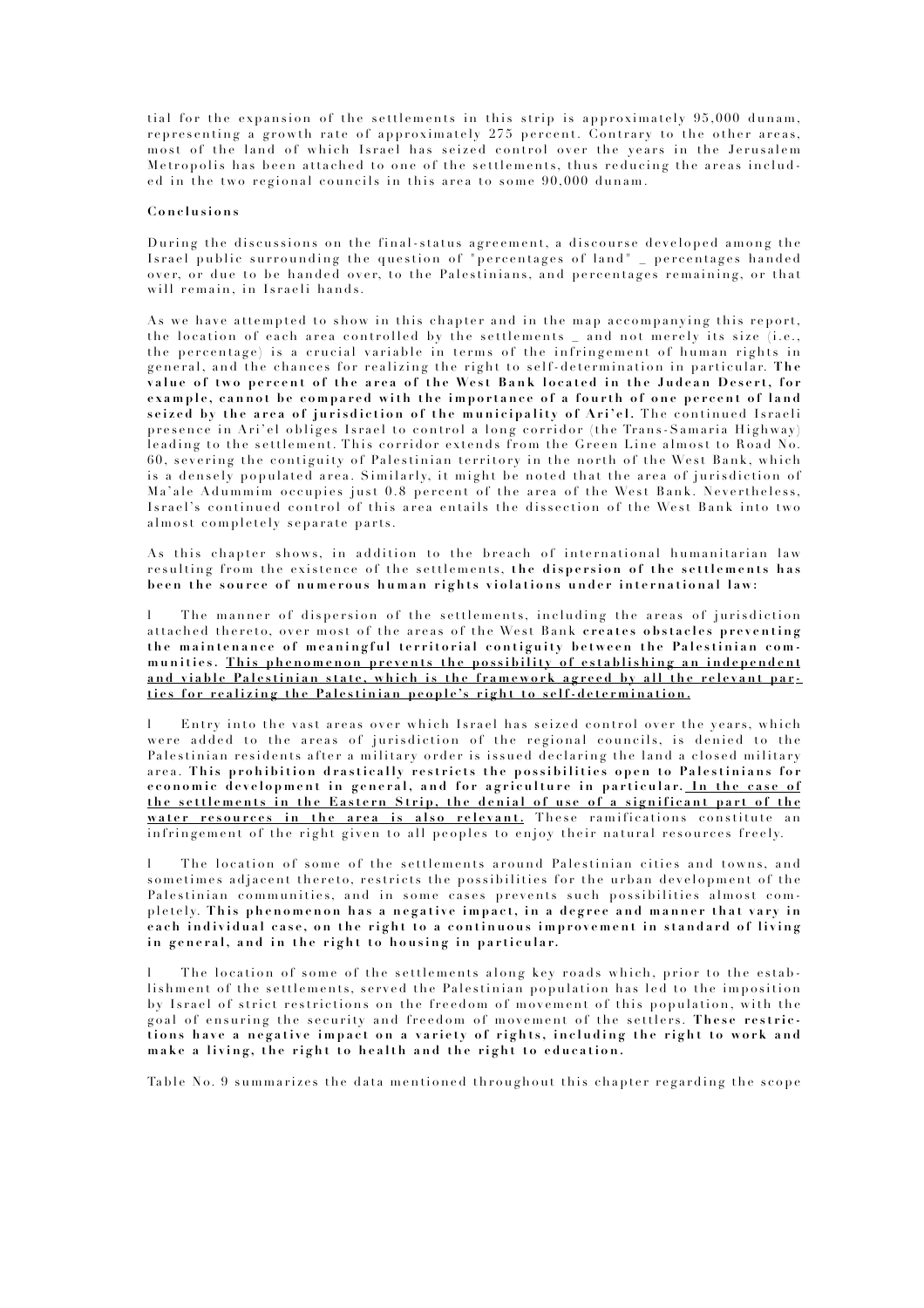of areas under the control of the settlements. **One of the main findings apparent in the table is the tremendous scope of land \_ almost tw o million dunam \_ included in the areas of jurisdiction of the six regional councils, and which is not included in the municipal boundaries of the settlements that compose the regional councils.**

It is likely that developments in the political arena will dictate the future of these areas. As of now, no operative plans are known to exist with regard to these areas. Their future will effectively be defined by possible developments in the political arena. **If the pace of construction and expansion of the settlements typical of the 1990s continues in years to come, these areas may be used as reserves of land for the establishment of new settlements and industrial zones, and/or for the expansion of existing settlements.** In the event that Israel agrees to the redeployment of its forces, including the transfer of additional areas to the control of the Palestinian Authority, it will be easier to transfer these areas in the regional councils than to transfer areas included within the municipal boundaries of a specific settlement.

Table 9

Area of the Settlements, by Regions (in thousands of dunam)

Region Built-up Area Municipal Boundaries (including built-up areas Land Reserves Total Area under Control of the Settlements\* Eastern Strip 14.8 75.9 1,203 1,278.9<br>Mountain Strip 16.9 62.6 409.4 472 Mountain Strip 16.9 62.6 409.4 472 Western Hills Strip30.9 109.8 265.2 375 Jerusalem Metropolis\*\* 34.3 129.4 90.6 220 Total 96.9 377.7 1,968.2 2,345.9 Total in percentage of the area of the West Bank\*\*\* 1.7% 6.8% 35.1% 41.9% \* Relates to the areas within the area of jurisdiction of all the settlements (including

built-up areas) and unallocated land reserves within the jurisdiction of the regional council.

\*\* Including both metropolitan Jerusalem and municipal Jerusalem. The "area of jurisdiction" of the settlements in municipal Jerusalem is calculated according to the area attributed by the Central Bureau of Statistics for each "neighborhood" as a statistical locale (Jerusalem Institute for Israel Studies, Jerusalem Statistical Yearbook, Table  $4/A$ ).

\*\*\* A total of some 5,608,000 dunam, which includes the areas annexed to Jerusalem. The calculation does not include no-man's lands, and the proportionate area of the Dead Sea.

# **Chapter Eight**

#### **The Ari'el Settlement**

Ari'el is one of the largest settlements established by Israel in the West Bank, both in population and area. In geographical terms, Ari'el is situated in the heart of the West Bank. The eastern edge of the settlement is only a few kilometers from Road No. 60 which, as noted above, forms the backbone of the mountain ridge. However, Ari'el is a secular and urban settlement attracting settlers from the center of the country ("veteran" Israelis and new immigrants from the former Soviet Union). In general, the settlers who come to Ari'el hope to find cheap housing solutions and an improvement in their "quality of life."

Due to the above-mentioned characteristics, Ari'el is perceived by significant sections of the Jewish public in Israel as "just another Israeli city," blurring the fact that Ari'el is actually a settlement situated in the Occupied Territories. This perception seems to have influenced Israel's position concerning its future borders during the negotiations with the Palestinian Authority. Media reports suggest that all the proposals raised by Israel during the Camp David conference of July 2000 and the Taba conference of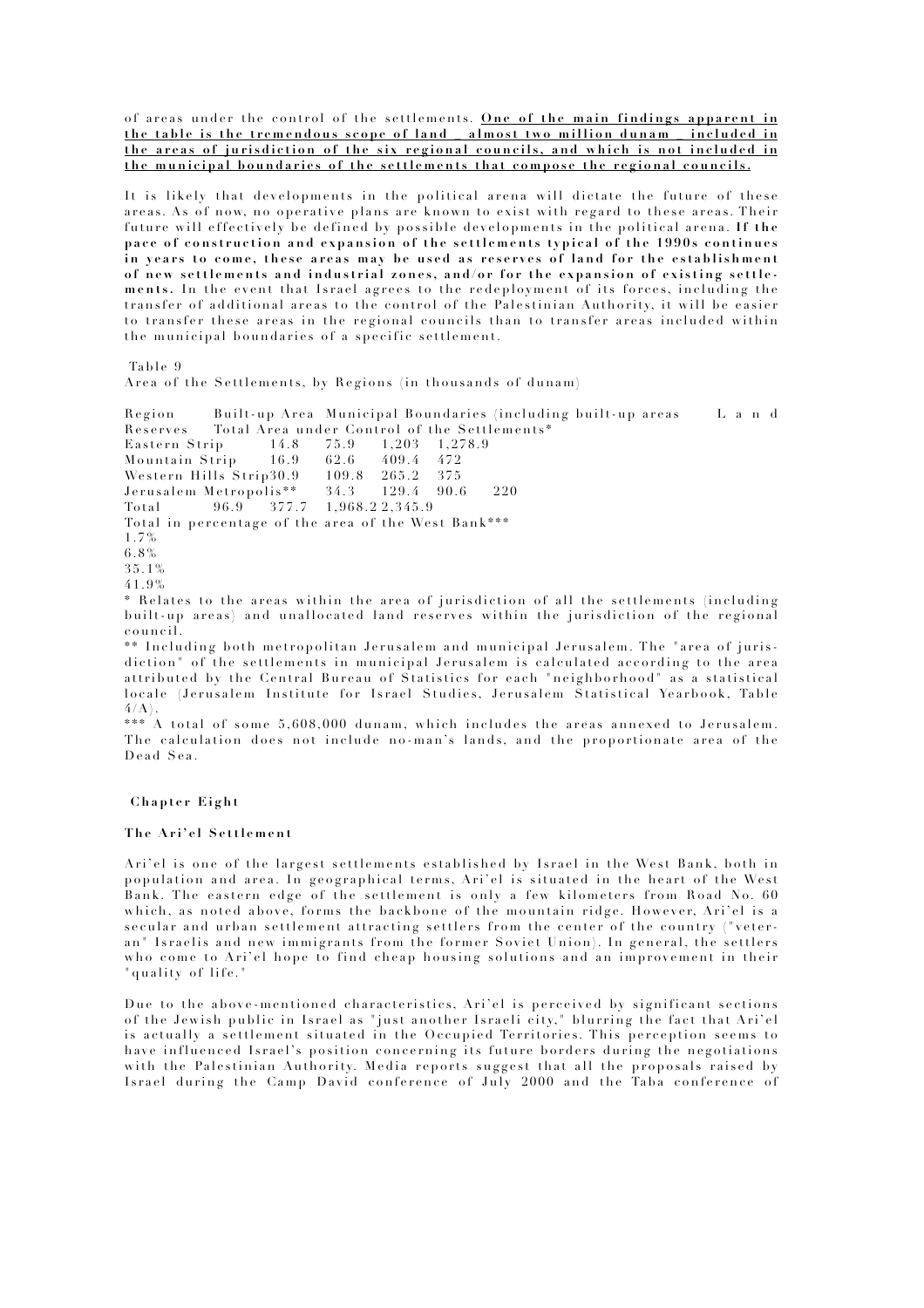January 2001 **included the annexation of Ari'el to the State of Israel,** despite the fact that, as mentioned, Ari'el is situated a considerable distance from the Green Line.

The purpose of this chapter is to examine in depth the impact and ramifications of the settlement of Ari'el on the surrounding Palestinian communities and their residents.

## **A. Historical Background**

The idea of establishing a large urban settlement in the "heart of Samaria" (the area of the West Bank to the north of Ramallah and east of the Jordan Valley) was first raised in 1973 by a group of future settlers comprised of employees of the aircraft industry. The proposal was presented to then Minister of Defense Moshe Dayan. Although Dayan was in principle in favor of the idea, it proved impossible to realize the plans because location proposed by the group was incompatible with the Alon Plan, which was informally adopted by the Ma'arach government.

After the Likud came to power in 1977, a change occurred in government policy, and initiatives were introduced to establish settlements throughout the West Bank. The Drobless, which guide the activities of the government and the World Zionist Organization, proposed the establishment of a large settlement on the Trans-Samaria Highway (see Road No. 505 on the map), in part for strategic and military reasons. Given the sympathetic approach of the government, the group of would-be settlers that had contacted Dayan once again met, calling themselves the "Tel Aviv group" and renewed their initiative. In October 1977, the Ministerial Committee for Settlement approved the establishment of a settlement by the name of Heres (the name was later changed to Ari'el) on a site to the south of Haris Village . The members of the group subsequently received permission to settle in this location.

The first forty settlers arrived on the approved site on 17 August 1978. According to the instruction of then Minister of Agriculture Ariel Sharon, the site was defined as a military base, and initially included some one hundred temporary buildings. Shortly thereafter, the Rural Construction Authority of the Ministry of Housing and Construction began to build permanent accommodation. In addition to implementing construction and infrastructure works, the Ministry of Housing team also worked in cooperation with the "Tel Aviv group" in all matters relating to the administration and organization of the new settlement. In 1981, Ari'el was declared a local council and began to function in an autonomous manner.

Thanks to generous assistance from the government, the settlement developed rapidly. During the 1980s and 1990s, numerous official institutions opened in Ari'el, including elementary and high schools, an academic college, a religious council, a municipal court, a police station and so on. In 1996, with the support of the Ministry of Trade and Industry, an additional industrial zone was established in Ari'el alongside Barqan Industrial Zone.

Following the commencement of the wave of immigration from the former Soviet Union in the early 1990s, thousands of immigrants were directed to Ari'el, increasing considerably the population of the settlement. In June 1998, as a result of this growth, the then General of the Central Command, Uzi Dayan, signed an order changing the status of Ari'el from a local council to a municipality. As of September 2001, the Central Bureau of Statistics estimates the population of Ari'el at approximately 15,900 residents, approximately forty percent of whom are immigrants from the former Soviet Union. In addition, some 6,000 students attend Ari'el College; some of the students live in the settlement on a temporary basis.

#### **B. The Geographical Context**

As noted, Ari'el is situated in the center of Samaria, half way between Nablus and Ramallah, and to the west of the watershed line (the peaks of the mountain range crossing the West Bank). In terms of the road network, Ari'el lies adjacent to an important intersection between Road No. 5 (the Trans-Samaria Highway), which extends from west to east, and Road No. 60, which crosses the length of the West Bank from north to south.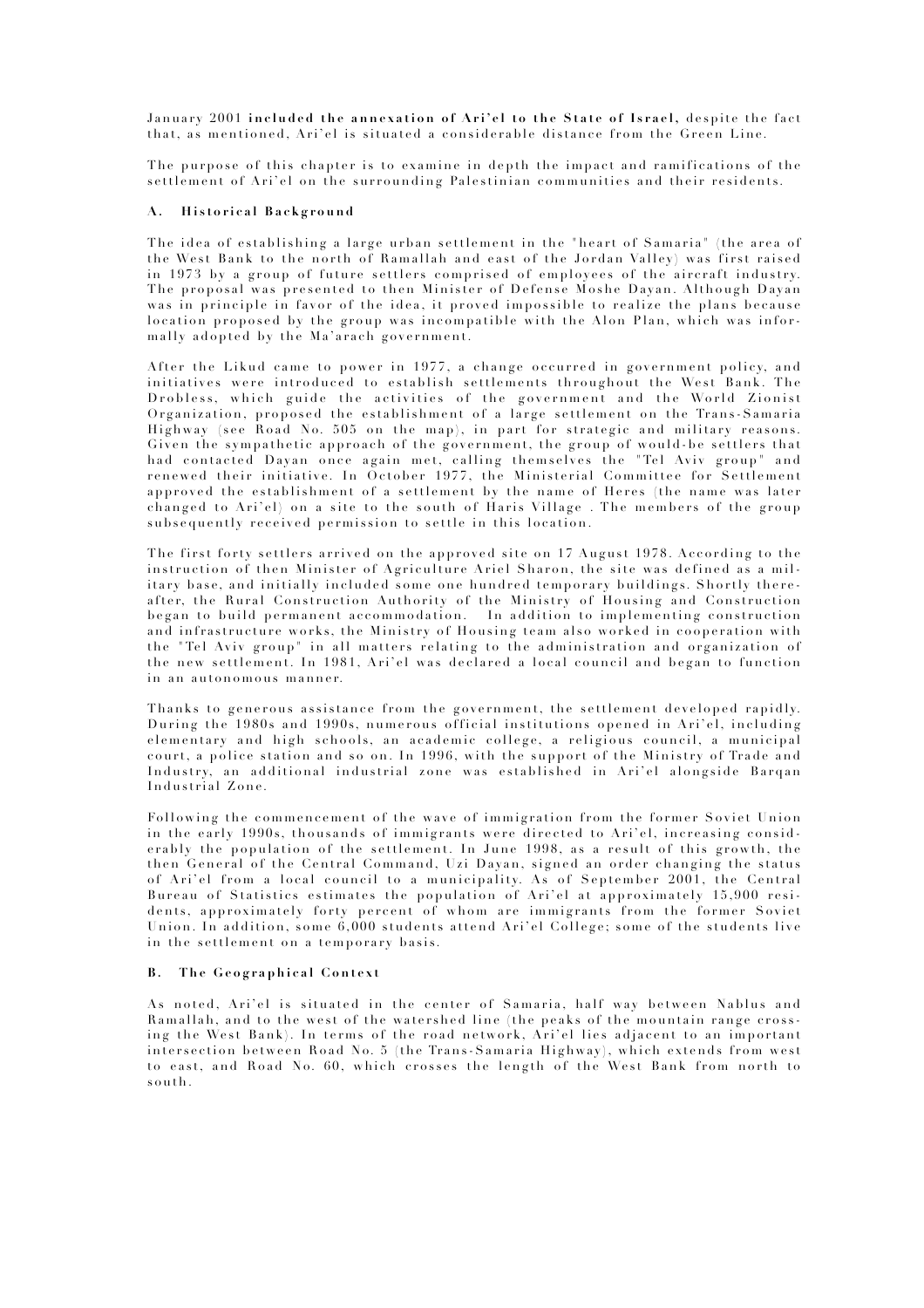Ari'el is surrounded on all sides by Palestinian towns and villages. To the south lies the town of Salfit (9,000), which functions as the governmental, administrative and commercial center for all the Palestinian villages in the vicinity; to the north of Ari'el, and in close proximity, are four villages  $\overline{\phantom{a}}$  Haris (2,600), Kifl Haris (2,700), Qira (900) and Marda (1,900); a little further to the north lie Jamma'in (5,100), Zeita-Jamma'in (1,700) and Deir Istiya (3,300); to the east of Ari'el lie the villages of Iskaka (900) and then Yasuf (1,500); and on the western edge of the area of jurisdiction of Ari'el lie the villages of Brukin (3,100) and Kafr Ad-Dik (4,400).

To the east and west of Ari'el, and interspersed with the above-mentioned Palestinian villages, there are a number of settlements. To the east, on Road No. 60, lie Tapuah (350) and Rehelim (no population data available), which form part of the Mountain Strip. To the west of Ari'el lie numerous settlements arranged in a "funnel" shape (see Chapter Seven) and constituting the high demand area of the Western Hills. The closest settlements to Ari'el are Barqan (1,300), Revava (550) and Qiryat Netafim (300).

#### **C. Seizure of Land**

Research undertaken by B'Tselem shows that most of the land included in the area of jurisdiction of Ari'el was declared and registered as state land over the years (see Chapter Three). Although it is not possible to reconstruct precisely the situation prior to the establishment of the settlement, the research shows that a substantial part of this land, and particularly the area on which Ari'el is actually constructed, was formerly uncultivated rocky land used by the villagers to graze their flocks. As shown by the testimonies collected during the course of the research, however, **Israel also expropriated land that was farmed by Palestinians, claiming this to be state land, and this land was included within the area of jurisdiction of Ari'el.**

In other cases, Israel seized cultivated land \_ which it acknowledged to be private Palestinian property \_ for the purpose of expanding the network of roads connecting Ari'el with Israel and with the adjacent settlements (see below, in the discussion of the new Trans-Samaria Highway and Road No. 447). In these cases, land was seized by **means of expropriation orders,** rather than through its declaration as state land.

**The agricultural produce yielded by crops on this farmed land was used by the owners of the land, both for their own consumption and for commercial marketing. The seizure of this land deprived these families of an important source of livelihood \_ in some cases, their only source \_ and severely impaired the standard of living.**

#### **D. Municipal Boundaries**

The municipal boundaries of Ari'el have been revised several times since its establishment. The most recent revision was undertaken in June 1999 by means of an order signed by the then commanding officer of the Central Command, Moshe Ya'alon, accompanied by a map including a total area of some 13,800 dunam in the area of the settlement. Of this area, approximately 3,000 dunam are built-up, or are in the process of construction \_ i.e., twenty-two percent of the total area of jurisdiction. The area of jurisdiction of Ari'el extends over some eleven kilometers from east to west, with a maximum width of 2.5 kilometers. The length of this area is exceptional even by comparison with major Israeli cities of comparable population.

The municipal boundaries of Ari'el are convoluted and jagged. Land cultivated by Palestinians (mostly olive groves) exists within the settlement. The reason for this is that Israel was unable to declare them state land. This situation also created "islands" or "peninsulas" of Palestinian ownership within the area of jurisdiction of Ari'el, which surrounds the Palestinian lands on three sides. The reverse is also true: there are cases in which parts of the area of jurisdiction of Ari'el are surrounded by Palestinian farmland. These phenomena also exist elsewhere in the West Bank.

These Palestinian-owned "islands" within the non-built-up part of the area of jurisdiction will apparently be eliminated and effectively annexed to Ari'el, as the area around the "island" becomes built-up and populated. An example may already be noted of such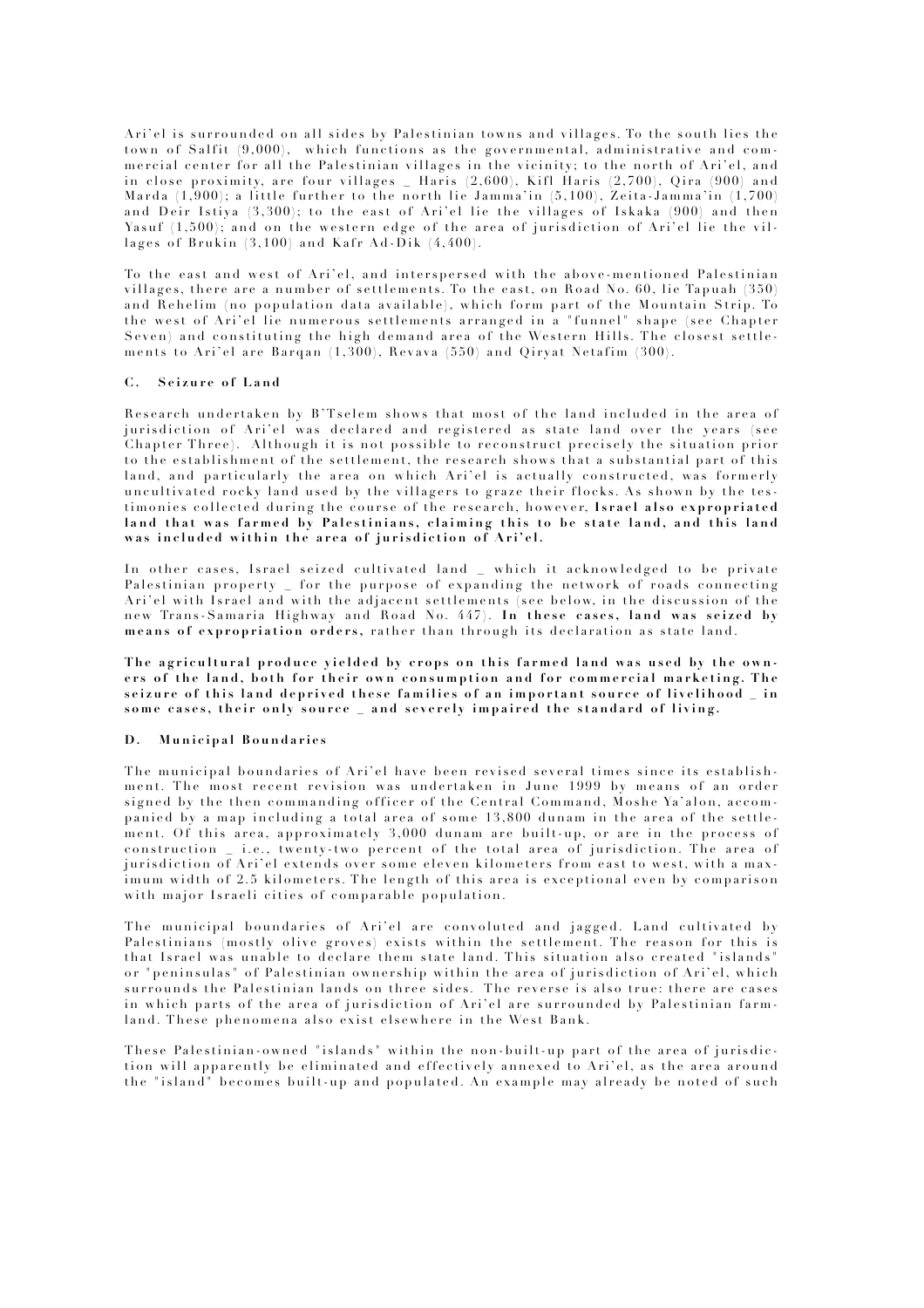annexation, relating to a large Palestinian "island" situated to the south of the main built-up area of Ari'el. While the map of the area of jurisdiction of Ari'el attached to the military order shows this area as private Palestinian land, the Municipality of Ari'el has constructed a security road surrounding this area, and effectively annexing it to the settlement. Moreover, the municipality's outline plans \_ as distinct from the map of the area of jurisdiction attached to the military order \_ completely eliminate this "island." The area appears as an integral part of Ari'el.

## **E. Planning Structure**

Diagram 9 offers a graphic depiction of the urban development of Ari'el in chronological terms, as reflected in the outline plans of the settlement. A review of this diagram shows a clear intention on the part of the planners to maximize the dispersion along the east-west axis, by means of extending "wedges" to either extreme of the area of jurisdiction, and then gradually filling the open spaces remaining within these boundaries. Accordingly, after the consolidation of the initial settling group, approximately in the center of the present area of jurisdiction, the area now occupied by Ari'el College at the east end of the area of jurisdiction was developed. Only during the years that followed was the space between the central core and the eastern edge gradually filled. Similarly, in the mid-1990s work began to build a new industrial zone on the western edge of Ari'el. The next residential neighborhood planned for construction (see the last picture in the diagram) is situated between this new industrial compound and the western edge of the current built-up area.

The length of the current built-up area is approximately five kilometers (from the college to the entrance road to Ari'el), while its width is only some seven hundred meters. In urban planning terms, this dispersion is completely unreasonable and illogical. Modern planning approaches favor as compact an urban dispersion as possible, enabling residents to reach as many parts of the community as possible on foot.

The unreasonable nature of this dispersion in urban terms is even more pronounced because the area of jurisdiction of Ari'el includes extensive areas adjacent to the original site of the settlement (mainly to the south thereof) that could have been used for expansion. The conclusion to be drawn from this situation is that the Israeli planning system was based not on urban planning considerations, but on extraneous considerations, as discussed below. **One of these considerations was to create as long a barrier as possible separating the Palestinian communities on either side of the Trans-Samaria Highway and disrupting the territorial contiguity of this area.**

#### **F. Injury to the Development of Salfit**

The location of Ari'el prevents the creation of a contiguous urban space that could otherwise have developed through the expansion of Salfit to the north and northeast, connecting to Haris, Kifl Haris, Qira, Marda and Iskaka. **As a result of Israel's policy, the borders of Ari'el constitute a kind of physical barrier stopping such a process and almost totally blocks the urban development of Salfit**. The current population of Salfit is approximately 9,000, and the annual growth rate is approximately 3.5 percent. According to the municipal engineer, Samir Masri, the lack of available land suitable for construction is worsening each year, and is already reflected in a housing shortage and in the decision of many young residents to leave the town.

Because of the topographic and hydrologic characteristics of the Salfit area , the only reasonable direction of expansion is to the north. The areas to the south, southeast and southwest of Salfit are mountainous and extremely steep. Preparing such areas for construction would require enormous financial and technical resources, and would cause irreparable damage to the landscape. **The area to the west of Salfit is rich in underground water reserves providing a considerable part of the water requirements of the residents (see below), and is also exploited by Israel. Construction in this area would damage these reserves, as well as damage the crops currently grown in this area.**

While the area to the east of Salfit is suitable for construction in terms of the topographic conditions, it is currently intensively farmed by residents of the town, who grow thousands of olive trees representing their most important source of income. Approximately fifteen percent of the area of jurisdiction of Salfit (the northern edge of which is shown by the border of area A) is currently free for construction, but about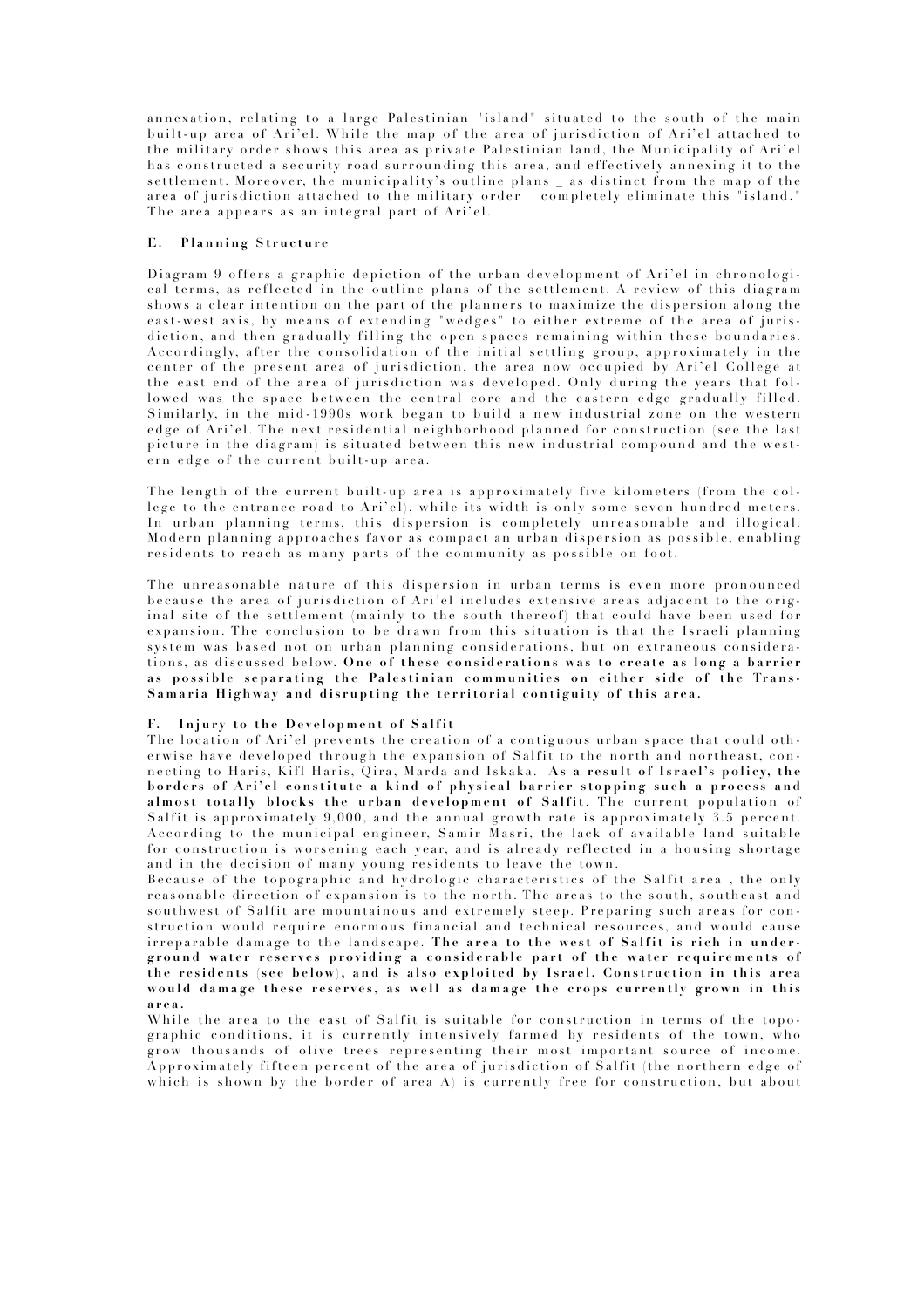half of this area is owned by a small number of residents of Salfit and is therefore not available for construction.

The negative influence of Ari'el on the residents of Salfit is not confined solely to the question of land and the housing shortage, but also **includes such aspects as the pollution of the underground water sources serving Salfit.** Most of the sewage created by Ari'el flows into a river bed at the western entrance to the settlement, and then continues to flow to the southwest (see the aerial photograph). This sewage channel, which seeps into the soil and mixes with the spring water stored in the aquifer, passes just a few meters from a pumping station supplying a large proportion of the water used for domestic consumption by the residents of Salfit. According to the water engineer of Salfit, Salah Afani, this sewage channel pollutes the well water, and he is occasionally obliged to order the municipality to stop pumping after routine inspections reveal particularly high levels of pollution.

#### **G. The Regional Road Network**

As noted above, the town of Salfit functions as an administrative and commercial center for the villages in the area, and particularly for the villages situated to the north: Haris, Kifl Haris, Qira, Marda, Jamma'in, Zeita-Jamma'in and Deir Istiya. The presence of Ari'el significantly restricts access routes to and from Salfit.

Until the outbreak of the al-Aqsa intifada, the main access road used for this purpose was the road that forks from the entrance road to Ari'el, veers to the west and then leads south to Salfit (see the aerial photograph). Since the beginning of the intifada, the IDF has blocked access to this road by means of concrete blocks and dirt piles. If the planned expansion of Ari'el to the west (see Diagram 9) is realized, this road will pass through the built-up area of Ari'el and Palestinian traffic along this artery will be completely banned.

The restricted volume of traffic that currently passes between Salfit and the villages to the north takes place to the east, along a dirt road beginning on Road No. 60 to the south of the settlement of Tapuah, and leading west through the villages of Yasuf and Iskaka. Although the entrance to this road has also been blocked since the outbreak of the intifada, Palestinian residents reach the point of the blockage (to the east of Yasuf), go round this point on foot, and then continue toward Salfit. Even without the current blockages, this road is long and unreasonable in its function as a principal traffic artery between Salfit and the villages to the north. However, as noted, this is the situation that will presumably emerge if Ari'el is expanded to the west as planned.

The many restrictions on Palestinian movement and the minimal road network available to them is particularly striking in view of the enormous resources invested by Israel in order to meet the transportation needs of the settlers in general, and the residents of Ari'el in particular. This is illustrated effectively by two roads recently constructed in the vicinity of Ari'el.

The first example is the new alignment of the Trans-Samaria Highway, which connects Ari'el and the adjacent settlements to Tel Aviv and the Tel-Aviv metropolis. The old Trans-Samaria Highway (Road No. 505) crosses the villages of Masha and Biddya, and Israel therefore decided to build a new road a few hundred meters to the south in order to circumvent these villages, and to upgrade the road to a four-lane highway. For the purpose of constructing the road, Israel expropriated extensive land from Palestinian residents in the area, and caused considerable environmental damage by cutting in half all the hills situated along the course of the road. Since the beginning of the intifada, as part of Israel's policy of "clearing" territory, the IDF has uprooted numerous olive trees along the sides of this road in order to reduce the dangers facing settlers using the road (see the margins of the road to the west of Ari'el in the aerial photograph).

An additional example is Road No. 447, which is due to be completed shortly. This road connects the eastern edge of Ari'el to Road No. 60 close to the settlement of Revava. For the purpose of its construction, some seventy-five dunam belonging to the residents of Iskaka and Salfit were expropriated, and over one thousand olive trees were uprooted, most of them extremely old and highly productive. This road is supposed to serve the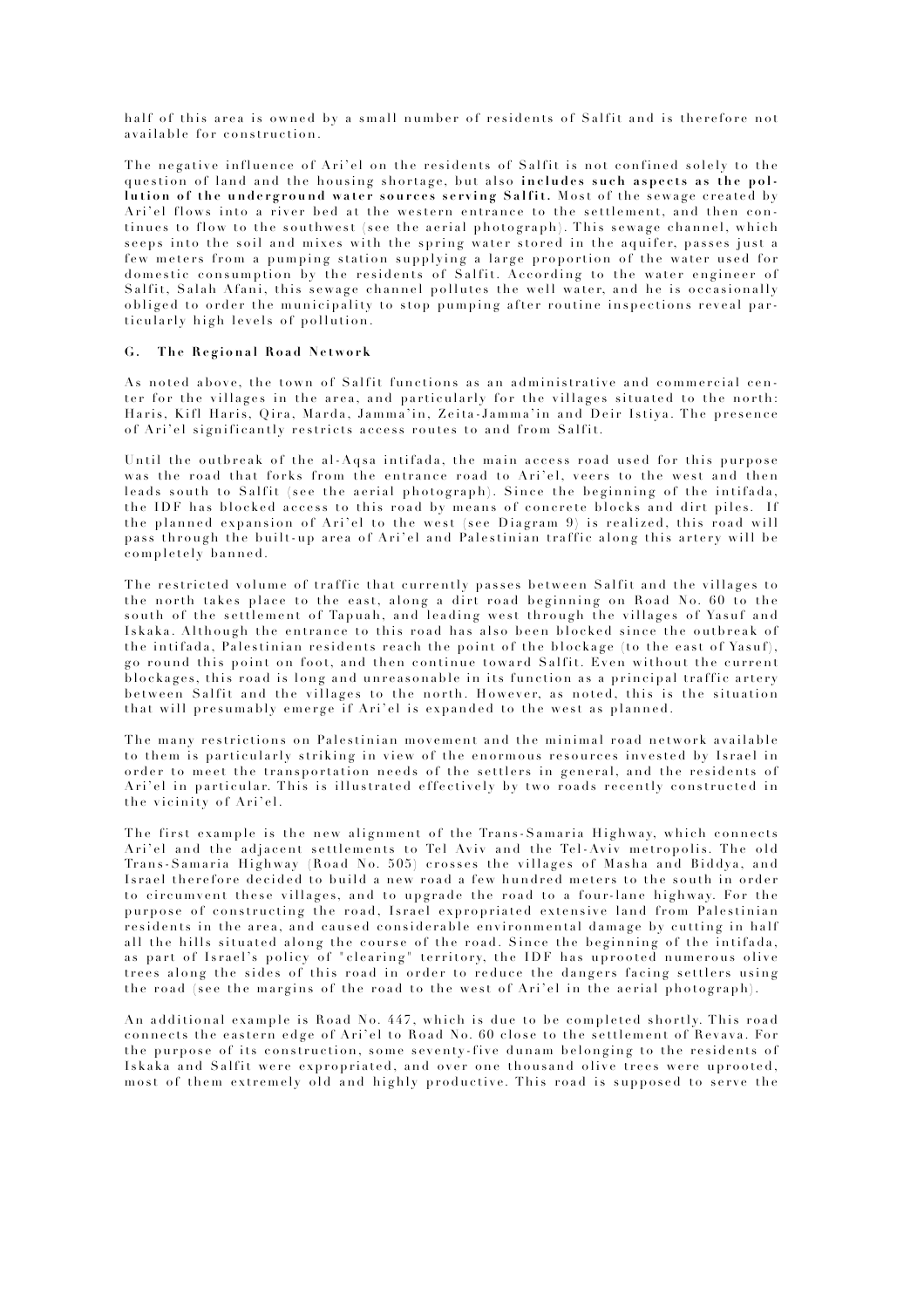bloc of settlements consisting of Eli, Shilo (including Shevut Rahel) and Ma'ale Levona, and will shorten the journey to Ari'el by a few minutes. The Palestinians whose land was expropriated petitioned the High Court of Justice, seeking to prevent construction of the road. The Court rejected the petition, without detailing its reasons. The laconic ruling of Justice Matza simply states: "We have formed the conclusion, regarding this matter, that there is no room for the Court to intervene in the decision of the Respondents."

Diagram 9

#### **Conclusions**

Israel has created in the Occupied Territories **a regime of separation based on discrimination, applying two separate systems of law in the same area and basing the rights of individuals on their nationality. This regime is the only one of its kind in the world, and is reminiscent of distasteful regimes from the past, such as the Apartheid regime in South Africa.**

**The discrimination against Palestinians is apparent in almost all fields of activity of the occupation authorities, starting from the methods used by Israel to seize control of the land on which the settlements are established, to the separate planning institutions for Palestinians and for Israelis, to the application of Israeli law to the settlers and settlements while the Palestinians remain subject to the military legislation.**

Under this regime, Israel has stolen hundreds of thousands of dunam of land from the Palestinians. Israel has used this land to establish dozens of settlements in the West Bank and to populate them with hundreds of thousands of Israeli citizens. Israel prohibits the Palestinians as a group from entering and using these lands, and uses the settlements to justify numerous violations of the Palestinians' human rights, **such as the right to housing, to earn a livelihood, and the right to freedom of movement.**

### **•••••• As the report has demonstrated, the drastic change that Israel has made in the map of the West Bank prevents any real possibility for the establishment of an independent, viable Palestinian state as part of the Palestinians' right to self-deter mination ••••••**

The settlers, on the contrary, benefit from all the rights available to Israeli citizens living within the Green Line, and in some cases are even granted additional rights. The great effort that Israel has invested in the settlement enterprise - in financial, legal and bureaucratic terms – has turned the settlements into civilian enclaves in an area under military rule, with the settlers being given priority status. To perpetuate this situation, which is a priori illegal, Israel has continuously breached the rights of the Palestinians.

Particularly evident is Israel's **manipulative use of legal tools** in order to give the settlement enterprise an **impression of legality** . When Jordanian legislation served Israel's goals, Israel adhered to this legislation, arguing that international law obliges it to respect the legislation in effect prior to the occupation; **in practice, this legislation was used in a cynical and biased manner.** On the other hand, when this legislation interfered with Israel's plans, **it was changed in a cavalier manner through military legislation and Israel established new rules to serve its interests.**

**In so doing, Israel trampled on numerous restrictions and prohibitions established in the international conventions to which it is party, and which were intended to limit infringement of human rights and to protect populations under occupation.**

The responsibility for the infringement of human rights created by the existence of the settlements **rests, first and foremost, with all the Israeli governments since the occupation began.** It is the government that initiated the establishment of the settlements, provided political, organizational and economic support, and encouraged their continual expansion. **The justices of the Israeli Supreme Court are senior partners in this responsibility** : in their rulings, they provided the settlement enterprise with a legal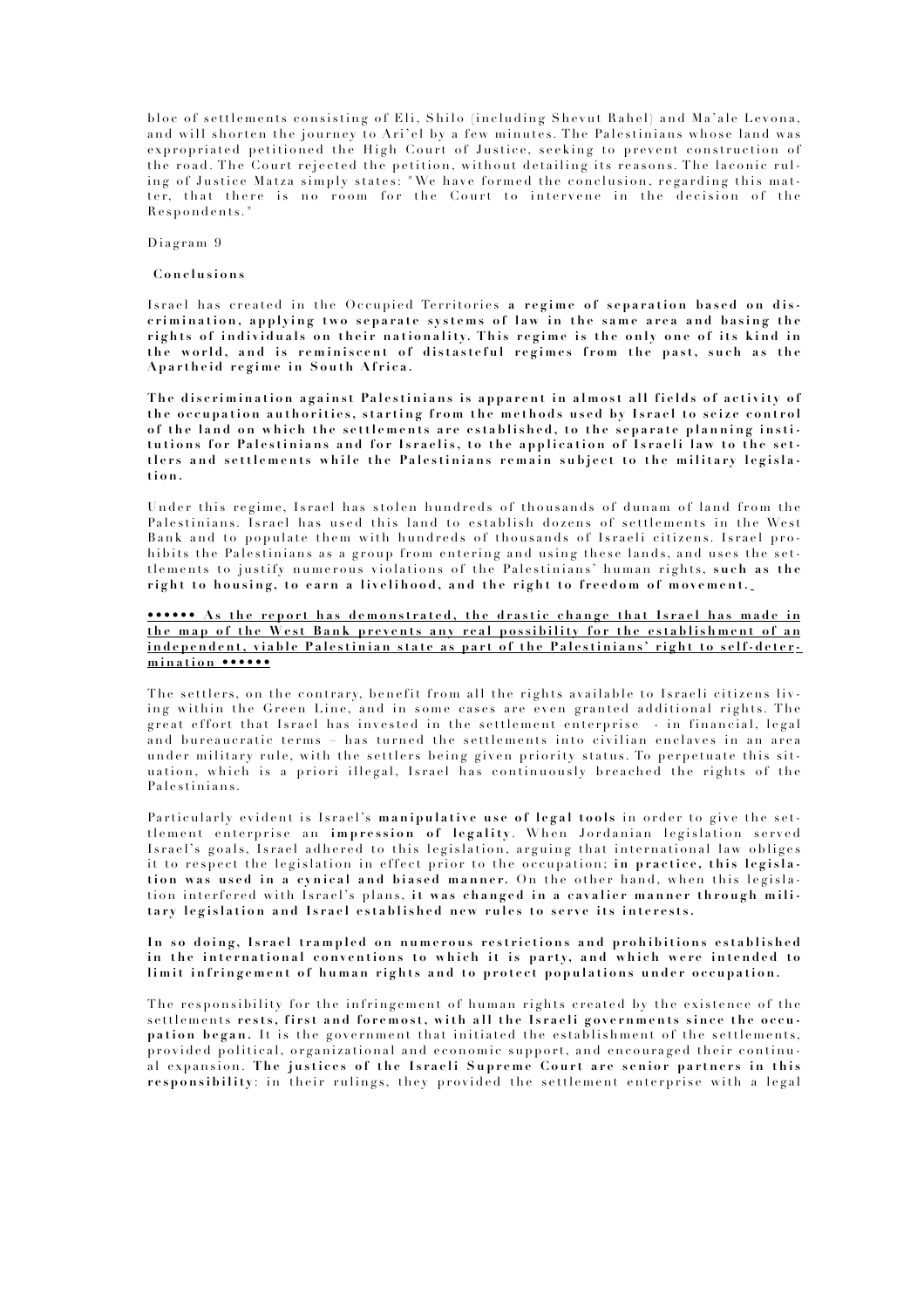stamp of approval by approving improper acts by the government and the IDF in certain cases, and by refusing to intervene in others to prevent harm to the Palestinian residents.

Since the outbreak of the al-Aqsa intifada, the settlers have been continuous targets for attacks by Palestinians. As a result, some settlers have wanted to return to live inside Israel and have asked the government to provide assistance to help them relocate. Despite the authorities' responsibility resulting from their long-standing policies regarding the settlements, **the state has refused to provide any assistance for settlers to return to Israel as long as their relocation is not part of a political settlement.** This refusal makes those settlers who wish to leave hostages of the illegal policy pursued by the State of Israel.

Because the settlements were an illegal act from the outset, and given the infringement of human rights caused by their presence, **B'Tselem demands that the Israeli government act to dismantle all the settlements** . The dismantling must take place in a manner that respects the human rights of the settlers, including the payment of compensation.

Evacuation of all the settlements is clearly a complex task that will require time. However, there are interim steps that can be taken immediately to reduce to a minimum the infringement of human rights and the violation of international law. The Israeli government must take, inter alia, the following steps:

l Cease all new construction in the settlements, either to build new settlements or to expand existing settlements;

l Freeze the planning and construction of new by-pass roads, and cease expropriation and seizure of land for this purpose;

l Return to the Palestinian communities all the non-built-up areas within the municipal boundaries of the settlements and the local councils;

l Abolish the special planning committees in the settlements, and hence the powers of the local authorities to prepare outline plans and issue building permits;

l Cease the policy of providing incentives that encourage Israeli citizens to move to the settlements, and direct the resources to encourage settlers to relocate to areas within the borders of the State of Israel.